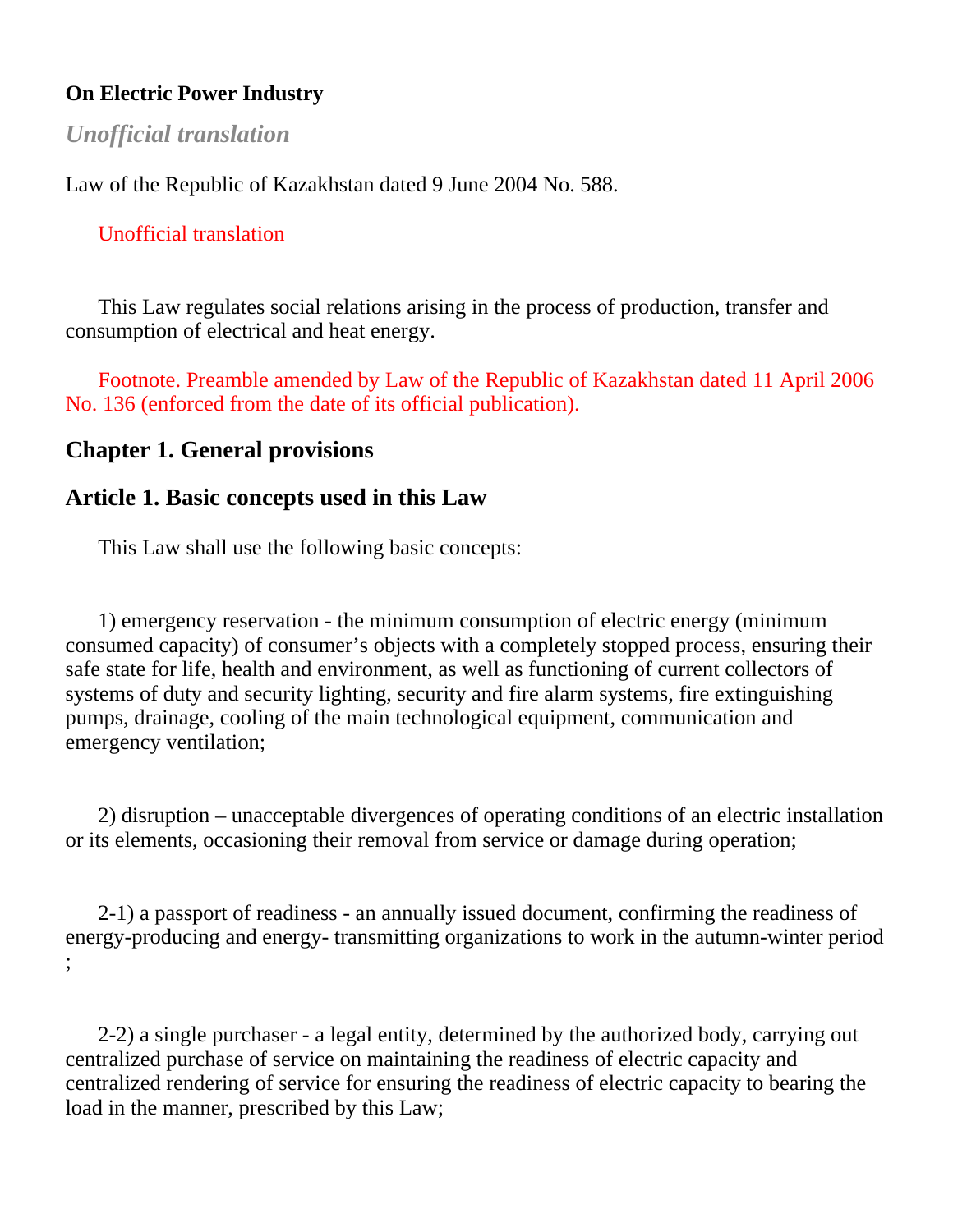2-3) generating installation - a device, generating electric energy;

 2-4) dispatching technological management - a process, performed by a dispatcher and intended to solve problems of monitoring and controlling the functioning modes of electrical networks through automated dispatching and technological management systems, as well as receiving and processing messages from individuals and legal entities on the prerequisites for the occurrence or occurrence of technological violations, requiring response measures and eliminating failures and damages;

### Note by RCLI!

 Exclusion of sub-paragraph 3 provided for by Law of the Republic of Kazakhstan dated 04.07.2012 No. 25-V (enforced from 01.01.2019).

 3) calculated tariff – the maximum electrical energy selling tariff (price) for energy-producing organizations, determined in a technical and economic assessment of the investment program and exceeding the marginal tariff approved for the relevant group;

### Note RCLI!

 Subparagraph 4) is provided for by the Law of the Republic of Kazakhstan dated 04.07.2012 No. 25-V (shall be enforced from 01.01.2019).

 4) an individual tariff - the maximum value of selling tariff (price) for electric energy, approved for an energy-producing organization, implementing the investment program, exceeding the limit tariff, approved for the relevant group;

 5) system emergency – disturbance of the operating regimes of electricity generation facilities, leading to instability of the single electric power system of the Republic of Kazakhstan and to its separation into parts;

 6) system services – the services rendered by the system operator for the wholesale electrical energy market entities by transfer of electrical energy, technical dispatch control, regulation and reservation of capacity, and organization of production-consumption balancing of electrical energy;

 7) system operator – the national company, carrying out centralized operational dispatch management, provision of parallel operations with energy systems of other states, maintenance of balance in the energy systems, rendering of system services and acquisition of ancillary services from wholesale electrical energy market entities, as well as transfer of electrical energy through the national electric network, providing technical servicing of that network and keeping it in operational availability;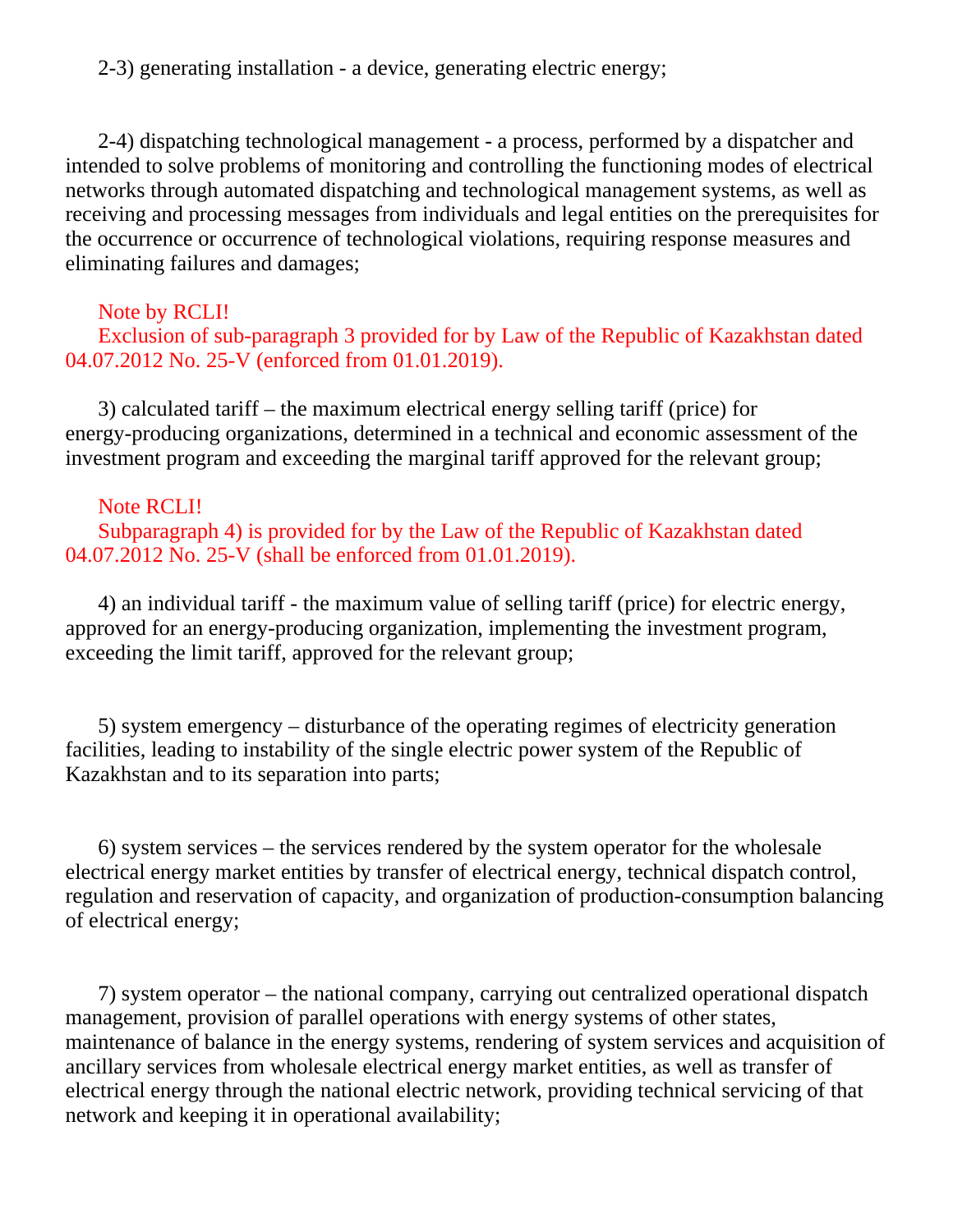8) heating network conservation zone – land plots designed for preservation of heating systems, arrangement of normal operating conditions and prevention of damage to them and accidents amongst the population within the conservation zone of these systems;

 8-1) heat supply system - a complex, consisting of heat- producing, heat- transmitting and heat-consuming installations;

 9) heat energy transfer - a service for transporting of heat energy and (or) coolant through heating networks, rendered by energy- transmitting organizations in accordance with the concluded contracts;

 10) retail market of heat energy - a system of relationships of participants of production, transfer of heat energy for implementation of heat supply to consumers on the basis of contracts;

 11) investment program – program directed at creating active assets and expanding, updating, reconstructing and re-equipping existing active assets;

### Note by RCLI!

 Exclusion of sub-paragraph 12) provided for by Law of the Republic of Kazakhstan dated 04.07.2012 No. 25-V (enforced from 01.01.2020).

 12) investment commitment – obligation providing for creation of new active assets, and expanding, updating, maintaining, reconstructing and re-equipping existing active assets;

### Note by RCLI!

 Exclusion of sub-paragraph 13) provided for by Law of the Republic of Kazakhstan dated 04.07.2012 No. 25-V (enforced from 01.01.2020).

 13) an investment contract – a contract for fulfillment of investment program between an energy-producing organization, an authorized body and a state body, carrying out management in the spheres of natural monopolies;

### Note by RCLI!

 Exclusion of sub-paragraph 14) provided for by Law of the Republic of Kazakhstan dated 04.07.2012 No. 25-V (enforced from 01.01.2020).

 14) agreement – contract for fulfilment of investment commitments between the authorized body and energy-producing organization selling electrical energy at prices not exceeding the marginal tariff;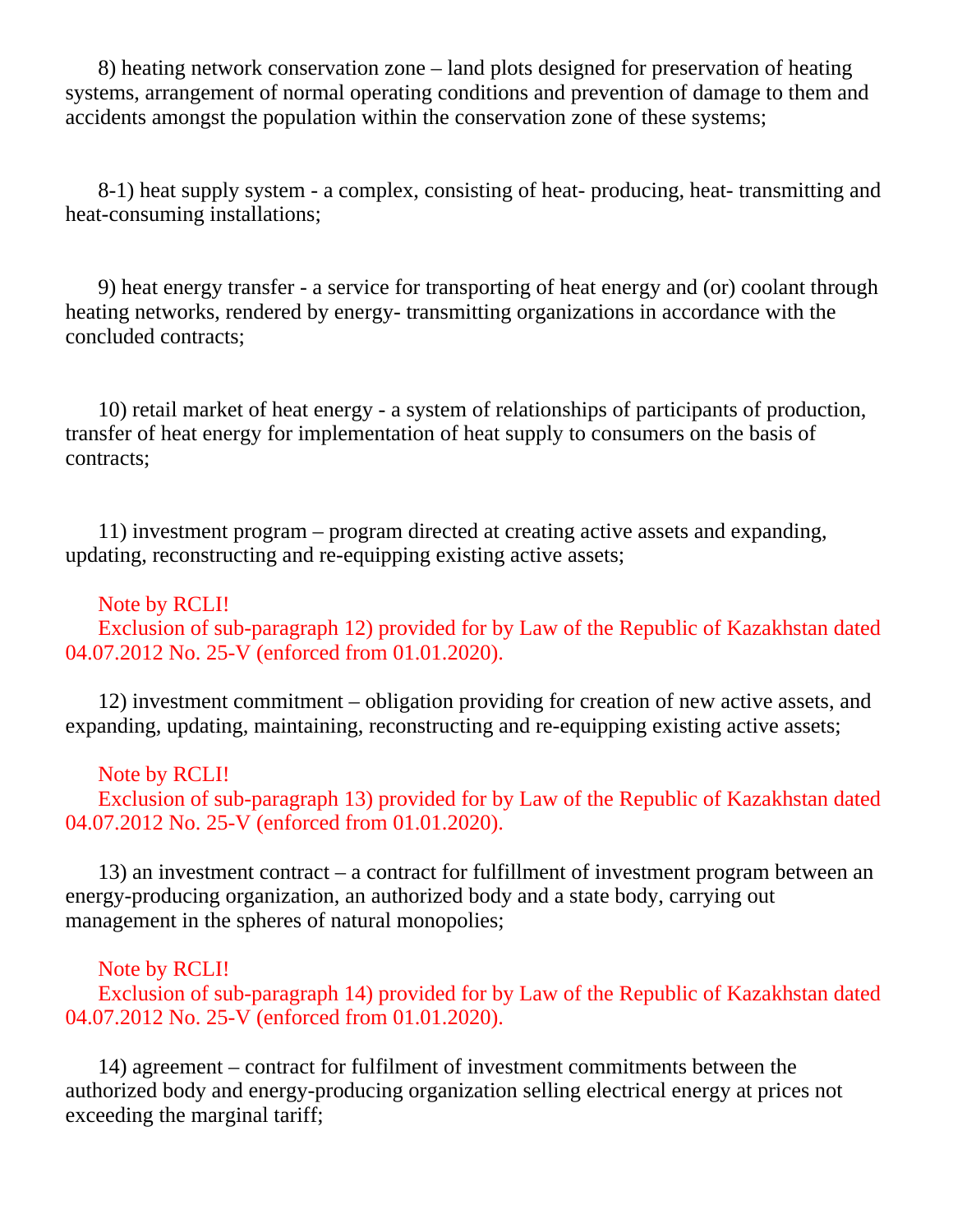15) commercial metering instrument – technical device intended for metering of electrical capacity, electrical or heat energy, allowed for use as prescribed by Kazakh legislation;

 15-1) authorized body in the field of municipal economics – the central executive body providing management and cross-sector coordination in the field of electrical supply ( electricity network objects of 0.4 kV) and heat supply system, except for cogeneration plants and boiler houses with established capacity of 100 Gcal/h and more, within inhabited localities;

 15-2) an autumn-winter period - the heating season, which beginning and end shall be established by local executive bodies;

 16) single electric power system of the Republic of Kazakhstan – the set of electric power plants, power transmission lines and electric substations ensuring reliable and qualitative power delivery to consumers in Kazakhstan;

 17) electrical capacity reserve of single electric power system of the Republic of Kazakhstan – the electrical capacity of the energy-producing organizations' power units, having the required structure, value and degree of completion for dispatching control, according to contractual requirements;

 18) ancillary services – services acquired by the system operator from wholesale electrical energy market entities for securing the availability of required volumes and structures of operating electrical capacity reserves, and regulation of active and reactive powers concerning activation of energy system from release condition;

 18-1) state technical inspector – authorized official carrying out state control of compliance with requirements of Kazakh legislation concerning the electric power industry;

 18-2) a market council - a non-commercial organization, carrying out an activity on monitoring the functioning of electric energy and capacity market, as well as other functions, stipulated by this Law;

 19) operating days – regular days within which the system operator shall carry out operations involving centralized dispatch management of execution of electrical energy buy-and-sell agreements concluded by wholesale electrical energy market entities;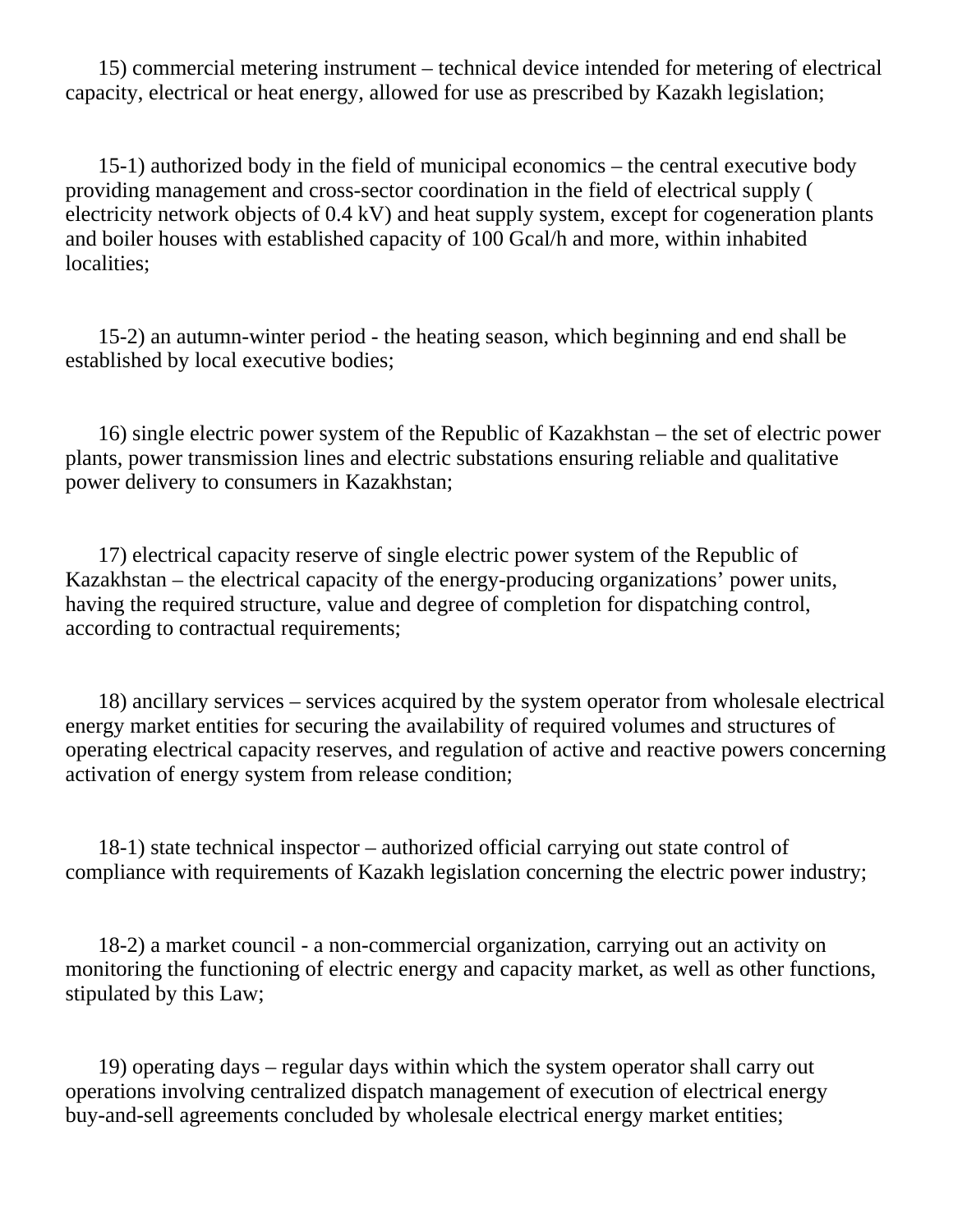20) centralized operational dispatch management – the process of uninterrupted management of technically coordinated work of organizations producing, transmitting and supplying energy and of consumers of electrical energy, ensuring a specified level of reliability of the single electric power system of the Republic of Kazakhstan and compliance with the standard quality of electrical energy;

 20-1) the operator of the centralized trading market - an organization, carrying out centralized trading in electric energy, including spot-trading in electric energy, and a service on maintaining the readiness of electric capacity;

 21) interregional and (or) interstate power transmission lines – power transmission lines with a voltage of 220 kV and more transferring electrical energy between regions and (or) states;

 22) regional electric network company - an energy-transmitting organization, having direct technological connection with an energy-producing organization and (or) a national electric network, owning cable or overhead power lines of at least four voltage classes (220, 110, 35, 20, 10 (6), 0 , 4 kilovolts), operating electric networks of the regional level and having at least 10,000 connected consumers;

 22-1) level of exploitable fuel storage – the minimum exploitable fuel storage of the energy-producing organizations in a daily computation;

 22-2) an expert organization - a legal entity, carrying out activity for conducting an energy expertise in accordance with the legislation of the Republic of Kazakhstan;

 23) balancing electrical energy – electrical energy used for a balance correction in realization of hourly daily schedule of electrical energy production-consumption, approved by the system operator;

 23-1) marginal tariff for the balancing electricity - approved by the authorized body for the groups of energy-producing organizations, selling electric energy, for a period of seven years, the maximum value of the selling tariff (price) for electricity, sold on the balancing electricity market, taking into account the costs for production of electric energy, the purchase of electricity from the accounting and financial center for the support of renewable energy sources and a fixed profit for balancing according to the methodology, established by the authorized body;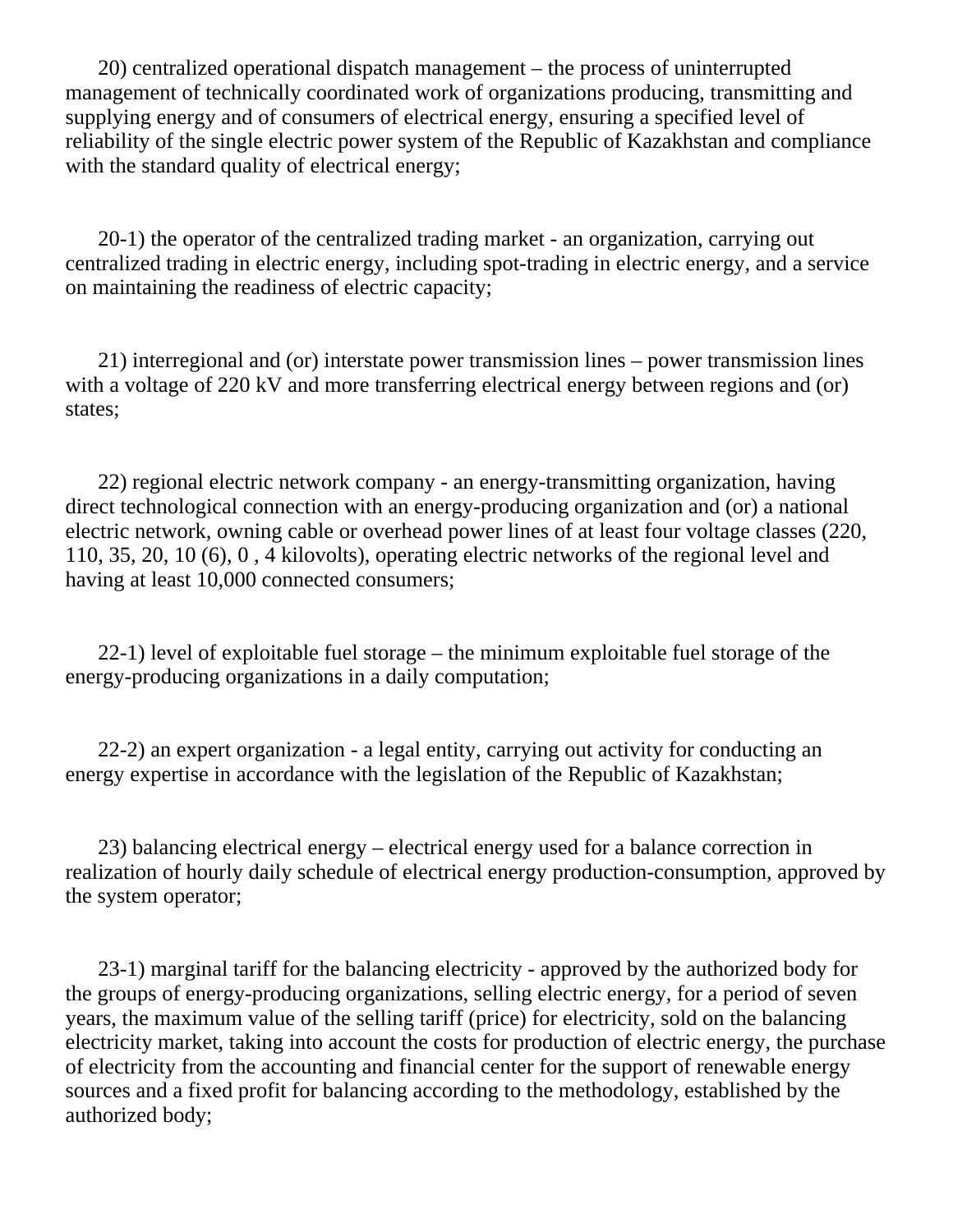24) technical dispatching control – service rendered by system operator when carrying out centralized operational dispatch management of regimes of production and consumption of electrical energy in the single electric power system of the Republic of Kazakhstan;

 24-1) technological reservation - the minimum consumption of electric energy (minimum consumed capacity) and the length of time, required for completion of a continuous technological process and prevention of danger to humans' lives and the environment;

 24-2) technological violation - failure or damage of equipment, electric and (or) heating networks, including as a result of fire or explosions, deviations from the set modes, unauthorized power cut or limitation of equipment operation or its breakdown, which led to disruption of the production process, transmission, consumption of electric and (or) heat energy;

 24-3) an organization for modernization and development of housing and communal sector - a joint-stock company with one hundred percent participation of the state, which activity is aimed at modernization and development of housing and communal sector;

 24-4) a household consumer – an individual, using an electric energy for his (her) own household needs, not related to production (sale) of goods, works and services;

 25) consumer – individual or legal entity consuming electrical and (or) heat energy on the basis of a contract;

 26) authorized body – state body carrying out management in the electrical power industry:

 26-1) is excluded by the Law of the Republic of Kazakhstan dated 11.07.2017 89-VI ( shall be enforced upon expiry of ten calendar days after its first official publication);

 27) national electric network – a set of substations, distribution substations, interregional and (or) interstate power lines and power transmission lines, carrying out the issuance of electric energy of power stations with a voltage of 220 kilovolts and above, which are not subject to privatization and shall be transferred to the national company in the manner and on conditions, determined by the Government of the Republic of Kazakhstan;

 28) a marginal tariff - an approved maximum value of the selling tariff (price) for electric energy for a group of energy-producing organizations;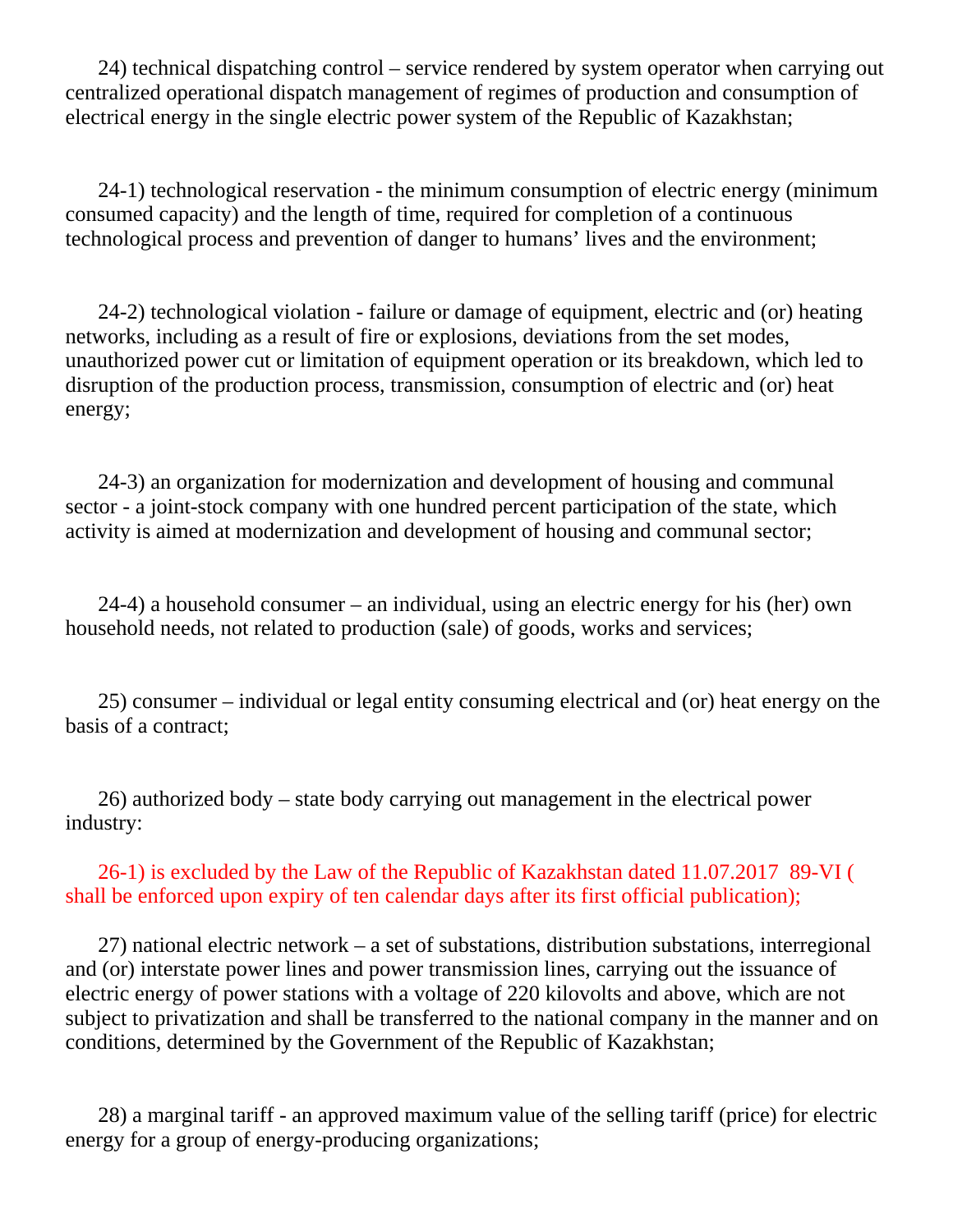29) commercial metering of electric and heat energy – the metering of electric and heat energy, required for payments between parties under buy-and-sell and electrical and heat energy transfer networks;

 29-1) electric networks - a set of substations, distribution substations and power transmission lines, connecting them, designed to transfer electric energy;

 30) electrical networks conservation zone – land, water and air areas designated for securing the preservation of electric networks, creating normal operating conditions and preventing damage to them and accidents among the population living in the conservation zone of these networks;

 31) regulation of electric capacity - a service on compensation for deviations of actual electric load of entities of the wholesale market of electric energy from the declared electric load, subject to the zero balance of exchangeable electric energy, rendered to the wholesale market entities and the system operator in accordance with the concluded contracts at a contractual price;

 31-1) a service on maintaining the readiness of electric capacity - a service, rendered by energy-producing organizations to a single purchaser for maintaining the readiness of electric capacity of generating installations to bearing the load, certified in the established manner;

 31-2)a marginal tariff for the service on maintaining the readiness of electric capacity – an approved by the authorized body for a period of seven years, maximum value of the tariff ( price) for the service on maintaining the readiness of electric capacity for all operating energy-producing organizations (except for volumes of service on maintaining the readiness of electric capacity, in rendering of which, the operating energy-producing organizations and the winners of the tender for construction of generating installations, being newly commissioned , use individual tariff for the service on maintaining the readiness of electric capacity, established by the authorized body);

### 31-3) is excluded by the Law of the Republic of Kazakhstan dated 12.11.2015 394-V ( shall be enforced upon expiry of ten calendar days after its first official publication);

 31-4) an individual tariff for the service on maintaining the readiness of electric capacity an individual tariff, established by authorized body for maintaining the readiness of electric capacity for the operating energy-producing organizations, which concluded investment agreements for modernization, expansion, reconstruction and (or) renewal, and also for the winners of the tender for construction of generating installations, being newly commissioned;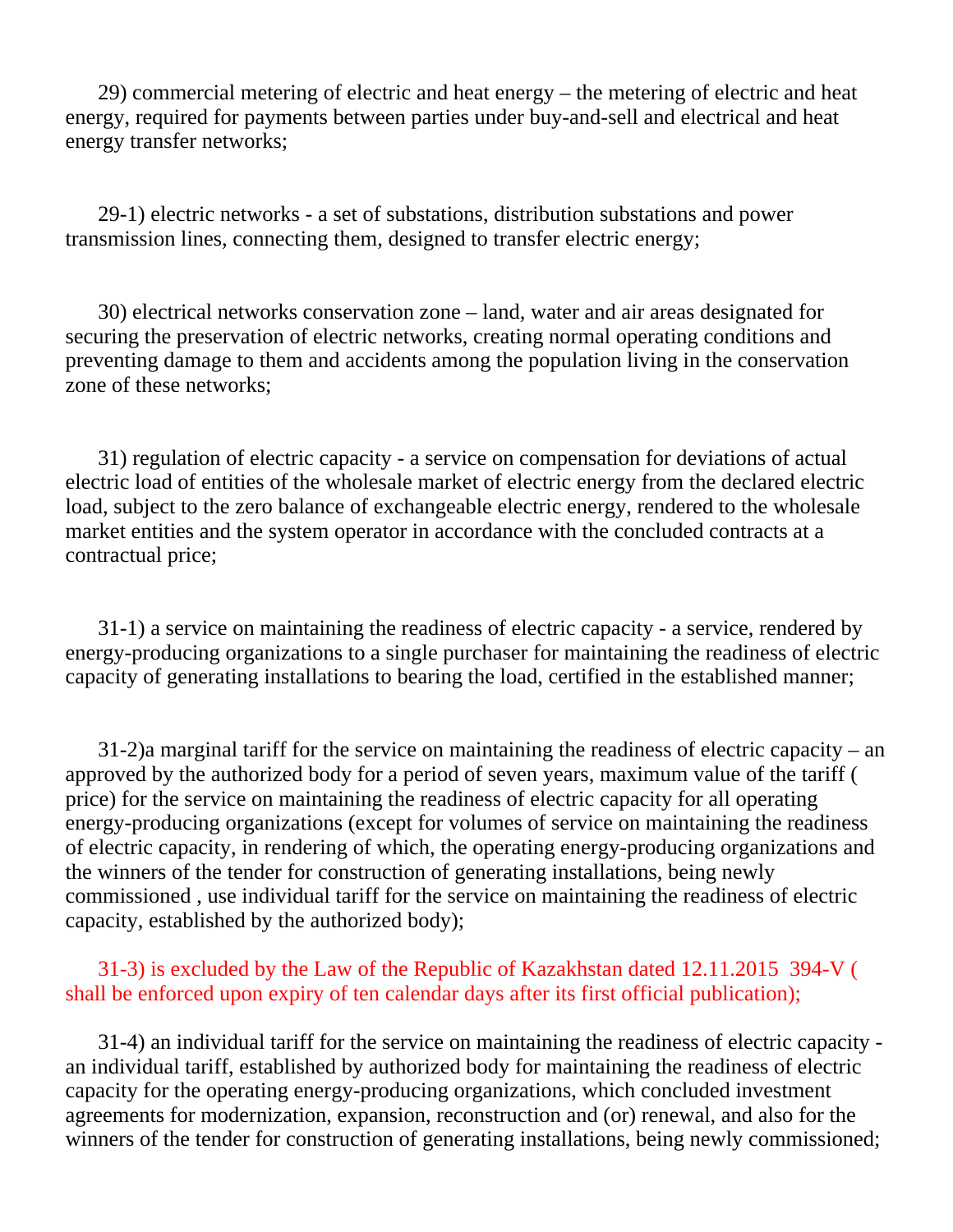31-5) a service for ensuring the readiness of electric capacity to bearing the load - a service, rendered by a single purchaser on ensuring the readiness of electric capacity of generating installations, certified in the established manner, in the unified electric power system of the Republic of Kazakhstan to bearing the load;

 31-6) a market of electric capacity - a system of relationships between the subjects of the wholesale electric energy market, connected with the maintenance of generating equipment by energy- producing organizations in a state of readiness for production of electric energy, renewal, support, reconstruction and technical re-equipment of existing production assets, as well as their creation;

 31-7) is excluded by the Law of the Republic of Kazakhstan dated 12.11.2015 394-V ( shall be enforced upon expiry of ten calendar days after its first official publication);

 31-8) centralized biddings for electric capacity - a process aimed at concluding contracts for rendering the services on maintaining the readiness of electric capacity between energy-producing organizations and a single purchaser in an electronic trading system;

 32) electrical power industry – the sphere of industry, transfer, supply and consumption of electric and heat energy;

 33) entities of the wholesale electric energy market – energy- producing, energy-transmitting, energy-supplying organizations, electric energy consumers, a system operator, an operator of the centralized trading market, accounting and financial center for the support of renewable energy sources;

 33-1) a marginal tariff for electric energy - approved by the authorized body for a period of seven years, the maximum value of the selling tariff (price) for a group of energy-producing organizations, selling electric energy, taking into account the costs electric energy production, purchase of electric energy from an accounting and financial center for the support of renewable energy sources and fixed profit, determined according to the methodology, established by the authorized body;

 34) guaranteeing supplier of electrical energy – energy-supplying organization providing power to consumers in cases of termination of power delivery to consumers by all other energy-supplying organizations through no fault of the consumer;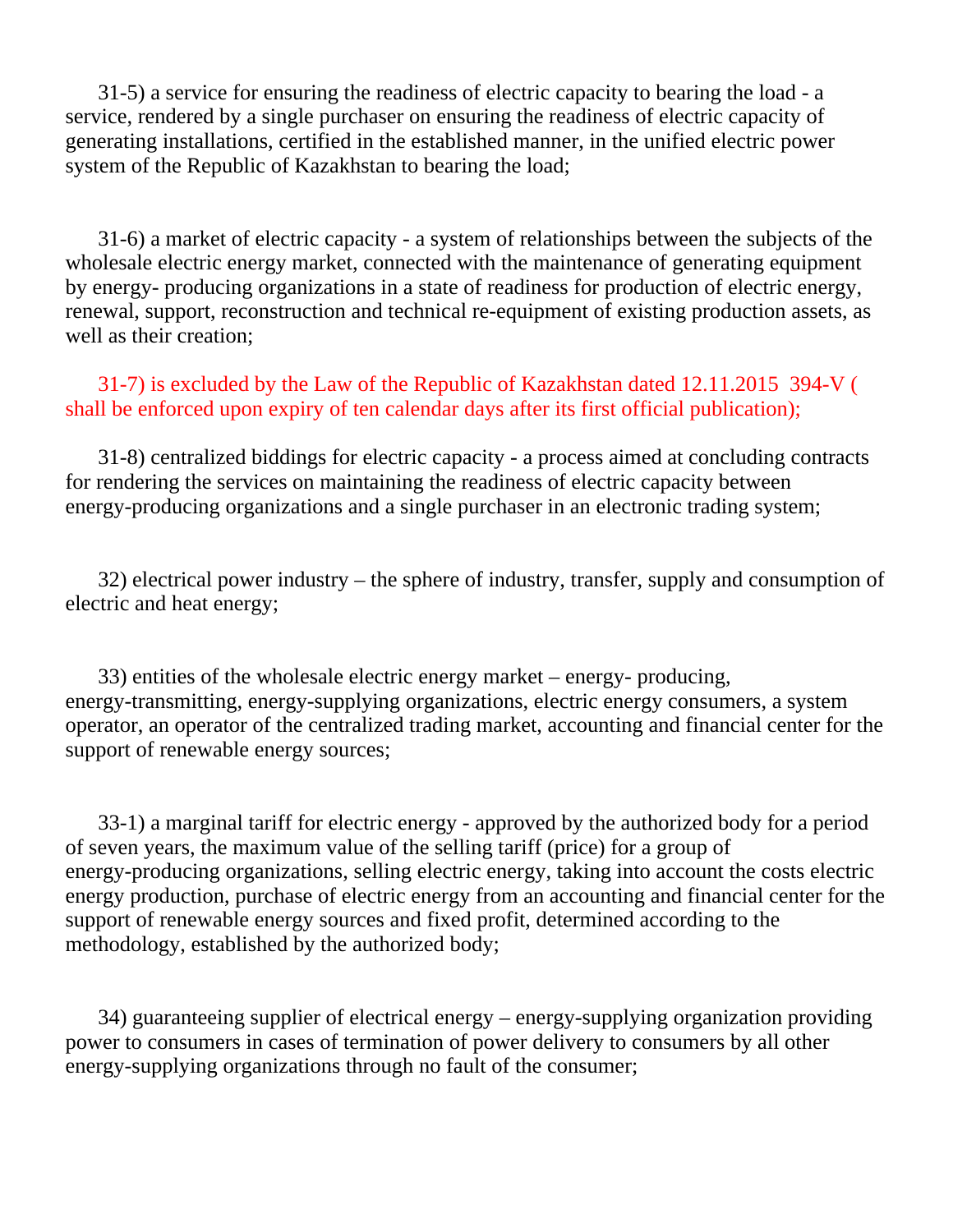35) transfer of electric energy - technologically related actions, aimed at transfer and (or) distribution of electric energy through electric networks;

 35-1) automatic system of commercial metering of electrical energy – set of measuring instruments and hardware and software packages for the measuring, collection, processing, storage and transfer of electrical energy accounting data;

 36) daily schedule of electrical energy production-consumption – document regulating the hourly value of production and consumption of electrical energy for every calendar day in accordance with electrical energy buy–and-sell agreements concluded by wholesale market participants on the markets for decentralized buy and sell of electrical energy and centralized trade of electrical energy;

 37) electrical energy production-consumption balancing management organization – the service rendered by the system operator to organize the function of the balancing electrical energy market;

 37-1) a group of energy-producing organizations, selling electric energy - a set of energy-producing organizations, formed according to the following criteria: type of energy-producing organizations, established capacity, type of fuel used, distance from the location of fuel, location in one part of the unified electric power system of the Republic of Kazakhstan, in which there are no technical restrictions on the transfer of electric energy;

 38) retail electrical energy market – system of relations functioning on the basis of contracts (buy and sell, transfer and consumption of electrical energy, and associated services rendered) between the retail electrical energy market entities outside the wholesale market;

 39) retail electrical energy market entities – organizations producing, supplying and transmitting energy, and consumers of electrical energy;

 40) wholesale market of electric energy - a system of relationships, connected with sale and purchase of electric energy, including at the centralized biddings of electric energy, rendering system and ancillary services, services in the electric capacity market, operating on the basis of contracts between the entities of the wholesale electric energy market;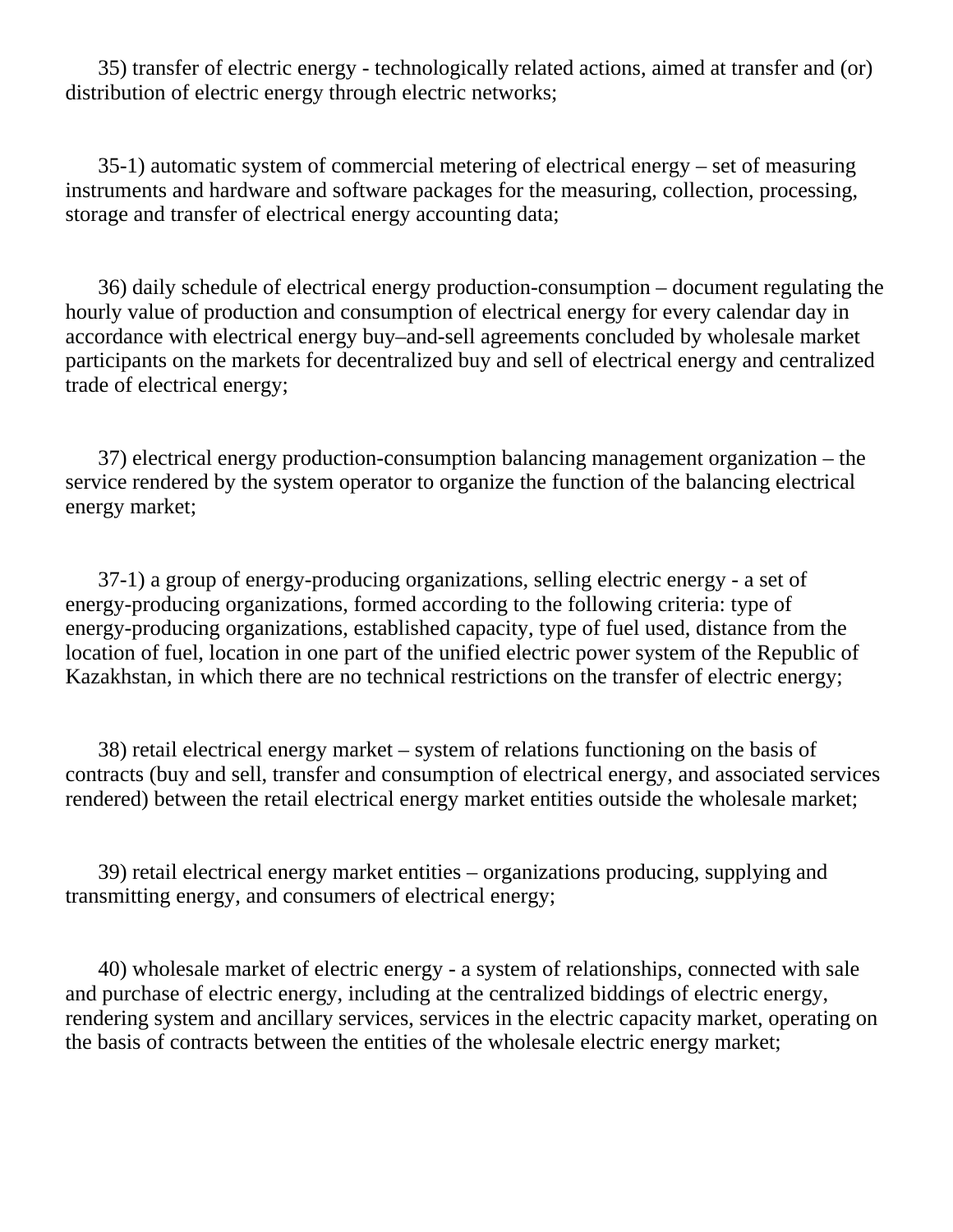41) centralized electrical energy trade – buy-and-sell transactions in electrical energy, carried out by wholesale electrical energy market entities in an electronic trading system on a voluntary basis, with the exception of cases determined by this Law;

#### Note RCLI!

 Subparagraph 42) is provided for by the Law of the Republic of Kazakhstan dated 12.11.2015 No. 394-V (entered into force from 01.01.2019).

 42) centralized electrical energy trade market operator – organization carrying out centralized bids for electrical energy, including spot bids for electrical energy;

 43) spot bids for electrical energy (hereinafter spot bids) – organized trade in hourly volumes of electrical energy on short-term basis in regimes: for a day before and during operating days;

 44) balancing market of electric energy – the system of relationships between the system operator and energy-producing, energy-transmitting, energy-supplying organizations, wholesale consumers, performing an activity on the wholesale market of electric energy, developing as a result of physical and subsequent financial settlement of imbalances, arising in real time between contractual and actual of production values and (or) consumption of electric energy in the unified electric power system of the Republic of Kazakhstan in the current operating day by the system operator;

 45) simulated electrical energy market balancing mode (hereinafter simulated mode) – the functioning of the balancing electrical energy market without financial settlement for the electrical energy unbalances;

 46) electrical energy unbalances – difference between factual value of electrical energy production-consumption and value approved by system operator in hourly daily schedule of electrical energy production-consumption;

 47) an energy expertise - an expertise, conducted in the field of electric power industry for compliance with regulatory legal acts of the Republic of Kazakhstan on operating facilities, projects of reconstructed, modernized and newly constructed facilities in the field of electric power industry, as well as in investigation of technological violations and industrial injuries on them in accordance with the rules, approved by the authorized body;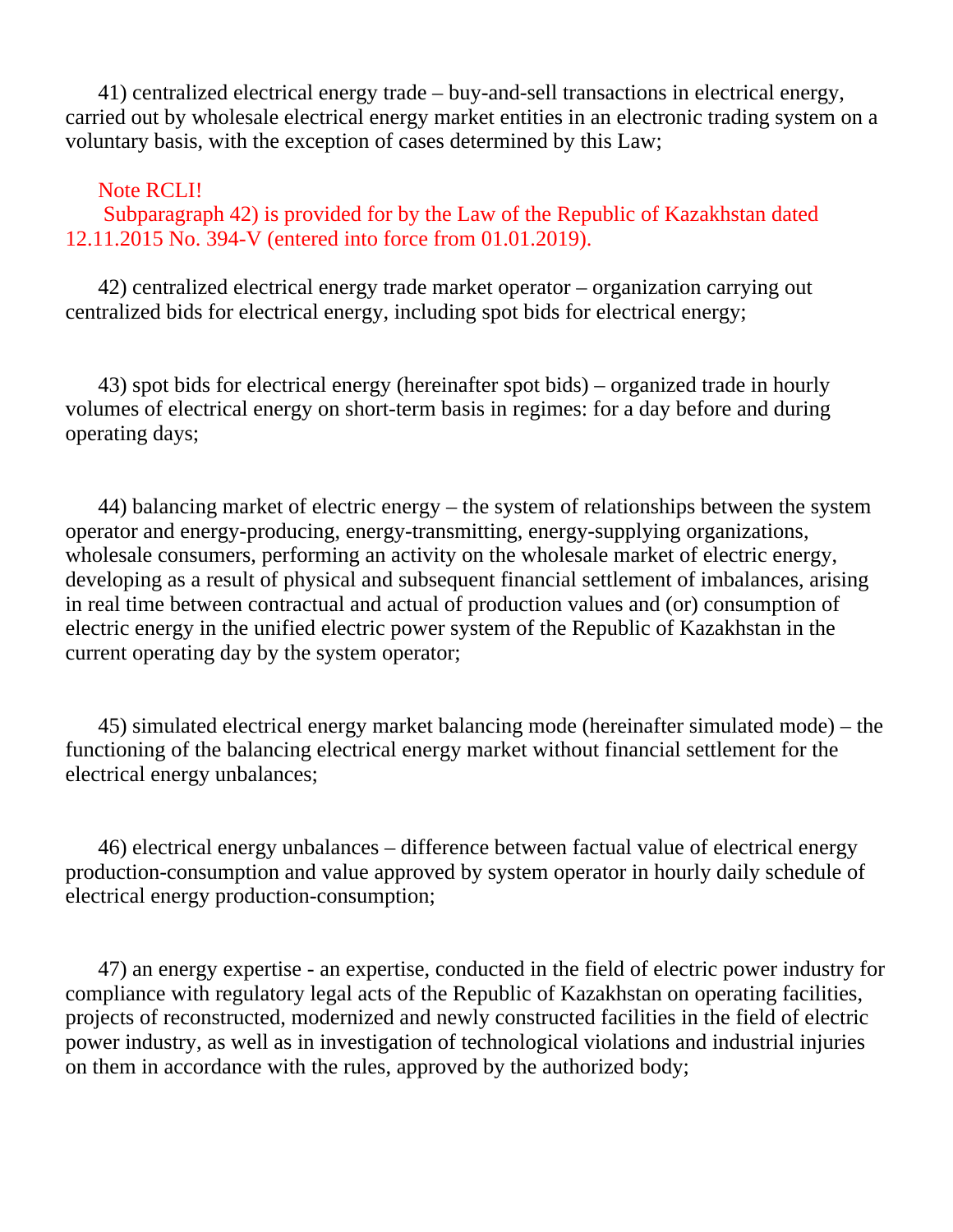48) an energy-transmitting organization - an organization, rendering the service on the transfer of electric or heat energy on the basis of contracts;

 49) energy-supplying organization – organization selling purchased electrical and/or heat energy to consumers;

 50) energy-producing organization – organization producing electrical and/or heat energy for internal requirements and (or) sales;

 51) a group of energy-producing organizations – energy-producing organizations, formed into groups according to the criteria: type of energy-producing organizations, established capacity, type of fuel used, distance from the location of fuel.

 Footnote. Article 1 is in the wording of Law of the Republic of Kazakhstan dated 29.12.2008 No. 116-IV (enforced from 01.01.2009), as amended by laws of the Republic of Kazakhstan dated 01.03.2011 No. 414-IV (enforced from date of its first official publication); 22.07.2011 No. 479-IV (enforced upon expiry of ten calendar days after first official publication); 04.07.2012 No. 25-V (enforced upon expiry of ten calendar days after first official publication); and 04.07.2013 No. 128-V (enforced upon expiry of ten calendar days after first official publication); dated 15.06.2015 322-V (shall be enforced upon expiry of ten calendar days after its first official publication); dated 12.11.2015 394-V (shall be enforced upon expiry of ten calendar days after its first official publication); dated 28.12.2016 34-VI ( shall be enforced from 01.01.2017); dated 11.07.2017 89-VI (shall be enforced upon expiry of ten calendar days after its first official publication); dated 15.06.2015 322-V (shall be enforced upon expiry of ten calendar days after its first official publication); dated 12.11.2015 394-V (shall be enforced upon expiry of ten calendar days after its first official publication); dated 28.12.2016 34-VI (shall be enforced from 01.01.2017); dated 11.07.2017 89-VI (shall be enforced upon expiry of ten calendar days after its first official publication).

## **Article 2. Legislation of the Republic of Kazakhstan concerning the electric power industry**

 1. The legislation of the Republic of Kazakhstan concerning the electric power industry shall be based on the Constitution of the Republic of Kazakhstan and consist of this Law and other normative legal acts of the Republic of Kazakhstan.

 2. If an international agreement, ratified by the Republic of Kazakhstan establishes rules other than those contained in this Law, the rules of the international agreement shall be applied.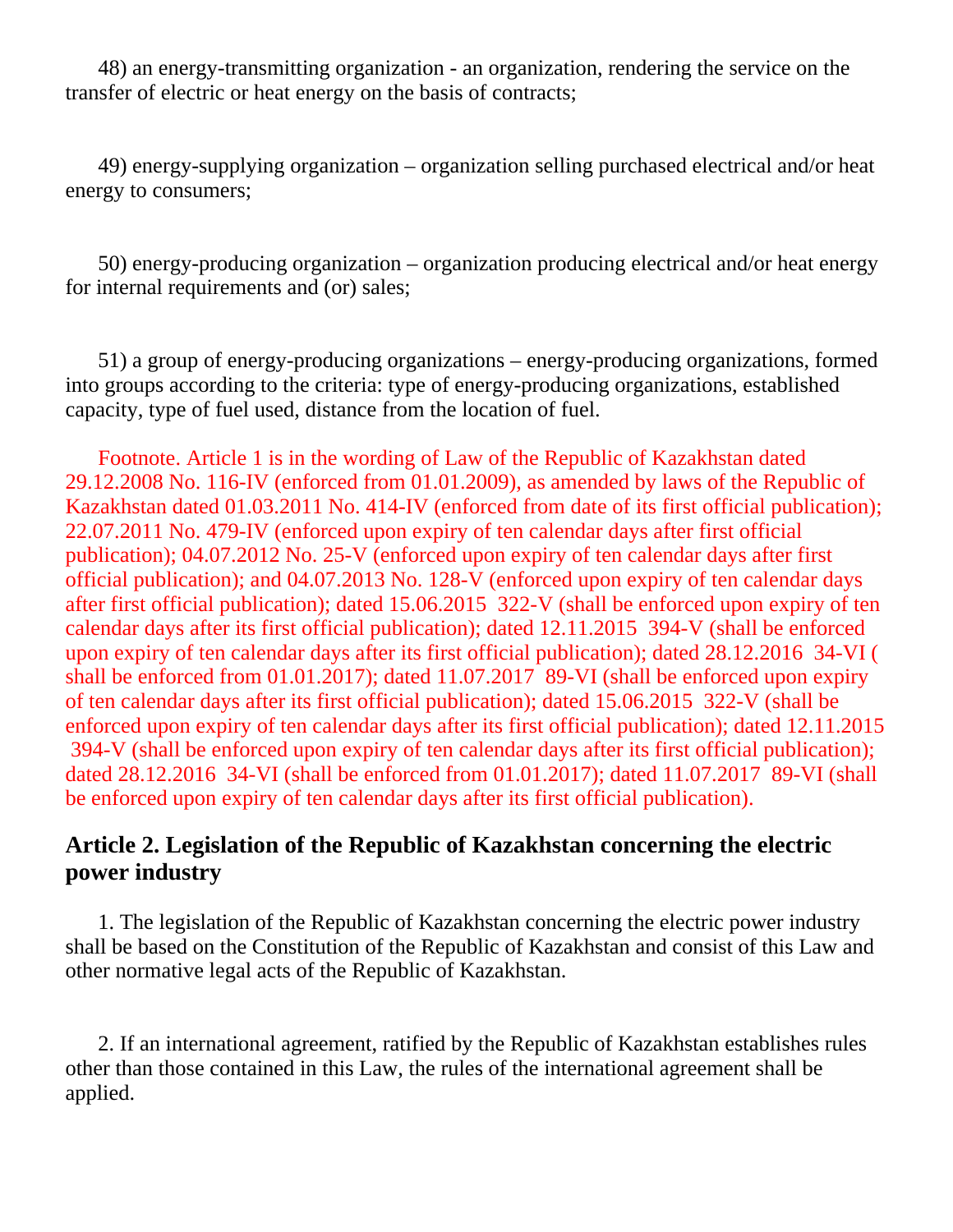# **Chapter 2. State regulation of the electric power industry**

## **Article 3. Goals and objectives of State regulation of the electric power industry**

1. State regulation of the electric power industry shall be carried out for the purpose of:

 1) maximum satisfaction of energy consumer demands and protection of rights of electrical and heat energy market participants by creating conditions of competition on the market, guaranteeing consumers a right of choice of electric and heat energy suppliers;

 2) securing the safe, reliable and stable function of the electrical energy complex of the Republic of Kazakhstan;

 3) unifying management of the electrical energy complex of the Republic of Kazakhstan as a particularly important life support system of the State's economic and social complexes.

2. The objectives of State regulation of the electric power industry are:

 1) effective and safe function and development of the electrical energy complex through unity of management and development of business competition;

2) right of choice of electric and/or heat energy supplier by consumers;

 3) regulation of activities in the sphere of natural monopoly, and creation of conditions for protection of domestic energy producers;

4) establishment and development of a regulated electric and heat energy market;

5) rational and economic use of electrical and heat energy;

6) use and development of renewable and non-conventional energy sources;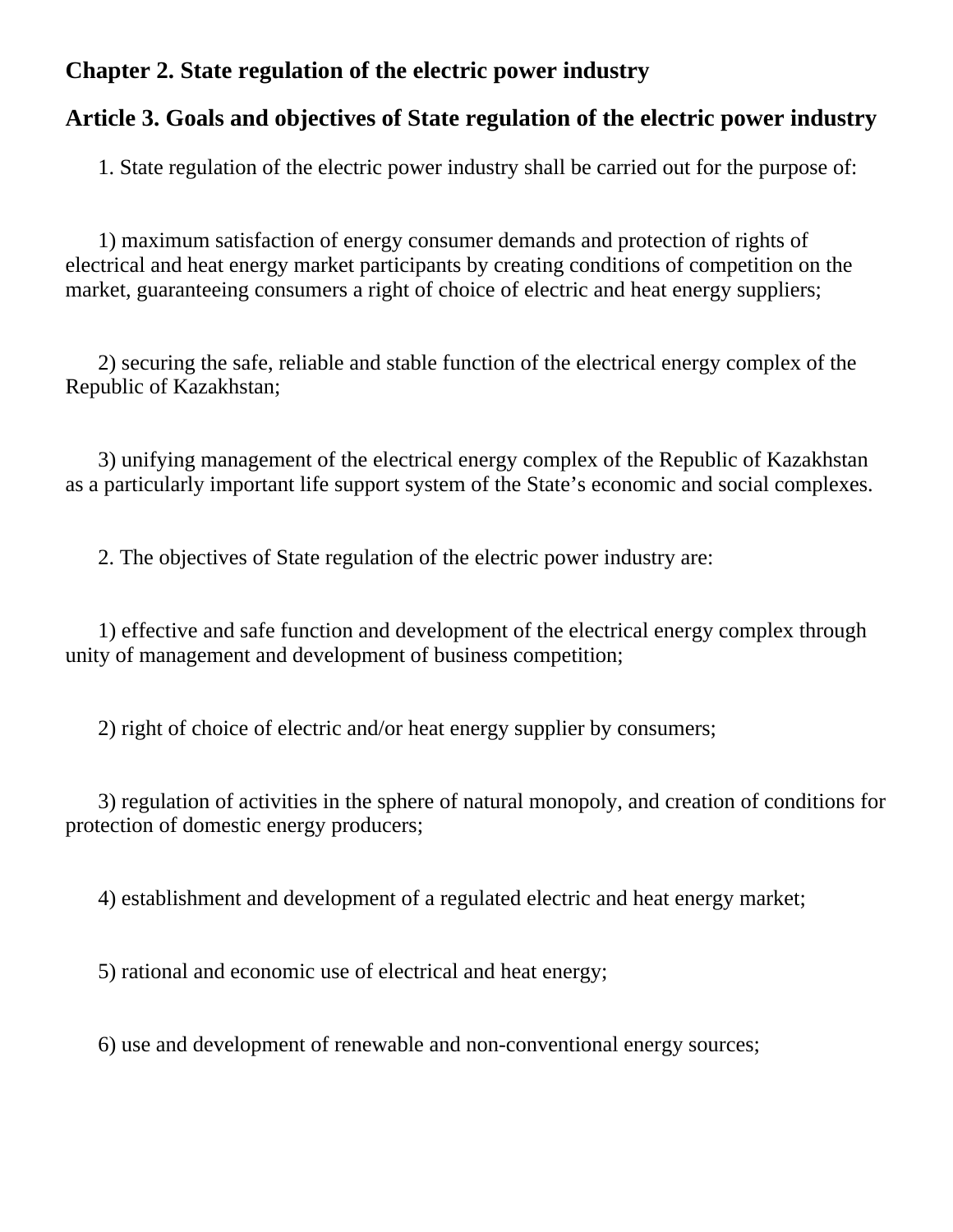7) attraction of investments in development and re-equipping of the electrical energy complex;

 8) creation of conditions for fulfilling a set of actions to protect the environment and reliability and safety of construction in the operation of power transmission lines and electric and energy installations;

9) creation of conditions for organizing an energy delivery in remote areas of the state;

 10) establishment of national operating standards for the single electric power system of the Republic of Kazakhstan and for quality of electrical energy.

 11) provision of crediting and subsidizing for construction, reconstruction and modernization of heat supply systems.

3. State regulation of electrical energy includes:

1) licensing;

2) State regulation of tariffs (prices and rates);

3) de-monopolization and privatization of electricity generation facilities;

 4) state supervision of reliability, safety and economy of production, transfer, control and consumption of electrical energy;

5) technical regulation of the electric power industry.

 6) crediting of construction, reconstruction and modernization of heat supply systems at the expense of budgetary funds, carried out in the manner established by the legislation of the Republic of Kazakhstan;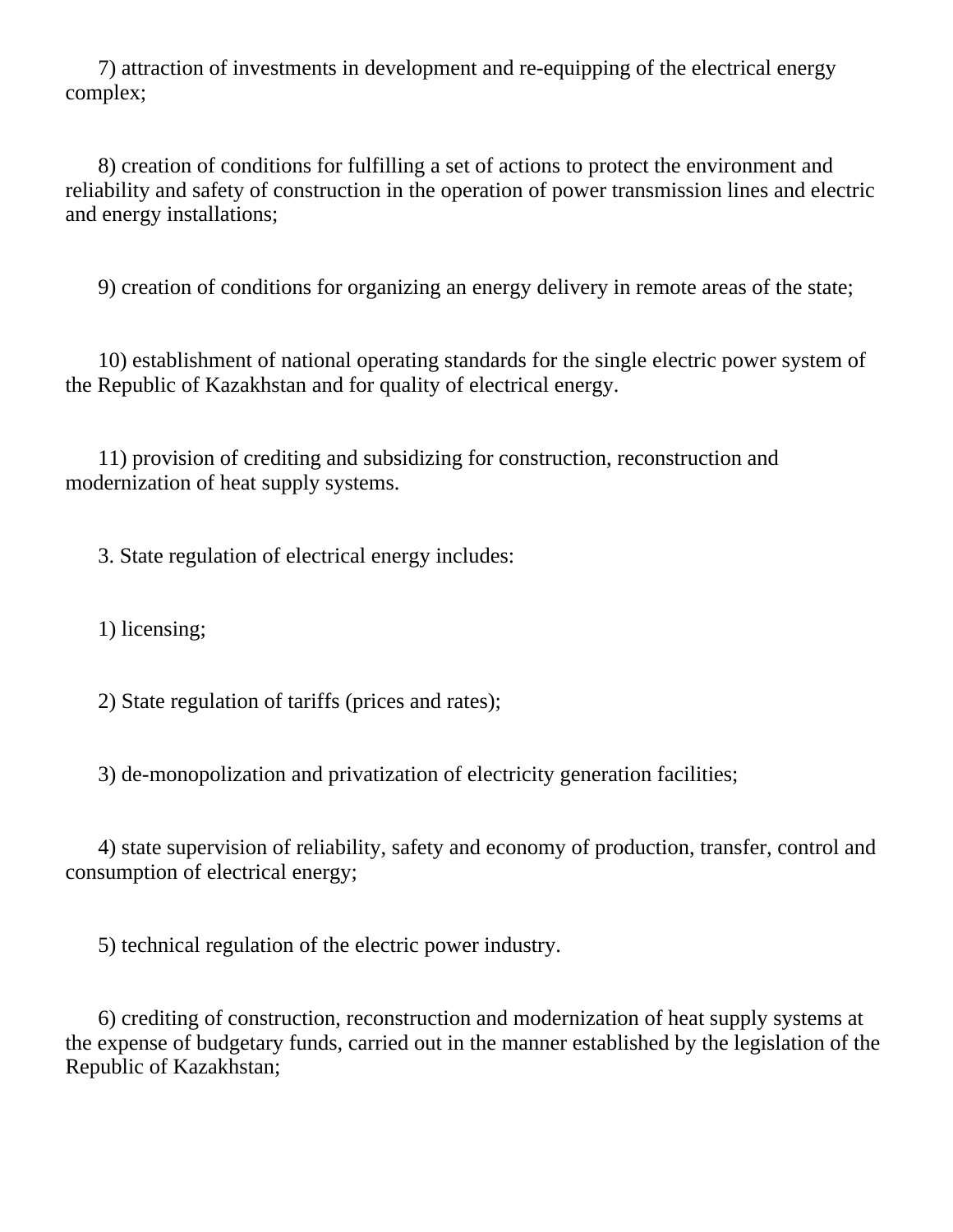7) subsidizing of construction, reconstruction and modernization of heat supply systems on a gratuitous and non-refundable basis, carried out at the expense of budgetary funds.

 Footnote. Article 3 as amended by laws of the Republic of Kazakhstan dated 11.04.2006 No. 136 (enforced from the date of first official publication); 29.12.2006 No. 209 (for method of instruction see Article 2); and 10.07.2012 No. 31-V (enforced upon expiry of ten calendar days after first official publication); dated 15.06.2015 322-V (shall be enforced upon expiry of ten calendar days after its first official publication).

### **Article 3-1. Peculiarities of state regulation of the national electric network**

 1. The national company shall be prohibited from alienating the national electric network to individuals and (or) legal entities, as well as its encumbrance with the rights of third parties .

 2. The national management holding shall be prohibited from alienating the shares of the national company, as a result of which the national management holding will own less than ninety percent plus one voting share of this national company.

 Footnote. The Law is supplemented by Article 3-1 in accordance with the Law of the Republic of Kazakhstan dated 02.07.2014 225-V (shall be enforced upon expiry of ten calendar days after its first official publication).

#### **Article 4. Competence of the Government of the Republic of Kazakhstan**

The Government of the Republic of Kazakhstan shall:

1) develop the main directions of the state policy in the field of electric power industry;

 1-1) provide state financial support to a single purchaser in case that it is impossible to fulfill its obligations before energy- producing organizations on maintaining the readiness of electric capacity due to insufficiency of its revenues from rendering the service on ensuring the readiness of electric capacity to bearing the load for compensation of expenses, incurred by it solely in provision of this service;

 1-2) determine the organization for modernization and development of housing and communal sector;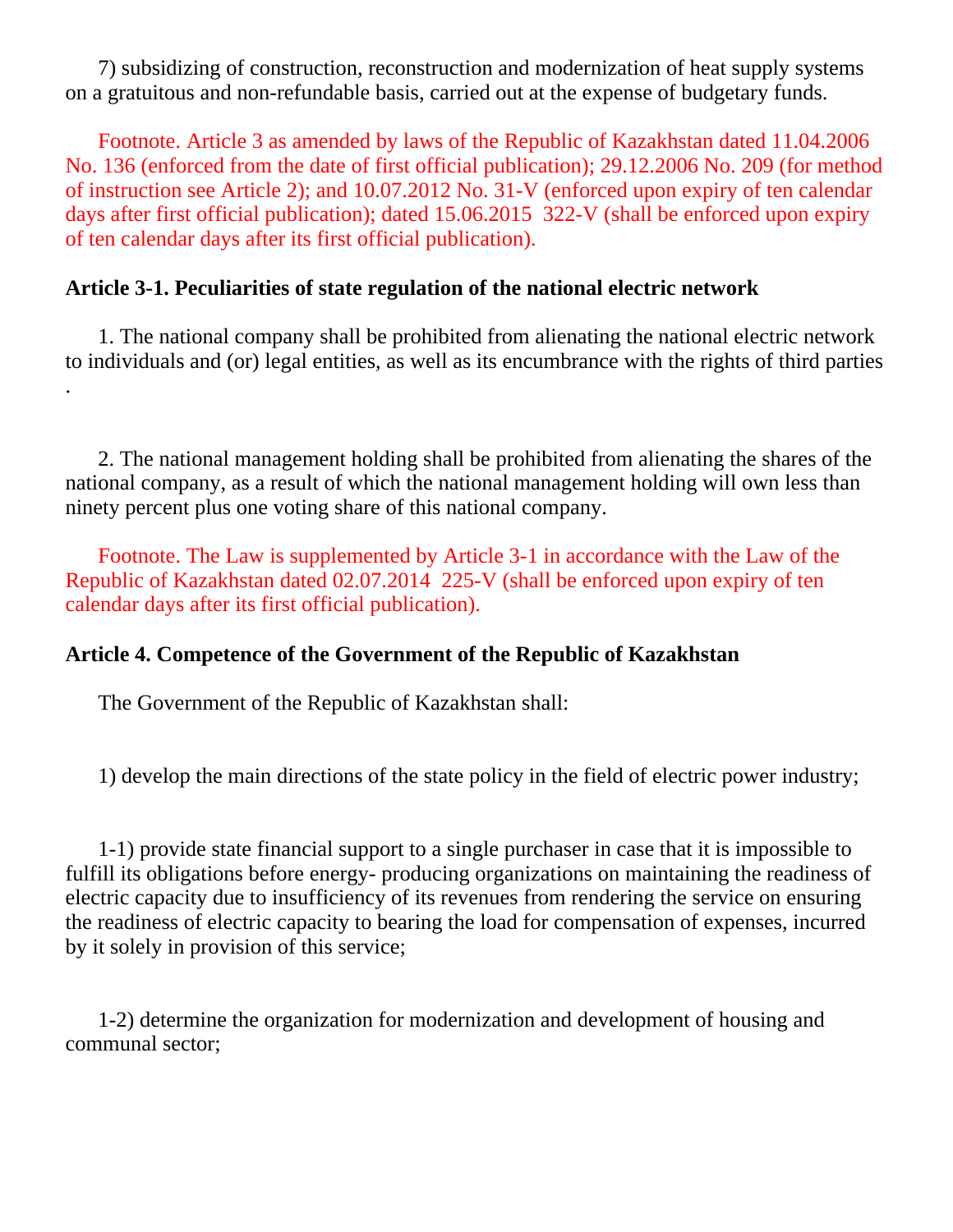2) perform other functions, assigned to it by the Constitution, laws of the Republic of Kazakhstan and acts of the President of the Republic of Kazakhstan.

 Footnote. Article 4 is in the wording of the Law of the Republic of Kazakhstan dated 29.09.2014 239-V (shall be enforced upon expiry of ten calendar days after its first official publication); as amended by the laws of the Republic of Kazakhstan dated 29.12.2014 269-V (shall be enforced from 01.01.2016); dated 15.06.2015 322-V (shall be enforced upon expiry of ten calendar days after its first official publication).

### **Article 5. Competence of the authorized body**

The authorized body shall:

1) implement the state policy in the field of electric power industry;

 2) is excluded by the Law of the Republic of Kazakhstan dated 11.07.2017 89-VI (shall be enforced upon expiry of ten calendar days after its first official publication);

 3) is excluded by the Law of the Republic of Kazakhstan dated 29.12.2014 269-V (shall be enforced from 01.01.2016);

 4) is excluded by the Law of the Republic of Kazakhstan dated 29.12.2014 269-V (shall be enforced from 01.01.2016);

5) develop and approve a standard electricity supply contract;

 6) develop and approve a standard contract for construction of generating installations, being newly commissioned;

 7) develop and approve a standard contract for the purchase of service on maintaining the readiness of electric capacity;

 7-1) develop and approve a standard contract for the provision of service on ensuring the readiness of electric capacity to bearing the load;

 8) is excluded by the Law of the Republic of Kazakhstan dated 29.12.2014 269-V (shall be enforced from 01.01.2016);

 9) develop and approve the rules for organization and functioning of the wholesale market of electric energy;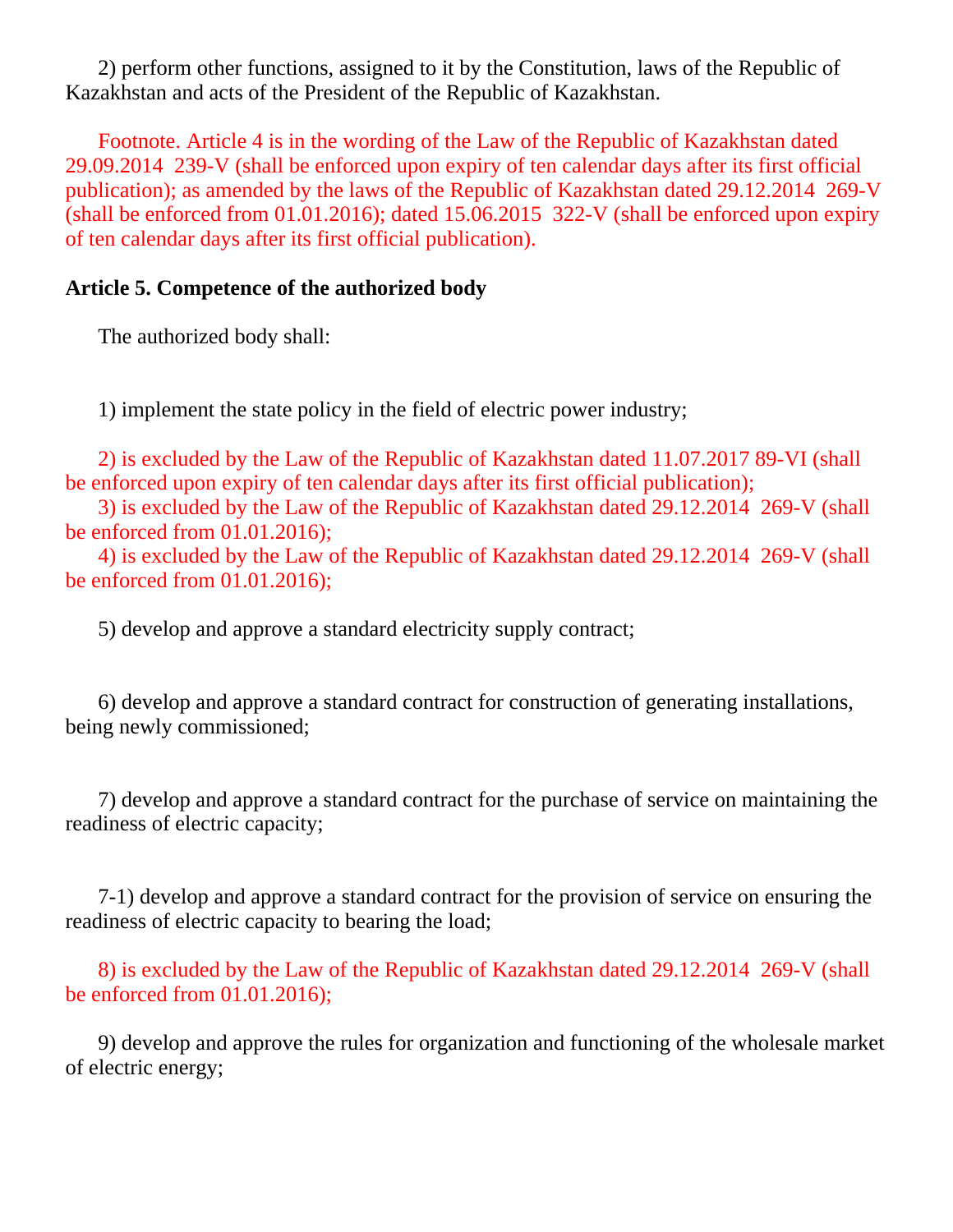10) develop and approve the rules for technical operation of power stations and networks;

 11) develop and approve the rules for holding a tender for construction of generating installations, being newly commissioned;

 12) develop and approve the rules for functioning of the balancing market of electric energy;

 13) develop and approve the rules for organization and functioning of the retail market of electric energy, as well as provision of services in this market;

 14) develop and approve the rules for prevention of emergency violations in the unified electric power system of Kazakhstan and their elimination;

15) develop and approve the rules for conducting energy expertise;

16) develop and approve technical regulations in the field of electric power industry;

17) develop and approve safety regulations for operation of electrical installations;

 18) develop and approve safety regulations for operation of the heating equipment of power stations and heating networks;

19) develop and approve the rules for electrical installations;

 20) develop and approve instructions for drawing up an act of emergency and technological reservation of energy supply;

21) develop and approve the rules for the use of electric energy;

22) develop and approve the rules for the use of heat energy;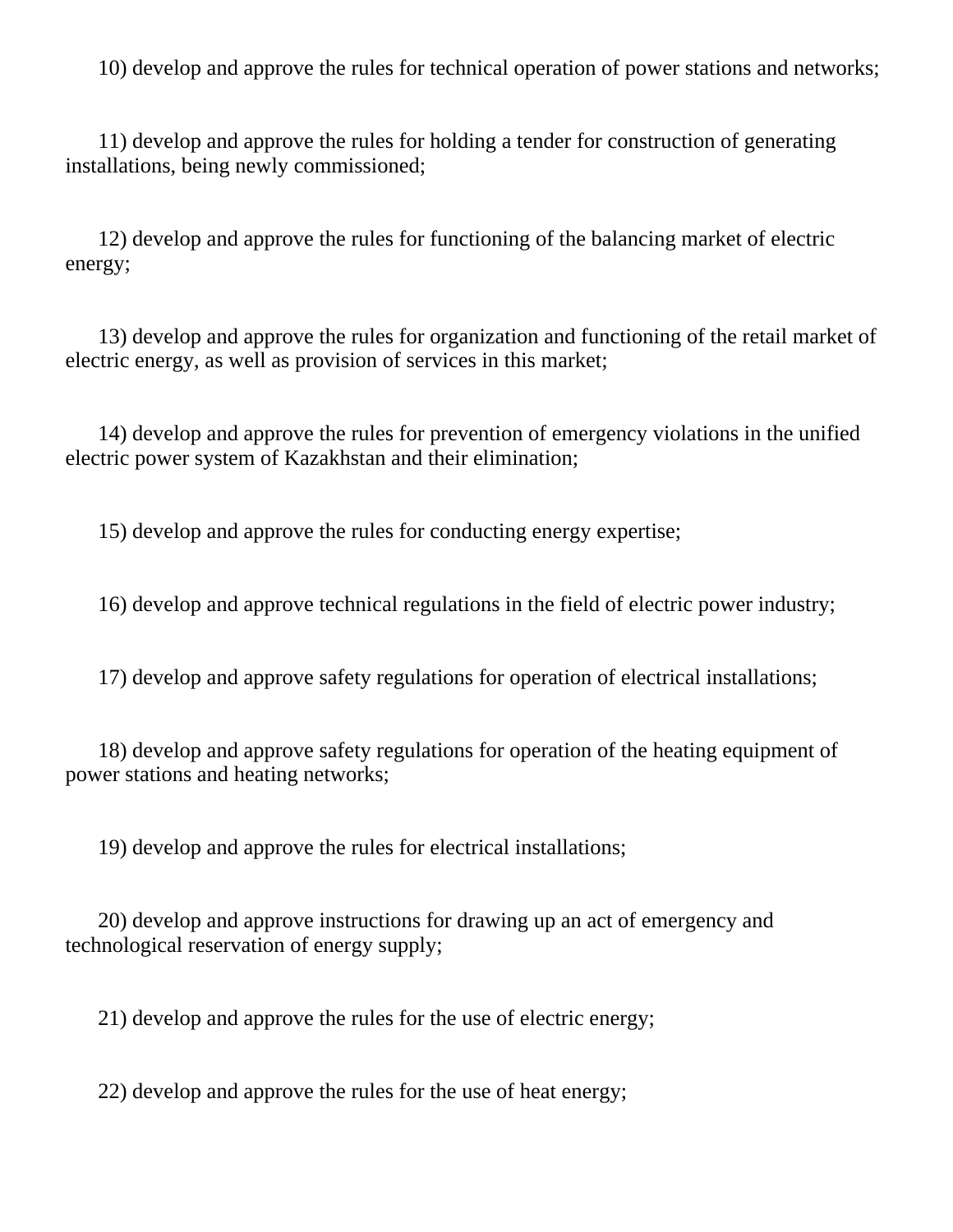23) develop and approve the rules for the provision of services by the system operator, organization and functioning of the system and ancillary services market;

 24) take decision on inclusion of electric energy in the list of purchased property (assets), realized (sold) at biddings (auctions) in accordance with the legislation of the Republic of Kazakhstan;

 25) develop and approve the rules for the provision of services on ensuring the reliability and sustainability of power supply;

26) develop and approve electric network rules;

 27) develop and approve the rules for technical operation of electrical installations of consumers;

 28) develop and approve safety regulations for operation of electrical installations of consumers;

29) develop and approve fire safety rules for energetic enterprises;

 30) develop and approve the rules of explosion safety of fuel supply for preparation and combustion of pulverized fuel;

 30-1) develop and approve the rules for establishing security zones for electric network facilities and special conditions for the use of land plots, located within the boundaries of such zones;

 30-2) develop and approve the rules for determining the sizes of land plots for the placement of supports of overhead power lines;

 30-3) develop and approve the rules for establishing protection zones of objects of heating networks and special conditions for the use of land plots, located within the boundaries of such zones;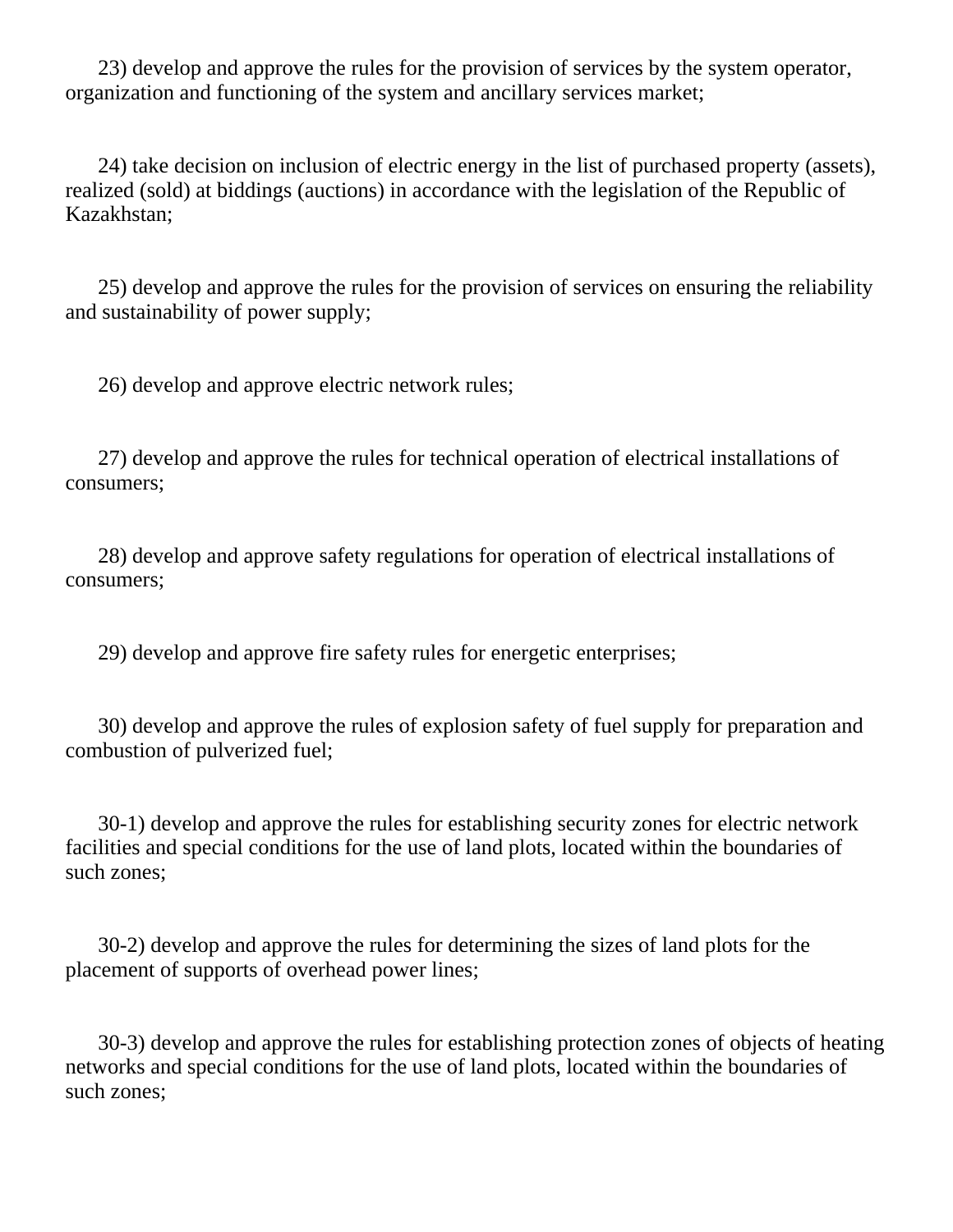30-4) develop and approve the rules for determining the compliance of energy-transmitting organizations with the requirements for the activity on transfer of electric energy;

31) develop and approve safety rules when working with tools and devices;

 32) develop and approve the rules for investigation and registration of technological violations in operation of the unified electric power system, power stations, district boiler houses, electrical and heat networks;

 33) develop and approve the rules for acceptance into operation of power facilities of power stations, electrical and heat networks after technical modernization;

 34) develop and approve regulations on certification, rationalization, registration and planning of workplaces in the energy sector;

35) develop and approve the rules for registration the supply of heat energy and coolant;

 36) develop and approve the rules for organization of technical maintenance and repair of equipment, buildings and structures of power stations, heat and electrical networks;

 37) develop and approve the rules for coordination of restrictions of electric capacity of heat power stations and actions for reduction of such restrictions;

 38) develop and approve the rules of work with personnel in energetic organizations of the Republic of Kazakhstan;

 39) develop and approve the rules for organization of the centralized biddings of electric energy;

 40) develop and approve the rules of conducting qualification tests of knowledge of technical operation rules and safety regulations at the heads, specialists of organizations, carrying out production, transfer of electric and heat energy for control of technical condition and safety of operation of electric installations;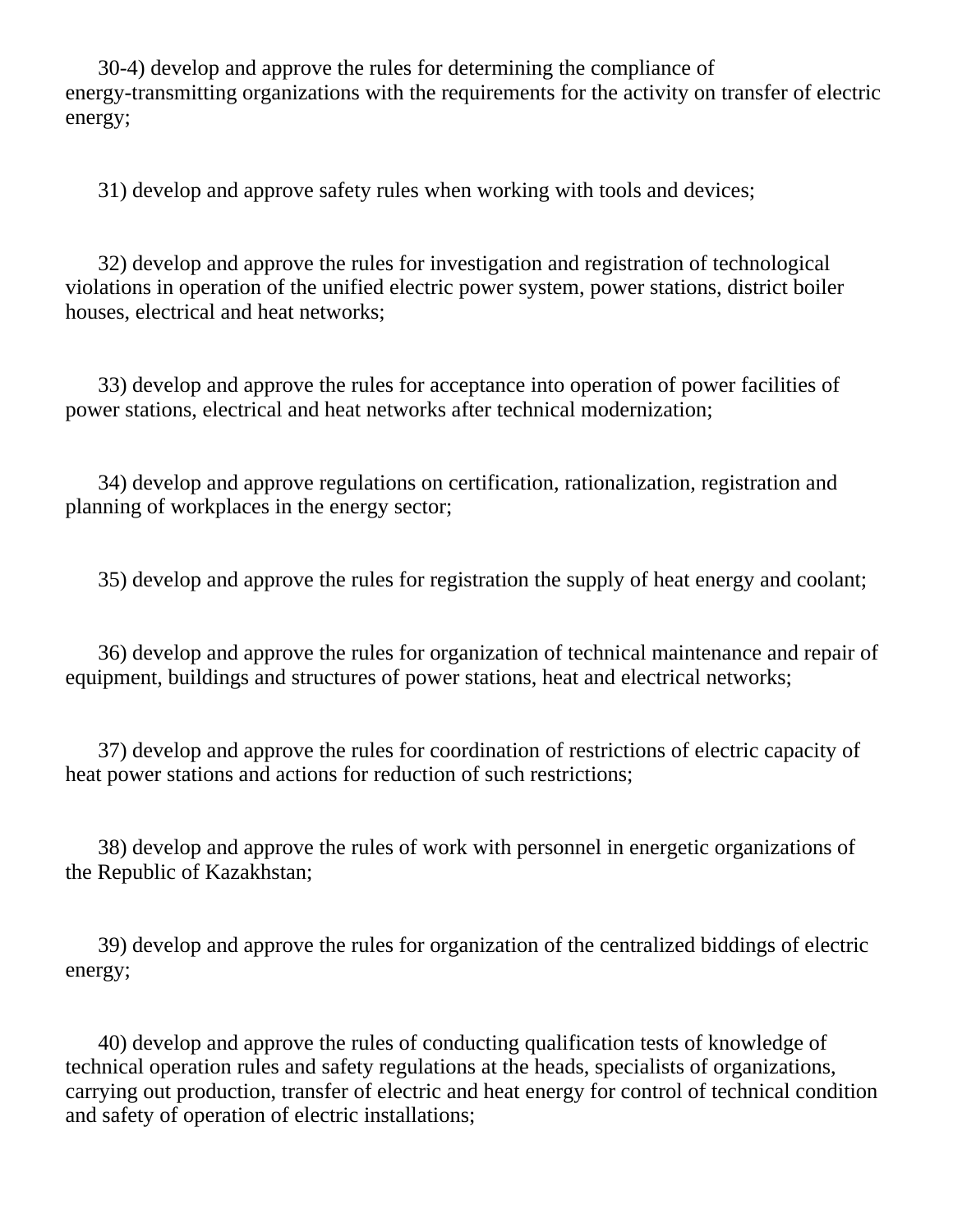41) develop and approve the rules for periodic inspection of technical condition of power equipment, buildings and structures of power stations, electrical and heat networks, as well as power equipment of consumers with the involvement of expert organizations and manufacturers;

 42) develop and approve the rules for organization and functioning of the market of electric capacity;

43) determine the system operator;

 44) establish the sample of the service certificate of the state technical inspector, the number stamp and the seal;

 45) develop and approve the rules for determining the norms of operational fuel reserve in the autumn-winter period for energy-producing organizations;

 46) approve the norms of operational fuel reserve in the autumn-winter period for energy-producing organizations;

 47) develop and approve within its competence the normative legal acts of the Republic of Kazakhstan in the field of production, transfer and consumption of electric and heat energy , as well as provision of services on maintaining the readiness of electric capacity and ensuring the readiness of electric capacity to bearing the load;

 47-1) develop and approve normative values of reliability indicators of power supply, and also the order of their determination;

 48) develop and approve the normative legal acts, regulating standards of the expense of electric and heat energy for technological needs of energy-producing, energy-transmitting organizations;

 49) develop and approve normative technical documents in the areas of design, construction, operational and technical-economic characteristics of the equipment;

 50) is excluded by the Law of the Republic of Kazakhstan dated 29.12.2014 269-V (shall be enforced from 01.01.2016);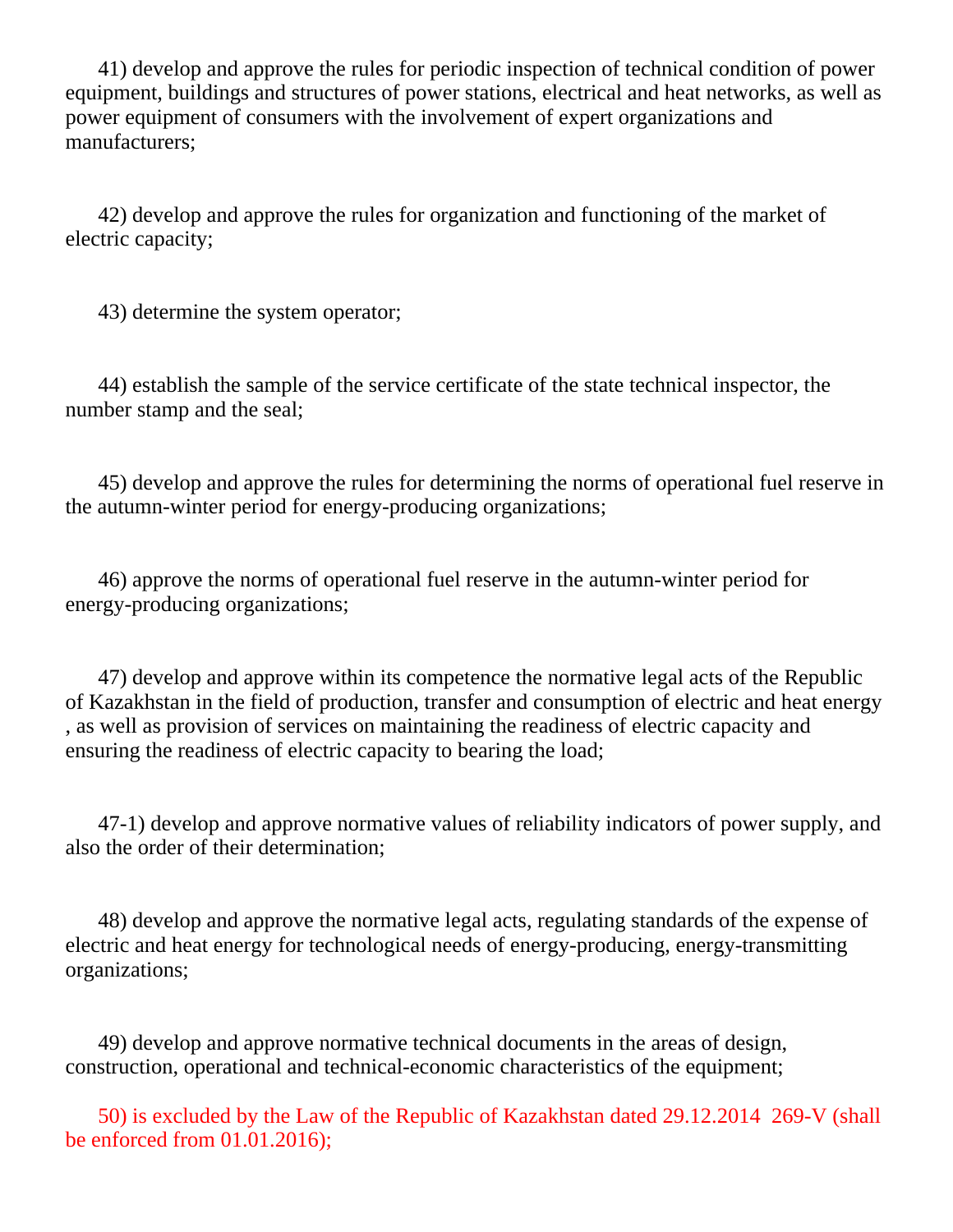51) exercise state control over compliance by energy producing organizations with the requirements, stipulated by sub-paragraph 3) of paragraph 3-2 of Article 13 of this Law;

 52) is excluded by the Law of the Republic of Kazakhstan dated 29.12.2014 269-V(shall be enforced from 01.01.2015);

53) determine the operator of the central trading market;

54) develop and approve the forms of acts of state technical inspectors;

 55) define the peculiarities of functioning and organization of the wholesale electricity market for the regions, not having electric communication on the territory of the Republic of Kazakhstan, with the unified electric power system of the Republic of Kazakhstan;

 56) develop and approve the order for issuance of the service certificate, the number stamp and the seal to the state technical inspector;

 57) develop and approve the rules for operation of the automated system of commercial registration of electric energy for the entities of the wholesale market of electric energy;

 58) is excluded by the Law of the Republic of Kazakhstan dated 29.12.2014 269-V (shall be enforced from 01.01.2016);

 59) develop and approve the requirements for expert organizations for carrying out an energy expertise;

 60) is excluded by the Law of the Republic of Kazakhstan dated 29.03.2016 479-V (shall be enforced upon expiry of twenty-one calendar days after its first official publication);

 61) develop and approve the terms of reference for the development of the investment program;

 62) is excluded by the Law of the Republic of Kazakhstan dated 29.12.2014 269-V (shall be enforced from 01.01.2016);

 63) is excluded by the Law of the Republic of Kazakhstan dated 29.12.2014 269-V(shall be enforced from 01.01.2017);

64) develop and approve a promising layout of electrical capacities;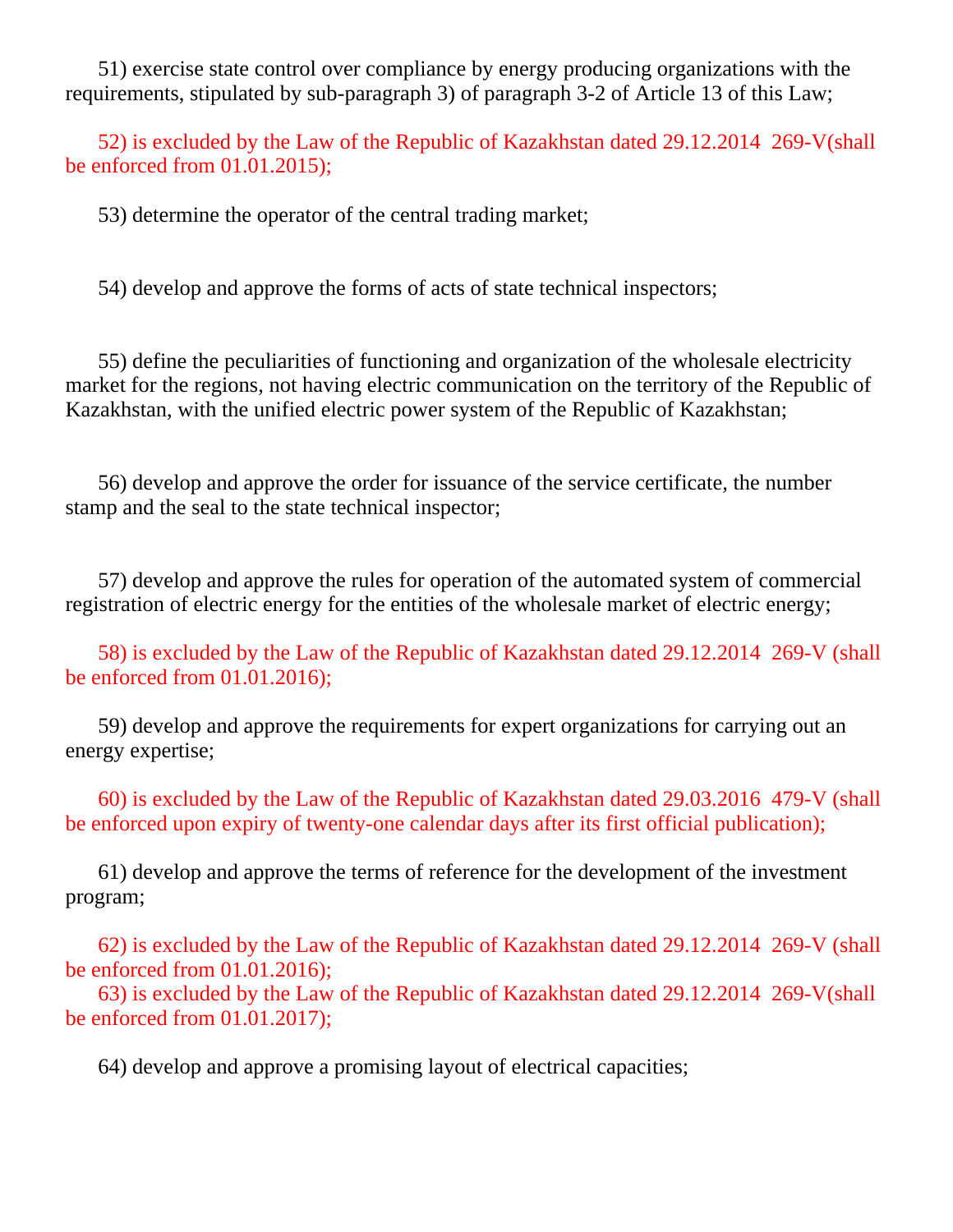65) hold a tender for construction of generating installations, being newly commissioned;

 66) conclude a contract with the winner of the tender, based on the results of the tender for construction of generating installations, being newly commissioned;

 67) determine the winner, based on the results of the tender for construction of generating installations, being newly commissioned, with whom a single purchaser shall conclude a contract for the purchase of service on maintaining the readiness of electric capacity;

68) approve the forecasted balances of electric energy and capacity;

 69) develop and approve the rules for obtaining a passport of readiness for the work in the autumn-winter period by energy- producing, energy-transmitting organizations;

70) carry out international cooperation in the field of electric power industry;

70-1) approve the marginal tariffs for electric energy;

 70-2) approve the marginal tariffs for the service on maintaining the readiness of electric capacity;

70-3) approve the groups of energy-producing organizations, realizing electric energy;

 70-4) is excluded by the Law of the Republic of Kazakhstan dated 12.11.2015 394-V ( shall be enforced upon expiry of ten calendar days after its first official publication);

 70-5) determine the procedure for approval of the marginal tariff for electric energy, the marginal tariff for balancing electricity and the marginal tariff for the service on maintaining the readiness of electric capacity;

 70-6) exercise out state control over the compliance by the system operator with the requirements, stipulated in paragraph 2 of Article 15-2 of this Law;

 70-7) place on its Internet resource information on violations of the procedure of realization (sale) of electric energy and service on maintaining the readiness of electric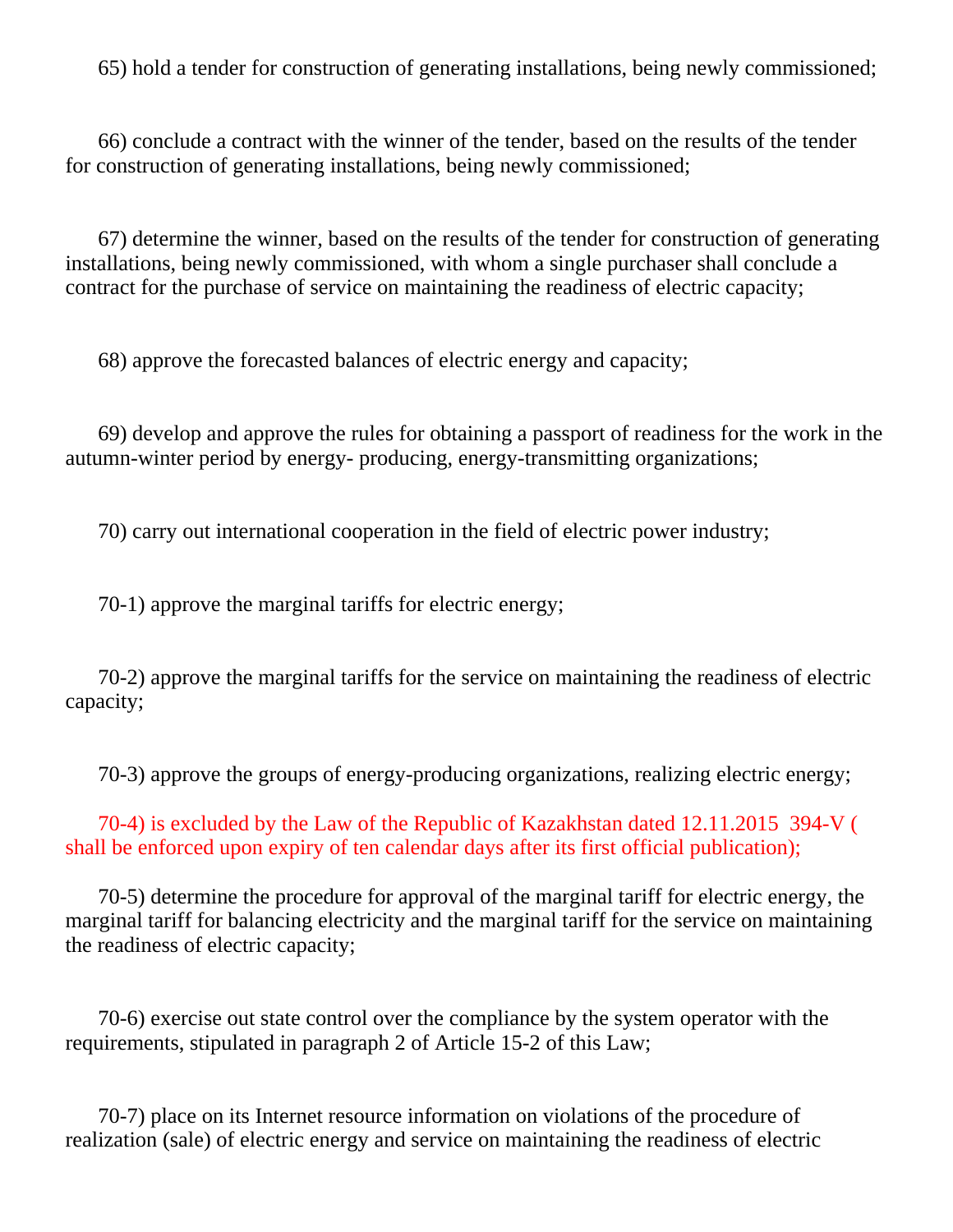capacity by energy-producing organizations and the measures, taken for elimination of the revealed violations;

 70-8) is excluded by the Law of the Republic of Kazakhstan dated 11.07.2017 89-VI ( shall be enforced upon expiry of ten calendar days after its first official publication);

 70-9) develop and approve a methodology for determining the fixed profit, taking into account in approving the marginal tariffs for electric energy, and also fixed profit for balancing, taken into account in approving the marginal tariffs for balancing electricity;

 70-10) determine the market council, as well as develop and approve the rules for functioning the market council;

 70-11) establish individual tariffs for the service on maintaining the readiness of electric capacity, the volumes of service on maintaining the readiness of electric capacity and the terms of its purchase for the contracts on purchase of the service on maintaining the readiness of electric capacity, concluded by a single purchaser with the winners of tenders for construction of generating installations, being newly commissioned;

 70-12) conclude investment agreements for modernization, expansion, reconstruction and (or) renewal with operating energy- producing organizations;

 70-13) develop and approve the order for the development of forecasted balances of electric energy and capacity;

 70-14) develop and approve normative technical documents in the field of electric power industry;

70-15) determine a single purchaser;

70-16) approve the marginal tariffs for balancing electricity;

 70-17) develop and approve the rules of certification of electric capacity of generating installations;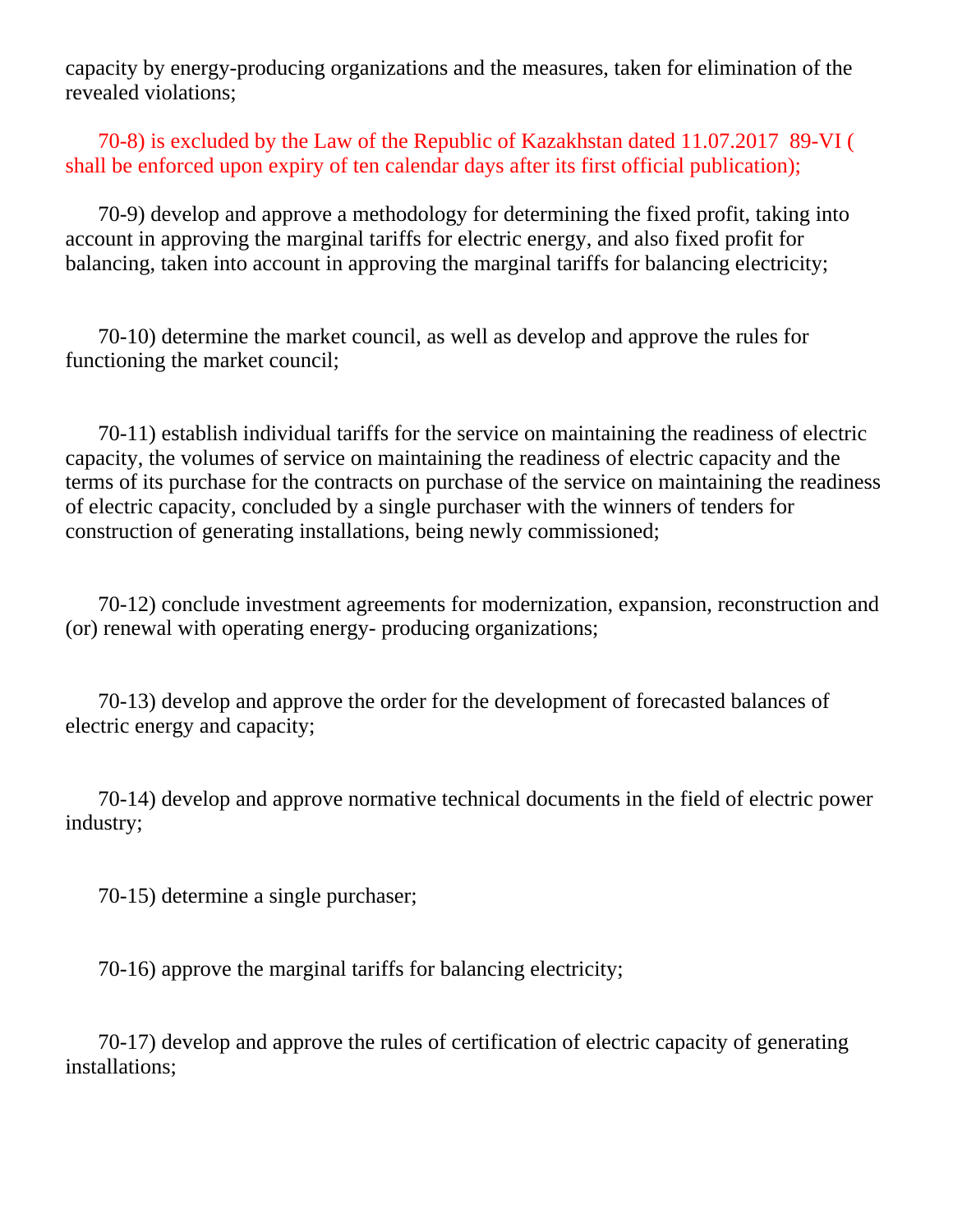70-18) establish individual tariffs for the service on maintaining the readiness of electric capacity, the volumes of service on maintaining the readiness of electric capacity and the terms of its purchase for the contracts on the purchase of service on maintaining the readiness of electric capacity, concluded by a single purchaser with operating energy-producing organizations, that have concluded an investment agreement for modernization, expansion, reconstruction and (or) renewal with the authorized body;

 70-19) develop and approve the rules for determining the volume of service on maintaining the readiness of electric capacity for the contracts on the purchase of service on maintaining the readiness of electric capacity, concluded by a single purchaser with operating energy-producing organizations, which include heat power plants in their structure;

 70-20) develop and approve the rules for calculation and placement on the Internet resource of the price for the service on ensuring the readiness of electric capacity to bearing the load by a single purchaser;

 70-21) develop and approve the rules of admission for consideration, consideration and selection of investment programs of modernization, expansion, reconstruction and (or) renewal, the conclusion of investment agreements for modernization, expansion, reconstruction and (or) renewal, the corresponding conclusion of contracts on the purchase of service on maintaining the readiness of electric capacity and establishment of individual tariffs for these contracts for the service on maintaining the readiness of electric capacity, volumes and terms of purchase of service on maintaining the readiness of electric capacity;

70-22) develop and approve semi-annual audit schedules;

 70-23) develop and approve the procedure for determining of calculated tariff, approval of the marginal and individual tariffs;

70-24) develop and approve the standard investment contract;

70-25) approve the marginal tariffs;

70-26) form the groups of energy-producing organizations;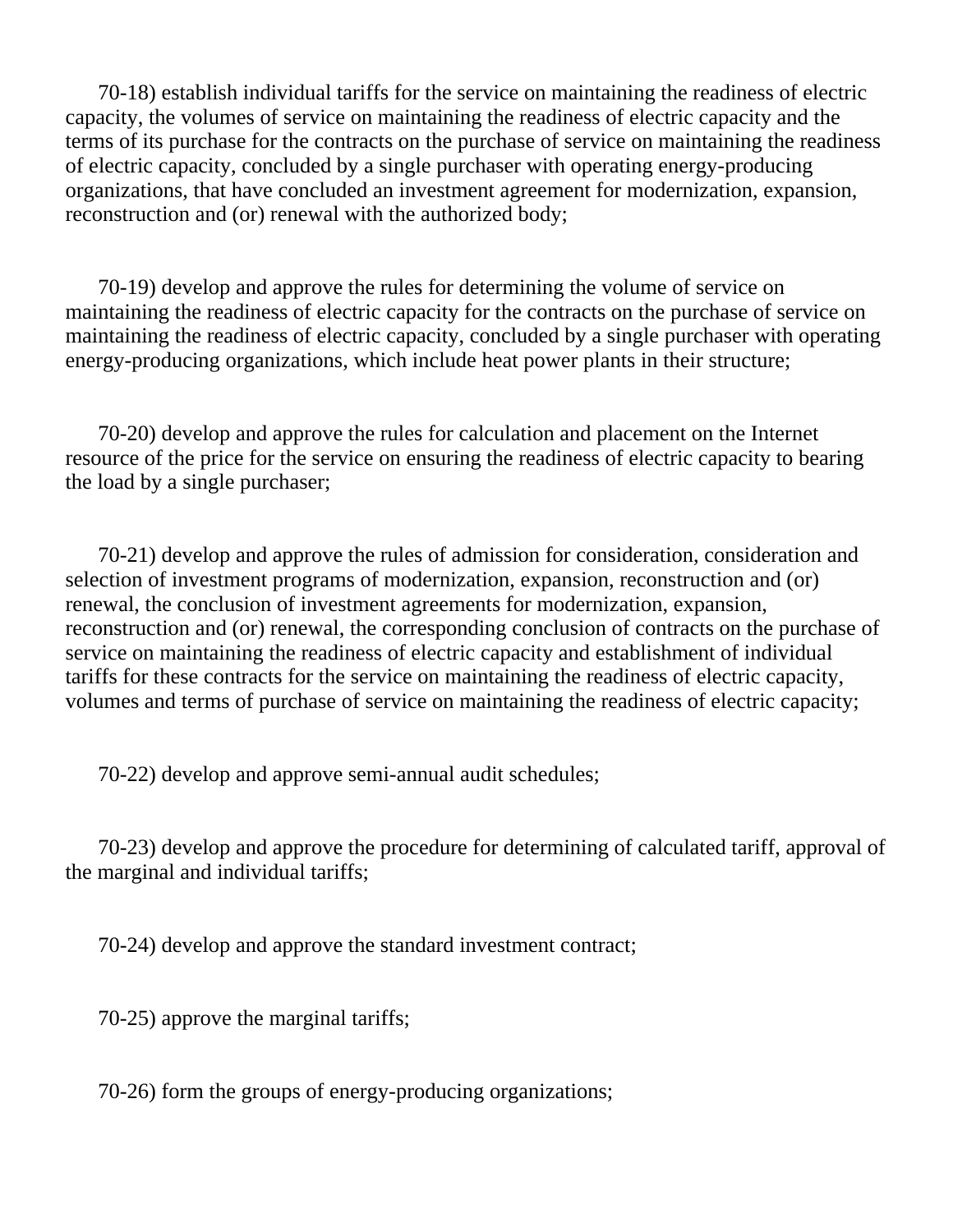70-27) monitor the performance of investment obligations, stipulated in the agreements and investment programs, provided for in the investment contracts by energy-producing organizations;

70-28) conclude investment contracts with energy-producing organizations;

 70-29) develop and approve the rules for determining the deficit and surplus of electric energy in the unified electric power system of the Republic of Kazakhstan;

 70-30) develop and approve the rules for subsidizing energy-producing organizations for the purchase of fuel for the no-break conduct of the heating season;

 71) exercise other powers, provided by this Law, other laws of the Republic of Kazakhstan, acts of the President of the Republic of Kazakhstan and the Government of the Republic of Kazakhstan.

 Footnote. Article 5is in the wording of the Law of the Republic of Kazakhstan dated 29.09.2014 239-V (shall be enforced upon expiry of ten calendar days after its first official publication); as amended by the laws of the Republic of Kazakhstan dated 16.05.2014 203-V (shall be enforced upon expiry of six months after its first official publication); dated 12.2014 269-V (for the procedure of enforcement see Article 3); dated 12.11.2015 394-V (for the procedure of enforcement see Article 2); dated 29.03.2016 479-V (shall be enforced upon expiry of twenty-one calendar days after its first official publication); dated 11.07.2017 89- VI (shall be enforced upon expiry of ten calendar days after its first official publication).

# **Article 5-1. Competence of duly authorized municipal economic body**

The duly authorized municipal economic body shall:

 1) participate in the development and realization of the state electric power industry policy, within its competence;

 2) develop and confirm the technical rules and regulations for supply of electricity and heat within inhabited localities, within its competence;

 3) organize methodological support for supply of electricity and heat within inhabited localities;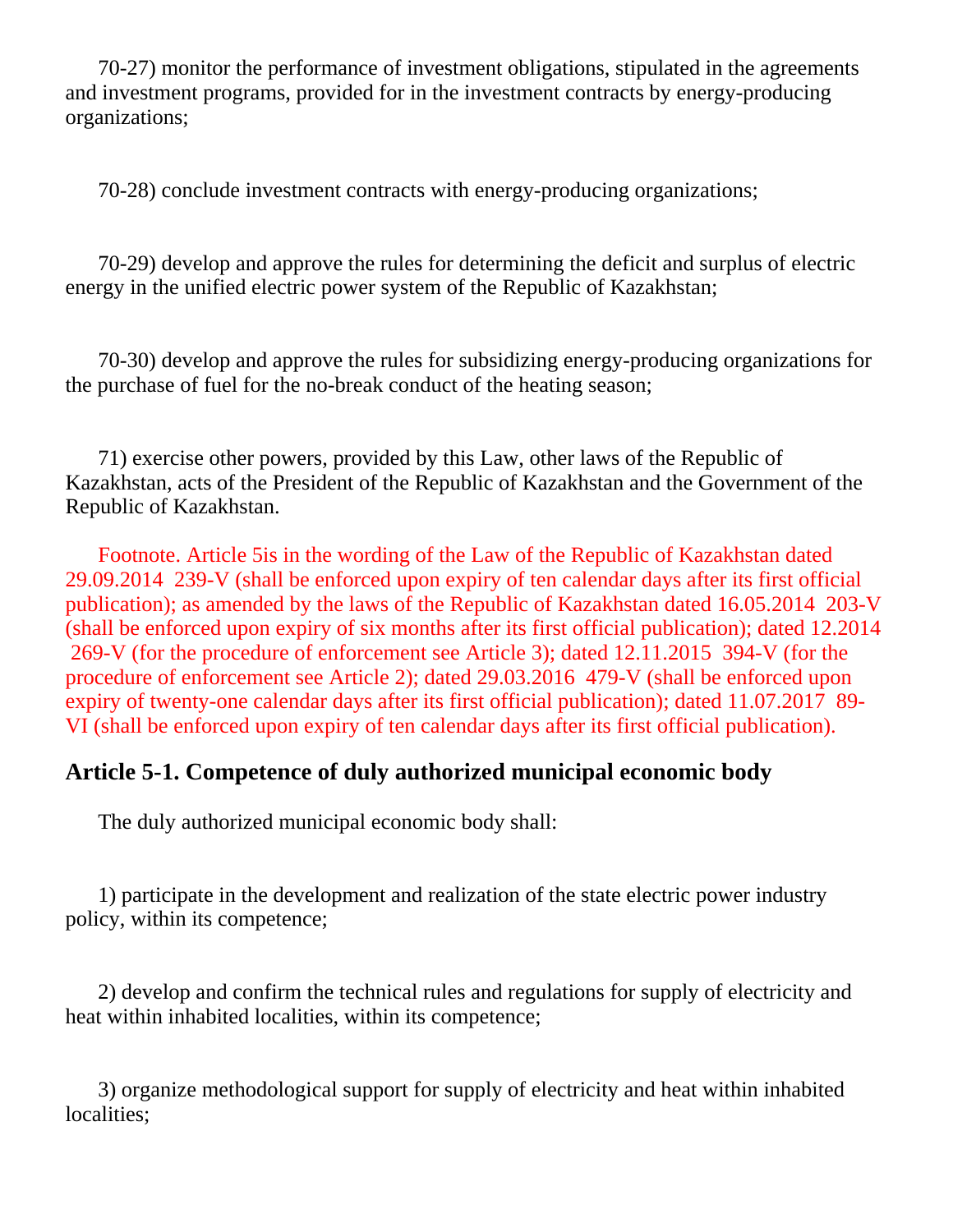4) organize the conducting of design, survey, scientific research and development works in the supply of electricity and heat within inhabited localities;

 5) develop and approve standard rules for calculation of consumption norms of communal services on power supply and heat supply for the consumers, not having metering devices;

 5-1) develop and approve the rules for crediting of construction, reconstruction and modernization of heat supply systems in coordination with the central authorized body for budget planning;

 5-2) develop and approve the rules for subsidizing of construction, reconstruction and modernization of heat supply systems in coordination with the central authorized body for budget planning;

 5-3) provide crediting and subsidizing of construction, reconstruction and modernization of heat supply systems;

 6) exercise other powers, provided for by laws of the Republic of Kazakhstan and acts of the President and Government of the Republic of Kazakhstan.

 Footnote. The Law is supplemented by article 5-1 in accordance with Law of the Republic of Kazakhstan dated 22.07.2011 No. 479-IV (enforced upon expiry of ten calendar days after its first official publication); as amended by the laws of the Republic of Kazakhstan dated 29.09.2014 239-V (shall be enforced upon expiry of ten calendar days after its first official publication); dated 15.06.2015 322-V (shall be enforced upon expiry of ten calendar days after its first official publication).

## **Article 5-2. Competence of local executive bodies of regions, cities of republican significance, the capital city**

 Local executive bodies of regions, cities of republican significance, the capital city shall subsidize the costs of energy-producing organizations for the purchase of fuel for no-break conduct of the heating season in the manner, determined by the authorized body.

 Footnote. Chapter 1 is supplemented by Article 5-2 in accordance with the Law of the Republic of Kazakhstan dated 11.07.2017 89-VI (shall be enforced upon expiry of ten calendar days after its first official publication).

### **Article 6. State energy control**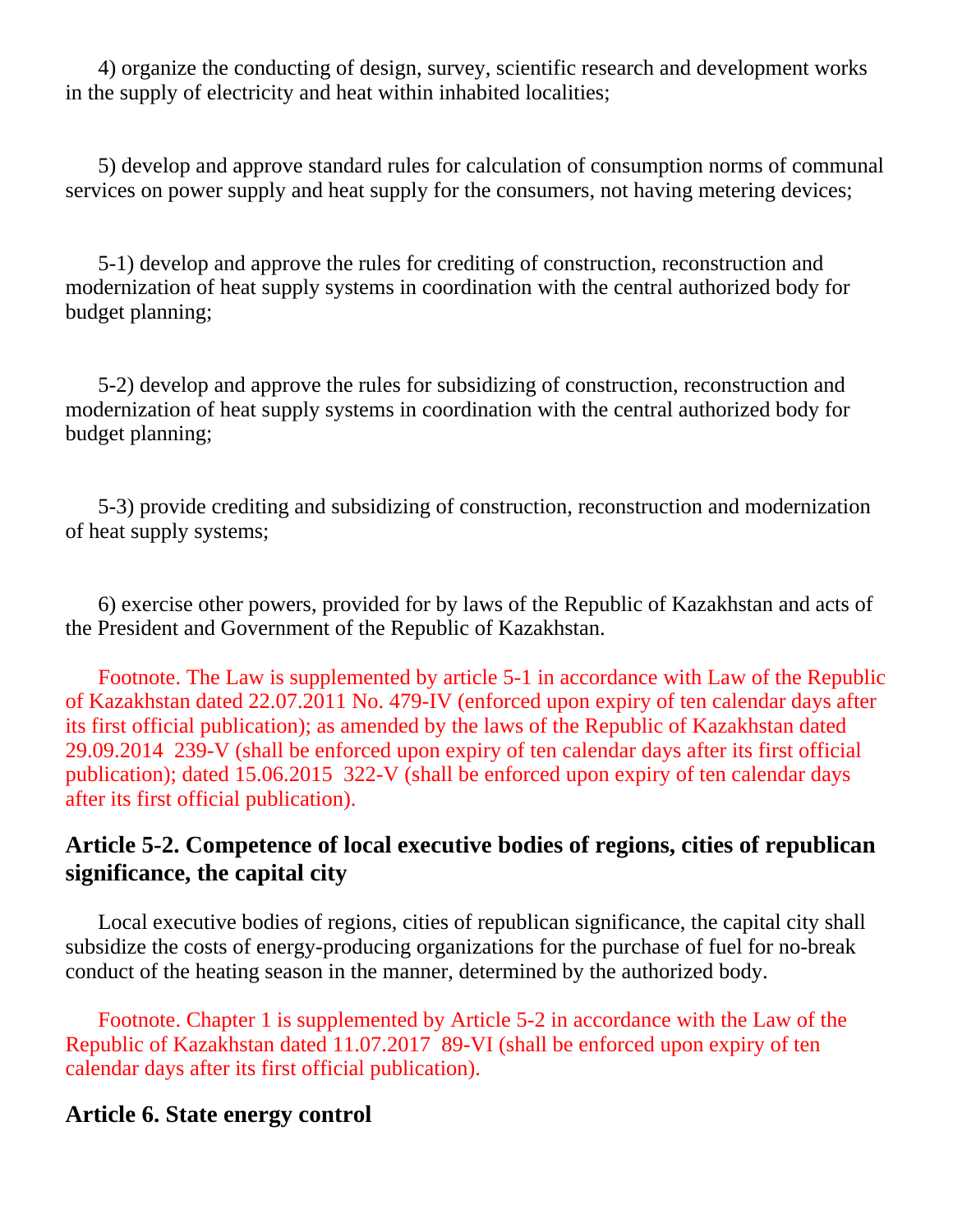Footnote. Title as amended by Law of the Republic of Kazakhstan dated 06.01.2011 No. 378-IV (enforced upon expiry of ten calendar days after its first official publication).

 1. Control in the field of electric power industry shall be carried out by the state body for state energy supervision and control and local executive bodies.

2. The body for state energy supervision and control shall carry out the control over:

 1) compliance with the requirements of regulatory legal acts of the Republic of Kazakhstan in the field of electric power industry;

 2) operation and technical condition of power equipment of power stations, electric networks, electrical installations of consumers;

 3) reliability and safety of production, transfer, supply and consumption of electric energy ;

 4) non-admission or dismissal from work on electric installations of the personnel, not having passed the knowledge test of rules of technical operation and safety regulations in the field of electric power industry.

2-1. Local executive bodies shall carry out the control over:

 1) operation and technical condition of boiler houses, heating networks and heat-using installations of consumers;

 2) preparation and implementation of repair and restoration works on the boiler houses, heating networks and their operation in the autumn-winter period.

 3. The state energy control in the field of electric power industry shall be carried out in the form of check and other forms. The check shall be carried out in accordance with Entrepreneurial Code of the Republic of Kazakhstan. Other forms of state control shall be carried out in accordance with this Law.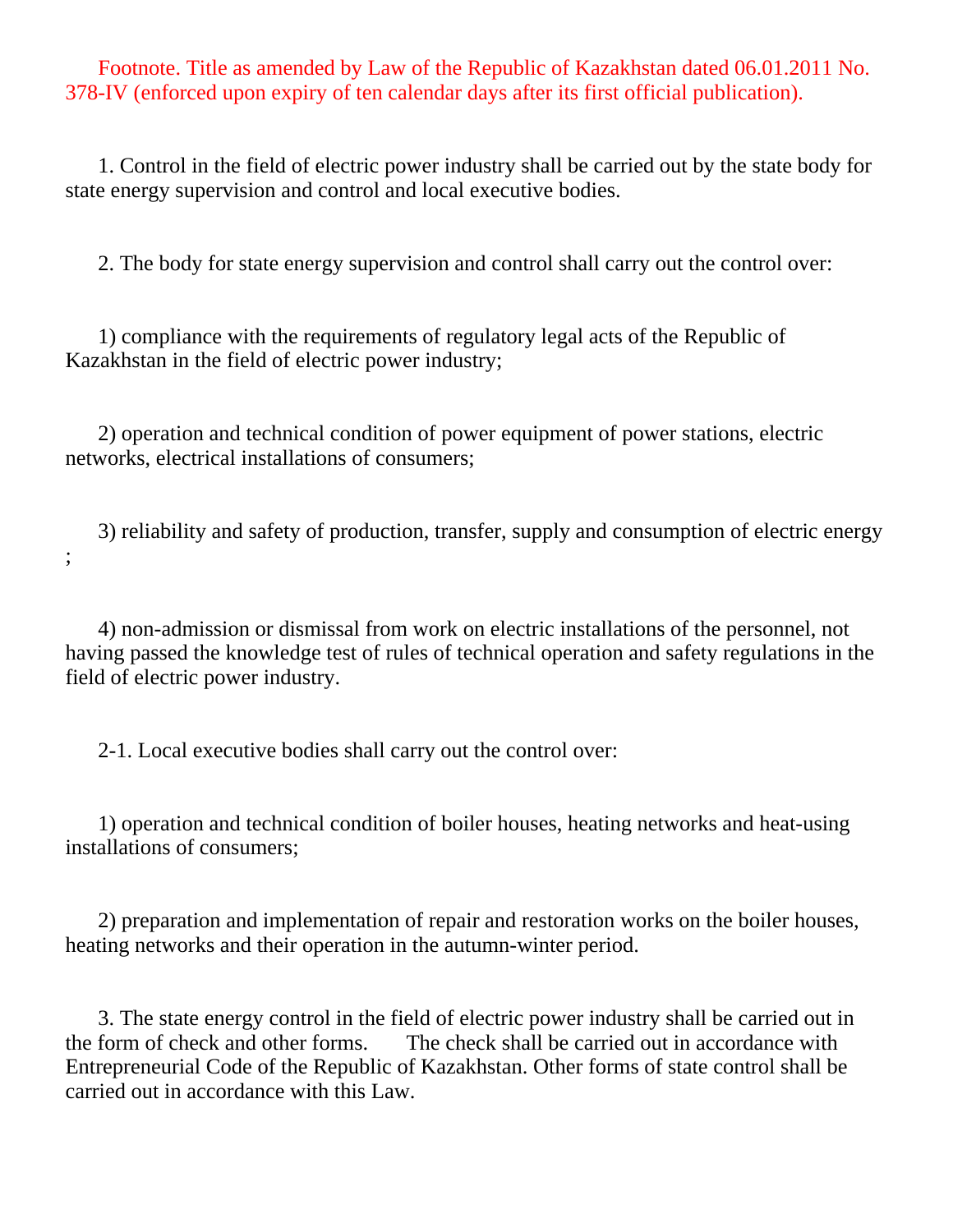### 4. – 7. Excluded by Law of the Republic of Kazakhstan dated 17.07.2009 No. 188-IV (for method of enforcement see article 2).

 8. For elimination of the revealed violations, the head of the electric power industry object shall be issued a prescribed standard instruction, indicating the terms and persons, responsible for the execution, as well as dismissal from work of personnel, not having an appropriate permission to carry out activity on operation of electrical installations and not having passed the qualification test knowledge of technical operation rules and safety regulations in the field of electric power industry.

9. The energy control shall examine:

 1) compliance with requirements of technical conditions concerning quality of electrical and heat energy;

 2) compliance with regulatory legal acts of the Republic of Kazakhstan in the field of electric power industry within its competence;

 3) rational and economic use, and optimization of methods of production, transfer and consumption of electrical and heat energy;

 4) readiness of power stations, electrical and heating networks to work in the autumn-winter period.

### **10. The body for state energy supervision and control shall:**

 1) participate in the work of commissions of electric power enterprises to assess the readiness of facilities and equipment to work in the autumn-winter period;

 2) keep records of technological violations in the operation of power stations, electrical networks, which led to shutdown of the main equipment, fires, explosions, division of the unified electric power system of the Republic of Kazakhstan into several parts, mass restriction of consumers of electric energy;

 3) receive notifications on the beginning or termination of activity, as well as maintain, post and update on the Internet resource the register of expert organizations for energy expertise in accordance with the category;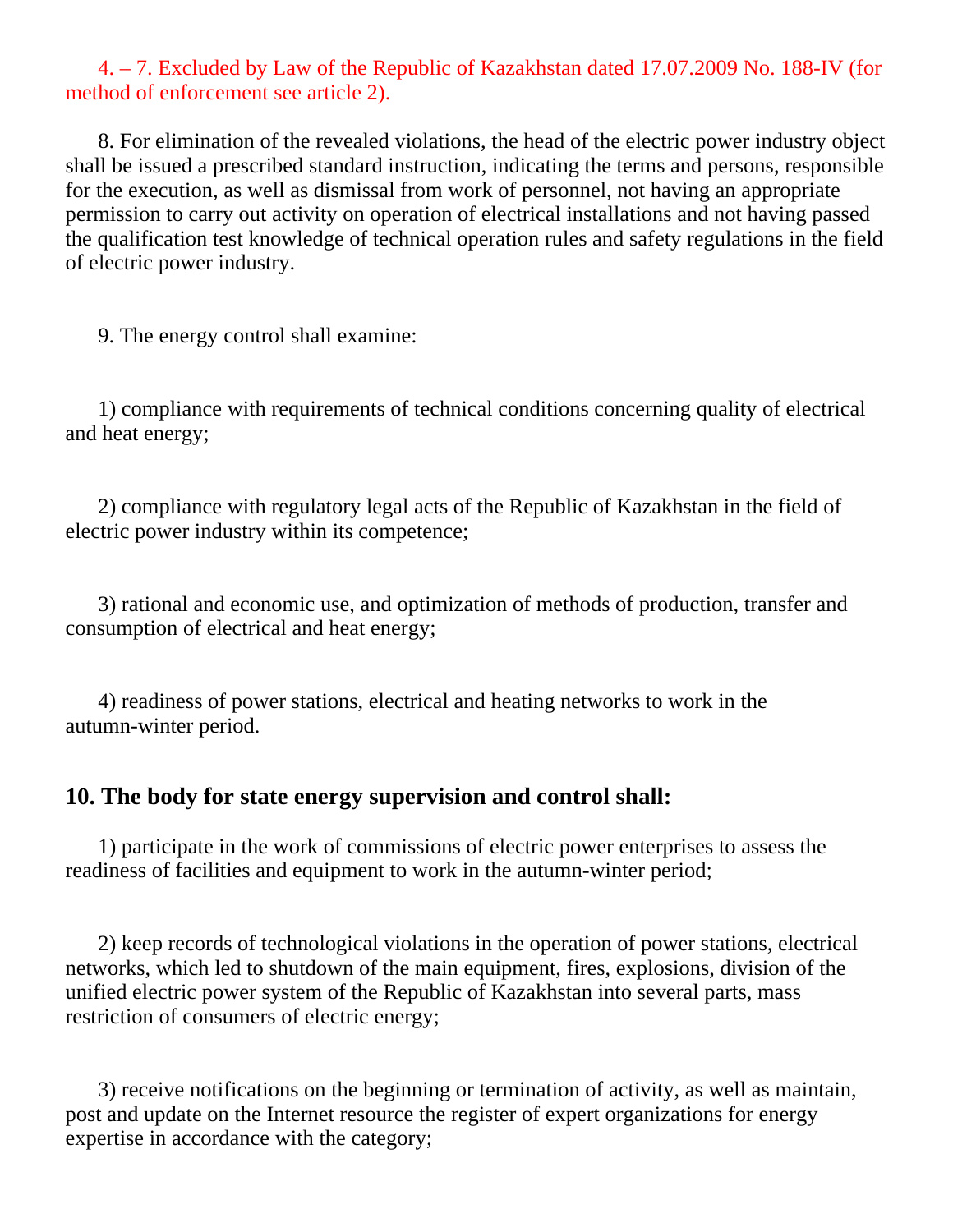4) is excluded by the Law of the Republic of Kazakhstan dated 11.07.2017 89-VI (shall be enforced upon expiry of ten calendar days after its first official publication);

 5) review materials on administrative cases in the field of electric power industry within its competence in accordance with the legislation of the Republic of Kazakhstan on administrative offences;

 6) apply to the court and participate in court proceedings on violations of the legislation of the Republic of Kazakhstan on electric power industry;

 7) send to the state body, exercising management in the spheres of natural monopolies, information on non-compliance of the activity of the natural monopoly entity, providing the service for the transfer of electric energy, with the requirements of paragraph 6 of Article 13- 1 of this Law.

10-1. Local executive bodies shall:

 1) carry out investigations of technological violations in the operation of boiler houses and heating networks (main, intra-quarter);

 2) coordinate the planned repair of boiler houses and heating networks (main, intra quarter);

 3) issue passports of readiness of heating boiler houses of all capacities and heating networks (main, intra quarter) to work in the autumn-winter period;

 4) issue conclusions about technical feasibility of construction of the duplicating ( shunting) power lines and substations for the objects of 110 kV and below, 220 kV and above ;

 5) keep record of investigations of technological violations in the work of heating networks, which led to restriction of consumers of heat energy, damage of the power equipment of boiler houses;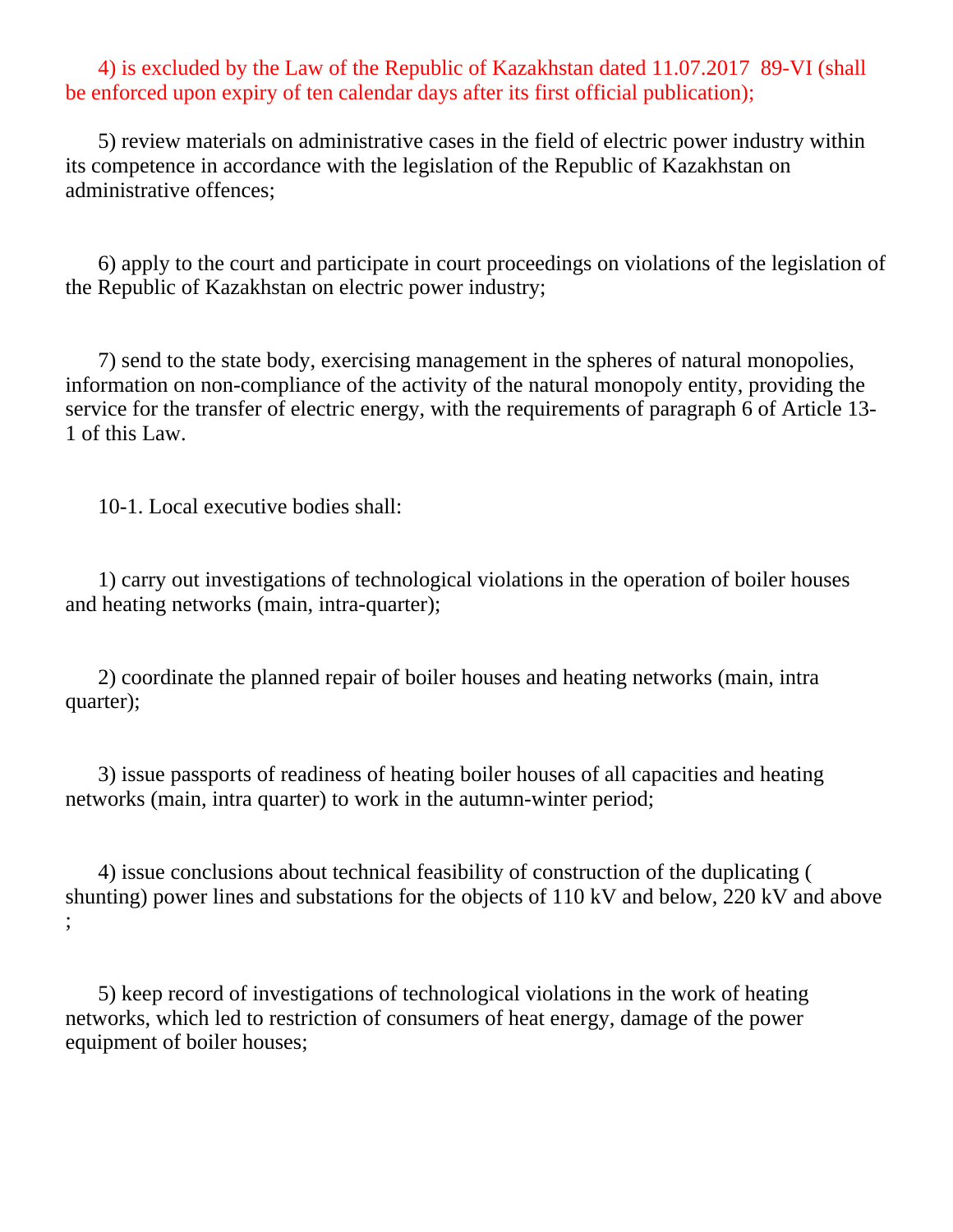6) carry out consideration of materials on administrative cases in the field of electric power industry within its competence in accordance with the legislation of the Republic of Kazakhstan on administrative offences;

 7) apply to the court and participate in court proceedings on violations of the legislation of the Republic of Kazakhstan on electric power industry.

 11. The body for state energy supervision and control in the order, established by the legislation of the Republic of Kazakhstan shall have the right to:

1) have an unimpeded access to electrical and power installations;

 2) prepare proposals to improve the legislation of the Republic of Kazakhstan on electric power industry;

 3) involve experts in carrying out inspection of power equipment, complex inspections of power organizations and investigation of technological violations in the work of power equipment of power stations, electrical networks;

 4) issue a passport of readiness without remarks or with remarks in case of need of additional explanations, materials and substantiations to the documents, submitted for obtaining a passport of readiness, which volume complies with the requirements, established by the legislation of the Republic of Kazakhstan on electric power industry, and also refuse to issue a passport of readiness in case of non-compliance of volume, content of the submitted documents, confirming the fulfillment of conditions and requirements, established by the legislation of the Republic of Kazakhstan on electric power industry, for obtaining a passport of readiness.

 Footnote. Article 6 is in the wording of Law of the Republic of Kazakhstan dated January 31, 2006 No. 125; as amended by the Laws of the Republic of Kazakhstan dated July 27, 2007 No. 316 (enforced from the date of its first official publication); 29.12.2008 No. 116-IV (enforced from 01.01.2009); 17.07.2009 No. 188-IV ( for method of enforcement see Article 2); 06.01.2011 No. 378-IV (enforced upon expiry of ten calendar days after first official publication); 15.07.2011 No. 461-IV (enforced from 30.01.2012); and 03.07.2013 No. 124-V (enforced upon expiry of ten calendar days after official publication); dated 29.09.2014 239- V (shall be enforced upon expiry of ten calendar days after its first official publication); dated 29.12.2014 269-V(shall be enforced from 01.01.2015); dated 29.10.2015 376-V (shall be enforced from 01.01.2016); dated 12.11.2015 394-V (shall be enforced upon expiry of ten calendar days after its first official publication); dated 29.03.2016 479-V (shall be enforced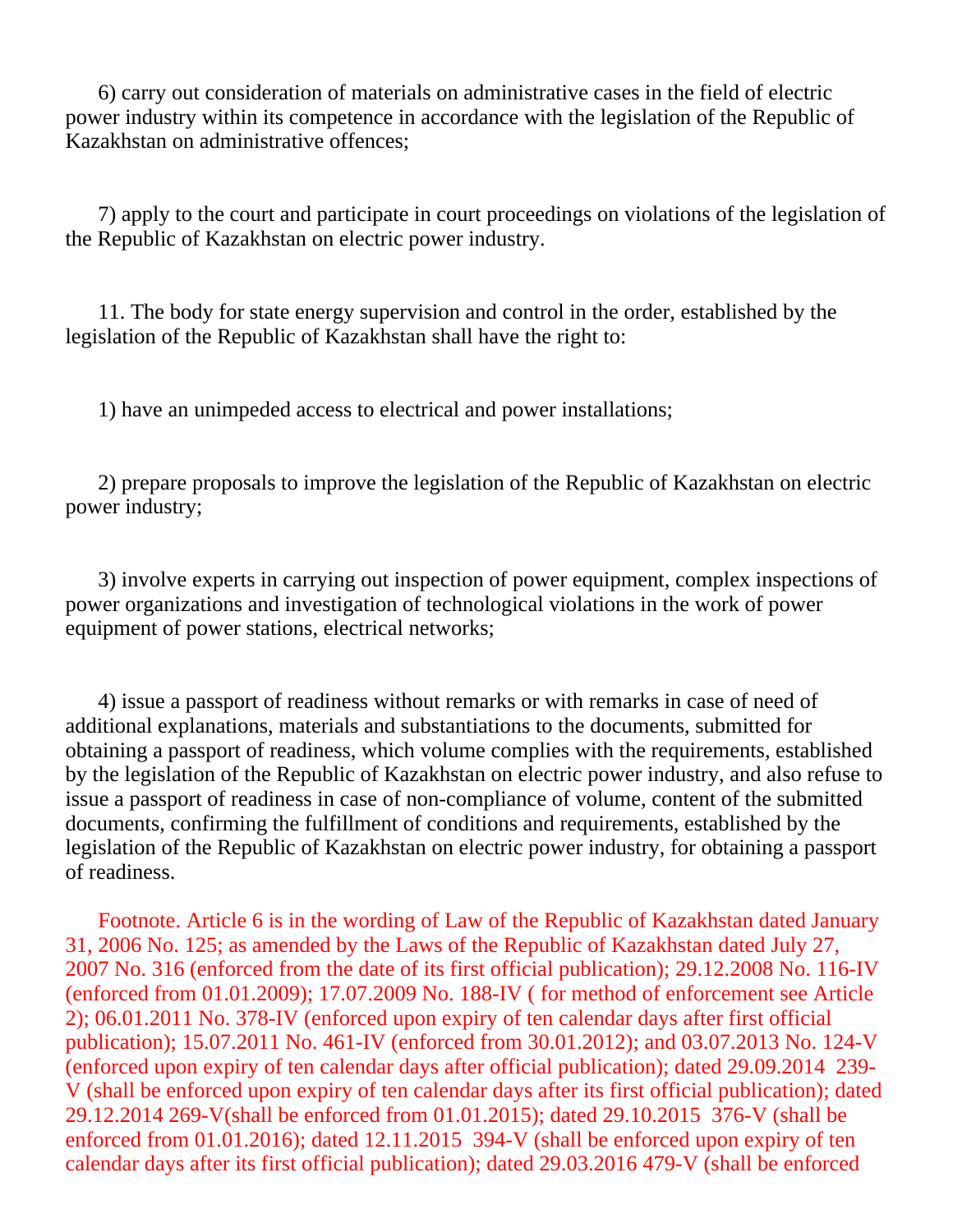upon expiry of twenty-one calendar days after its first official publication); dated 11.07.2017 89-VI (shall be enforced upon expiry of ten calendar days after its first official publication).

## **Article 6-1. The procedure for organization and conduct of individual inspections and other forms of state control**

 1. The procedure for organization and conduct of inspections on compliance with the requirements for operation and technical condition of power equipment of power stations of the unified electric power system of the Republic of Kazakhstan, electrical networks with a voltage of over 0.4 kV, main heating networks and boiler houses with an installed capacity of more than 100 Gcal / hour shall be determined by this Article.

 2. Inspection of the inspected entity - one of the forms of control that shall be carried out by the body for state energy supervision and control by performing one of the following actions:

 1) a visit to the inspected entity by an official of the body for state energy supervision and control;

 2) requesting the necessary information, regarding the subject of inspection, with the exception of requesting the necessary information when conducting other forms of control;

 3) call the inspected entity in order to obtain information on its compliance with the requirements, established by the legislation of the Republic of Kazakhstan, in accordance with Article 6 of this Law.

3. Inspections shall be divided into selective and unscheduled.

 Selective inspection - an inspection, assigned by the body for state energy supervision and control in relation to a specific entity, being inspected, conducted on the basis of a selective inspection schedule, approved by the authorized body on compliance with the requirements, established by the legislation of the Republic of Kazakhstan on electric power industry.

 Unscheduled inspection - an inspection, assigned by the body for state energy supervision and control in relation to a specific entity, being inspected.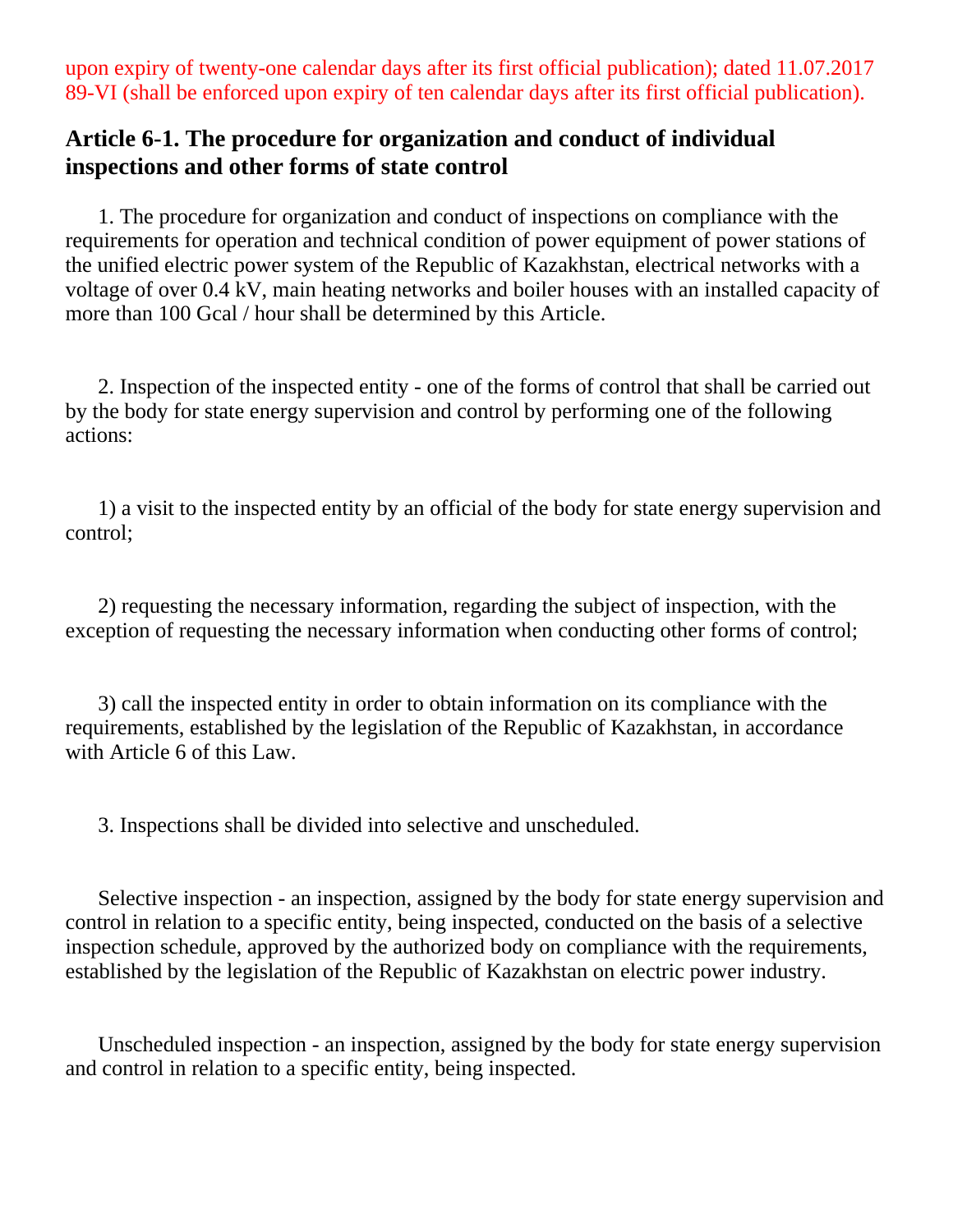An unscheduled inspection shall be conducted on individual issues of compliance with the requirements, established by the legislation of the Republic of Kazakhstan to the subject of inspection.

 At the same time, inspections shall be subjects to mandatory registration with the authorized body on legal statistics and special registration.

 4. When conducting selective inspections, a schedule of selective inspections for a calendar year shall be drawn up, indicating the list of territorial subdivisions of the body for state energy supervision and control and objects of the inspected entities, as well as periods for conducting inspections.

 The selective inspections schedule shall include inspected entities, operating the power equipment of power stations of the unified electric power system of the Republic of Kazakhstan, electrical networks with a voltage of over 0.4 kV, main heating networks and boiler houses with an installed capacity of more than 100 Gcal / hour.

In the period up to December  $25<sup>th</sup>$  of the year, preceding the year of selective inspections, the schedule of selective inspections shall be posted on the official Internet resource of the body for state energy supervision and control.

 5. Inspections shall be carried out during the working time of the inspected entity, established by internal labor regulations.

 An unscheduled inspection is allowed to be carried out in off hours time (night time, weekends or holidays) in cases when it is necessary to stop violations and (or) establish the circumstances of their occurrence.

 6. Acts on assignment of inspection and the results of inspection, instructions for eliminating violations of the requirements of the legislation of the Republic of Kazakhstan on electric power industry, notification of suspension, renewal, extension of the inspection period, change of the list of inspection participants shall be drawn up according to the forms, approved by the authorized body.

 The specified acts and notifications, and also the notice of the inspected entity on the beginning of inspection shall be sent to the inspected entity in the form of an electronic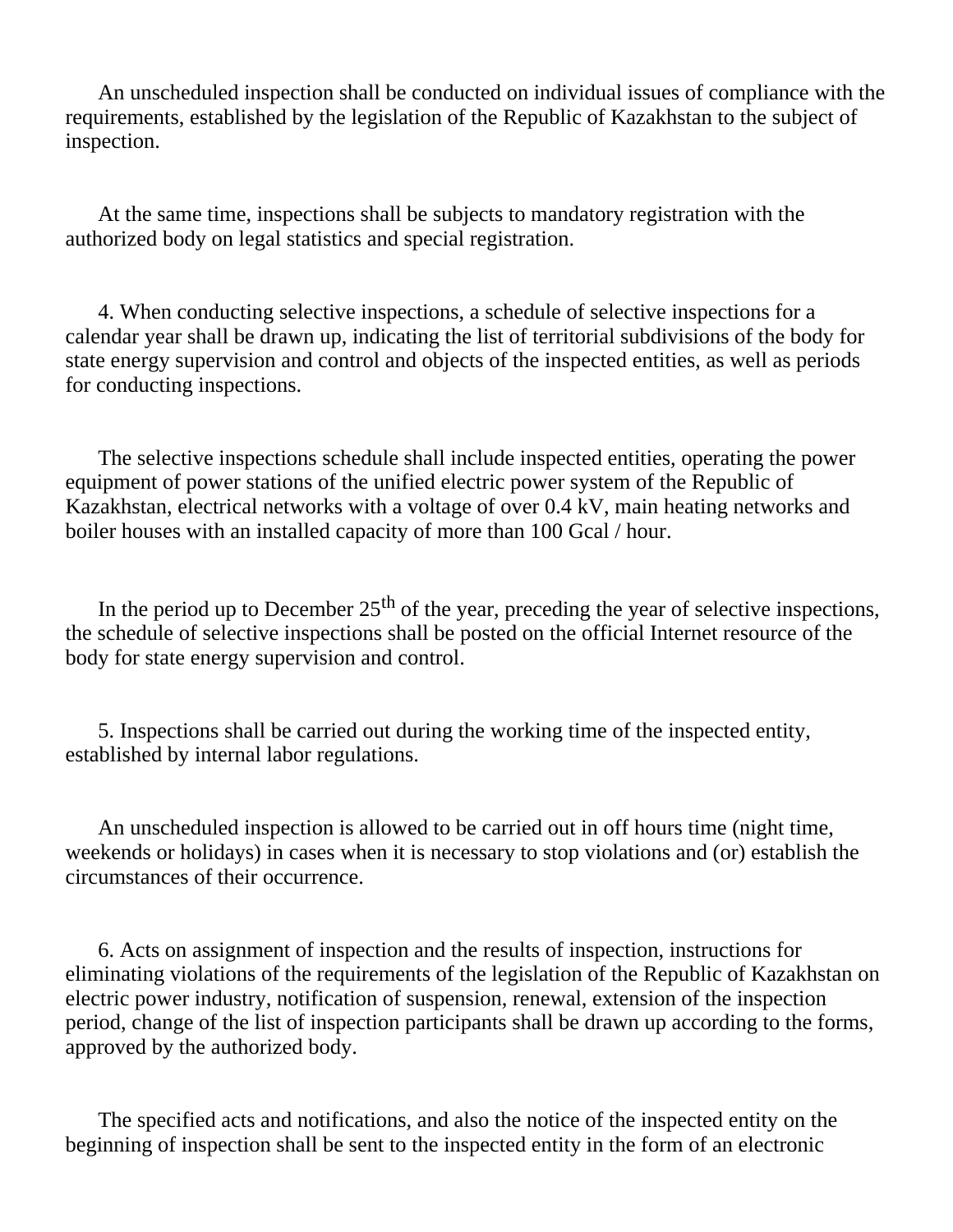document, certified by an electronic digital signature of the head of the body for state power supervision and control, who assigned the inspection or in other way. The beginning of inspection shall be the date of delivery of the act of assignment of inspection to an inspected entity.

 7. Within twenty-four hours from the moment of receipt of the documents, specified in paragraph 6 of this Article, the inspected entity shall be obliged to send the notification on its receipt to the body for state power supervision and control, which assigned the inspection in the form of an electronic document or in other way.

 In case of change in the information system through which electronic notifications are transmitted, the inspected entities shall immediately inform the body for state energy supervision and control.

8. An inspection shall be carried out on the basis of an act on assignment of inspection.

 State technical inspectors, arrived to check the object shall be required to present an act on assignment of inspection and a service certificate. The requirement to present other documents shall not be allowed.

 In case of obstruction of the access of the state technical inspector to the inspected object, the state technical inspector shall draw up a protocol. Denial of access to the inspected object shall not be a reason for canceling the inspection.

 The inspection shall be carried out only by the state technical inspectors, specified in the act on assignment the inspection. The list of state technical inspectors, conducting the inspection may be changed by the decision of the body for state energy supervision and control, and a notification shall be sent to an inspected entity before participating in the inspection of persons, not specified in the act on assignment of inspection.

 9. The term of carrying out an inspection shall be established taking into account the volume of the forthcoming works, but shall not exceed thirty working days.

 The term of carrying out an inspection may be extended once by the head of the body for state energy supervision and control for a period of not more than thirty working days, while the body for state energy supervision and control shall obligatory draw up an additional act on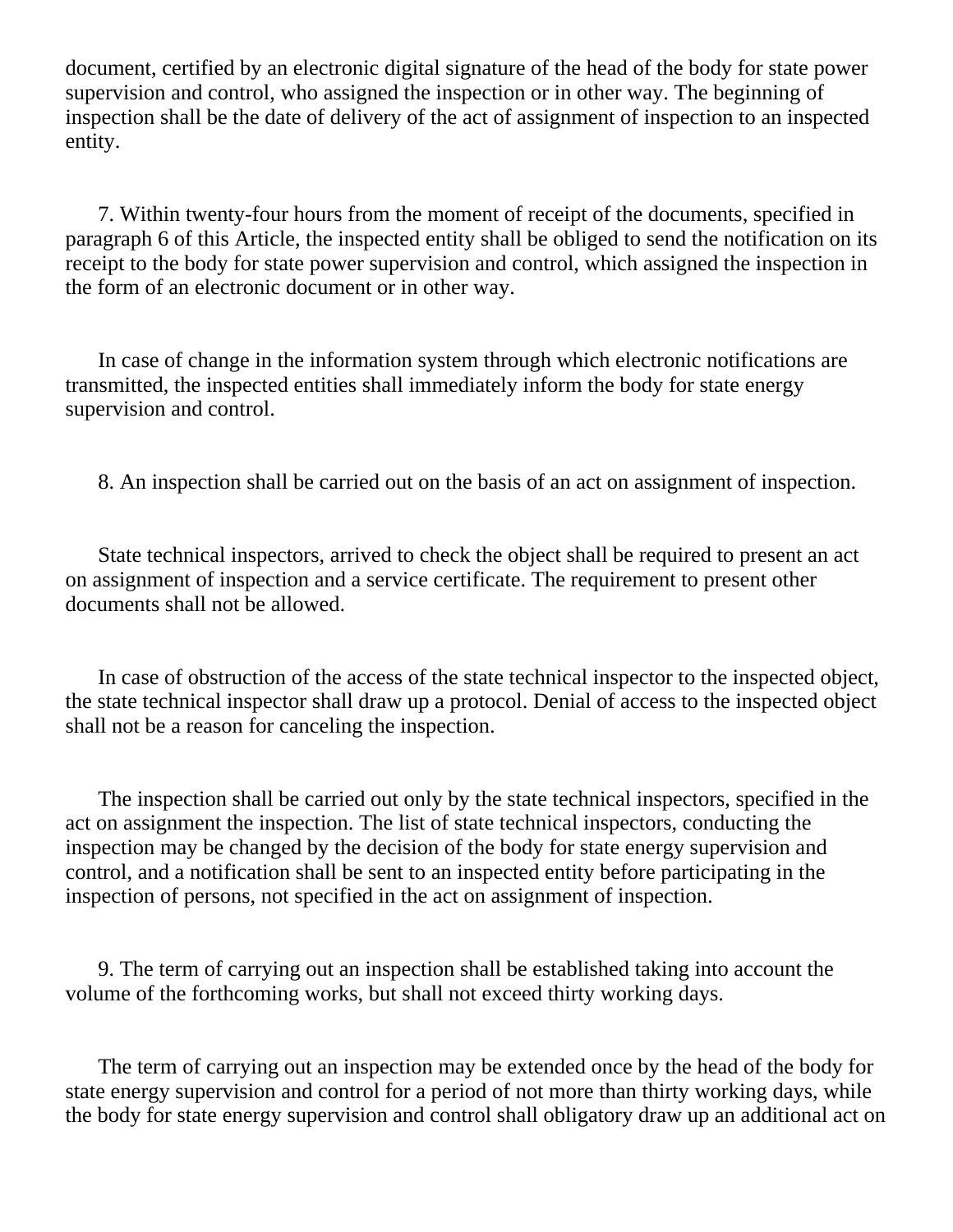the extension of inspection with registration in the authorized body for legal statistics and special registrations, which specifies the number and date of registration of the previous act on assignment of inspection and the reason for its extension.

 In case of extending the term of inspection, a notification on extension of the inspected period shall be sent to an inspected entity before the expiration of inspection.

 The inspection may be suspended once for a period not exceeding thirty calendar days. If it is necessary to conduct special studies, tests, examinations for a period exceeding thirty calendar days, the period for conducting an inspection shall be suspended until they are received or completed.

 In cases of suspension or resumption of inspection, the entity, being inspected shall be sent a corresponding notification at least one working day prior to the suspension or resumption of the inspection.

Calculation of the term for suspended inspection continues from the date of its renewal.

 An inspection of an entity, for which the inspection was suspended and not renewed within the period, specified in this Article shall not be allowed.

 10. According to the results of inspection, the state technical inspectors shall draw up an act on the results of inspection.

 The objections of the inspected entity on the results of inspection shall be stated in written form and be attached to the act on the results of inspection, in which the appropriate mark is made.

 In case of absence of violations of the established requirements for the entity of inspection , an appropriate entry shall be made in the act on the results of inspection.

 One copy of the act on the results of inspection with copies of appendices, except for the copies of the documents, which are available in the original at the inspected entity, shall be sent to the inspected entity.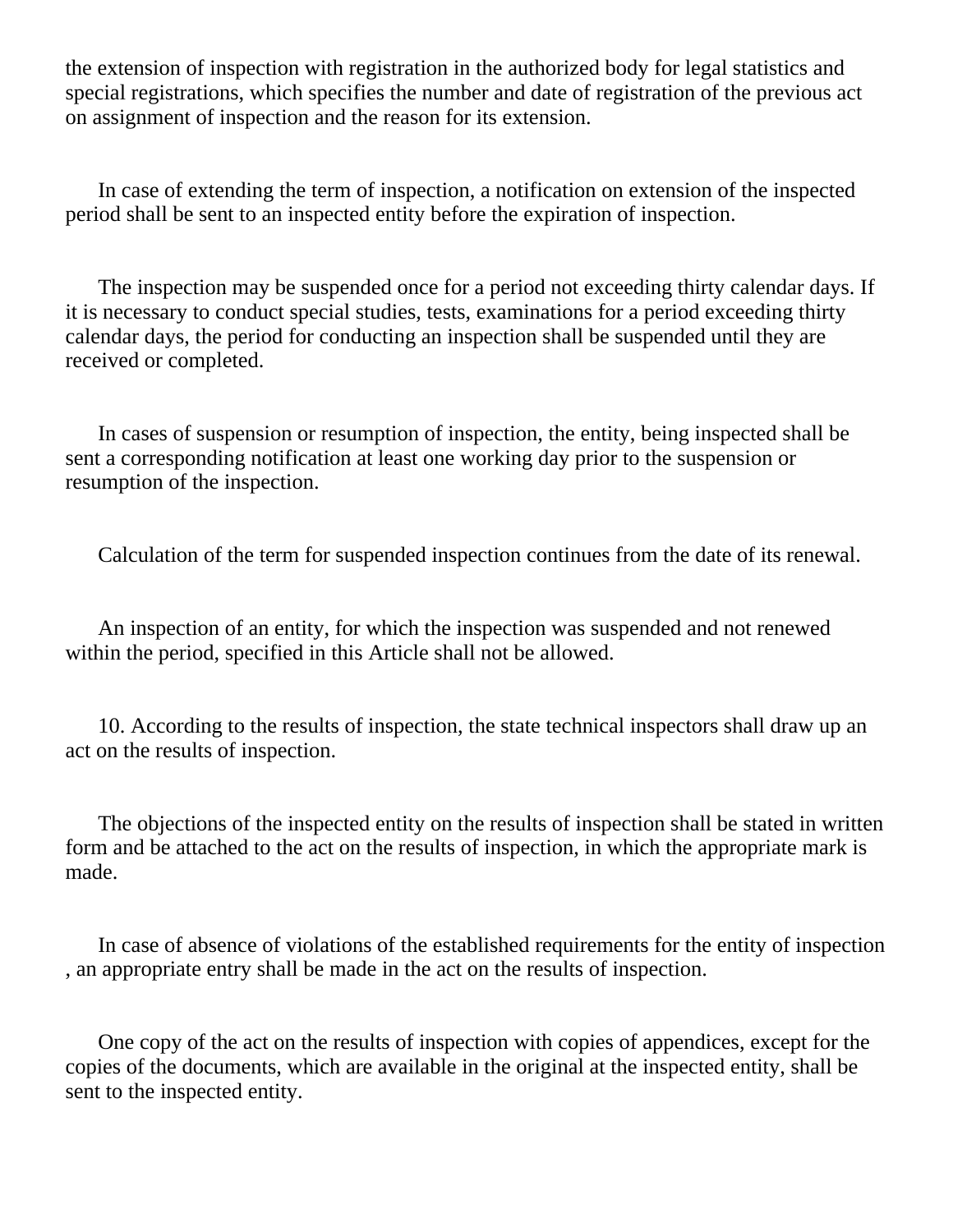11. In case of detection of violations of the established requirements to the subject of check on the results of inspection, the body for state power supervision and control shall sent to the inspected entity, the order on elimination of violations.

 On violations, revealed as a result of inspection, the inspected entity in the absence of objections, shall be obliged no later than three working days after the receipt of the act on the results of inspection, to give information on the measures for elimination of the revealed violations with indication of terms, which are coordinated with the head of the body for state power supervision and control, who conducted the inspection.

 The inspected entity shall have the right to submit within three working days from the date of receipt of the order to the issuing body for state energy supervision and control its objections, which are subject to consideration within five working days.

 The inspected entity within five working days from the date of the receipt of results of consideration of objections to the order shall have the right to appeal the order to a higher body for state energy supervision and control or the court.

 Submission of the complaint shall not suspend the execution of the order, except when at the request of the applicant the execution of the order is suspended for the period of consideration of the complaint by the higher body for state energy supervision and control, as the applicant is notified within three working days from the date of receipt of an application.

 The higher body for state energy supervision and control shall consider the complaint against the order within ten working days and make a decision on full or partial cancellation of the order or refusal to satisfy the complaint.

12. State technical inspectors during the inspection shall have the right to:

 1) unhindered access to the territory and premises of the inspected entity upon presentation of the documents, specified in paragraph 8 of this Article;

 2) receive documents (data) on paper and electronic media or their copies for inclusion to the act on the results of inspection, and also an access to the automated databases ( information systems) according to the tasks and the subject of inspection;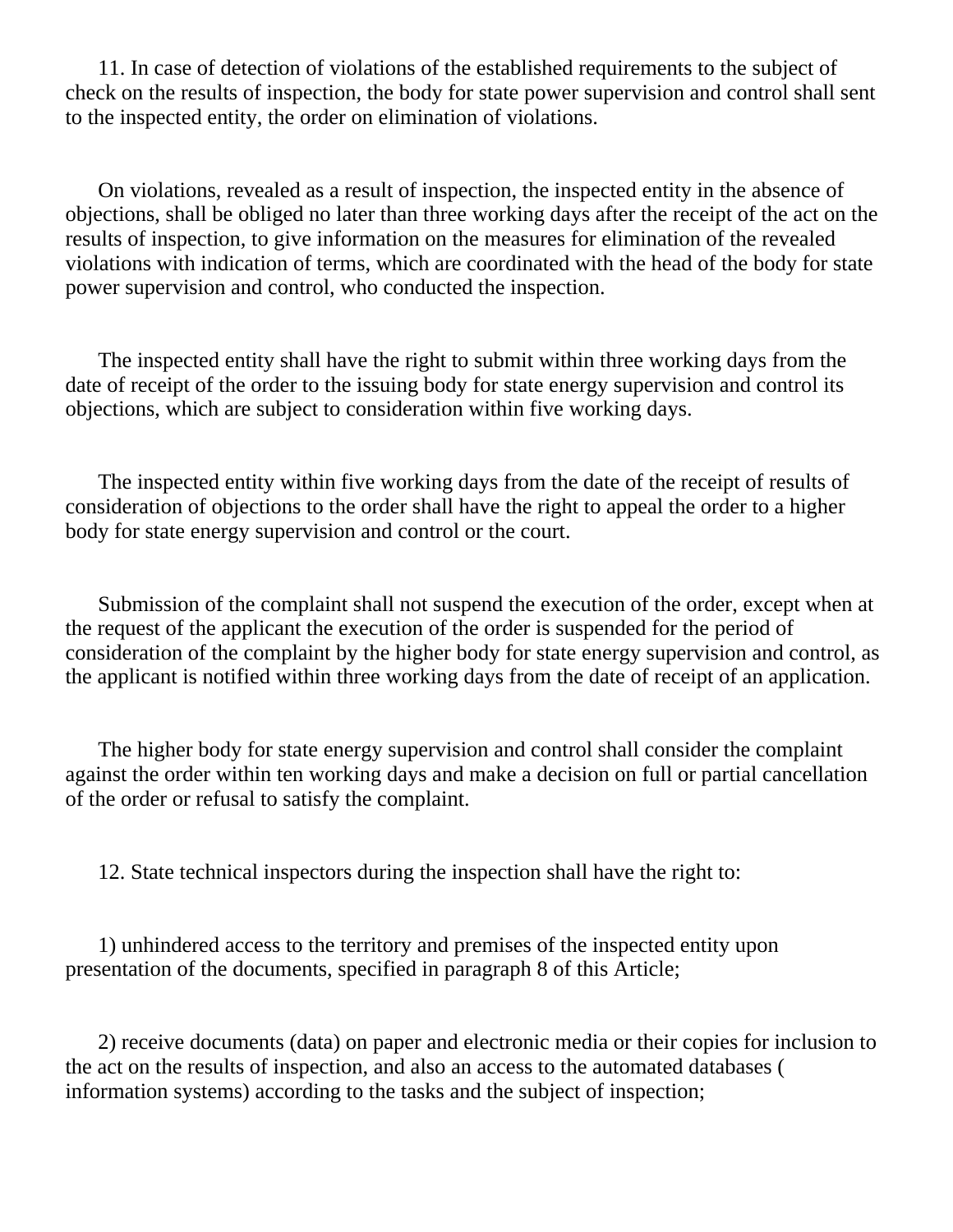3) involve specialists, consultants and experts from the relevant state bodies and subordinate organizations.

13. State technical inspectors shall be obliged to:

 1) comply with the legislation of the Republic of Kazakhstan, the rights and legitimate interests of the inspected entities;

 2) conduct inspections on the basis of and in strict conformity with the procedure, established by this Article and (or) other laws of the Republic of Kazakhstan;

 3) not interfere with the established mode of work of the inspected entities during carrying out an inspection;

 4) timely and fully perform the powers, granted in accordance with the laws of the Republic of Kazakhstan on prevention, detection and suppression of violations of the requirements, established by the legislation of the Republic of Kazakhstan, in accordance with Article 6 of this Law;

 5) not prevent the inspected entity from being present during the inspection, give explanations on issues, related to the subject of inspection;

 6) provide the inspected entity with necessary information, relating to the subject of inspection during its conduct;

 7) hand over to the inspected entity an act on the results of inspection conducted on the day of its completion;

 8) ensure the safety of the received documents and information, obtained as a result of inspection.

14. Inspected subjects shall have the right to: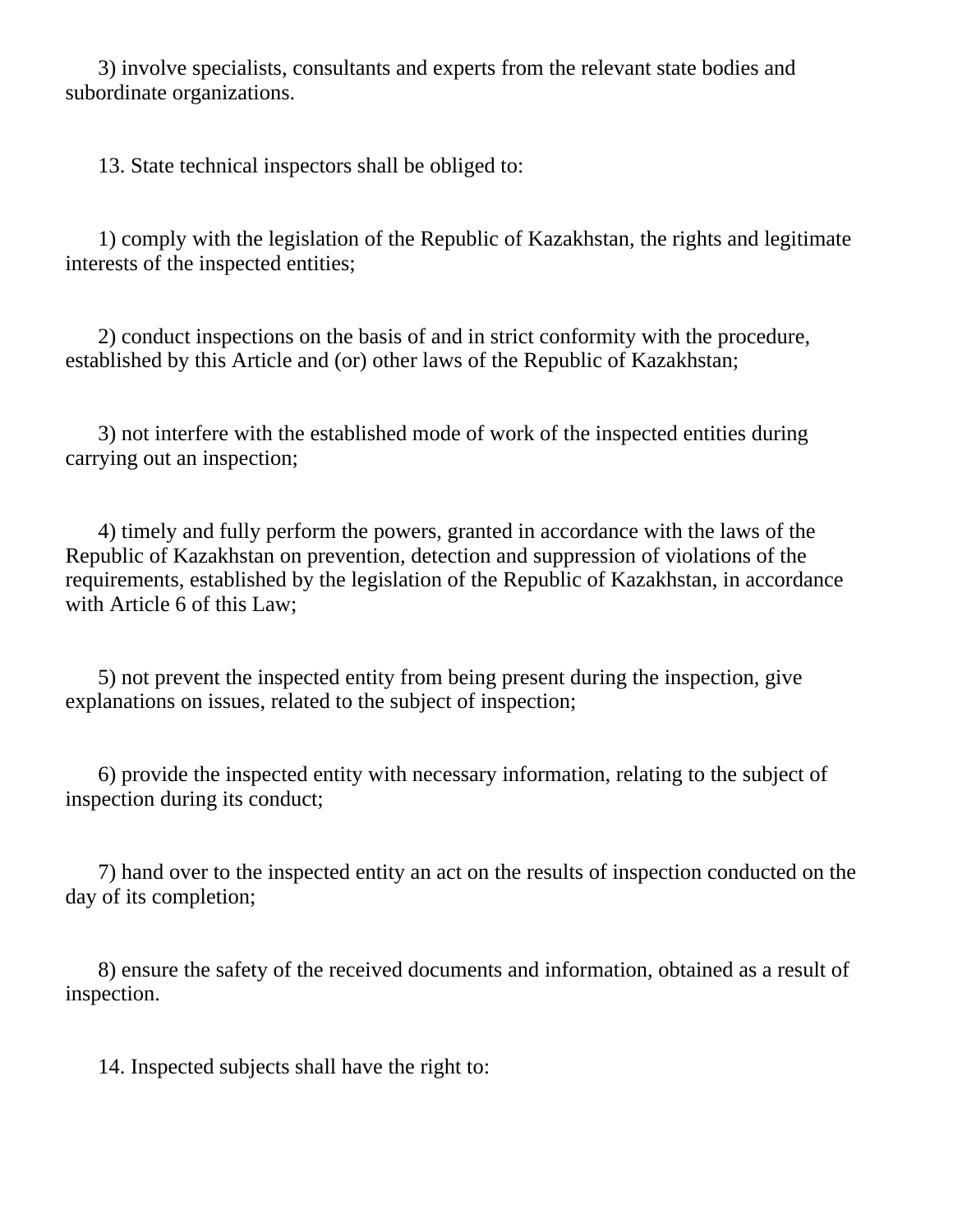1) not allow state technical inspectors, who arrived to the object to carry out an inspection in the following cases:

 absence of the inspected object in the schedule of selective inspections of the body for state energy supervision and control, when assigning a selective inspection;

absence of data on the state technical inspector in the act on assignment of inspection;

 inconsistencies of the term of carrying out an inspection to the term, specified in the act on assignment of inspection or in notifications on renewal, extension of term of carrying out an inspection;

 absence of grounds for carrying out a selective inspection or an act on assignment of an unscheduled inspection;

 2) not provide the data, if they do not belong to the subject of the carried-out inspection or to the periods, specified in the act on assignment of inspection, notifications on renewal, extension of the term of carrying out an inspection;

 3) appeal against the act on assignment of inspection, the act on the results of inspection and action (inaction) of the state technical inspectors in the manner, established by the legislation of the Republic of Kazakhstan.

15. Inspected entities shall be obliged to:

 1) ensure unhindered access for the state inspectors to conduct the inspection on its territory and in premises;

 2) present to the state technical inspectors the documents (data) on paper and electronic media or their copies for inclusion in the act on the results of inspection, and also an access to the automated databases (information systems), according to the tasks and the subject of inspection;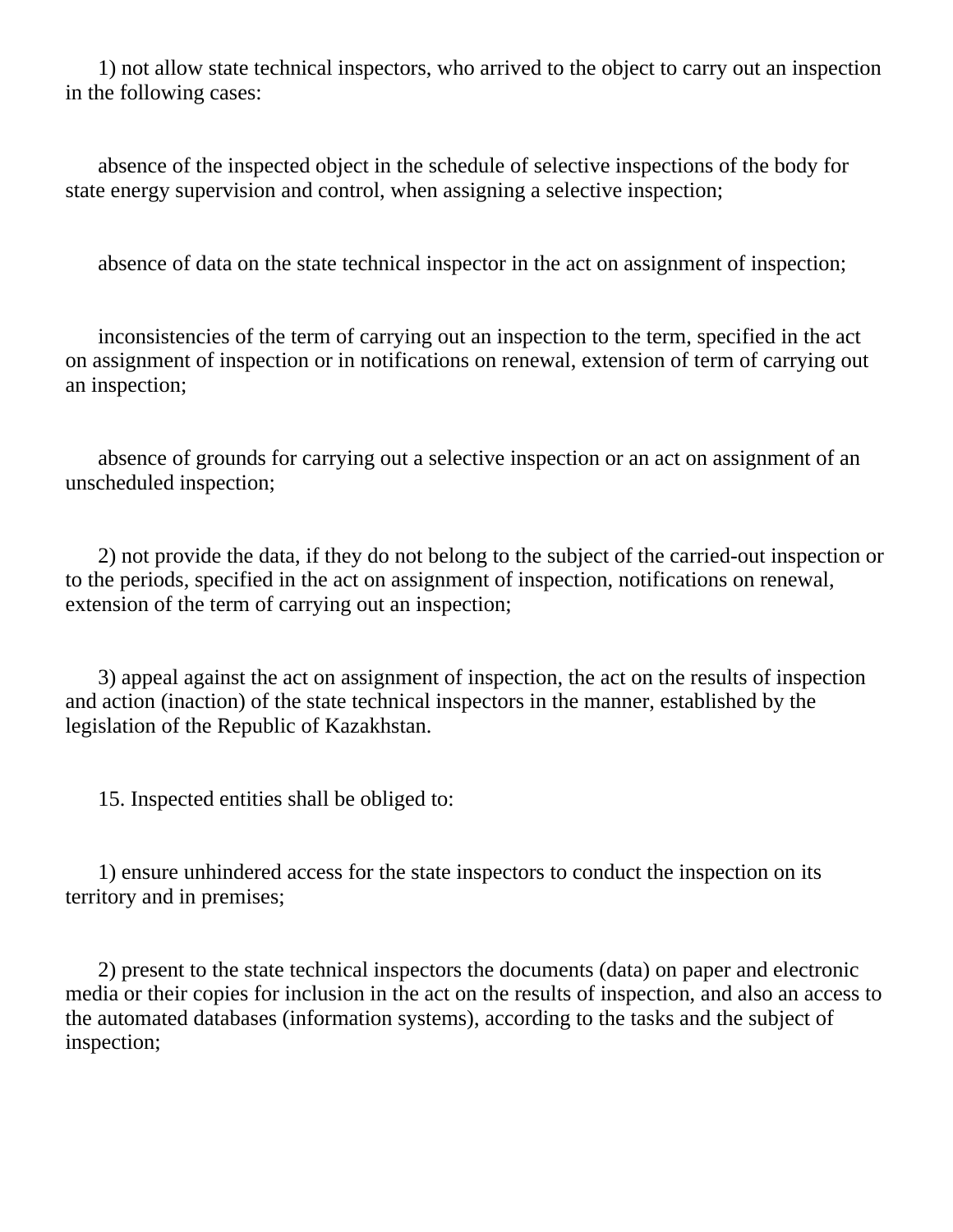3) ensure the safety of state technical inspectors, arrived to inspect the object, from the effects of harmful and hazardous production factors in accordance with the standards, established for this object.

16. The grounds for invalidating an inspection shall be:

1) absence of grounds to conduct a scheduled inspection;

2) absence of an act on assignment of inspection.

 The recognition of inspection as invalid shall be the ground for cancellation of the act on the results of this inspection and the order on elimination the violations.

 Consideration by the body for state energy supervision and control of the statement of the inspected entity to cancel the act on the results of inspection due to invalidity of the inspection shall be carried out within ten working days from the date the application was submitted.

 Violation of the term for consideration of an application, established by this Law shall be considered in favor of the inspected entity.

 17. Other forms of state control with a visit to the entity (object) by the body for state energy supervision and control shall be carried out in the following cases:

 1) if the visit is related to the inspection of the applicant's compliance with qualifying or permissive requirements prior to issuing a permit and (or) annex to the permit in cases, provided for by the Law of the Republic of Kazakhstan "On Permits and Notifications";

 2) an initiative appeal of the inspected entity for obtaining a conclusion (information) on the compliance of its activities, not related to obtaining permits, with the requirements of the legislation of the Republic of Kazakhstan.

 18. When carrying out other forms of state control with a visit, the body for state energy supervision and control shall notify the body for legal statistics and special registrations at the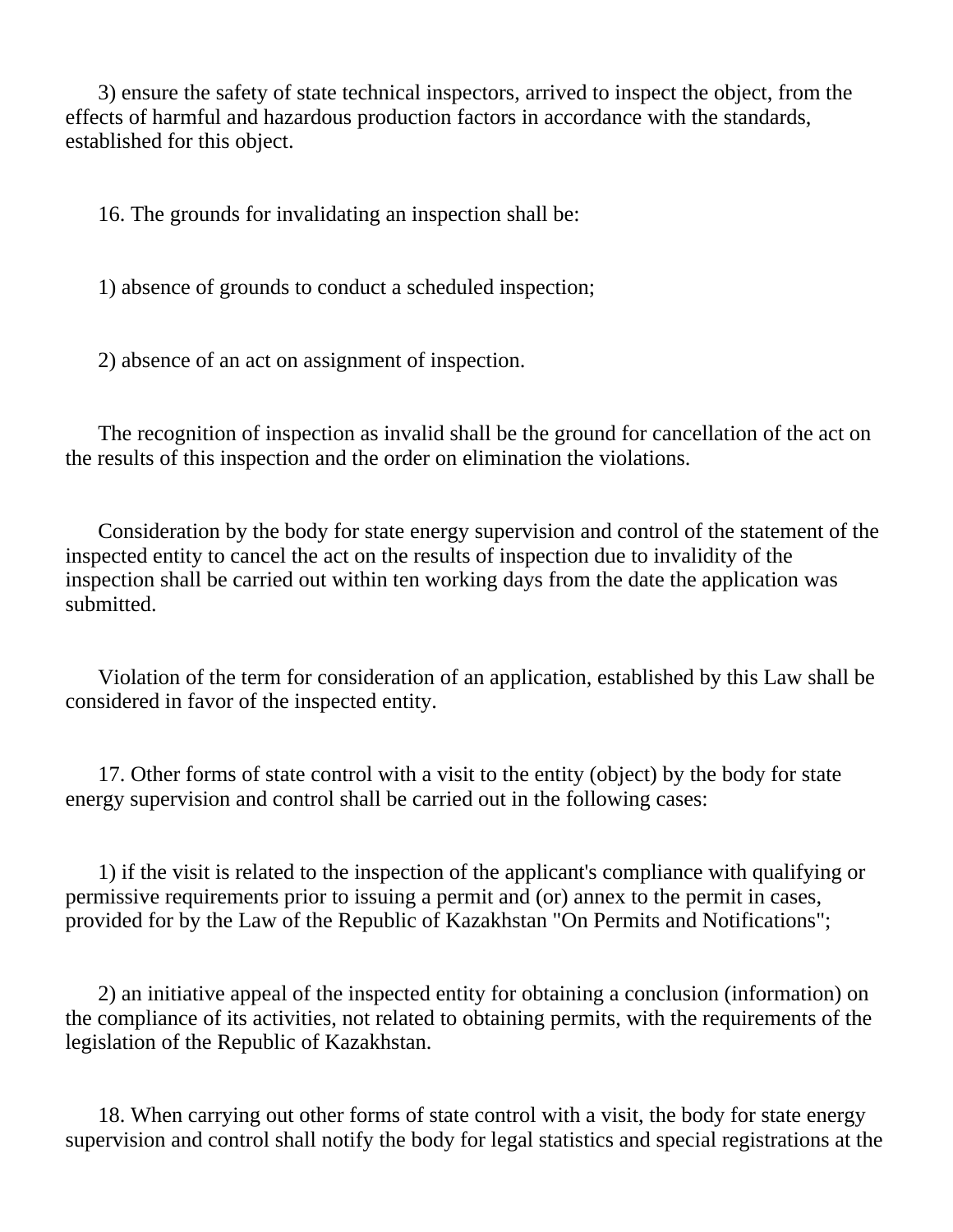location of the inspected entity before their conducting, except for the cases of carrying out other forms of state control in accordance with the Tax code of the Republic of Kazakhstan.

19. When carrying out other forms of state control:

 1) except for the cases, provided for in paragraph 17 of this Article, the body for state energy supervision and control shall be prohibited from visiting the entities (objects) of control;

 2) registration in the body for legal statistics and special registrations and preliminary notification of the inspected entity shall not be required;

 3) according to the results of other forms of state control, depending on their type, the final documents (certificate, order, conclusion, etc.) shall be drawn up without initiating a case of an administrative offense in case of detection of violation, but with a mandatory explanation to the inspected entity of the procedure for its elimination.

 20. The results of analysis of other forms of state control shall be the ground for selection of entities (objects) of control for carrying out selective inspections.

 21. Local executive bodies within their competence shall carry out inspections in accordance with the Entrepreneurial code of the Republic of Kazakhstan and this Article.

 Footnote. Chapter 2 is supplemented by Article 6-1 in accordance with the Law of the Republic of Kazakhstan dated 12.11.2015 394-V (shall be enforced upon expiry of ten calendar days after its first official publication); as amended by the laws of the Republic of Kazakhstan dated 29.10.2015 376-V (shall be enforced from 01.01.2016); dated 11.07.2017 89-VI (shall be enforced upon expiry of ten calendar days after its first official publication).

## **Article 7. The competence of the state body, exercising management in the spheres of natural monopolies**

 Footnote. The title is in the wording of the Law of the Republic of Kazakhstan dated 28.12.2016 34-V (shall be enforced from 01.01.2017).

The state body, exercising management in the spheres of natural monopolies shall: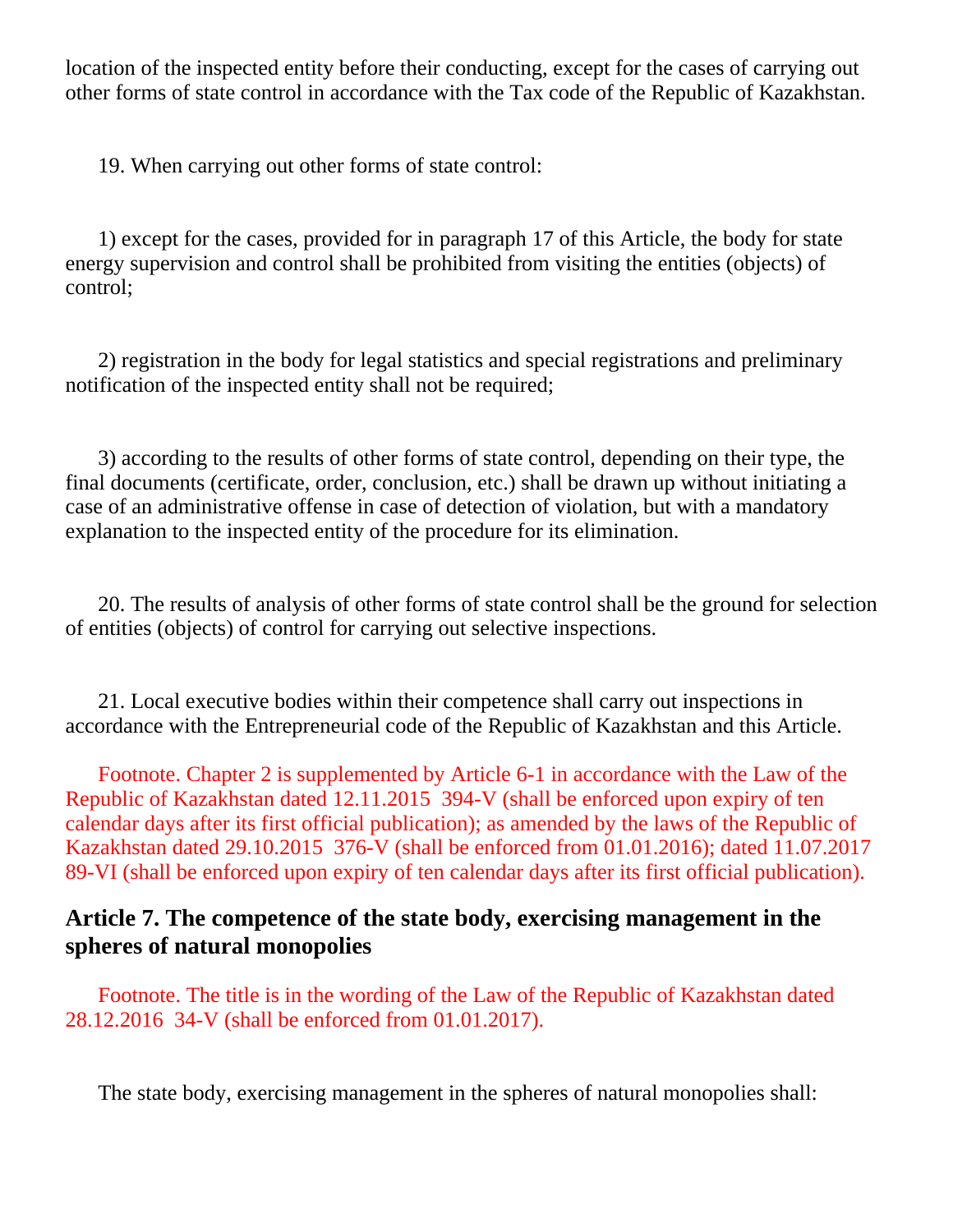1) approve the order of differentiation of the tariffs for electric energy by power-supplying organizations, depending on volumes of its consumption by individuals;

Note by RCLI!

 Exclusion of sub-paragraph 2) is provided for by Law of the Republic of Kazakhstan dated 04.07.2012 No. 25-V (enforced from 01.01.2019).

2) conclude investment contracts with energy-producing organizations;

 Note by RCLI! Exclusion of sub-paragraph 3) is provided for by Law of the Republic of Kazakhstan dated 04.07.2012 No. 25-V (enforced from 01.01.2019).

3) confirm the individual tariff;

 4) keep, post and update every ten days, on a website, a register of organizations licensed to purchase of electrical energy for the purpose of delivering energy;

Note by RCLI!

 Sub-paragraph 5) is provided in the wording of Law of the Republic of Kazakhstan dated 04.07.2012 No. 25-V (enforced from 01.01.2020).

 5) carry out state control of compliance by energy-producing organizations with requirements, provided by sub-paragraphs 1) and 3) of paragraph 3, paragraph 4 of article 12, paragraphs 4 and 5 of article 12-1, sub-paragraphs 1), 2) and 4) of paragraph 3-2 of article 13 of this Law, and introduce compulsory orders to remedy detected faults;

 6) carry out control of compliance by energy-supplying organizations with requirements, provided by sub-paragraph 3-3 of article 13 and paragraph 1 of article 18 of this Law, and introduce compulsory orders to remedy detected faults;

### Note by RCLI!

 Amendment of sub-paragraph 7) is provided for by Law of the Republic of Kazakhstan dated 04.07.2012 No. 25-V (enforced from 01.01.2020).

 7) go to court in the cases of violation by energy-producing organizations of requirements , provided for by paragraphs 3, 4 of article 12, paragraphs 4, 5 of article 12-1, and sub-paragraphs 1), 2) and 4) of paragraph 3-2 of article 13 of this Law;

 8) develop and confirm the normative legal acts, determined by this Law, within its competence;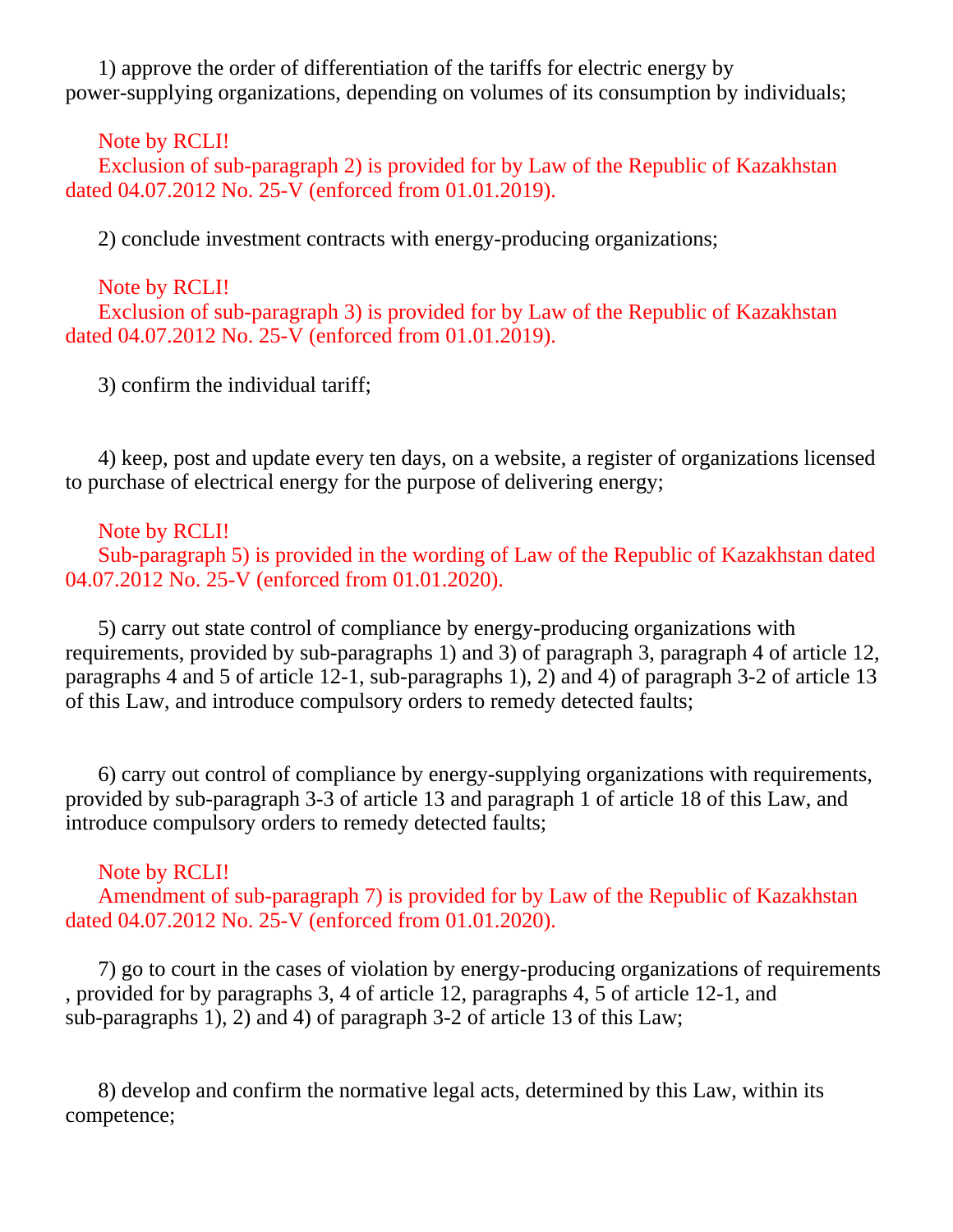Note by RCLI!

### Sub-paragraph 8-1) is provided in the wording of Law of the Republic of Kazakhstan dated 04.07.2012 No. 25-V (enforced from 01.01.2020).

 8-1) request and receive information from the energy-producing organizations concerning fulfilling of requirements by energy-producing organizations, provided for by sub-paragraphs 1) and 3) of paragraph 3, paragraph 4 of article 12, paragraphs 4 and 5 of article 12-1 and sub-paragraphs 1), 2) and 4) of paragraph 3-2 of article 13 of this Law, in compliance with requirements determined by the laws of the Republic of Kazakhstan, concerning disclosure of information that constitutes a commercial or other secret protected by law;

 9) exercise the other powers provided for by this Law, other laws of the Republic of Kazakhstan, and acts of the President and Government of the Republic of Kazakhstan.

 Footnote. Article 7 is in the wording of Law of the Republic of Kazakhstan dated 29.12.2008 No. 116-IV (enforced from 01.01.2009); as amended by the Laws of the Republic of Kazakhstan dated 10.07.2009 No. 178-IV; dated 05.07.2011 No. 452-IV (enforced from 13.10.2011); dated 04.07.2012 No. 25-V (enforced upon expiry of ten calendar days after its first official publication); and 06.03.2013 No. 81-V (enforced upon expiry of ten calendar days after its first official publication); dated 28.12.2016 34-VI (shall be enforced from 01.01.2017); dated 11.07.2017 89- VI (shall be enforced upon expiry of ten calendar days after its first official publication).

### **Article 7-1. Licensing in the sphere of electric power industry**

 Certain types of activity in the sphere of electric power industry shall be subjects to licensing in accordance with the legislation of the Republic of Kazakhstan on permits and notifications.

 Footnote. Article 7-1 is supplemented by the Law of the Republic of Kazakhstan dated July 27, 2007 316 (shall be enforced from the day of its official publication); is in the wording of the Law of the Republic of Kazakhstan dated 16.05.2014 203-V (shall be enforced upon expiry of six months after its first official publication).

## **Article 7-2. Subsidizing of construction, reconstruction and modernization of heat supply systems**

 1. Subsidizing of construction, reconstruction and modernization of heat supply systems shall be carried out as an economic stimulation for the development of heat supply.

 2. Subsidizing of construction, reconstruction and modernization of heat supply systems shall be carried out in the following areas: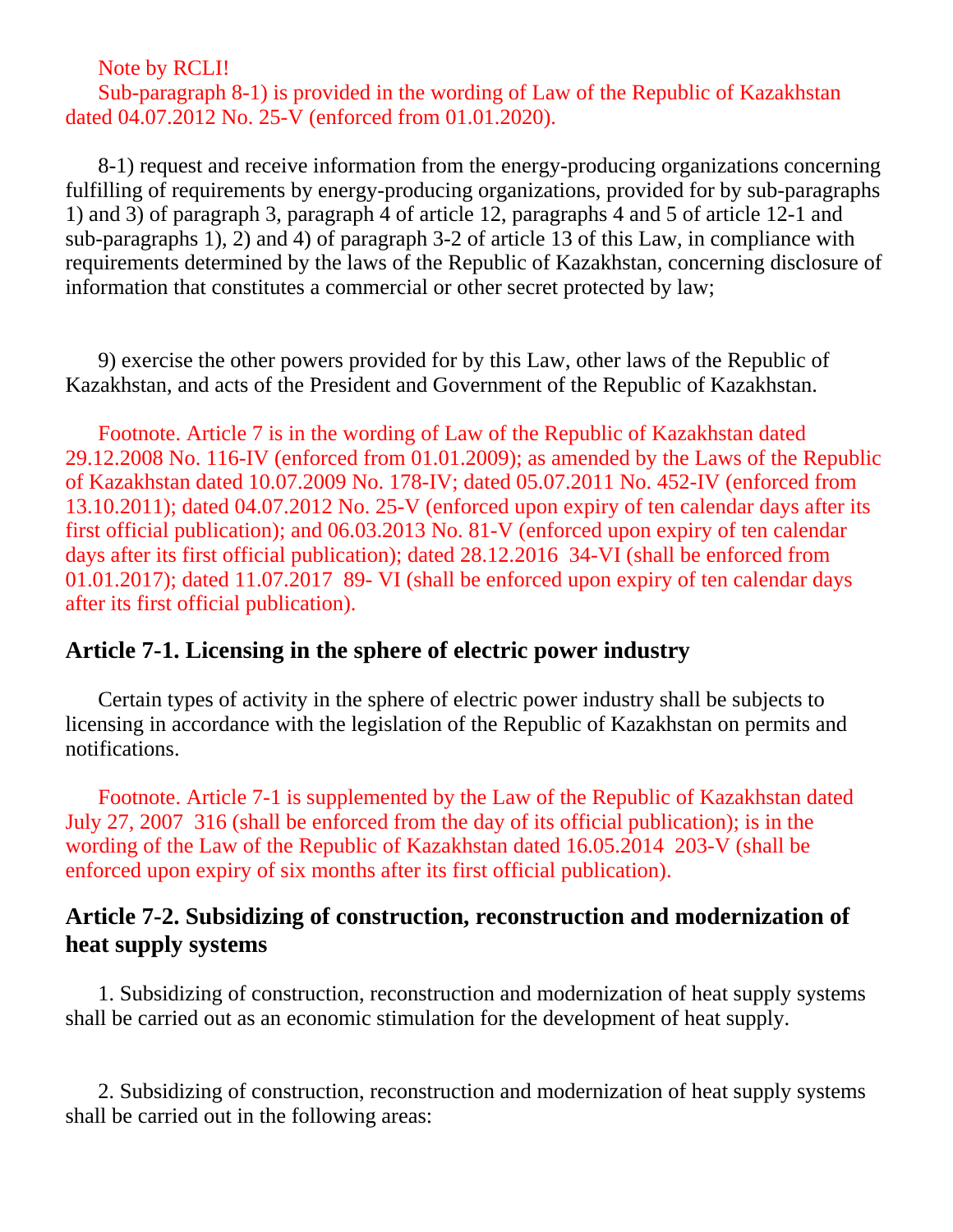1) technical support of projects, which includes the development of technical justification, design and estimate documentation, technical and author's supervision;

 2) capital-intensive expenses, including expenses for construction and installation works, purchase of equipment and materials.

 Footnote. Chapter 2 is supplemented by Article 7-2 in accordance with the Law of the Republic of Kazakhstan dated 15.06.2015 322-V (shall be enforced upon expiry of ten calendar days after its first official publication).

### **Article 7-3. Accreditation for carrying out of power expertise and electrolaboratories**

 Footnote. Chapter 2 is supplemented by Article 7-3 in accordance with the Law of the Republic of Kazakhstan dated 12.11.2015 394-V (shall be enforced upon expiry of ten calendar days after its first official publication); is excluded by the Law of the Republic of Kazakhstan dated 29.03.2016 479-V (shall be enforced upon expiry of twenty-one calendar days after its first official publication).

### **Article 8. Inadmissibility of interference in production and technological activity**

 Neither the central executive bodies nor then local representative and executive bodies have the right to interfere in the production and technological activities of organizations connected with production and transfer of electrical and heat energy or with technological management of these processes, with the exception of cases provided for by laws of the Republic of Kazakhstan.

## **Article 9. Planning and construction of electrical stations, power transmission lines and substations**

 1. Designing and construction of duplicating (shunting) power transmission lines and substations shall be carried out with prior approval from the authorized body, the state body, exercising management in the spheres of natural monopolies, and the system operator.

 1-1. An energy-producing organization and a consumer, belonging to the same group of persons shall have the right to jointly or independently carry out the design, construction and operation of their own transmission lines with a voltage of 220 kilovolts and above, provided that the electrical energy, transmitted through such lines will be used for consumption within this group of persons, within the region as an administrative-territorial unit, as well as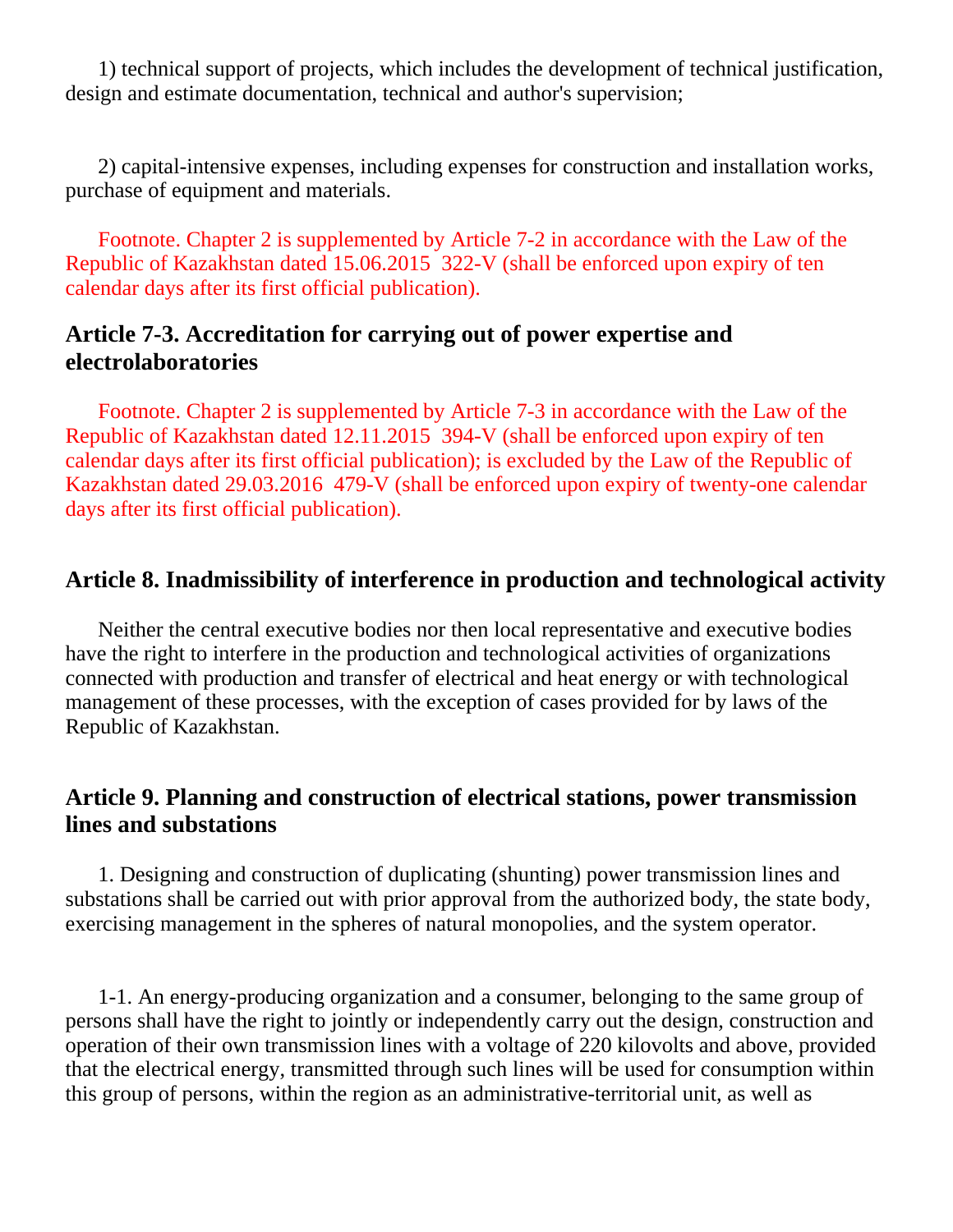compliance with technical requirements, determined by the system operator to ensure the reliability of works of the unified electric power system of the Republic of Kazakhstan.

 The provisions of this paragraph shall apply to a group of persons if one of such persons has control over another person, as well as if such persons are under the control of one person .

 Control means the ability of an individual or a legal entity, directly or indirectly (through a legal entity or through several legal entities), to determine the decisions, made by another legal entity through one or more actions:

 1) disposal of more than fifty percent of the voting shares (shares in the authorized capital , units) of a legal entity;

2) exercising functions of the executive body of a legal entity.

 The specified transmission lines on the property right belong to the persons, listed in this paragraph, and without the consent of the owners shall not be subjects to transfer to the national company.

 2. Design and construction of power stations, power lines and substations, as well as their operation can be carried out on the basis of public-private partnership agreements, including concession agreements.

 2-1. Comprehensive testing of electrical installations of an energy-producing organization , including those, using renewable energy sources, shall be carried out according to a program , agreed with the system operator in the presence of a contract for the sale of the entire amount of electric energy, produced during the comprehensive test, in accordance with electrical networks rules.

 3. Interregional and (or) interstate transmission lines, substations and switchgears with voltage of 220 kilovolts and above, built on the basis of public-private partnership agreements , including concession agreements, for the period of their operation shall be in temporary possession and use, respectively, of a private partner or concessionaire and be transferred to the republican property since their creation.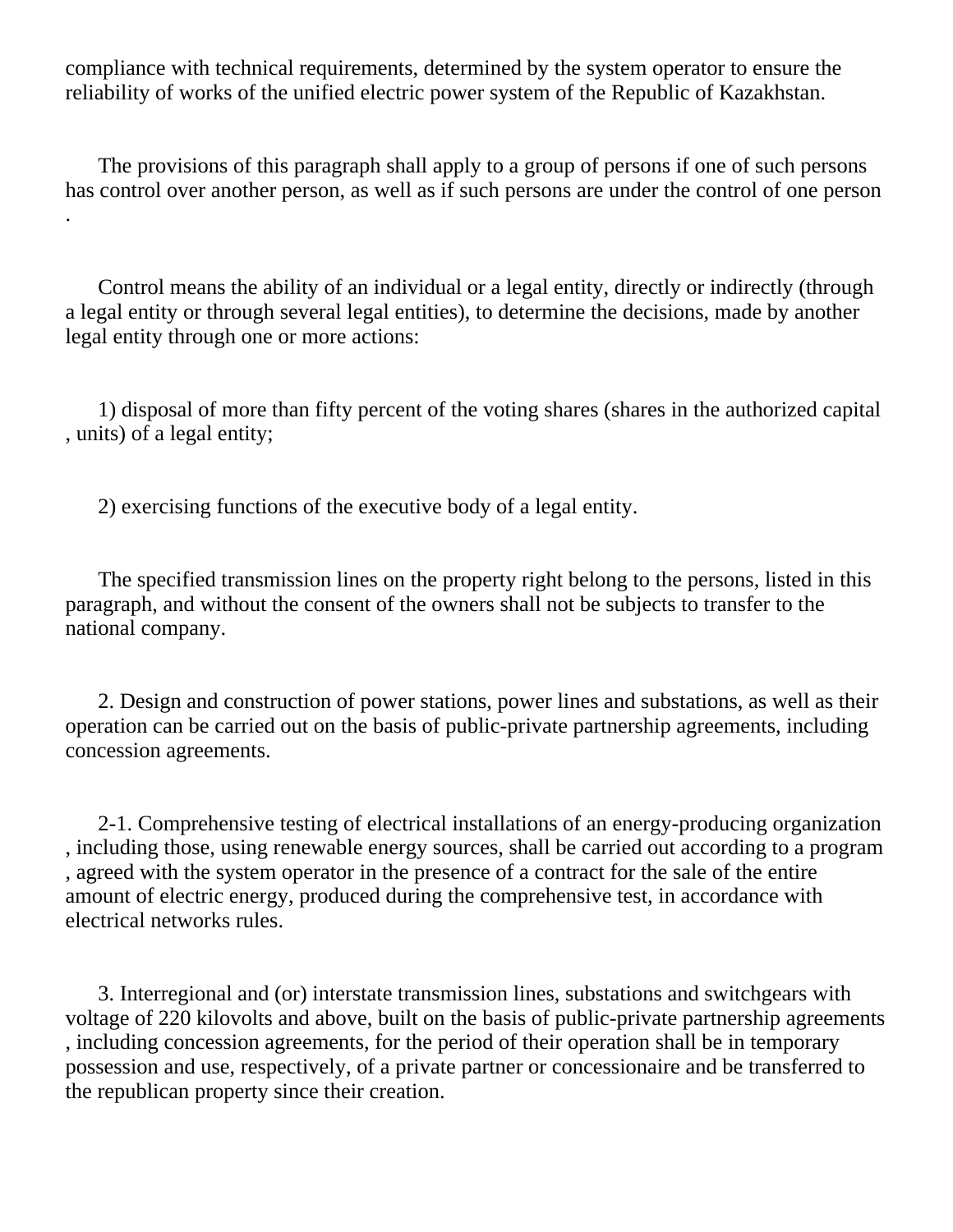4. Centralized operational and dispatching control, as well as operation of interregional and (or) interstate power lines, substations, switchgears with a voltage of 220 kV and above, built on the basis of public-private partnership agreements, including concession agreements, shall be carried out by the system operator on the basis of contracts.

 Footnote. Article 9 is in the wording of Law of the Republic of Kazakhstan dated 11.04.2006 No. 136 (enforced from the date of its official publication); as amended by laws of the Republic of Kazakhstan dated 05.07.2008 No. 66-IV (for method of enforcement see Article 2); 29.12.2008 No. 116-IV (enforced from 01.01.2009); and 04.07.2013 No. 128-V ( enforced upon expiry of ten calendar days after first official publication); dated 16.05.2014 203-V (shall be enforced upon expiry of six months after its first official publication); dated 31.10.2015 380-V (shall be enforced upon expiry of ten calendar days after its first official publication); dated 28.12.2016 34-VI (shall be enforced from 01.01.2017); dated 11.07.2017 89-VI (shall be enforced upon expiry of ten calendar days after its first official publication).

## **Chapter 2-1. General safety requirements in the electrical power industry**

 Footnote. Chapter 2-1 is supplemented by the Law of 29 December 2006 No. 209, (for method of enforcement see article 2).

## **Article 9-1. General provisions**

 1. Institutional arrangements in the operation of electric equipment, electric and heat networks and consumers' installations shall ensure the safety for life and health of humans and the environment.

 2. Subjects of technical regulation are electrical equipment, electrical and heat networks and consumers' installations, intended for production, transfer and use of electric and heat energy, as well as electric and heat energy.

 3. The quality indices of electrical energy on the outputs of consumers' electrical devices shall comply with established norms.

4. Quality characteristics of electrical energy are:

maximum divergence of actuating voltage from a nominal value;

divergence of electrical frequency.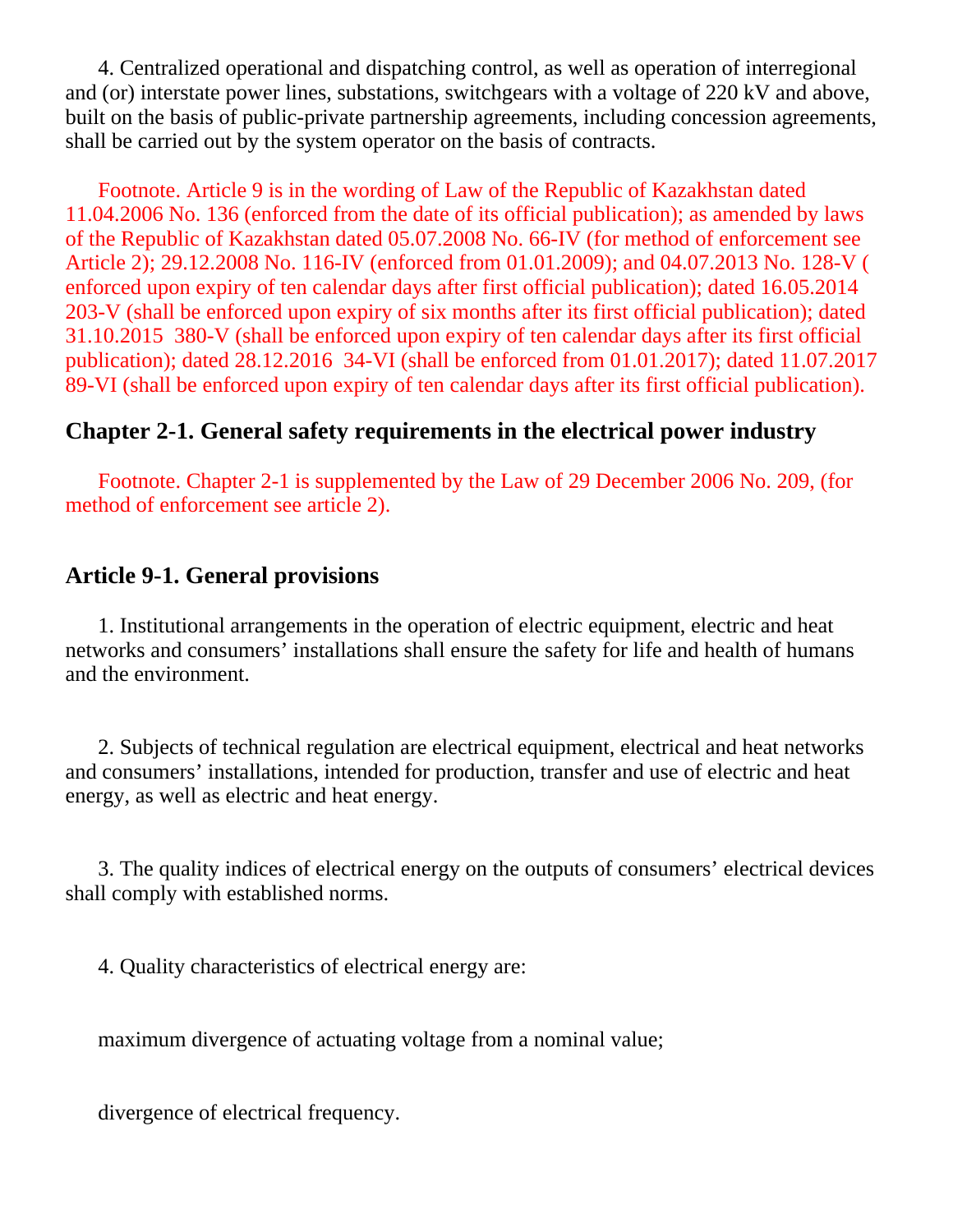5. Parameters of heat energy for warming in main and distribution pipelines shall comply with the established temperature chart.

 Footnote. Article 9-1 as amended by Law of the Republic of Kazakhstan dated 04.07.2012 No. 25-V (enforced upon expiry of ten calendar days after first official publication).

# **Article 9-2. Safety requirements in planning equipment and electrical installations in the electric power industry**

 1. In projecting and operation of electric networks, fulfilment of requirements established for electrical energy shall be ensured in accordance with this Law and technical regulations.

 2. Equipment in electric stations and electric and heat networks, and consumers' installations, intended for production, transfer and consumption of electrical and heat energy, shall comply with determined technical regulations.

# **Article 9-3. Safety requirements for electrical equipment and materials used in production, transfer and consumption of electric and heat energy**

 1. Electrical equipment and materials produced in and imported into the Republic of Kazakhstan shall comply with requirements established by technical regulations, and in cases provided for by Kazakh legislation shall undergo a compliance confirmation procedure.

 2. The electrical equipment and materials shall comply with the requirements concerning safety of life and health of human and environment.

 3. The commissioning of equipment in electrical stations, electrical and heat networks and consumers' installations shall be subject to compliance confirmation, submitted by technical regulations, shall not be allowed without a compliance confirmation document.

 4. Equipment in electrical stations, electrical and heat networks and consumers' installations shall be in a technically sound state that ensures safe conditions of operation.

# **Chapter 3. The system operator and the participants of relationships of production, transmission and consumption in the market of electric energy and capacity**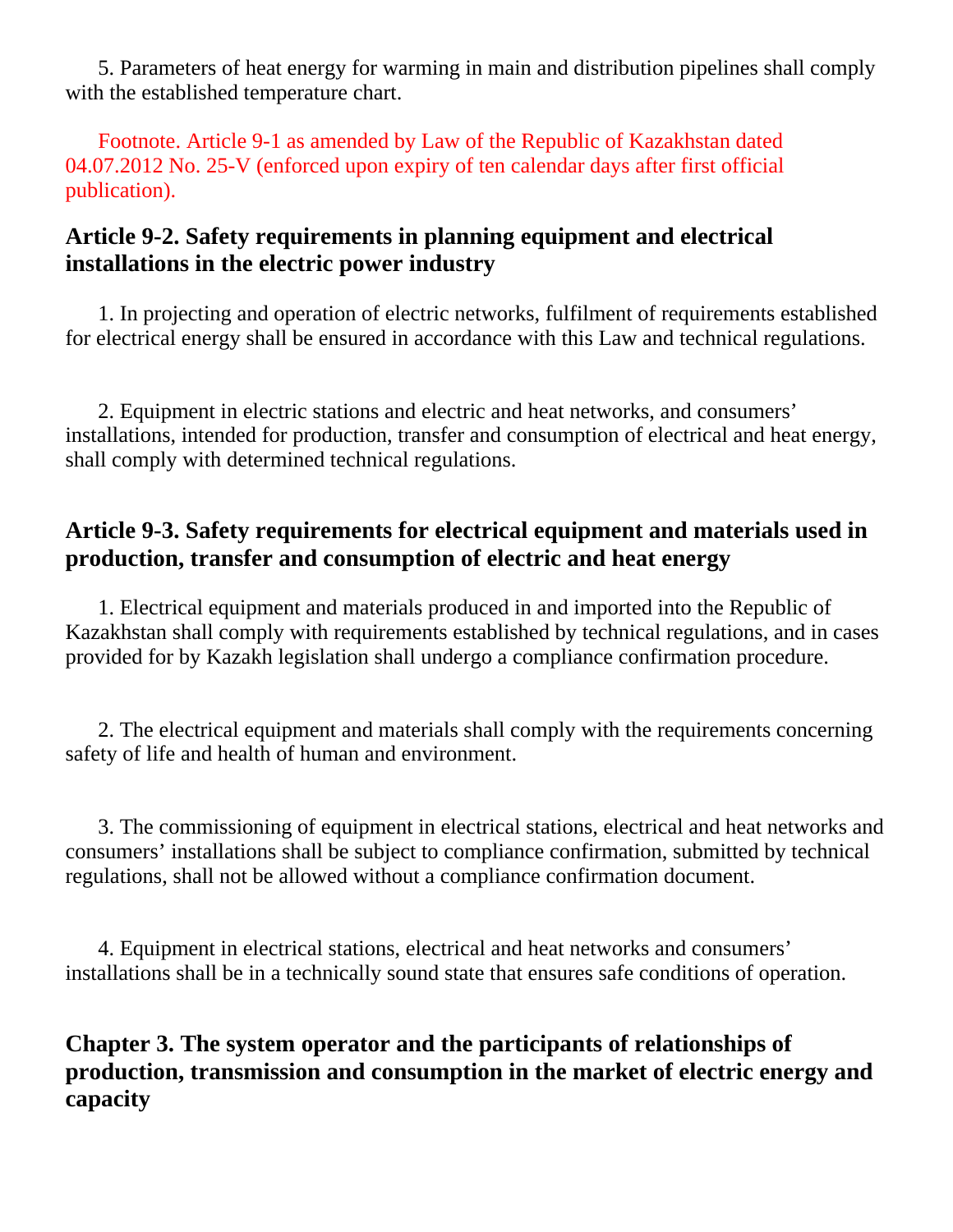Footnote. The title of Chapter 3 is in the wording of the Law of the Republic of Kazakhstan dated 12.11.2015 394-V (shall be enforced upon expiry of ten calendar days after its first official publication).

### **Article 10. System operator**

1. The system operator shall fulfil the following functions:

 1) render system services for transfer of electrical energy through the national electric network in accordance with the contract, and ensure its servicing and continued operational availability;

 2) render system services in technical dispatch control, carrying out centralized operational dispatch management of operating regimes of the single electric power system of the Republic of Kazakhstan in accordance with the contract, including balancing and generation of daily schedule of electrical energy production-consumption;

 3) ensure reliability of work of the single electric power system of the Republic of Kazakhstan;

4) render system services for regulation of electrical capacity;

5) render system services for production-consumption balancing of electrical energy;

 6) provide financial settlement of unbalances of electrical capacity, as prescribed by Kazakh legislation;

 7) determine the volume, structure and distribution of power reserves between energy-producing organizations, and activate power reserves in the single electrical energy system of the Republic of Kazakhstan;

 8) organise the function of the balancing electrical energy market and the system and ancillary services market;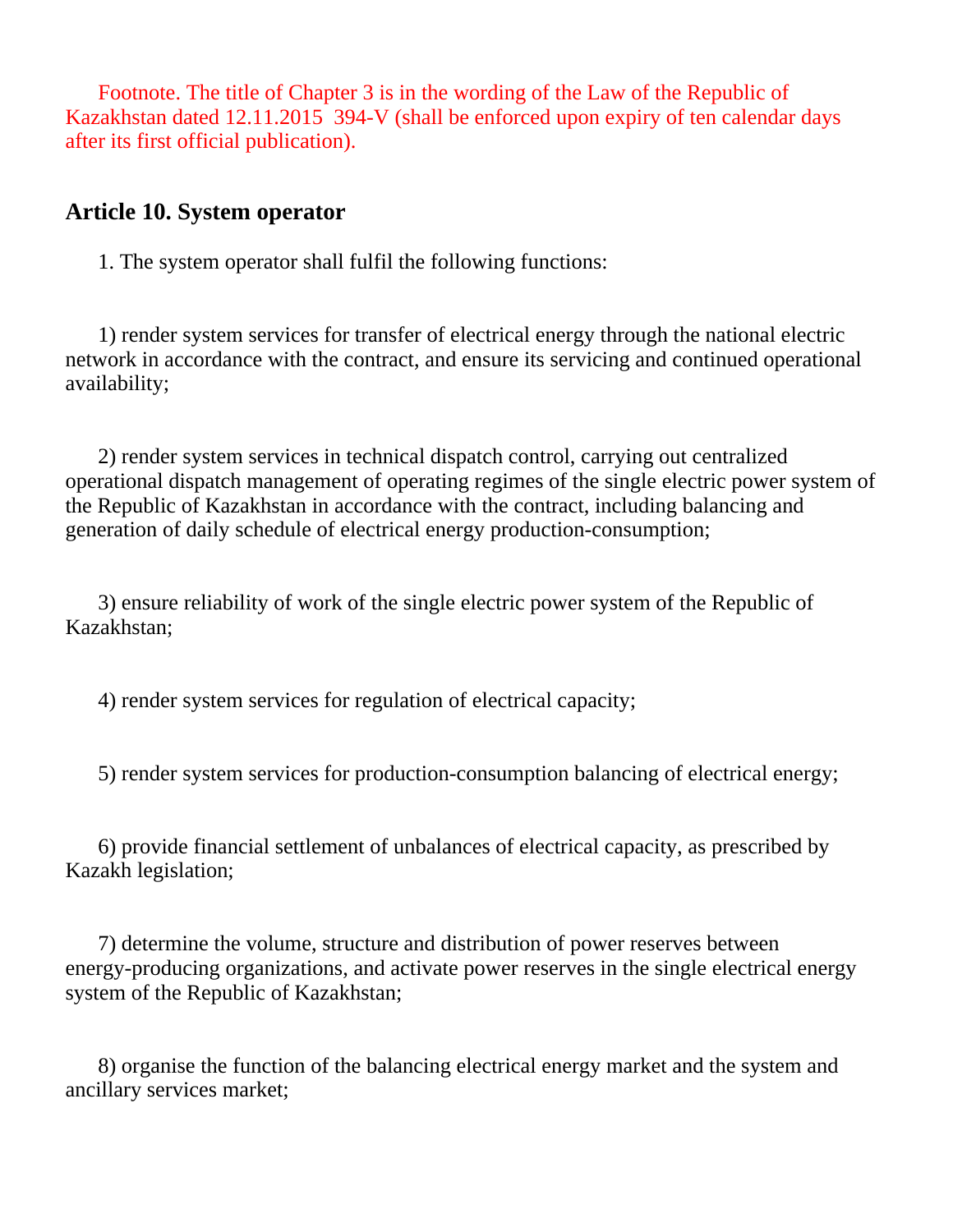9) interact with the power systems of neighboring states to manage and ensure the stability of parallel operation modes and regulation of electric capacity;

 10) provide technical and methodological management in the creation of a unified information system, an automatic system of revenue metering of electrical energy, adjoined devices of protection equipment, and automatic protective devices of all wholesale electrical energy market entities;

 11) secure the equal conditions for access by wholesale electrical energy market subjects to the national electricity network;

 12) provide participants in the wholesale electrical energy market of the Republic of Kazakhstan concerning information that is not a commercial or other secret protected by law;

 13) coordinate the repair of the main equipment of electric stations, substations, power transmission lines, relay protection devices, automatic protective devices, technological management systems and ensuring their availability for service;

 14) participate in the development of operating regimes of hydroelectric stations, taking account of their water economy balances and the operating regimes of the single electrical energy system of the Republic of Kazakhstan;

15) develop forecasting balances of electrical energy and capacity;

16) organize the function of the electrical capacity market;

18) certifies the electric power of generating plants;

 19) is excluded by the Law of the Republic of Kazakhstan dated 12.11.2015 394-V (shall be enforced upon expiry of ten calendar days after its first official publication);

 22) is excluded by the Law of the Republic of Kazakhstan dated 12.11.2015 394-V (shall be enforced upon expiry of ten calendar days after its first official publication);

 22-1) quarterly provide the authorized body with information on the agreed schemes for the issuance of capacity;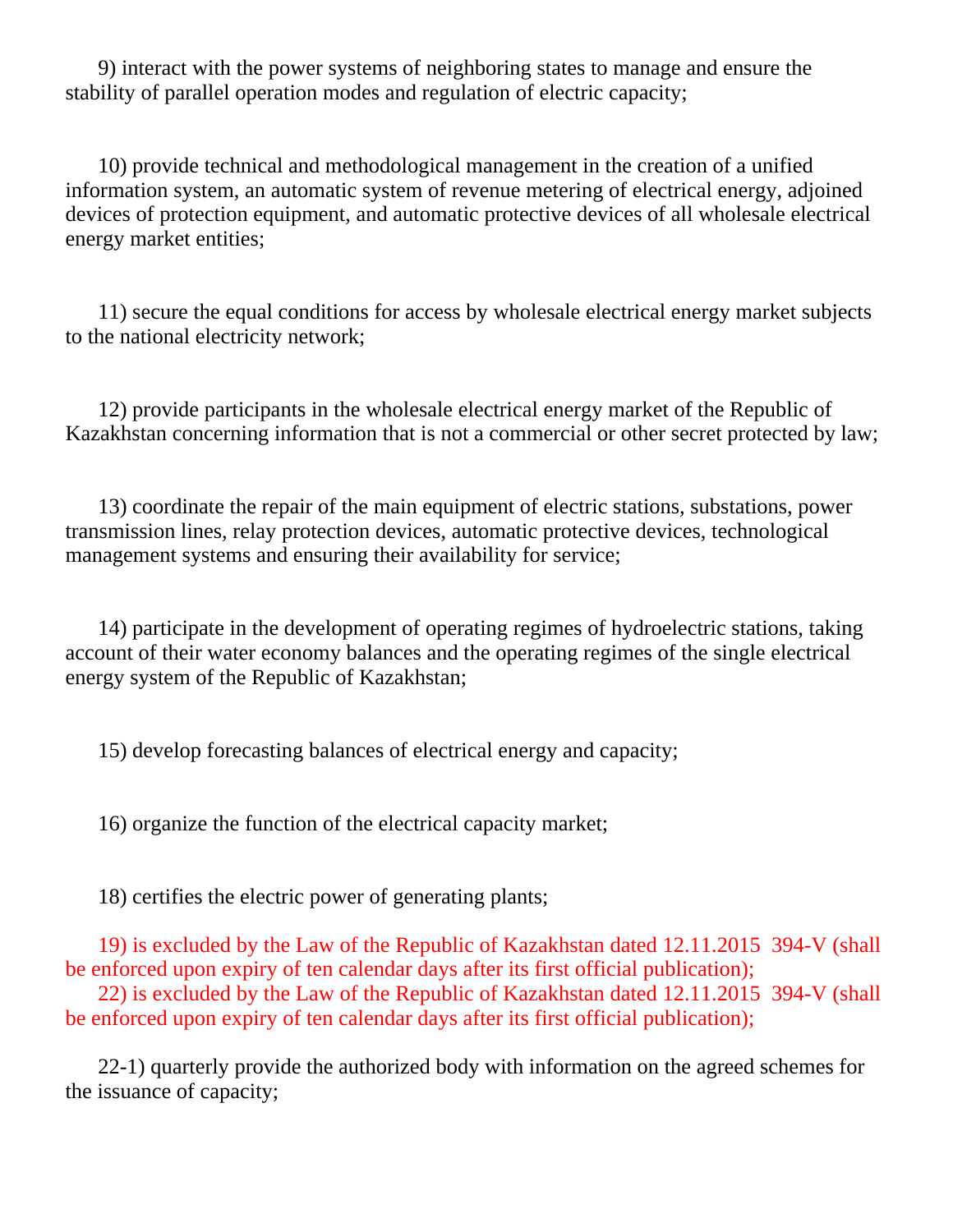22-2) confirm the deficit and proficit of electric energy in the unified electric power system of the Republic of Kazakhstan in accordance with the rules for determining the deficit and proficit of electric energy in the unified electric power system of the Republic of Kazakhstan;

 23) Carry out other functions provided for by this Law and by Kazakh legislation with regard to support of use of renewable energy sources.

 2. The system operator shall have the right to buy and sell electric energy from an energy-producing organization, as well as from electric energy suppliers, realizing electric energy in the Republic of Kazakhstan directly on behalf of a foreign manufacturer, in the following cases:

1) for technological and production needs;

 2) to ensure the contractual values of electricity flows with the power systems of neighboring states;

3) in the balancing electricity market;

 4) to provide emergency mutual assistance with the power systems of neighboring states within the framework of the concluded contracts.

 2-1. The system operator shall carry out the supply of electric energy to energy-producing organizations in case of an emergency retirement of capacities in the absence of the possibility of buying electric energy from other energy-producing organizations. If the system operator has more than one agreement on mutual emergency assistance with the power systems of neighboring countries, the system operator shall select the electricity supplier, who has offered the lowest price of electric energy, taking into account technical limitations.

 3. The system operator shall provide centralized operational dispatch management of the single electric power system of the Republic of Kazakhstan.

 4. Centralized operational dispatch management of the single electric power system of the Republic of Kazakhstan shall include: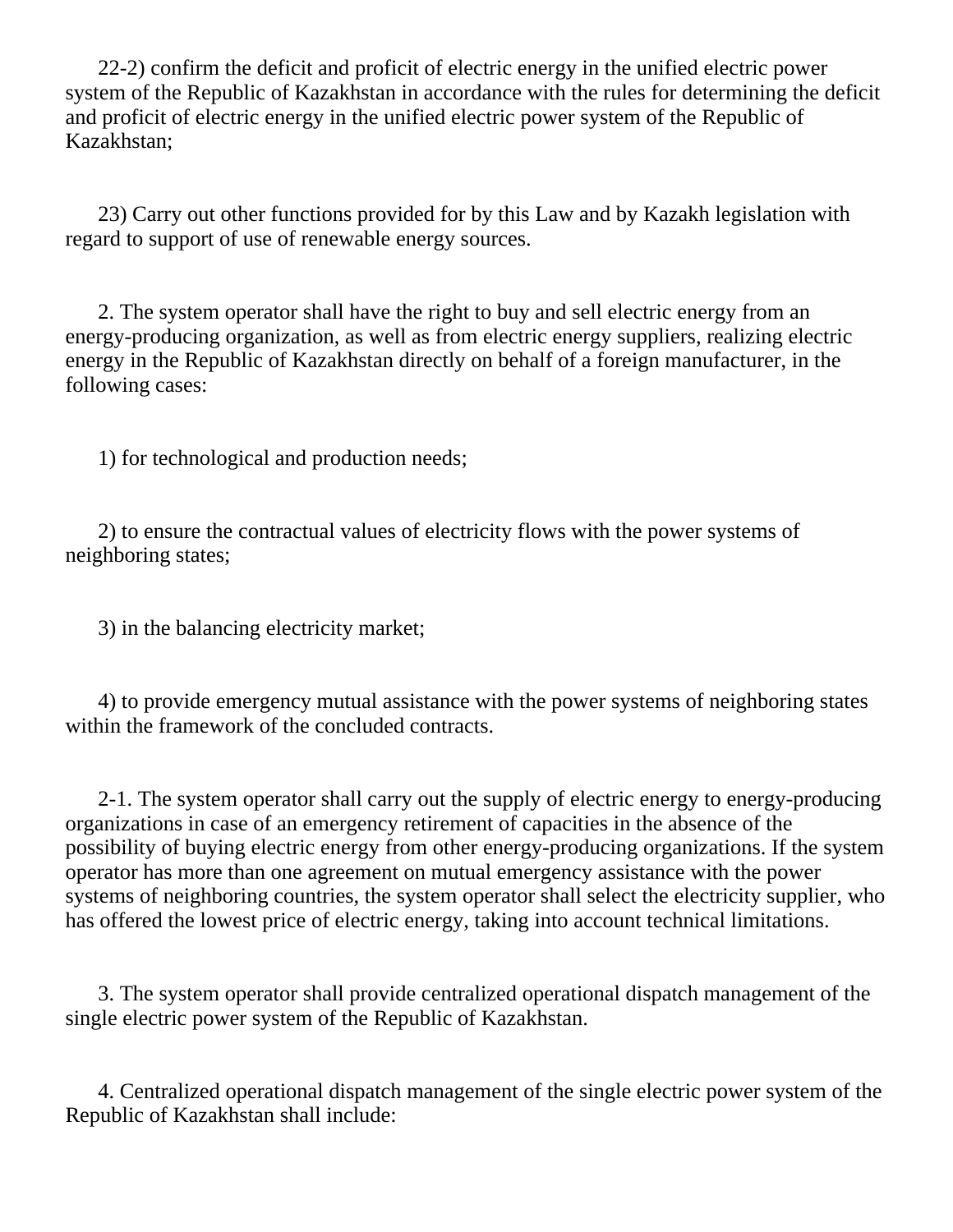1) regimes of management of production, transfer and consumption of electrical energy in the single electric power system of the Republic of Kazakhstan, realizing buy–and-sell agreement conditions, transferring of electrical energy, and regulating electrical capacity and production-consumption balancing of electrical energy;

2) management regimes for interstate transfer of electrical energy;

 3) securing the prevention, localization and elimination of disruptions to the single electric power system of the Republic of Kazakhstan;

 4) operational management of power reserves in the single electric power system of the Republic of Kazakhstan;

 5) determining the structure, principles, locations, volumes and system settings of protection equipment, automatic and performance protective devices, ensuring the reliable and stable operation of the single electric power system of the Republic of Kazakhstan;

 6) formation and confirmation of daily schedules of electrical energy production-consumption in the single electric power system of the Republic of Kazakhstan;

 7) compilation of actual production-consumption balances of electrical energy on the wholesale electrical energy market.

 5. Centralized operational dispatch management of regimes of production, transfer and consumption of electrical energy in the single electric power system of the Republic of Kazakhstan, and issue of the relevant instructions, shall be carried out on the basis of current qualitative characteristic of electrical energy values – capacity, frequency and voltage.

 Footnote. Article 10 as amended by Law of the Republic of Kazakhstan dated 29.12.2008 No. 116-IV (enforced from 01.01.2009); 04.07.2009 No. 166-IV; 04.07.2012 No. 25-V ( enforced upon expiry of ten calendar days after first official publication); 04.07.2013 No. 128 -V (enforced upon expiry of ten calendar days after its official publication); dated 12.11.2015 394-V (shall be enforced upon the expiry of ten calendar days after its first official publication); dated 11.07.2017 89-VI (shall be enforced upon the expiry of ten calendar days after its first official publication).

### **Article 10-1. National operator**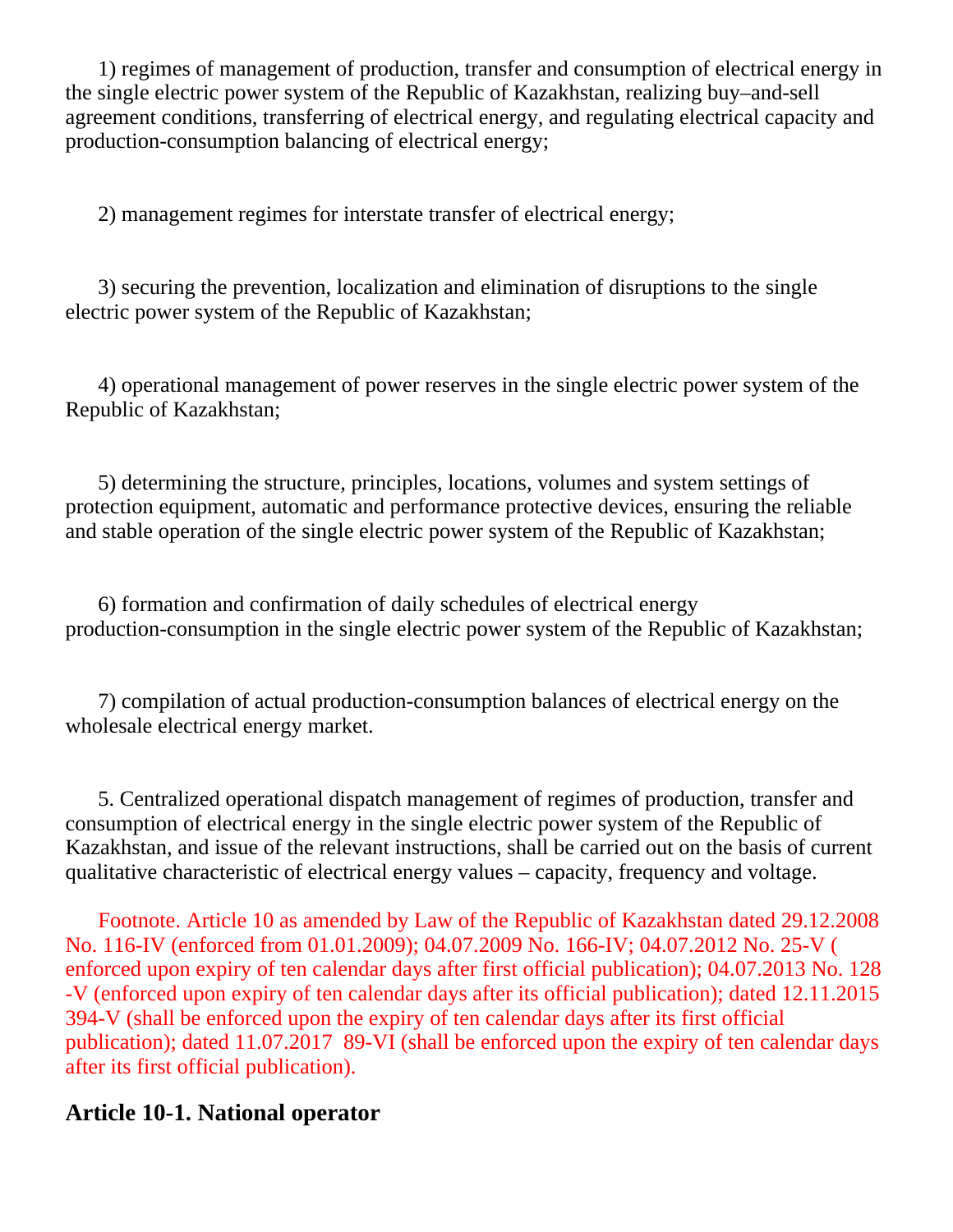Footnote. Chapter 3 is supplemented by Article 10-1 in accordance with the Law of the Republic of Kazakhstan dated 12.11.2015 394-V (shall be enforced upon expiry of ten calendar days after its first official publication); is excluded by the Law of the Republic of Kazakhstan dated 11.07.2017 89-VI (shall be enforced upon expiry of ten calendar days after its first official publication).

## **Article 10-2. The market council**

1. The market council shall:

1) monitor the functioning of the market for electric energy and capacity;

 2) consider investment programs of modernization, expansion, reconstruction and (or) renewal of energy-producing organizations in the order, established by the authorized body;

 3) make proposals to the authorized body on improvement of the legislation of the Republic of Kazakhstan on electric power industry;

4) perform other functions, determined by the authorized body

2. The decisions of the market council shall be of a recommendatory nature.

 Footnote. Chapter 3 is supplemented by Article 10-2 in accordance with the Law of the Republic of Kazakhstan dated 12.11.2015 394-V (shall be enforced upon expiry of ten calendar days after its first official publication).

## **Article 10-3. The single purchaser**

1. The single purchaser shall be determined by the authorized body.

2. The single purchaser shall:

 1) conclude contracts for the purchase of service on maintaining the readiness of electric capacity;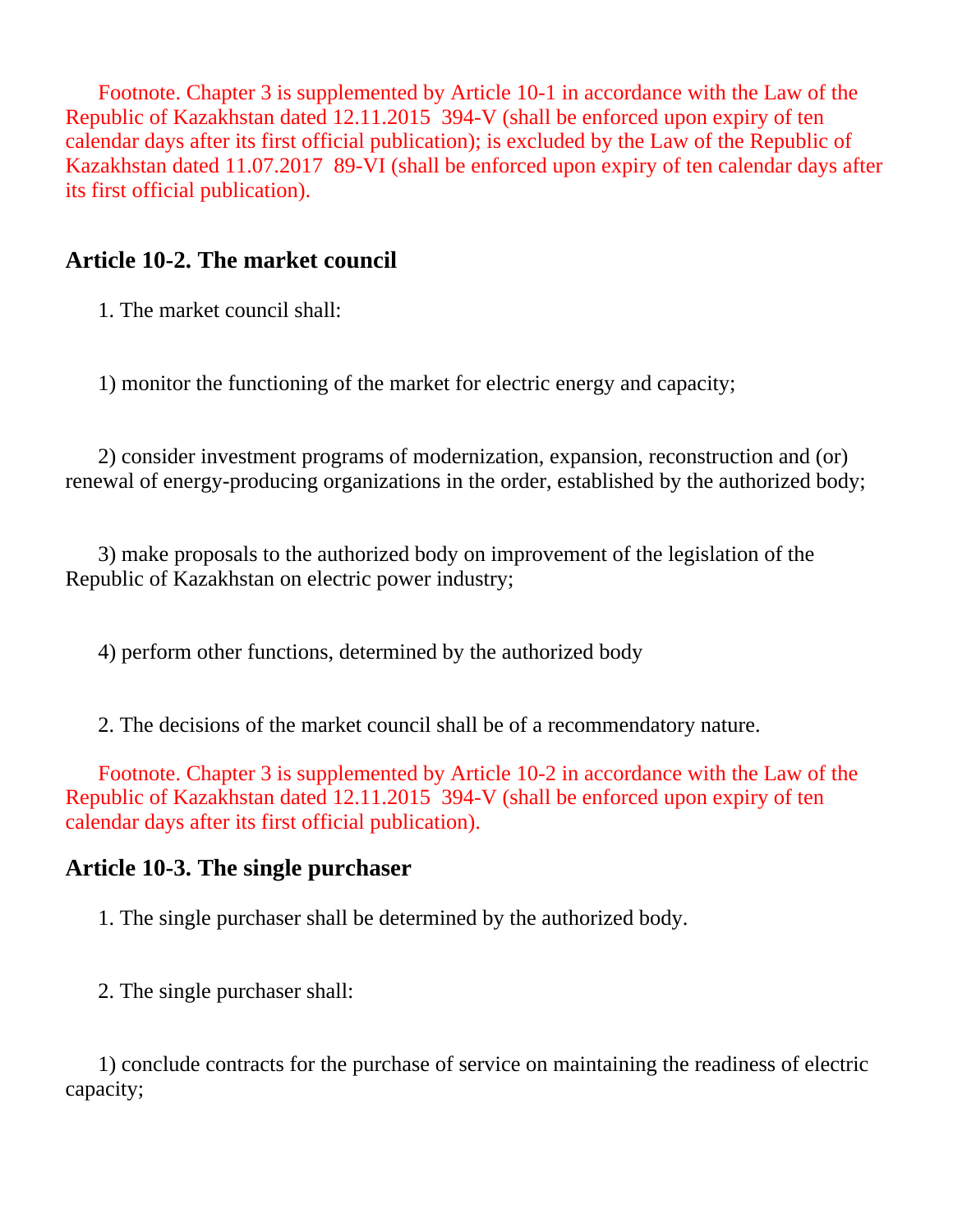2) conclude contracts for the provision of service on ensuring the readiness of electric capacity to bearing the load;

 3) acquire a service on maintaining the readiness of electric capacity in accordance with the contract for the purchase of service on maintaining the readiness of electric capacity;

 4) provide a service for ensuring the readiness of electric capacity to bearing the load in accordance with the contract for the provision of service on ensuring the readiness of electric capacity to bearing the load;

 5) calculate the price of the service on ensuring the readiness of electric capacity to bearing the load for the forthcoming calendar year and its placement on its Internet resource;

 6) generate and publish on its Internet resource the list of concluded contracts for the provision of service on ensuring the readiness of electric capacity to bearing the load with indication of the subject of the wholesale market of electric energy.

 Footnote. Chapter 3 is supplemented by Article 10-3 in accordance with the Law of the Republic of Kazakhstan dated 12.11.2015 394-V (shall be enforced upon expiry of ten calendar days after its first official publication).

# **Article 11. Instructions concerning regime of production, transfer and consumption of electrical energy in carrying out centralized operational dispatch management**

 1. Orders of the system operator concerning regimes of production, transfer and consumption of electrical energy in fulfilment of centralized operational dispatch management shall be mandatory for all wholesale electrical energy market entities.

 2. The system operator may turn off the electric installations of wholesale electrical energy market entities that fail to fulfil operational orders concerning regimes of production, transfer and consumption of electrical energy from electric networks under the centralized operational dispatch management.

## **Article 12. Rights and obligations of participants in electrical energy production and transfer**

1. Participants in electrical energy production and transfer may: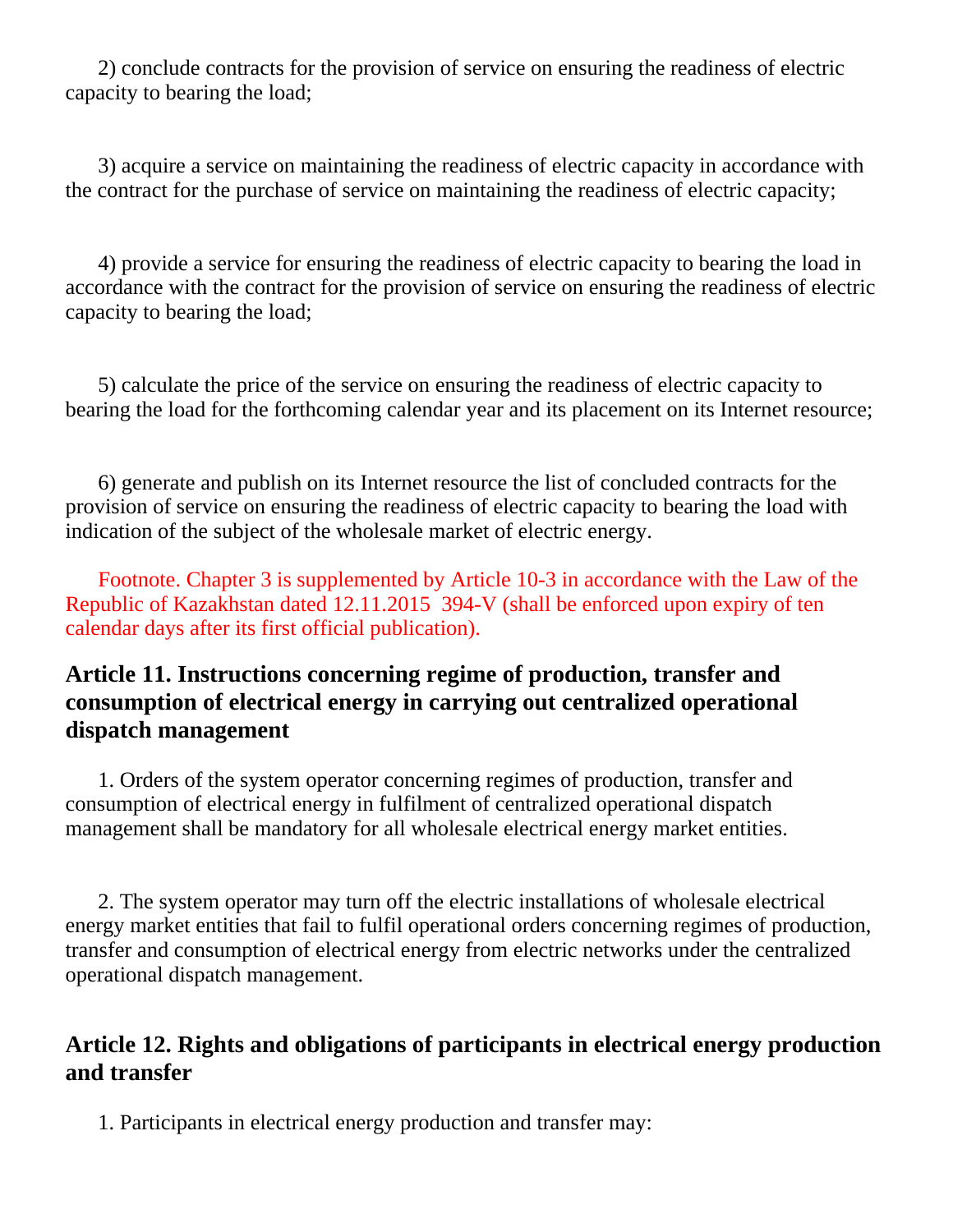1) use the system services on the basis of concluded contracts;

 2) receive technical information from the system operator, as required for carrying out production and transfer of electrical energy.

2. Participants in production and transfer of electric energy shall be obliged to:

 1) provide the system operator with information necessary for implementation of centralized operational dispatch management of the unified electric power system of the Republic of Kazakhstan, and factual information on technical and economic indicators of power stations operation (production, bus-bar output, in-house needs, unit consumption on the bus-bar output of electric energy);

2) provide the system operator with access to commercial metering devices;

 3) ensure the quality and safety of electric energy in accordance with the requirements, established by technical regulations;

 4) jointly with the system operator, carry out regulation and maintenance of standard frequency in the unified electric power system of the Republic of Kazakhstan on the basis of concluded contracts;

 5) maintain in working condition the main and ancillary equipment, means of emergency control and security automatics, relay protection, dispatching technological management in accordance with the requirements of technical regulations and regulatory acts of the Republic of Kazakhstan in the field of electric power industry;

 6) install new devices for relay protection and emergency control automatics and modernize the operating devices for relay protection and emergency control automatics at their facilities in the volumes, determined by the authorized body;

 7) inform, in the procedure, established by the legislation of the Republic of Kazakhstan, the authority for state energy supervision and control of any technological violations in accordance with their classification and accidents, related to operation of power equipment;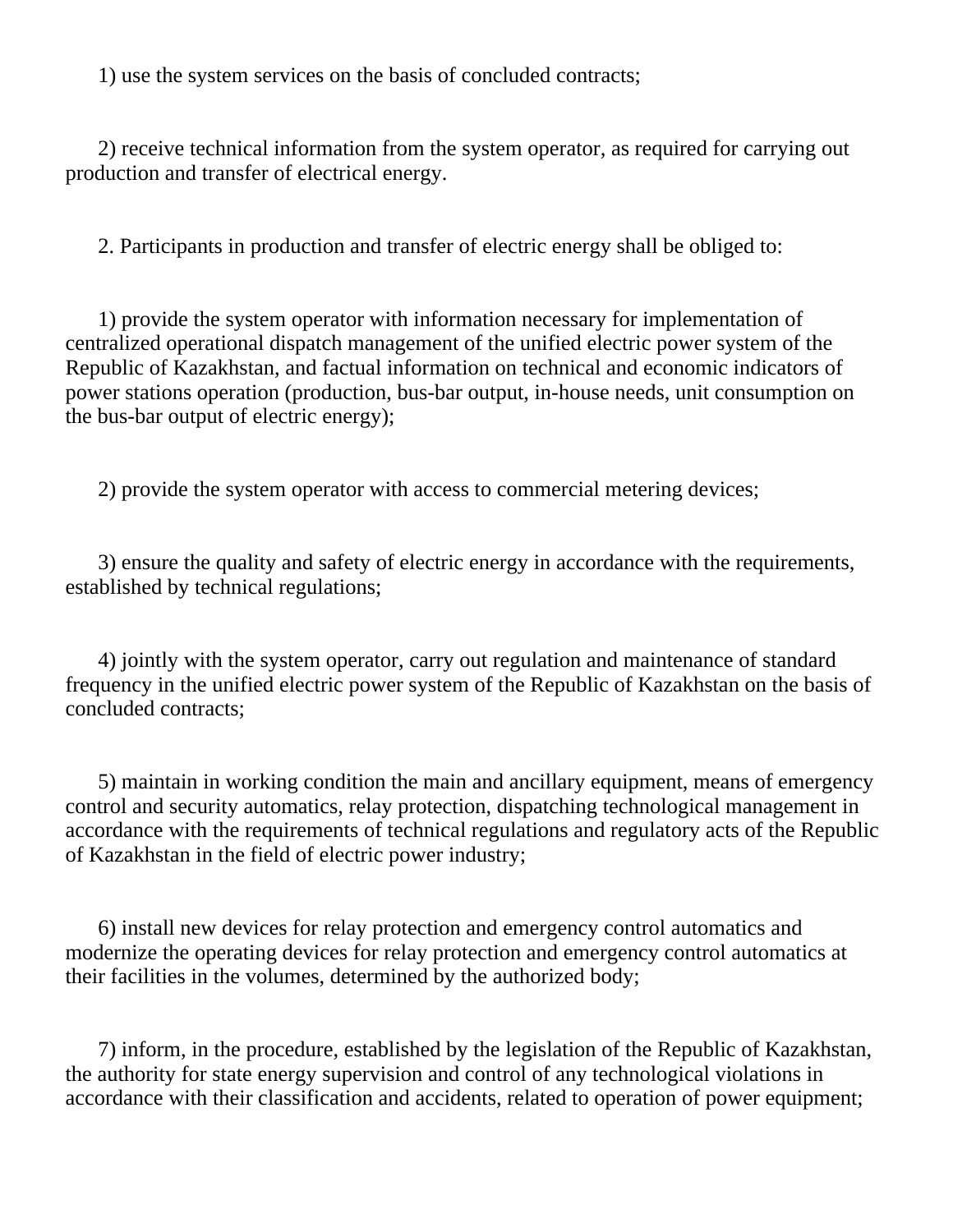8) obtain a passport of readiness in the manner and terms, established by the legislation of the Republic of Kazakhstan.

 3. Energy-producing organizations, with the exception of energy-producing organizations using renewable energy sources, are obliged to:

#### Note RCLI!

 Subparagraph 1) is provided for in the wording of the Law of the Republic of Kazakhstan dated 12.11.2015 No. 394- (entered into force from 01.01.2019).

 1) realize the sale of electric energy at tariffs, not exceeding, respectively, the marginal, calculated or individual tariff, with the exception of sales on spot biddings (no more than ten percent of the volumes of electric energy, generated by them), on the balancing market and for export;

 2) is excluded by the Law of the Republic of Kazakhstan dated 04.07.2012 25-V (shall be enforced from 01.01.2016).

#### Note RCLI!

 Subparagraph 3) is provided to be excluded by the Law of the Republic of Kazakhstan dated 04.07.2012 No. 25-V (entered into force from 01.01.2020).

 3) in case of conclusion of an investment contract, carry out the investment program and annually submit to the authorized body and the state body, exercising management in the spheres of natural monopolies, a report on its implementation;

 4) present a report on costs of production and sales of electrical energy, showing volumes of production and sales of electrical energy for the previous calendar year, to the authorised organisation, annually on or prior to March 31;

 5) publish information volumes and directions of investments provided for by agreement for the following year, in the mass media annually on or prior to December 31;

 6) publish information on fulfilment of investment commitments provided for by agreement for the previous year, in mass media, annually on or prior to May 1;

 7) annually, on or prior to May 1, hold public hearings on the results of implementation of agreements with the invitation of representatives of state bodies, consumers and their public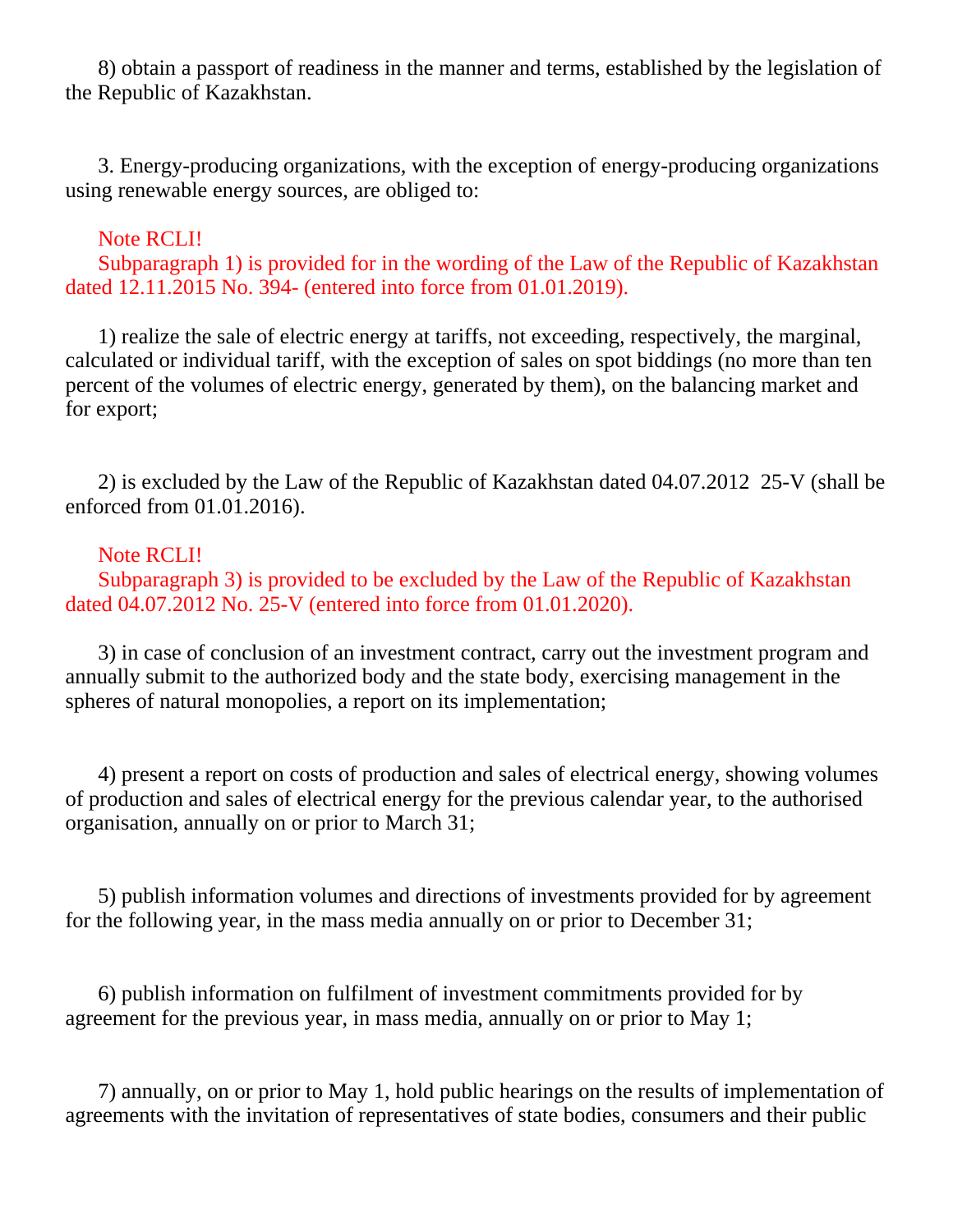associations, mass media and independent experts, with advertising on holding the public hearings in mass media not less than five calendar days before the holding of public hearings;

 8) at the request of the authorised organisation, provide information in a hard copy and/or on electronic media within established periods, which may not be less than five working days from the date of receiving the relevant request, in accordance with the sub-paragraph 46-1) of Article 5 of this Law;

 9) at the request of the state body, exercising management in the spheres of natural monopolies, provide information on paper and (or) electronic media within the terms established by it, which may not be less than five working days from the date of receipt of the request in accordance with subparagraph 8-1) of Article 7 of this Law;

#### Note of the RCLI!

 Paragraph 3 is provided to be supplemented with subparagraph 10) in accordance with the Law of the Republic of Kazakhstan dated 12.11.2015 394-V (shall be enforced from 01.01.2019).

 11) carry out day-to-day regulation of electric power generation in accordance with the orders of the system operator at the centralized operational and dispatching control of the unified electric power system of the Republic of Kazakhstan.

 3-1. To ensure the reliability of energy supply to consumers, energy-producing organizations shall be obliged to replace emergency-discharging capacities by purchasing electricity in the volumes, necessary to meet daily delivery schedules. Purchase of electricity in the volumes of emergency- discharged capacities by energy-producing organizations shall be carried out as from other energy-producing organizations and from the system operator in the framework of the concluded recent contracts for emergency mutual assistance with energy systems of neighboring countries.

#### Note RCLI!

 Part one of paragraph 4 is provided for in the wording of the Law of the Republic of Kazakhstan dated 12.11.2015 No. 394-V (shall be enforced from 01.01.2019).

 4. In case of realization of electric energy with excess of respectively marginal, calculated or individual tariff, energy-producing organization shall be obliged to return to the subjects of the wholesale and (or) retail market the excess sum, except for the sums, received as a result of realization of electric energy on spot bidddings (no more than ten percent from the volumes of electric energy, generated by them), on the balancing market and for export.

#### Note RCLI!

 Parts two and three shall be excluded by the Law of the Republic of Kazakhstan dated 04.07.2012 No. 25-V (shall be enforced from 01.01.2020).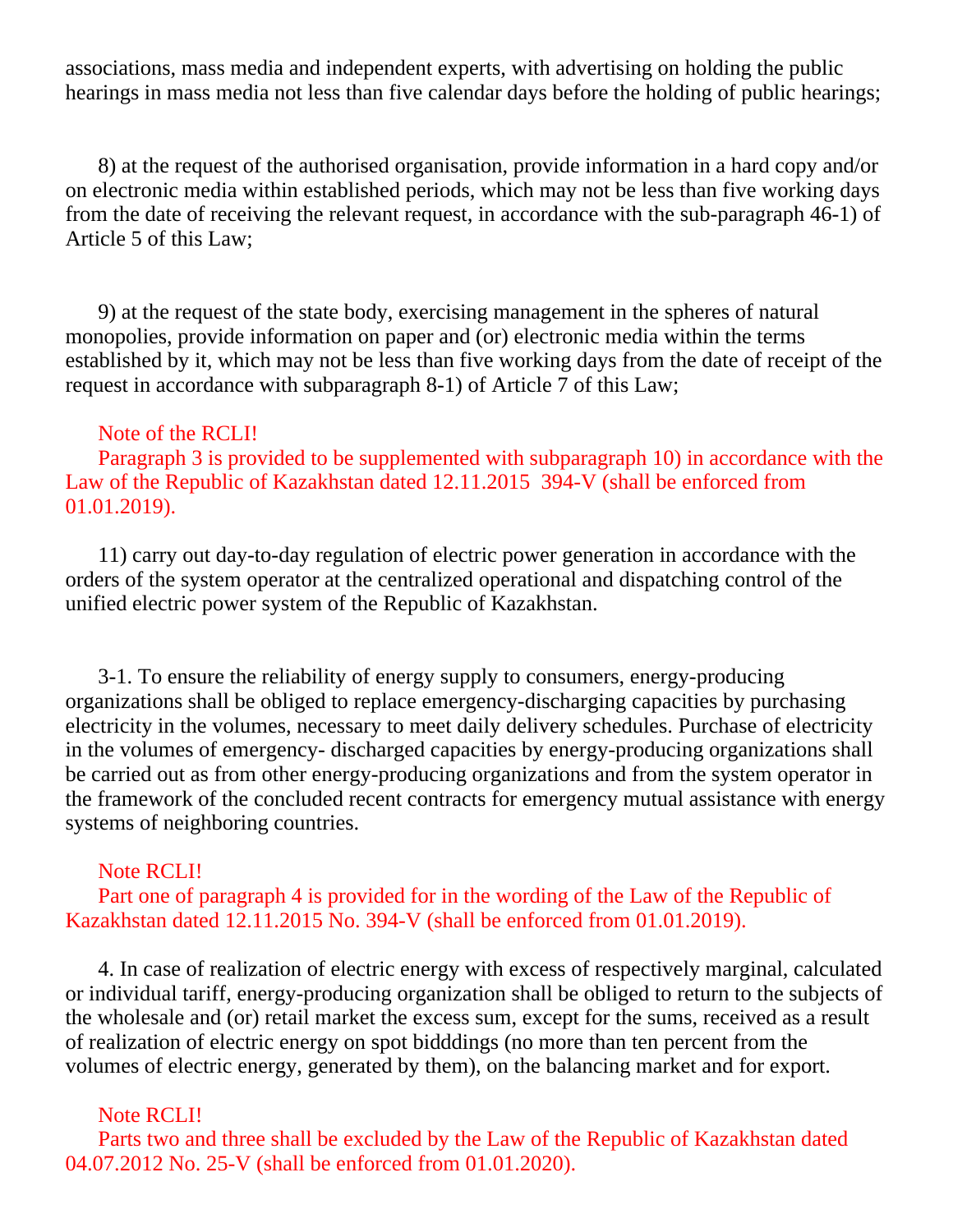In case of non-performance of the order on execution of the investment program by energy-producing organization in terms, established by the state body, exercising the management in the spheres of natural monopolies, the energy-producing organization shall be obliged to return the received funds, provided for implementation of the investment program and unused for the purpose of its realization to the subjects of the wholesale and (or) retail market.

 The term "funds provided for fulfilment of the investment program" refers to the difference between actual income (proceeds) received by the energy-producing organization in application of tariffs that do not exceed the constructed or individual tariff respectively, and actual expenses provided in determination of the constructed or confirmation of individual tariff as established manner by Kazakh legislation.

### Note by RCLI! aragraph 5 shall be valid till 01.01.2017 in accordance with the Law of the Republic of Kazakhstan dated 04.07.2012 No. 25-V.

 5. In case of non-performance by an energy-producing organization of the investment obligations, provided by the agreement, the energy-producing organization shall be obliged to return the received funds, provided by the agreement for the performance of investment obligations and not used for their implementation by reduction of the selling price for electric energy for the next calendar year to the subjects of the wholesale market, in the order, established by the authorized body, with placement of this information in mass media.

 The obligation specified in part 1 of this paragraph, shall not extend to energy-producing organizations that accepted additional investment commitments during conclusion of agreements for the following calendar year for the amount of non-fulfilment, taking account of the official refinance rate of the National Bank of the Republic of Kazakhstan on the date of conclusion of agreement.

 In case of non-fulfilment by the energy-producing organisation during the next calendar year of additional investment commitments as provided for by the agreement, these commitments may not be accepted by the energy-producing organization and shall be refunded to the wholesale market entities in accordance with part 1 of this paragraph.

 6. The power-supplying, power-transmitting organizations and consumers, being the subjects of the wholesale market of electric energy shall be obliged to sign contracts for rendering the service in ensuring the readiness of electric capacity to bearing the load and to participate in the market of electric capacity with the single purchaser on the basis of these contracts.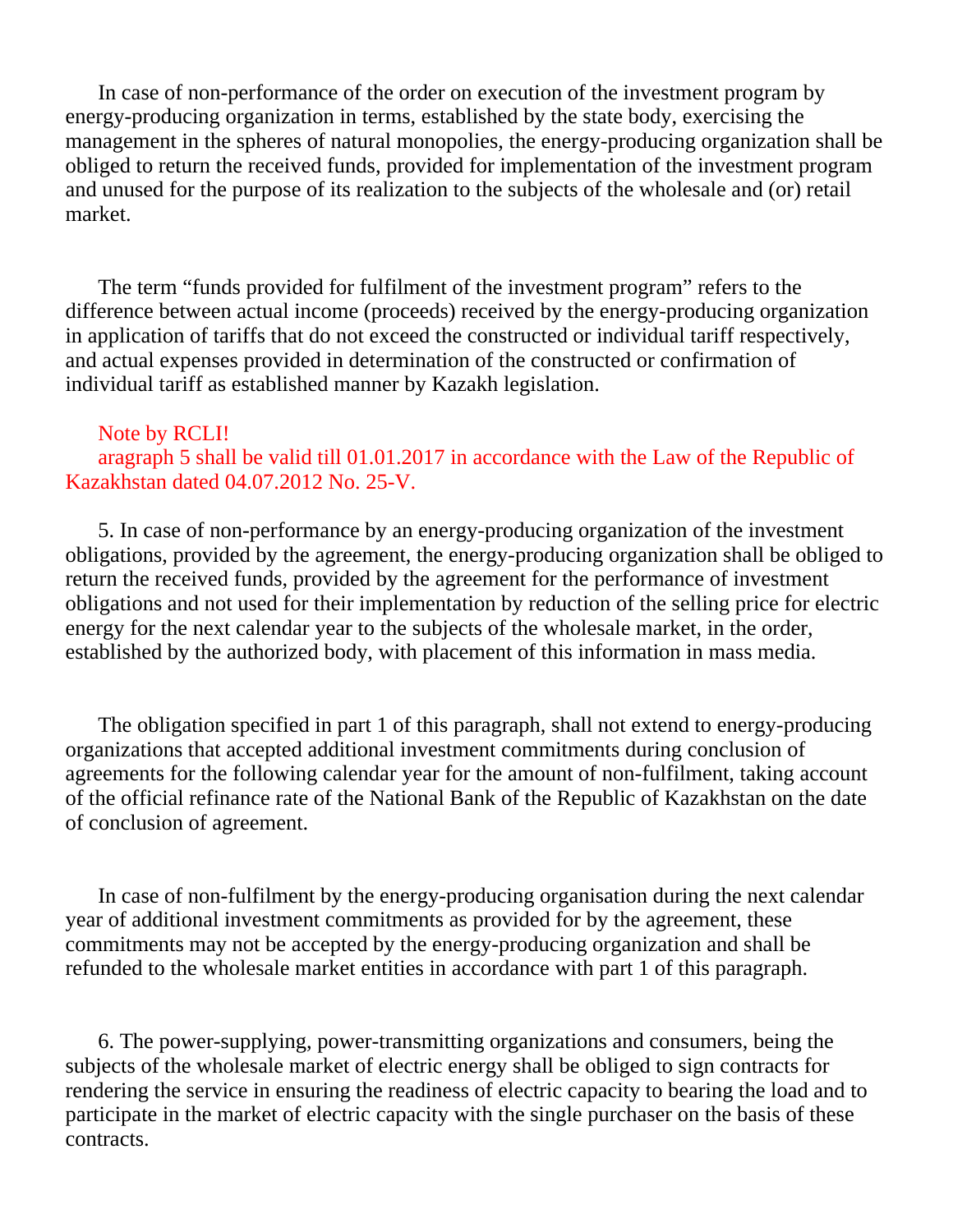7. Energy-transmitting organizations shall be obliged not to exceed the normative values of reliability indicators of power supply, approved by the authorized body.

### Note by RCLI!

 Supplementation of Article 12 is provided for by paragraph 6 in accordance with Law of the Republic of Kazakhstan dated 04.07.2012 No. 25-V (enforced from 01.01.2016). Footnote. Article 12 as amended by laws of the Republic of Kazakhstan dated 29.12.2006 No. 209 ( for method of enforcement see Article 2); 29.12.2008 No. 116-IV (enforced from 01.01.2009); 04.07.2012 No. 25-V (enforced upon expiry of ten calendar days after first official publication); 04.07.2013 No. 128-V (enforced upon expiry of ten calendar days after first official publication); dated 29.12.2014 269-V (shall be enforced from 01.01.2015); dated 12.11.2015 394-V (for the procedure of enforcement, see Article 2); dated 29.03.2016 479-V (shall be enforced upon expiry of twenty-one calendar days after its first official publication); dated 28.12.2016 34-VI (shall be enforced from 01.01.2017); dated 11.07.2017 89-VI (shall be enforced upon expiry of ten calendar days after its first official publication).

Note by RCLI!

 Title of Article 12-1 provided in wording of Law of the Republic of Kazakhstan dated 04.07.2012 No. 25-V (enforced from 01.01.2016).

## **Article 12-1. Procedure for determining marginal, constructed and individual tariffs**

Note by RCLI!

 Exclusion of paragraph 1 is provided for by Law of the Republic of Kazakhstan dated 04.07.2012 No. 25-V (enforced from 01.01.2016).

 1. Marginal, calculated and individual tariffs shall be determined in the manner, established by the authorized body.

### Note by RCLI!

 aragraph 2 provided in wording of Law of the Republic of Kazakhstan dated 04.07.2012 No. 25-V (enforced from 01.01.2016).

 2. The energy-producing organization shall individually determine the selling price for electrical energy, but not more than the marginal tariff of the relevant group of energy-producing organizations.

 The marginal tariff shall be approved by the groups of energy-producing organizations for a period of at least three years with a breakdown by years and shall be adjusted annually, taking into account the need to ensure the investment attractiveness of the industry.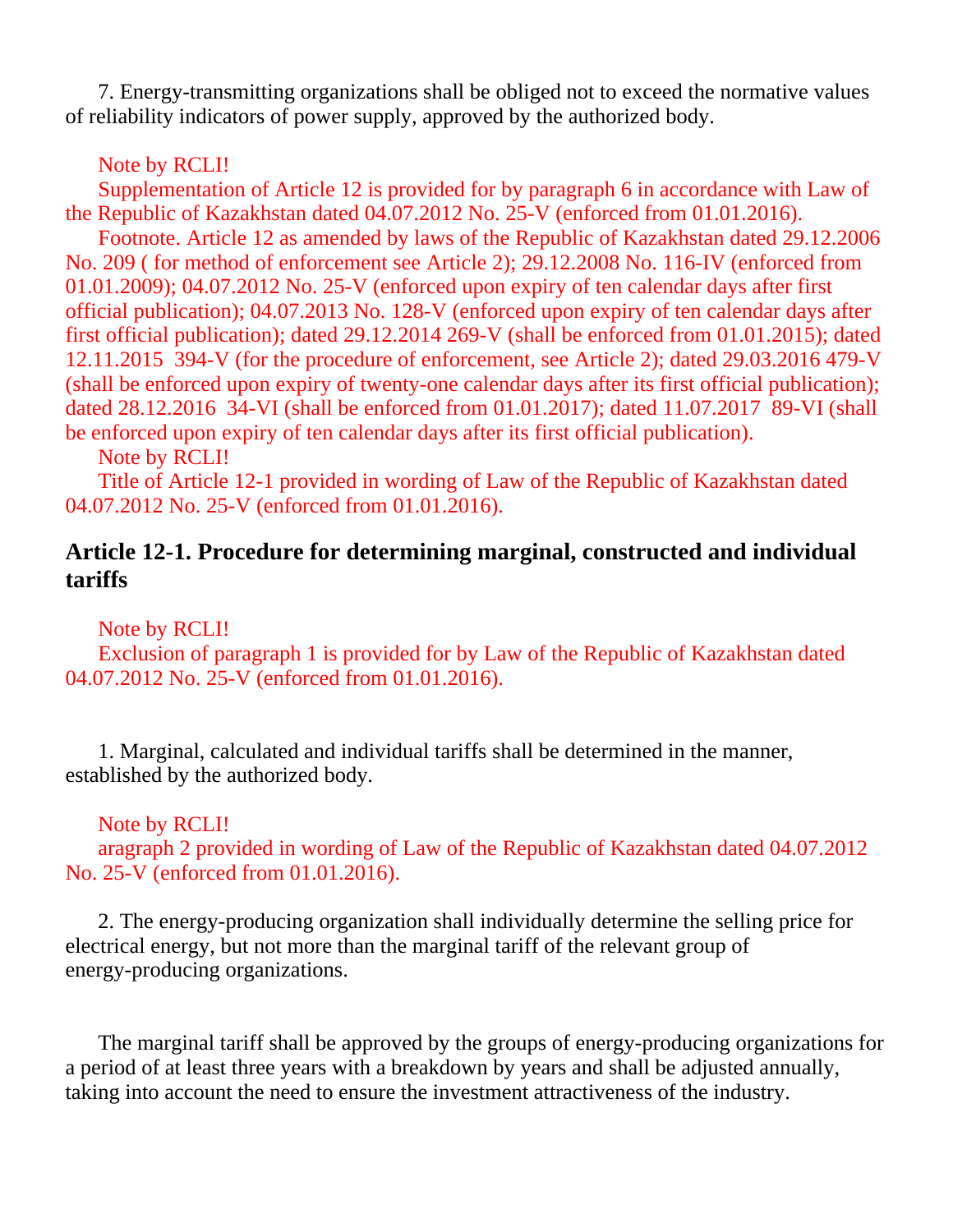The basis for determining the marginal tariff for the first year of its validity is the maximum actual price, calculated in the relevant group of energy-producing organizations during the year preceding the year of introduction of marginal tariffs.

Note by RCLI!

 Supplementation of Article 12-1 is provided for by paragraph 2-1 in accordance with Law of the Republic of Kazakhstan dated 04.07.2012 No. 25-V (enforced from 01.01.2016). Note by RCLI!

 Sub-paragraphs 1-5 of paragraph 3 shall be valid until 01.01.2016 in accordance with Law of the Republic of Kazakhstan dated 04.07.2012 No. 25-V.

 3. For selling of electrical energy at prices not exceeding the marginal tariff, the energy-producing organization shall conclude an agreement with the authorized body in established manner.

 The agreement shall include the investment obligations of the energy-producing organization on realization of measures aimed at establishing new active assets and extending , updating, supporting, reconstructing and re-equipping the current active assets.

 The agreement shall determine the list of actions connected with production of electrical energy, with indication of actual volumes and amounts of investments for every action.

 On conclusion of agreement, the conclusion of the independent energy assessment for confirming the technical condition of equipment shall be considered.

 Introduction of amendments and/or additions to the agreement with reduction of total amount of investments is not allowed, with the exception of cases of reduction of selling price of electrical energy within the frame of marginal tariff and volume of electrical energy production.

Note by RCLI!

 The sub-paragraph shall be valid till 01.01.2017 in accordance with Law of the Republic of Kazakhstan dated 04.07.2012 No. 25-V.

 The authorized organisation shall monitor the fulfilment of agreements by the energy-producing organizations, expenses for production and sales of electrical energy, and volumes of production and sales of electrical energy.

Note by RCLI!

 The sub-paragraph shall be valid till 01.01.2016 in accordance with Law of the Republic of Kazakhstan dated 04.07.2012 No. 25-V.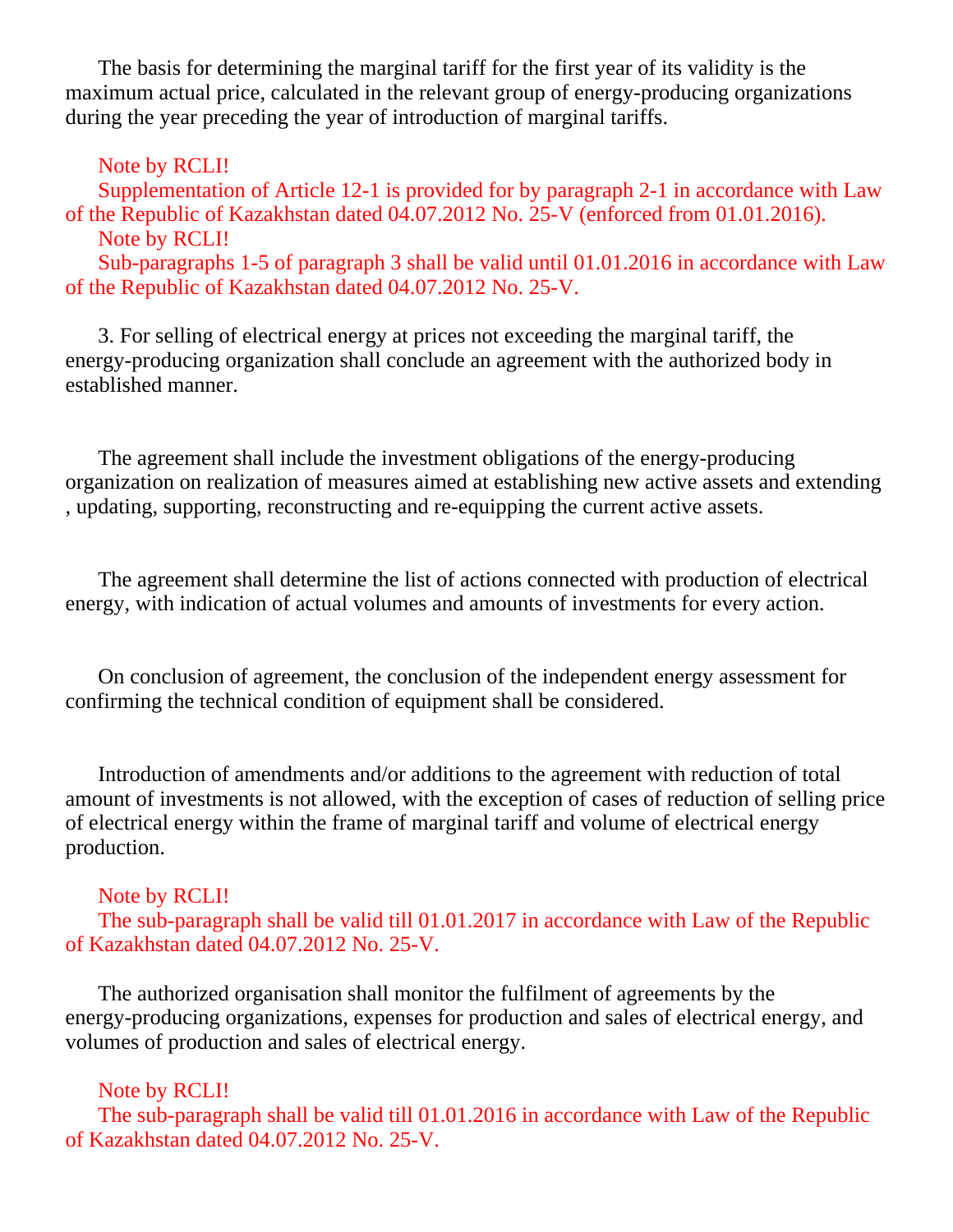The energy-producing organization shall individually determine its investment commitments in accordance with the planned depreciation deductions and with the net profit ratio from electrical energy sales at prices not exceeding the marginal tariff.

#### Note by RCLI!

 aragraph 3-1 shall be valid till 01.01.2016 in accordance with Law of the Republic of Kazakhstan dated 04.07.2012 No. 25-V.

 3-1. The energy-producing organization shall present the project agreement to the authorized body before October 1 of the year preceding that for which the agreement is concluded.

 According to the results of the consideration, the authorized organisation shall send a copy of the signed agreement or motivated decision to refuse conclusion of agreement, within forty calendar days calculated from the date of receipt the project agreement by the authorized body.

 Unwarranted refusal or avoidance of conclusion of agreement by the parties shall not be allowed.

 If the authorised organisation fails to provide its answer within the periods established by this Law, the agreement shall not be considered concluded.

 If agreement is not reached under the terms of project agreement within thirty calendar days from the date of receipt by the energy-producing organization of the authorised organisation's refusal to conclude of agreement, the disagreements arising on conclusion of agreement shall be settled in accordance with the Kazakh civil legislation.

 In the period of settlement of the dispute, the energy-producing organization shall sell electrical energy at a price not exceeding expenses for generation of electrical energy, excluding depreciation costs and profit.

#### Note by RCLI!

 Exclusion of paragraph 4 is provided for by Law of the Republic of Kazakhstan dated 04.07.2012 No. 25-V (enforced from 01.01.2016).

 4. If the investment commitments of the energy-producing organization cannot be fulfilled through funds received from electrical energy sales within the frame of marginal tariffs, the energy-producing organization may apply a constructed or individual tariff for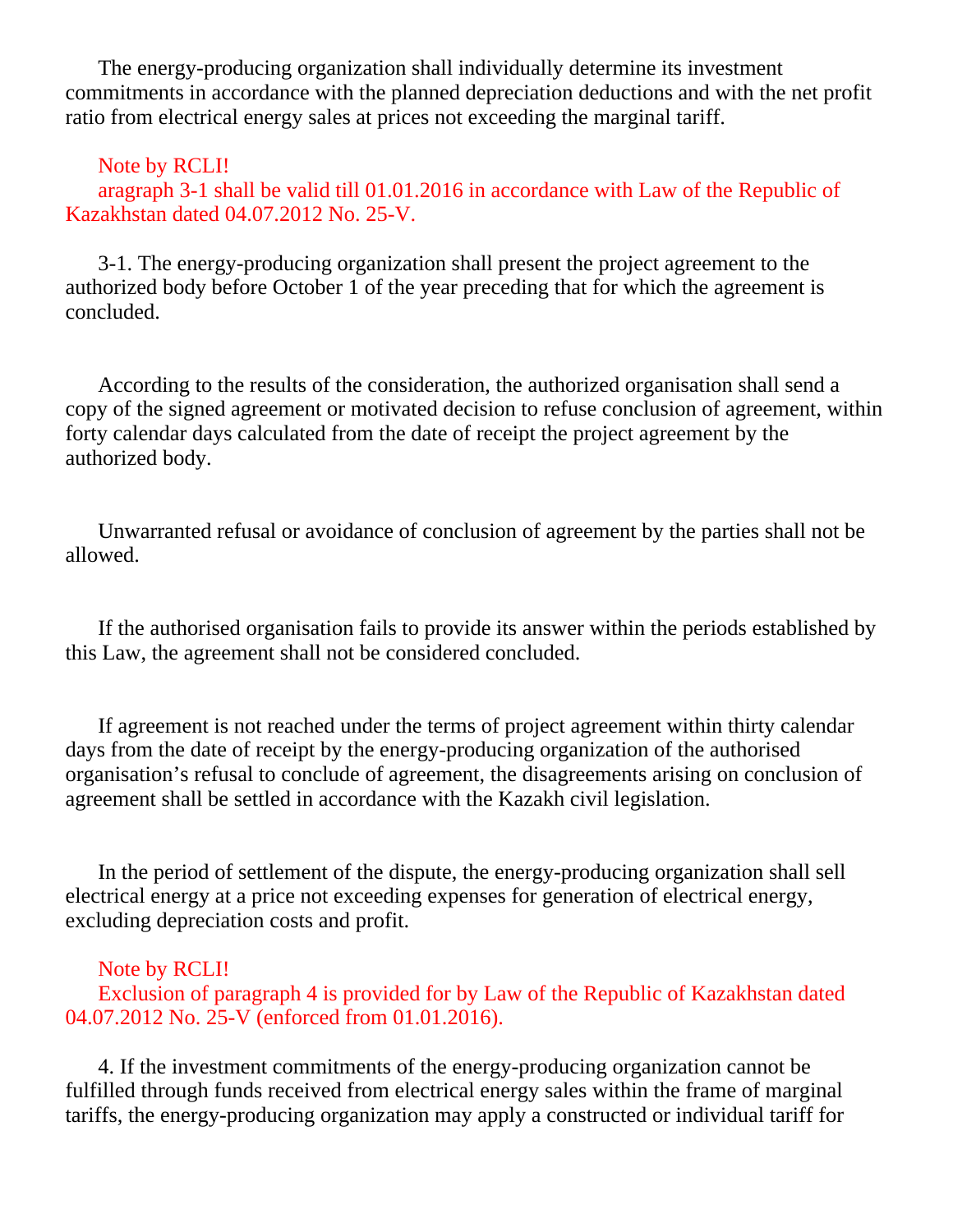realization of the investment program subject to approval of the technical requirement and conclusion of the investment contract.

 Prior to its implementation, the investment program shall be presented to the authorized body and the state body, exercising management in the spheres of natural monopolies.

 On the basis of the investment program, the energy-producing organization shall conclude an investment contract in accordance with the established procedure with the authorized body and the state body, exercising management in the spheres of natural monopolies.

#### Note by RCLI!

 Exclusion of paragraph 5 is provided for by Law of the Republic of Kazakhstan dated 04.07.2012 No. 25-V (enforced from 01.01.2016).

 5. The calculated tariff shall not exceed the prices of electrical energy determined in the technical and economic assessment of the investment program developed and confirmed in accordance with Kazakh legislation.

 The calculated tariff shall be applied by the energy-producing organization from the moment of conclusion of investment contract and may be valid within the period of fulfilment of the investment commitments as provided in investment contract.

 The calculated tariff may exceed the price of electrical energy determined in the technical and economic assessment of the investment program, subject to reconciliation of amendments in the estimate documentation as prescribed by Kazakh legislation.

#### Note by RCLI!

 Exclusion of paragraph 6 is provided for by Law of the Republic of Kazakhstan dated 04.07.2012 No. 25-V (enforced from 01.01.2016).

 6. The energy-producing organization may apply the individual tariff at any stage of realization of the investment program.

 The use of an individual tariff by an energy-producing organization shall be made on the basis of the decision of the state body, exercising management in the spheres of natural monopolies, which is adopted, taking into account the parameters of the investment program and design estimate documentation.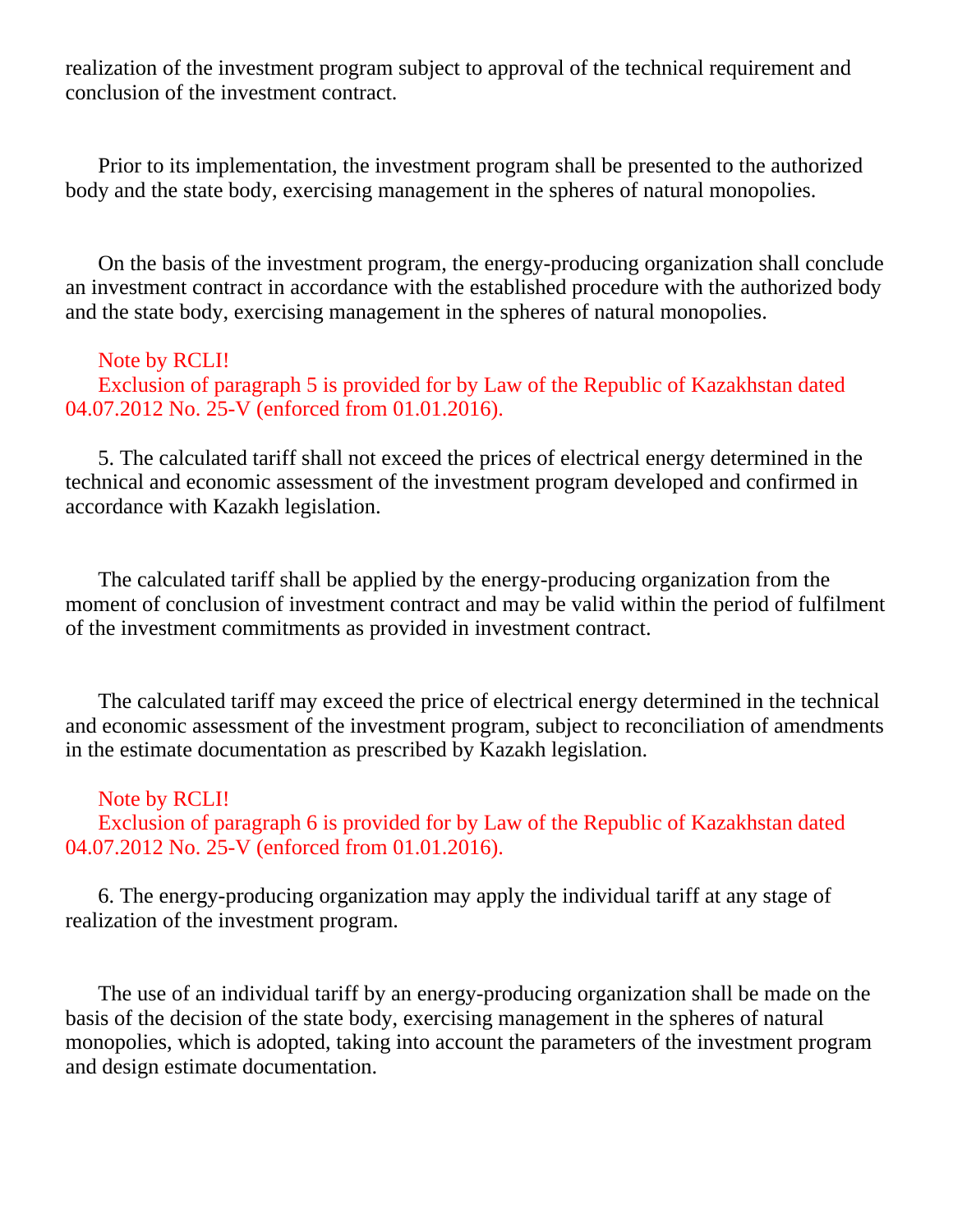The individual tariff may not be lower than the calculated tariff during fulfilment of capacity introduction obligations by the energy-producing organization, as provided by investment contract.

 The individual tariff shall be approved above the calculated tariff in case of increase in the cost of the investment program. At the same time, the increase in the cost of the investment program should be agreed with the authorized body and the state body exercising management in the spheres of natural monopolies.

 Footnote. Chapter 3 is supplemented by Article 12-1 in accordance with Law of the Republic of Kazakhstan dated 29.12.2008 No. 116-IV (enforced from 01.01.2009); as amended by Law of the Republic of Kazakhstan dated 04.07.2012 No. 25-V (enforced upon expiry of ten calendar days after its first official publication); dated 29.09.2014 239-V (shall be enforced upon expiry of ten calendar days after its first official publication); dated 28.12.2016 34-VI (shall be enforced from 01.01.2017); dated 11.07.2017 89-VI (shall be enforced upon expiry of ten calendar days after its first official publication).

## **Article 13. Requirements to participants in production and transfer of electrical energy**

 1. The regional electric grid companies shall ensure compliance with daily electrical energy production-consumption schedules by all retail electrical energy market entities connected to their network, and compliance with the net power flows of electrical energy agreed with the system operator between the regional electric grid company networks and the national electric network.

#### Note by RCLI!

 aragraph 1-1 is provided the wording of Law of the Republic of Kazakhstan dated 04.07.2013 No. 128-V (enforced upon expiry of six months after first official publication).

 1-1. The regional electric grid companies to whose electric networks the items using the renewable energy sources are directly joined, are obliged to buy in full measure the electrical energy produced by the relevant qualified energy-producing organizations using renewable energy sources.

 2. In case of termination of energy delivery other than through the fault of the consumer, the energy-supplying organization (the guaranteeing electrical energy supplier) shall secure energy delivery to consumers on a contractual basis.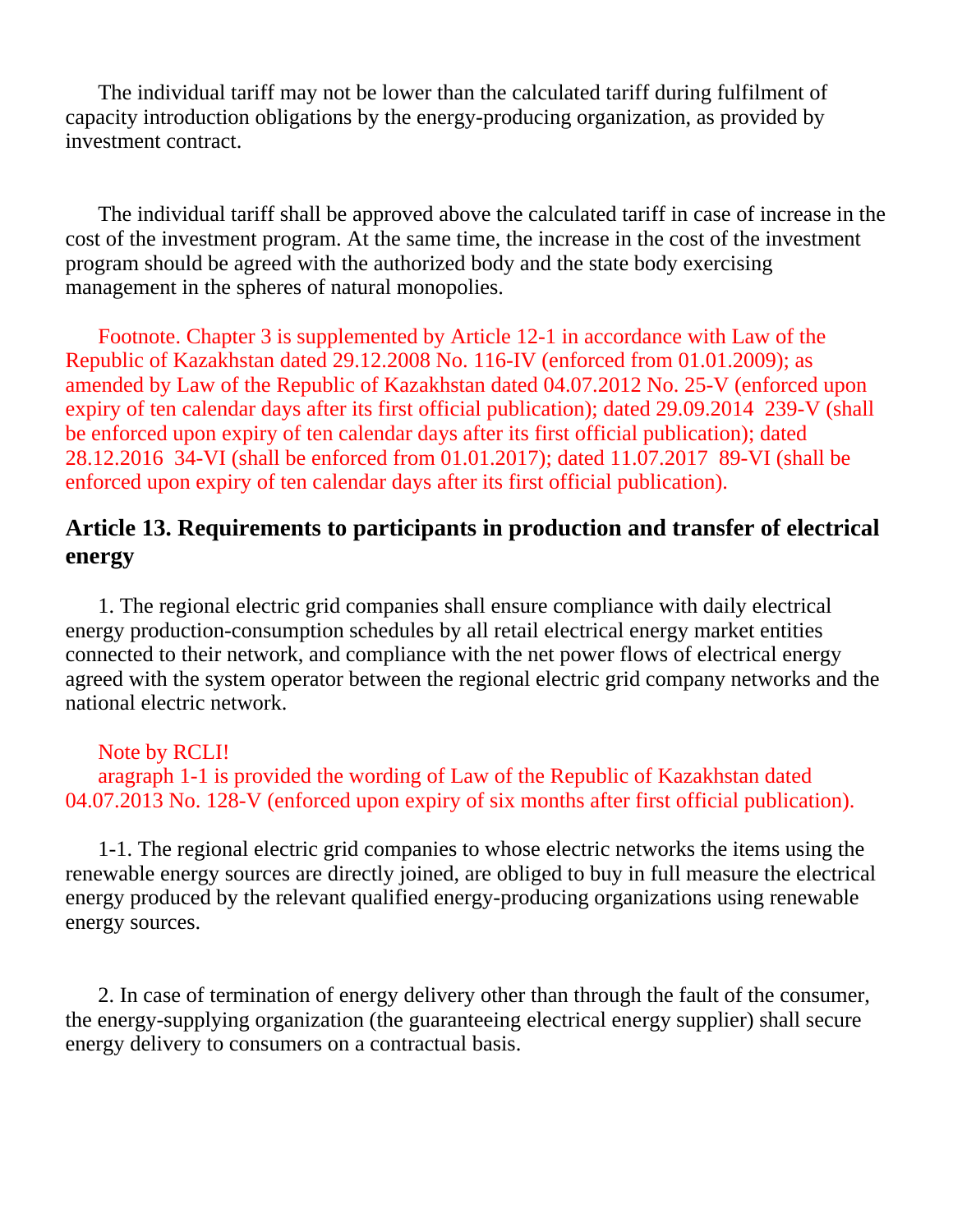3. The energy-supplying organizations shall purchase electrical energy from the energy-producing organization for the purpose of energy delivery to their consumers.

 For provision of electrical supply services, the energy-producing organizations shall conclude a contract for electricity supply in accordance with the standard electricity supply agreement.

 A standard power supply contract shall be placed on the Internet resources of energy-supplying organizations.

3-1. The energy-producing organizations are obliged to sell produced electrical energy:

 1) to consumers, energy-supplying, energy-transmitting organizations (to cover normative loss of electric energy in their own networks and for economic needs) on the basis of contracts, concluded in the market of decentralized purchase and sale of electric energy in accordance with the requirements of the civil legislation of the Republic of Kazakhstan;

2) on a centralized electrical energy trade market;

3) on a balanced electrical energy market.

3-2. The energy-producing organization shall be prohibited to:

 1) Sell (trade in) of electrical energy to individuals and legal entities that are not wholesale and/or retail market entities, with the exception of electrical energy export;

 2) Acquire (purchase) electrical energy from the other energy-producing organization, with the exception of emergency disposal of capacities in a volume determined according to the daily schedule of electrical energy production, and/or acquisition of electrical energy as per individual needs;

 Note by RCLI! Supplementation of paragraph 3-2 is provided for by sub-paragraph 3) in accordance with Law of the Republic of Kazakhstan dated 04.07.2012 No. 25-V (enforced from 01.01.2016).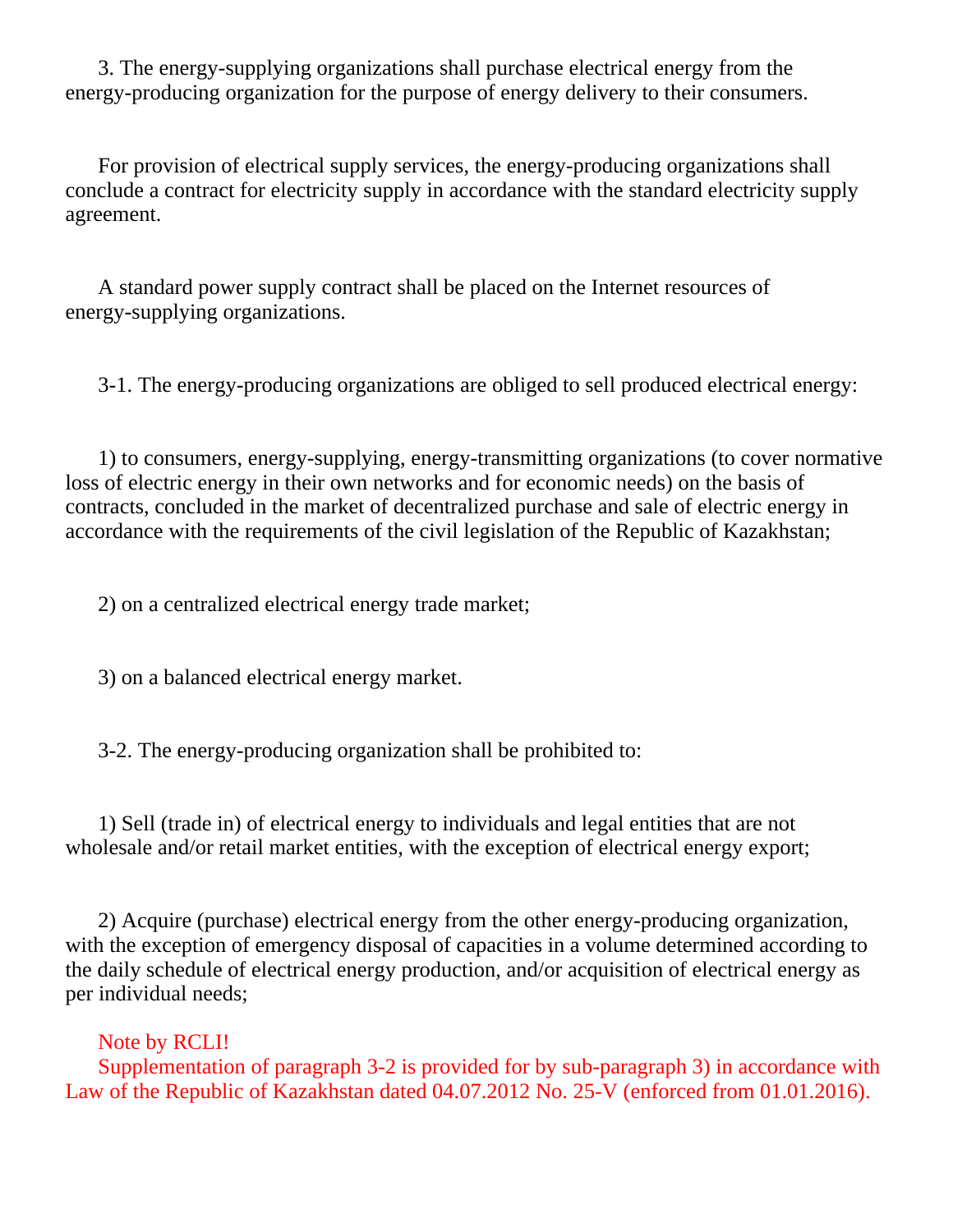4) Acquisition (purchase) of electrical energy for the purpose of energy delivery, with the exception of cases of:

 emergency disposal of capacities in s volume, determined according to the daily electrical energy production schedule;

 purchase of electrical energy from the accounting and finance centre to support renewable energy sources, produced by subjects using renewable energy sources.

 3-3. The energy-supplying organization shall be prohibited from selling (trading in) electrical energy to the other energy-supplying organization, and from acquiring (purchasing) it from the other energy-supplying organization.

 The register of organizations, having the license to purchase electricity for energy supply shall be formed, conducted and published on the Internet resource by the state body, exercising management in the spheres of natural monopolies.

#### Note by RCLI!

 Amendment of paragraph 4 is provided for in accordance with Law of the Republic of Kazakhstan dated 04.07.2012 No. 25-V (enforced from 01.01.2016).

 4. The energy-producing organizations shall secure maintenance of power reserves, volume, structure and siting as prescribed by the rules for organizing and operating the system and ancillary services market.

 5. Those involved in relations of production, transfer and consumption of electrical energy shall bear mutual obligations for financial settlement on a balanced electrical energy market between contractual and actual electrical energy production-consumption values, on the basis of balanced electrical energy volume calculations presented by the system operator and based on the results of physical settlement of electrical energy unbalances.

 Note by RCLI! aragraph 6 shall be enforced from 01.01.2008.

 6. Power-transmitting organizations, subjects of the wholesale market of electric energy, regardless of the form of ownership, shall be obliged to participate in the balancing electricity market on the basis of contracts, concluded with the system operator for rendering services on organization of balancing of electric energy production and consumption and the purchase and sale of balancing electric energy.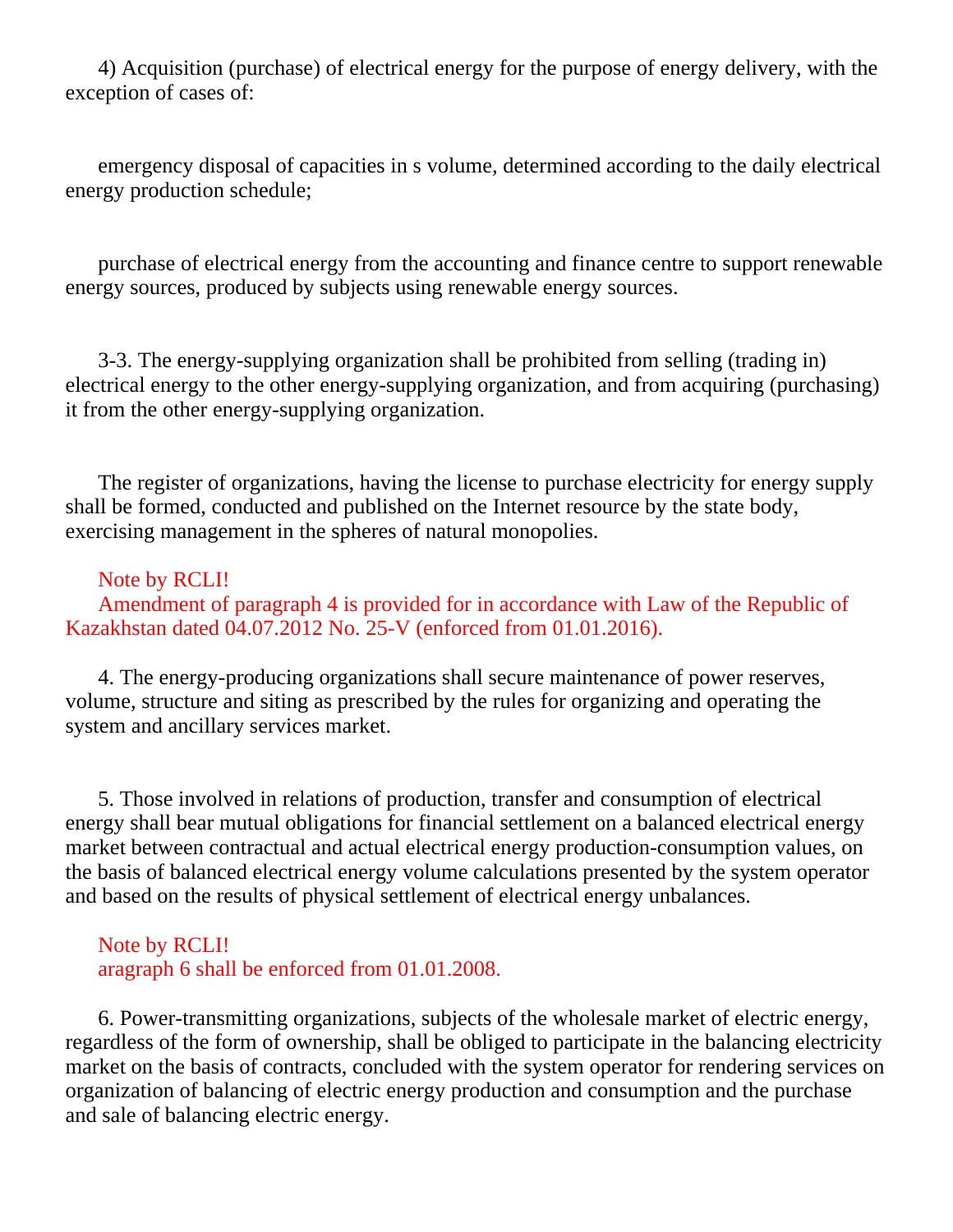6-1. Power-transmitting organizations, subjects of the wholesale market of electric energy shall be obliged to participate in the balancing market of electric energy, functioning in the simulation mode on the basis of the contracts, concluded with the system operator for rendering system services on organization of balancing of electric energy production-consumption.

 7. Energy-producing organizations that are hydroelectric stations are obliged to sell produced electrical energy in the period of environmentally- protected water passes on centralized bids.

 8. The personnel, performing operation, repair, adjustment and installation of the energetic equipment of power stations of the unified electric power system of the Republic of Kazakhstan, electric and heating networks, electrical installations of consumers, and also experts shall be obliged to pass examination of knowledge and to have the corresponding access to implementation the activity on operation, repair, adjustment and installation, and also inspection of energetic equipment and electric installations of consumers.

 9. Sale of electric energy outside the Republic of Kazakhstan shall be carried out at a price not lower than the cost of production of exported electric energy only in case of proficit of electric energy in the unified electric power system of the Republic of Kazakhstan or its parts, confirmed by the system operator in accordance with the rules for determining the deficit and proficit of electric energy in a unified electric power system of the Republic of Kazakhstan, approved by the authorized body.

 10. Acquisition of electric energy, produced outside the Republic of Kazakhstan shall be carried out exclusively in case of deficit of electric energy in the unified electric power system of the Republic of Kazakhstan or its parts, confirmed by the system operator in accordance with the rules for determining the deficit and proficit of electric energy in the unified electric power system of the Republic of Kazakhstan, approved by the authorized body.

 11. Requirements of paragraphs 9 and 10 of this Article do not extend to the cases of purchase and sale of electric energy by the system operator for providing contractual values of flows of electric energy, for rendering emergency mutual assistance with power systems of neighboring states and in the balancing market of electric energy.

 Footnote. Article 13 as amended by laws of the Republic of Kazakhstan dated 27.05.2007 No. 316 (enforced from the date of its official publication); 29.12.2008 No. 116-IV (enforced from 01.01.2009); 04.07.2009 No. 166-IV; 10.07.2009 No. 178-IV; 04.07.2012 No. 25-V ( enforced upon expiry of ten calendar days after first official publication); 04.07.2013 No. 128 -V (enforced upon expiry of ten calendar days after first official publication); dated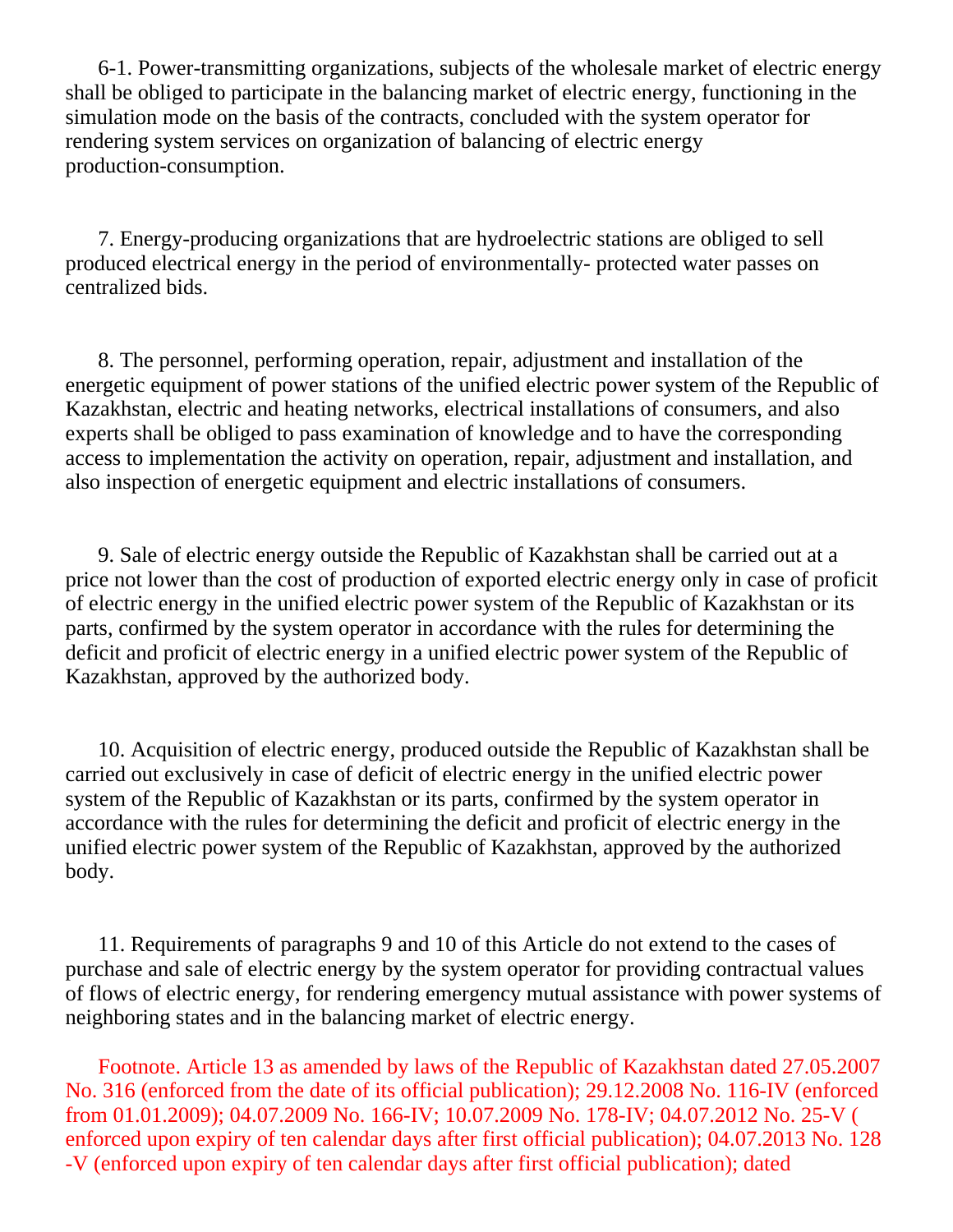12.11.2015 394-V (for the procedure of enforcement see Article 2); dated 28.12.2016 34-VI (shall be enforced from 01.01.2017); dated 11.07.2017 89-VI (shall be enforced upon expiry of ten calendar days after its first official publication).

### **Article 13-1. Requirements for the activity on electric energy transfer**

 1. An owner of electrical networks, rendering a service on transfer of electric energy shall have the right to carry out realization (sale), transfer, on a gratuitous basis or in trust management its electrical networks to an energy-transmitting organization, directly to the electrical networks of which they are connected, in accordance with the procedure, established by the legislation of the Republic of Kazakhstan.

 An owner of electrical networks shall not have the right to transfer such electrical networks of energy-transmitting organization, to the electrical networks of which they are not connected.

 2. Electrical networks, being under the right of economic management or operational management of state legal entities, with the exception of electrical networks, used for their own needs, shall be transferred in trust management or gratuitous use of energy- transmitting organizations, directly to the electrical networks of which they are connected.

 3. The owner of electrical networks, rendering a service on electricity transfer, shall be obliged to:

 1) maintain them in working condition and ensure their safety and integrity until they are fully transferred to the energy- transmitting organization in accordance with paragraph 1 of this Article;

 2) prevent actions leading to cessation of power supply to consumers, connected to their electrical networks, except for the cases, stipulated by the legislation of the Republic of Kazakhstan;

 3) prevent actions leading to cessation of the transfer of electric energy to consumers through their networks, as well as to the breakdown, dismantling, damage, destruction, deliberate damage (deterioration) of their electric networks.

 4. In case, when the owner of electrical networks expressed a desire to transfer the electrical networks, belonging to him to the energy-transmitting organization, to whose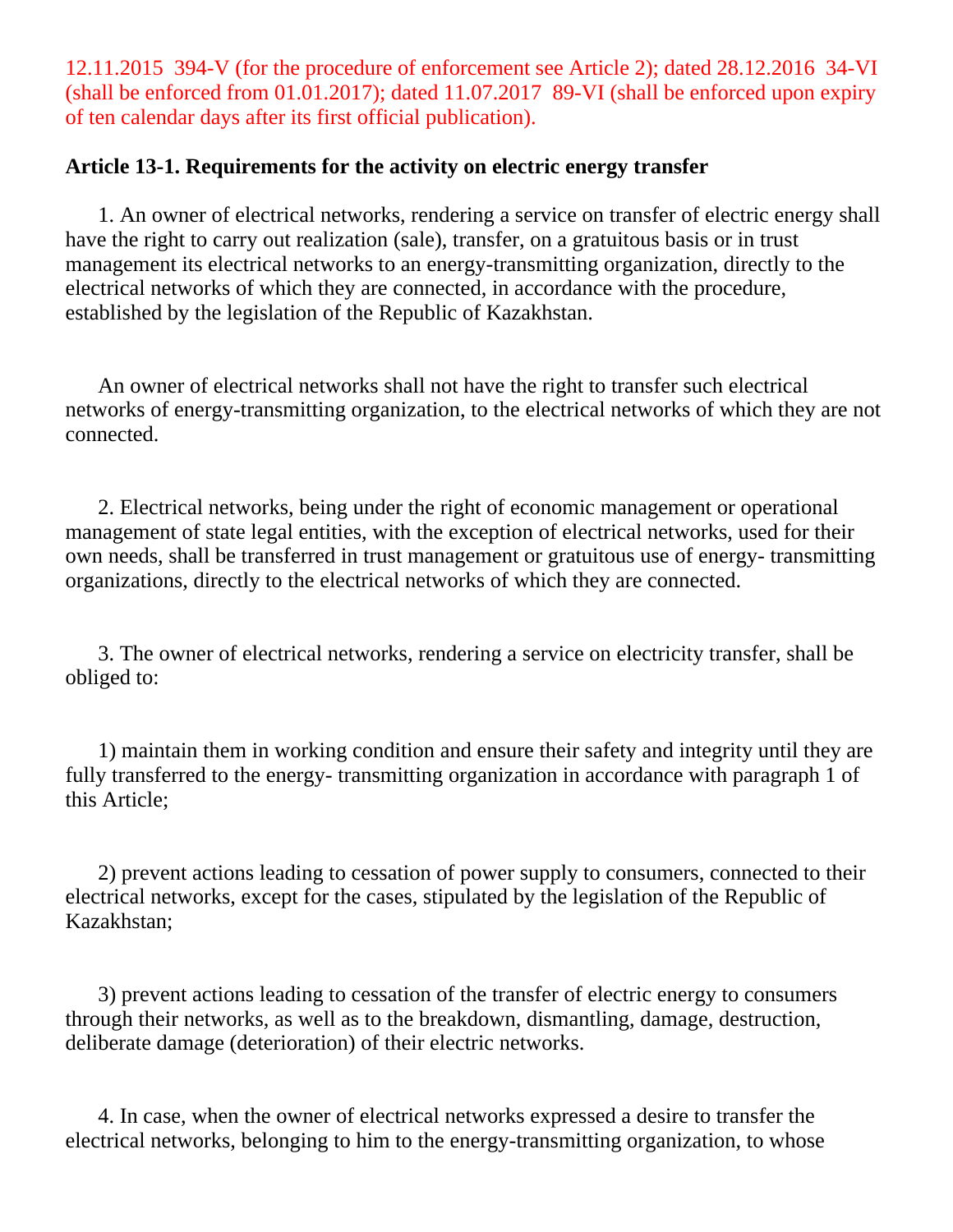networks they are directly connected, in trust management or on gratuitous basis, the regional power grid company does not have the right to interfere with such transfer.

 5. The provisions, specified in paragraphs 1 and 4 of this Article do not apply to the system operator.

 6. Energy-transmitting organizations must comply with the requirements for the activity on the transfer of electric energy and include the availability of:

1) dispatching technological management;

 2) the services, completed with the trained and certified personnel, performing operation and technical maintenance of electrical networks, equipment, mechanisms, labor protection and safety measures, provided with the means of individual and collective protection, uniform , tools and appliances;

 3) contracts with the system operator for rendering of system services in accordance with the legislation of the Republic of Kazakhstan on the electric power industry;

 4) automated systems of commercial registration, telecommunications systems, ensuring their unification with the systems, installed at the system operator and the regional power grid company.

 The procedure for determining the compliance of energy- transmitting organizations with the requirements for the activity of electric energy transfer shall be determined by the authorized body.

 It shall not be allowed to include in the tariffs or their ultimate levels for the electric energy transfer service the costs, associated with meeting the requirements for the activity on electric energy transfer, provided for in this paragraph.

 7. Newly created energy-transmitting organizations must comply with the requirements for the activity on transfer of electric energy, specified in paragraph 6 of this Article.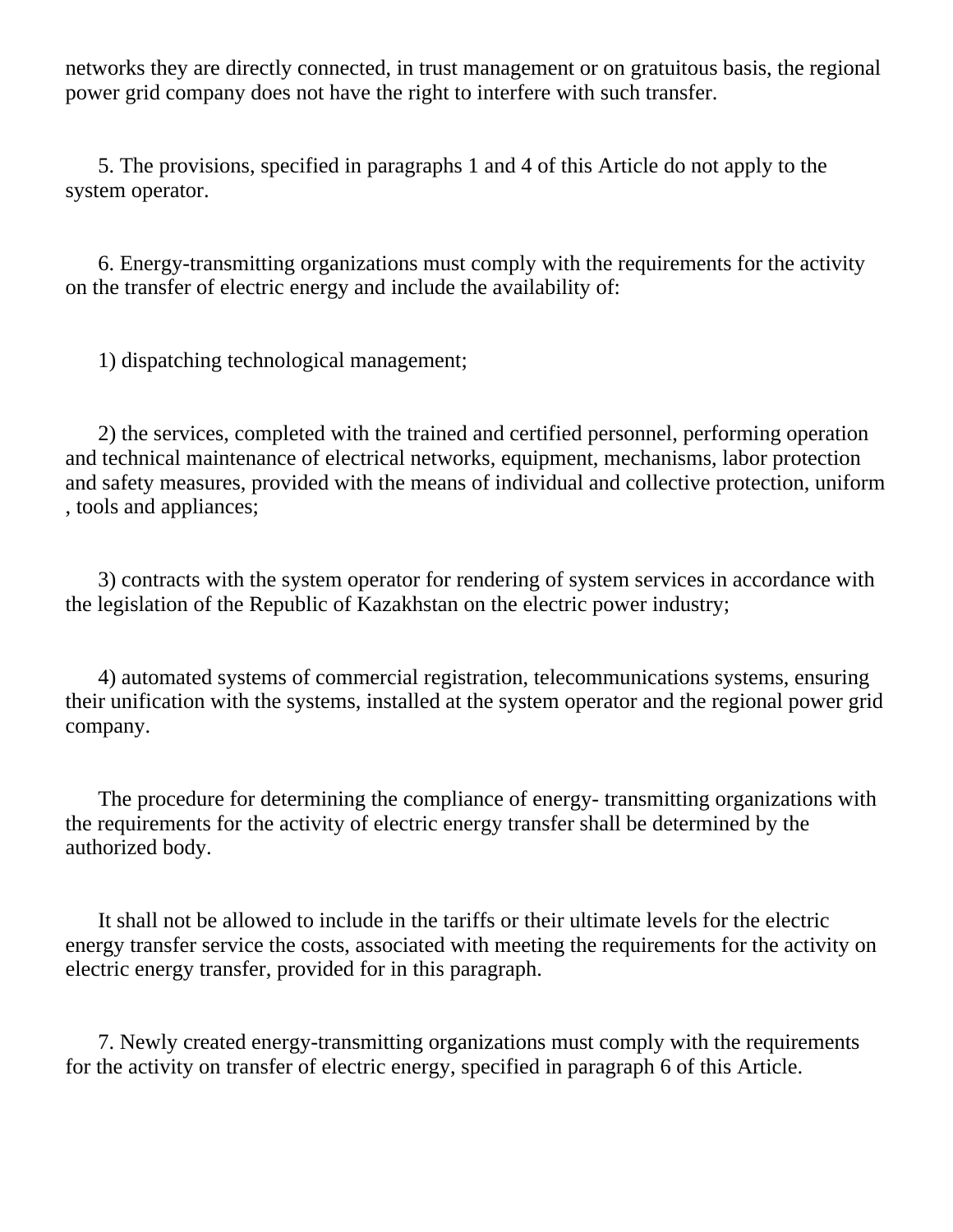8. The energy-transmitting organizations, not later than one year after the occurrence of cases, established by Article 119-2 of the Law of the Republic of Kazakhstan "On State Property", provide re-approval of the tariff for the service on electric energy transfer in accordance with the legislation of the Republic of Kazakhstan on natural monopolies.

 Footnote. Chapter 3 is supplemented by Article 13-1 in accordance with the Law of the Republic of Kazakhstan dated 11.07.2017 89-VI (shall be enforced upon expiry of ten calendar days after its first official publication).

## **Chapter 4. Organizing energy delivery on the basis of functioning of the electrical energy market**

### **Article 14. Electric and heat energy market**

 1. Energy in the Republic of Kazakhstan shall be delivered under conditions of functioning of electric and heat energy markets.

2. Electric and heat energy are the market product.

 3. The electrical energy market consists of two levels: wholesale and retail electrical energy markets. The heat energy market consists of one level: retail market.

 4. *Is excluded by Law of the Republic of Kazakhstan dated 05.07.2011 No. 452-IV ( enforced from 13.10.2011).*

 5. The system operator, regional electric grid companies and other organizations, owning electrical networks shall provide free access for all market participants to the electric energy market in the manner, determined by the state body, exercising management in the spheres of natural monopolies.

 6. The regional transmission organization has no right to refuse to connect energy-producing and energy-supplying organizations and consumers to electric and heat networks, or to transfer electric or heat energy upon condition of fulfilment by them of requirements determined by the normative legal acts of the Republic of Kazakhstan.

 7. Relations arising during production, transfer and consumption on the electric and heat energy market shall be regulated in the electric power industry by the relevant contracts.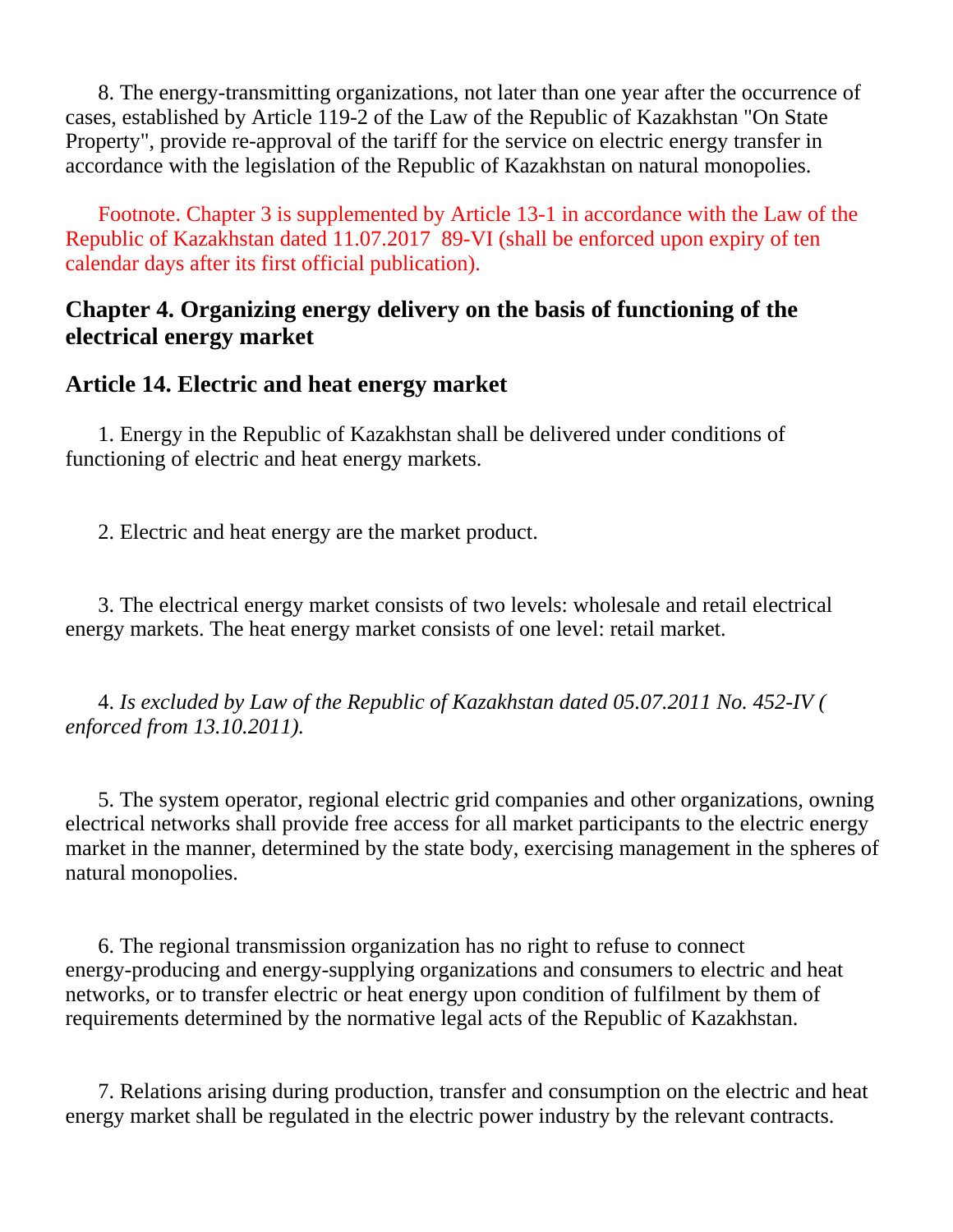Footnote. Article 14 as amended by laws of the Republic of Kazakhstan dated 11.04.2006 No. 136 (enforced from date of first official publication); 27.07.2007 No. 316 (enforced from date of first official publication); 29.12.2008 No. 116-IV (enforced from 01.01.2009); 05.07.2011 No. 452-IV (enforced from 13.10.2011); dated 12.28.2016 34-V (shall be enforced from 01.01.2017).

### **Article 15. Wholesale electrical energy market**

1. The wholesale electrical energy market shall consist of:

 1) market for decentralized buy-and-sell of electrical energy, functioning on the basis of buy-and-sell agreements concluded by the market participants at the prices and subject to delivery conditions determined by agreement between the parties;

 2) centralized electrical energy trade market constituting an organized trading platform for buying and selling electrical energy on a short term (spot biddings), medium term (week, month) and long term (quarter, year) basis;

 3) balancing market in real-time mode, functioning for the purpose of physical and subsequent financial settlement of hourly unbalance arising during operating days between actual and contractual values of electrical energy production-consumption in the single electric power system of the Republic of Kazakhstan, confirmed by the system operator in a daily electrical energy production-consumption schedule;

 4) market of system and ancillary services, functioning on the basis of acquisition from the wholesale electrical energy market entities and of provision of the relevant services by the system operator for the wholesale electrical energy market entities, for ensuring the standards of work of the single electric power system of the Republic of Kazakhstan and the quality of electrical energy as determined by the national standards.

5) market of electric capacity.

2. An operator of the centralized trading market shall:

1) organize and conduct spot biddings;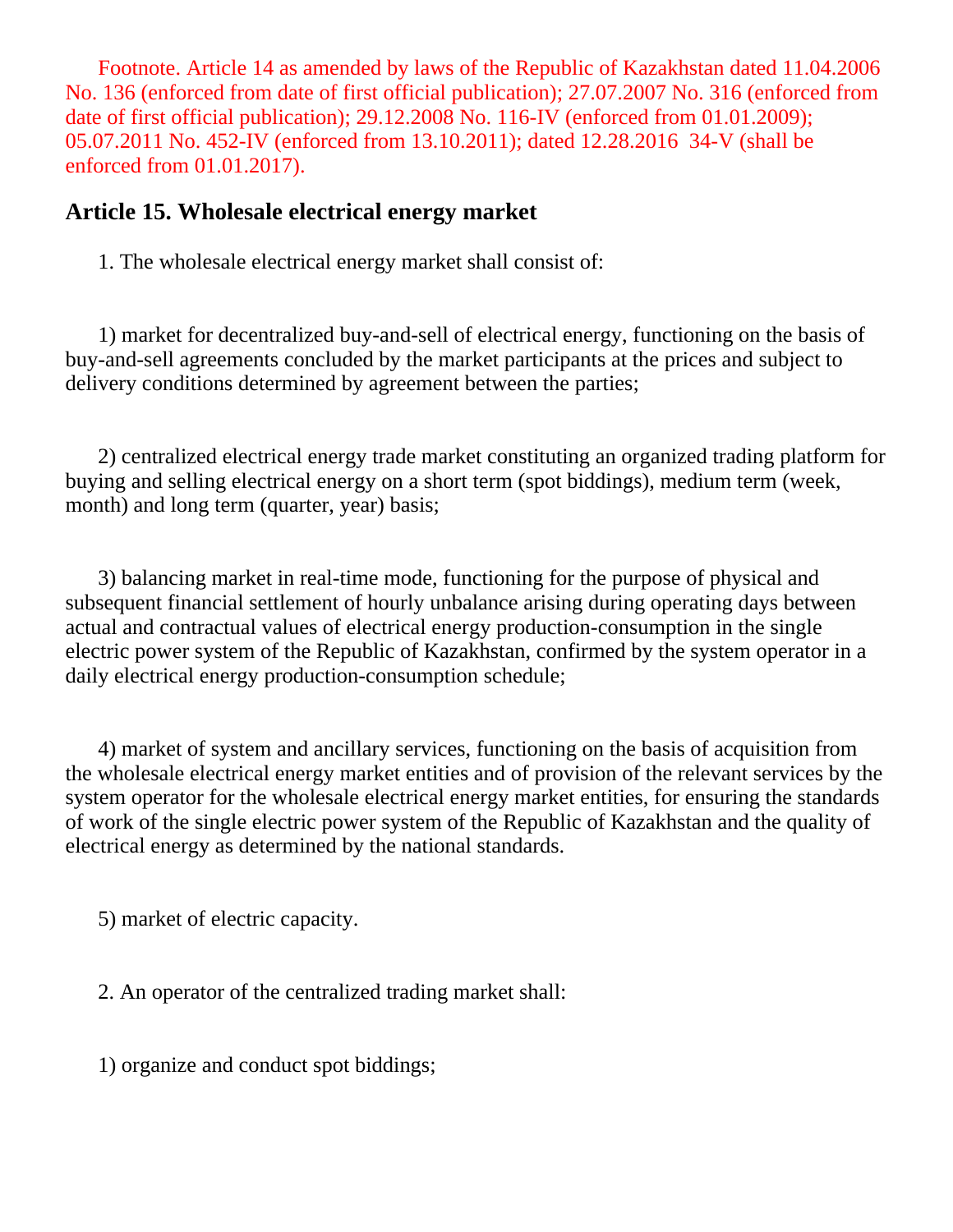2) organize and conduct the centralized electric energy trade for medium term (week, month) and long-term (quarter, year) periods, as well as centralized biddings of electric capacity for one-year;

 3) secure conditions of equal access to the centralized electrical energy market for wholesale electrical energy market entities;

 4) determine compliance of the wholesale electrical energy market entities with requirements determined by the rules of centralized electrical energy trade;

 5) register and record concluded transactions in buying and selling of electrical energy on centralized electrical energy bids;

 6) provide information to the wholesale electrical energy market entities, within its competence, at indicative prices for electrical energy calculated on centralized bids and other market information;

 7) organize and conduct financial settlement payments for transactions concluded on spot bids.

 3. Functioning of the balancing market of electric energy in the imitation mode shall be carried out in the order and terms, established by the authorized body.

 Footnote. Article 15 as amended by laws of the Republic of Kazakhstan dated 29.12.2008 No. 116-IV (enforced from 01.01.2009); 05.07.2011 No. 452-IV (enforced from 13.10.2011); 10.07.2012 No. 31-V (enforced upon expiry of ten calendar days after first official publication); dated 09.29.2014 239-V (shall be enforced upon the expiry of ten calendar days after its first official publication); dated 12.11.2015 394-V (shall be enforced upon the expiry of ten calendar days after its first official publication).

# **Article 15-1. Method of development of prospective electrical capacity allocation scheme, and for tendering for construction of newly-commissioned generating installations**

1. The system operator annually till October  $15<sup>th</sup>$  shall develop the forecasted balance of electric energy and capacity for the forthcoming seven-years period in the order, approved by the authorized body.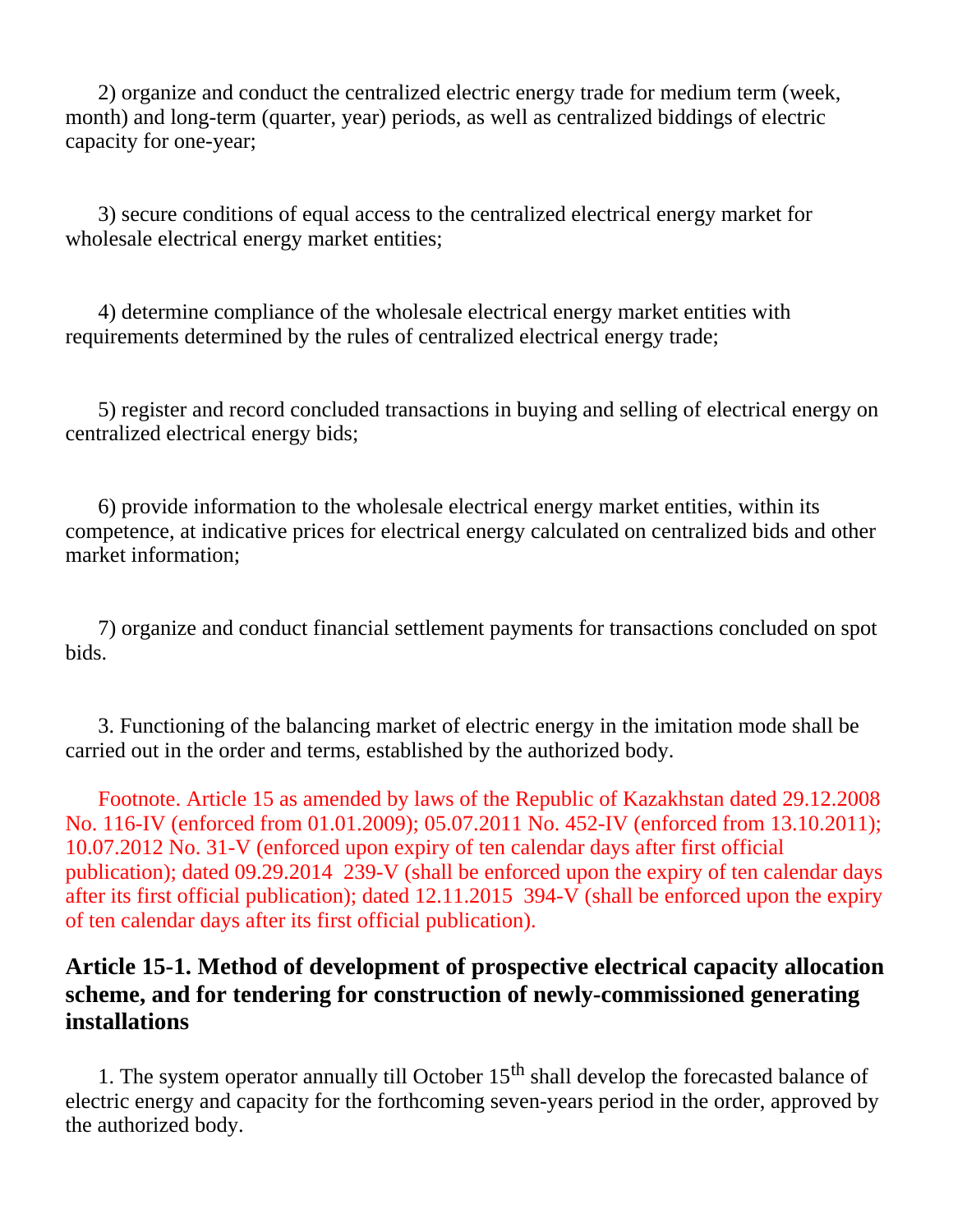The forecast balance of electric energy and capacity for the coming seven-years period in terms of the balance of electric capacity, developed on the day of the annual maximum of electric load in the unified electric power system of the Republic of Kazakhstan, shall take into account:

 1) the volume of available electric capacity of generating installations, being newly commissioned on a tender basis, for the construction of which the authorized body has concluded a relevant contract with the winner of the tender;

 2) the volume of available electric capacity of generating installations of operating energy-producing organizations, commissioned within the investment agreements on modernization, expansion, reconstruction and (or) renewal, concluded with the authorized body;

 3) the volume of available electric capacity of existing generating installations of operating energy-producing organizations (except for the available electric capacity, specified in subparagraph 2) of this paragraph);

 4) the volume of available electric capacity, planned to be introduced by operating energy-producing organizations in addition to the volume of available electric capacity, specified in subparagraph 3) of this paragraph, without concluding an investment agreement with the authorized body for modernization, expansion, reconstruction and (or) renewal (in the presence of the design and estimate documentation, approved according to the legislation of the Republic of Kazakhstan on architectural, town planning and construction activity);

 5) the volume of available electric capacity of new power stations, the commissioning of which is planned without the use of the mechanism of the tender by the authorized body for construction of generating installations, being newly commissioned (in the presence of design and estimate documentation approved in accordance with the legislation of the Republic of Kazakhstan on architectural, town planning and construction activities).

 Objects for the use of renewable energy sources shall be taken into account in the forecast balance of electric energy and capacity for the upcoming seven-years period only for the electric energy they produce.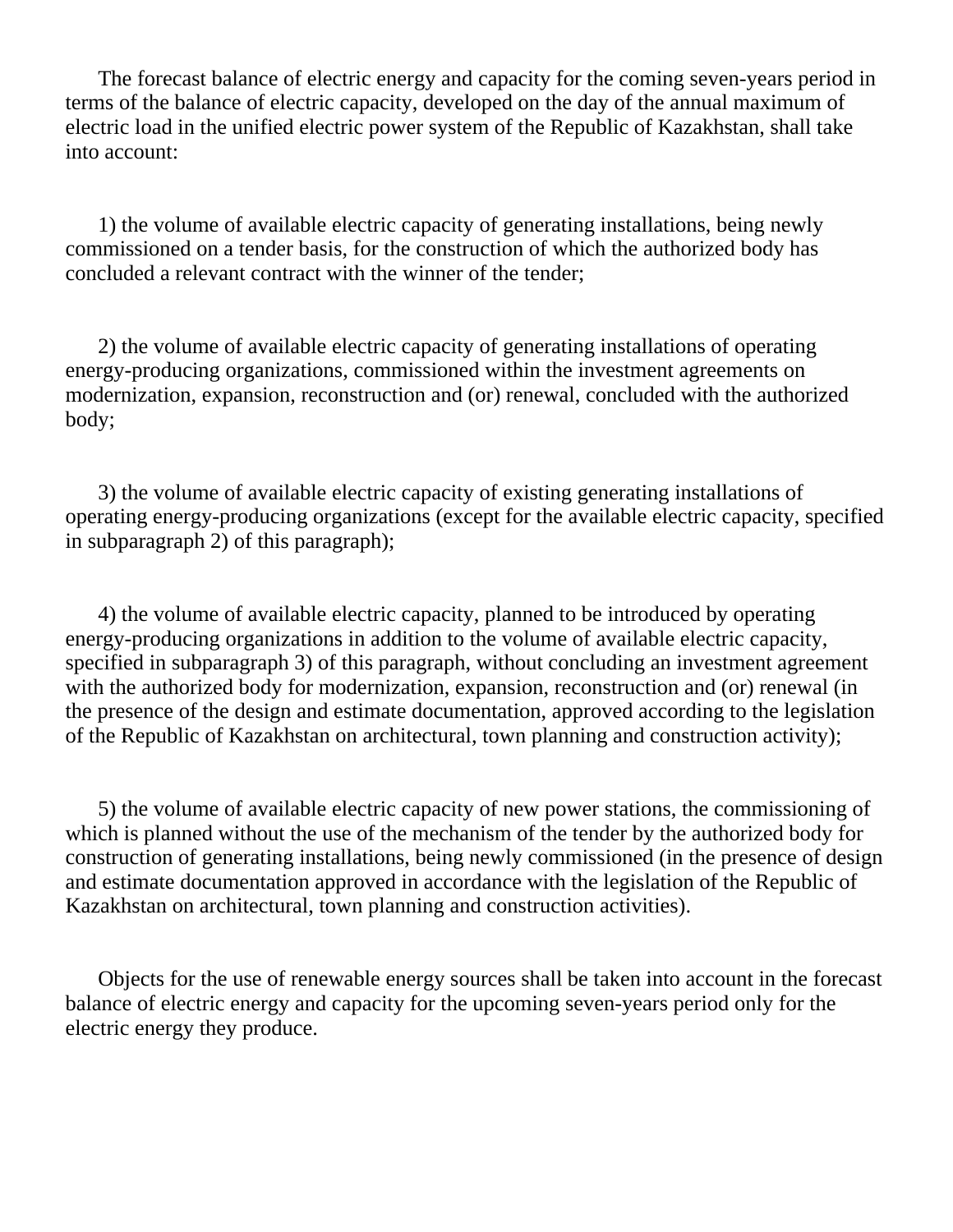2. The authorized body shall approve the forecasted balance of electric energy and capacity for the forthcoming seven-years period within three months from the date of its receipt.

 3. The approved forecast balance of electric energy and capacity for the forthcoming seven-years period shall be placed on the Internet resource of the authorized body and the system operator no later than ten working days from the date of its approval.

 3-1. In case that in the approved forecast balance of electric energy and capacity for the forthcoming seven-years period the forecasted deficit of electric capacity in the unified electric power system of the Republic of Kazakhstan within the first five years of the forecast exceeds 100 MW, the authorized body shall hold a tender for construction of generating installations, being newly commissioned to cover the forecasted deficit.

 3-2. The location (site), type and kind of fuel for generating installations, being newly commissioned on a tender basis, shall be determined by the results of a feasibility study, conducted by the order of the authorized body.

 4. The authorized organisation shall publish an announcement of tender for construction of generating installations to be commissioned, no later than three working days from the date of confirmation of tender documentation but no less than thirty calendar days before the final date of presentation of the tender documents and materials by potential investors.

 5. The package documentation for construction of generating installations to be commissioned shall contain:

 1) description and required technical, qualitative and operating characteristics of newly-commissioned generating installations;

2) draft contract on construction of generating installations to be commissioned.

 6. Potential investors participating in a tender for construction of generating installations to be commissioned shall present: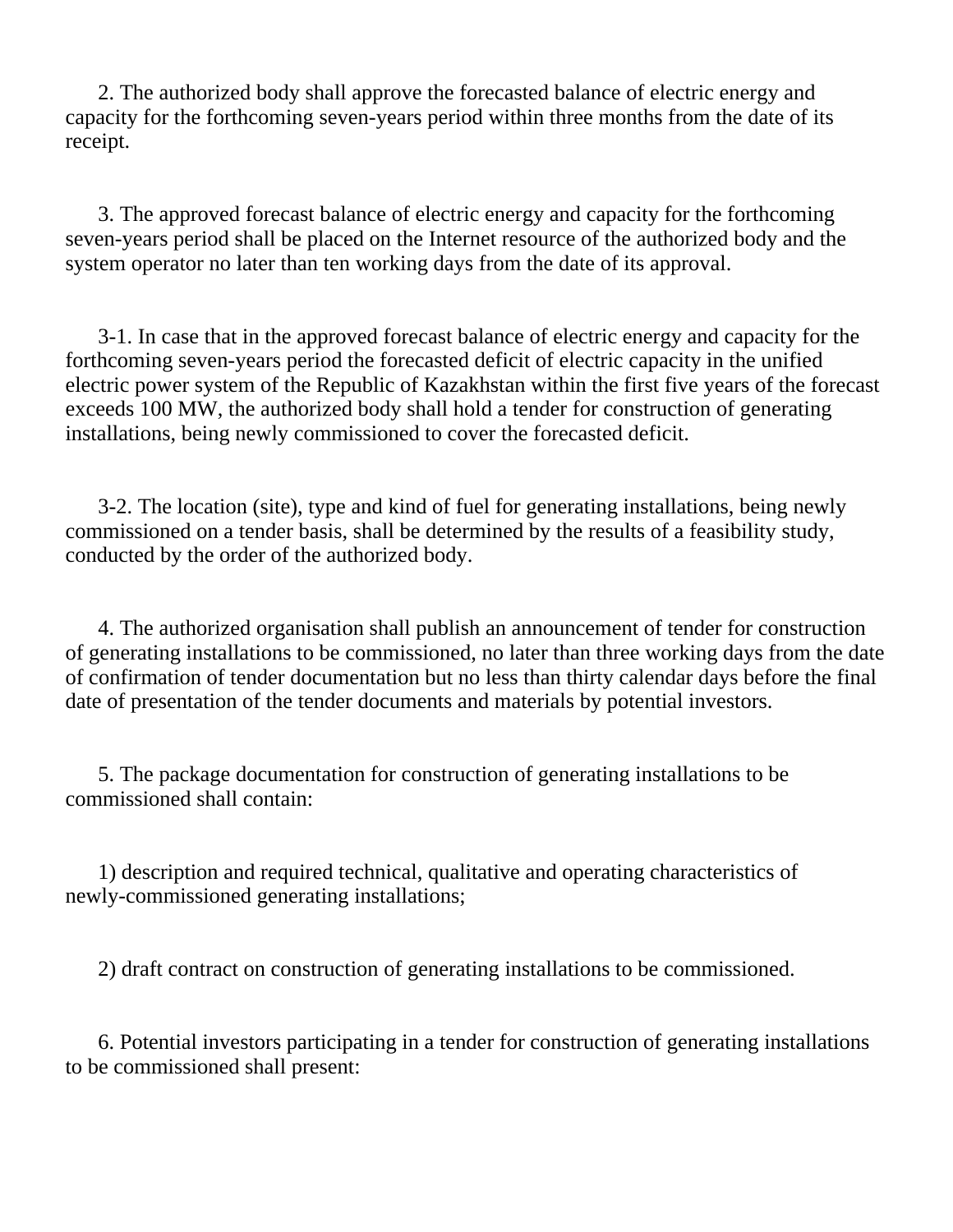1) copies of constitutional documents;

 2) documents confirming existence of sufficient financial and material resources for construction of generating installations to be commissioned, showing an account of individual funds of no less than thirty percent of the overall cost of generating installations;

 3) is excluded by the Law of the Republic of Kazakhstan dated 03.12.2015 432-V (shall be enforced from 01.01.2017).

 7. A tenders commission shall sum up results of the tender for construction of generating installations to be commissioned, not more than thirty calendar days from the date of opening of envelopes with tenders.

 The authorized organisation shall send the draft agreement of construction of generating installations to be commissioned to the potential investor recognized as the successful tenderer for construction of generating installations to be commissioned, within fifteen calendar days of the date of summing up of the tender for construction of generating installations.

 The successful tenderer for construction of generating installations to be commissioned shall sign the said contract within ten working days of the date of receiving the draft contract for construction of generating installations to be commissioned.

 8. The tender for construction of generating installations to be commissioned shall be declared void if:

1) there are less than two potential investors;

 2) the documents presented by all the potential investors do not comply with paragraph 6 of this article.

 If of the tender for construction of generating installations is declared as void, the authorized organisation body shall hold an additional tender.

 9. The authorized organisation shall conclude the contract for construction of generating installations to be commissioned with the successful tenderer, in which it shall determine the period for commissioning the generating installations and liability for non-fulfilment and/or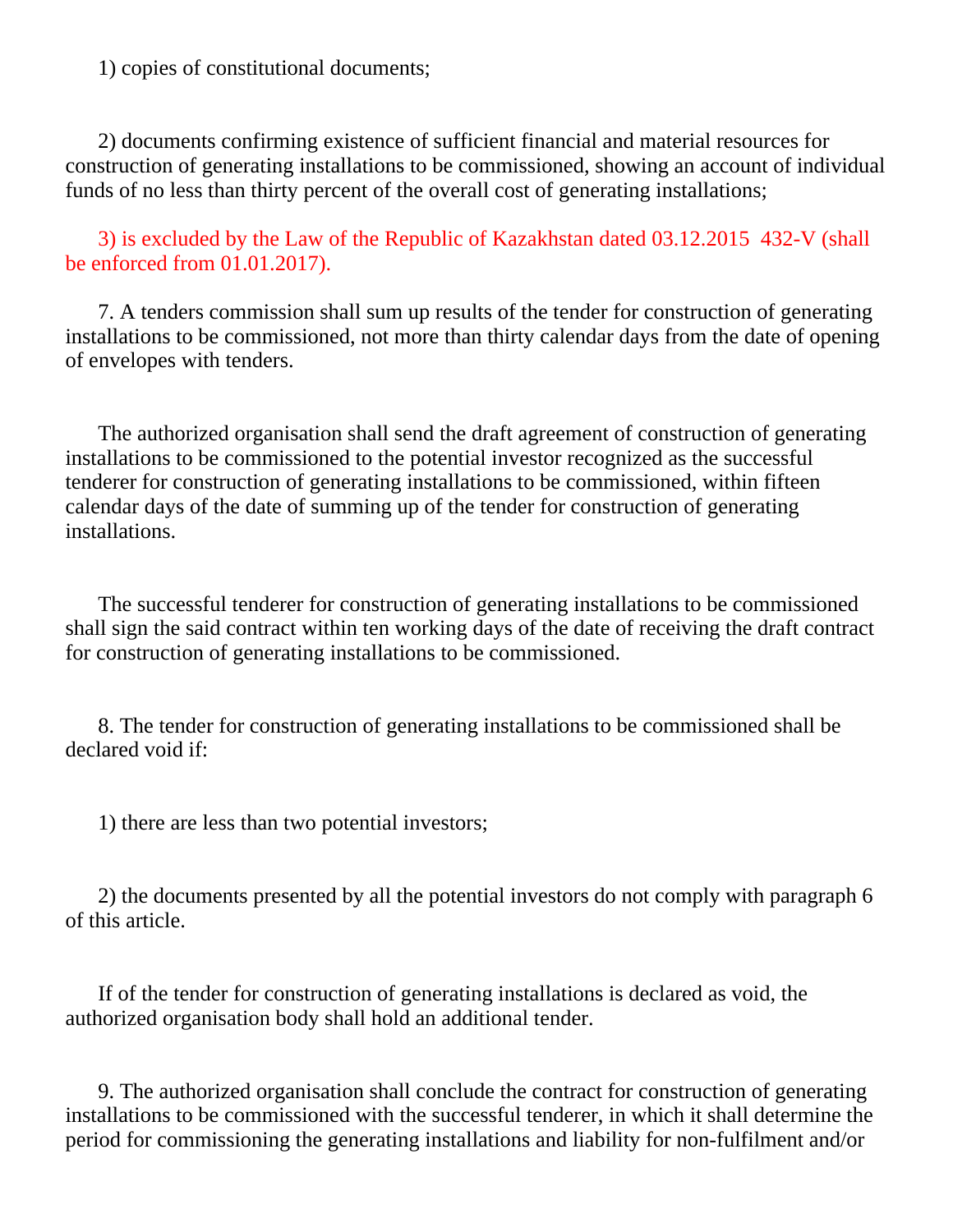incomplete fulfilment of obligations incumbent on the successful tenderer, within forty five calendar days of summing up of the tender for construction of generating installations to be commissioned.

 10. Within thirty calendar days from the date of conclusion of the contract for construction of generating installations, being newly commissioned, a single purchaser shall conclude a contract for the purchase of service on maintaining the readiness of electric capacity with the winner of the tender on an individual tariff for the service on maintaining the readiness of electric capacity in the volume and terms, that are established by the authorized body.

 The electric capacity of generating installations, being newly commissioned on a tender basis, from the date of their commissioning shall be subject to annual certification by the system operator.

 If as a result of carrying out the next certification of electric capacity, the value of the certified electric capacity of the generating installations, being newly commissioned on the tender basis appears less than the volume of the service on maintaining the readiness of electric capacity, established in the contract on purchase of service on maintaining the readiness of electric capacity, the volume of service on maintaining the readiness of electric capacity, established in the contract on purchase of service on maintaining the readiness of electric capacity, shall be reduced to the certified value before the next certification.

 11. The contracts, provided for by paragraphs 9 and 10 of this article shall be concluded on the basis of standard form contracts.

 Footnote. Chapter 4 is supplemented by Article 15-1 in accordance with Law of the Republic of Kazakhstan dated 04.07.2012 No. 25-V (enforced upon expiry of ten calendar days after its first official publication).

### **Article 15-2. Certification of electric capacity of generating installations**

 1-1. The energy-producing organization shall carry out an implementation of the service on maintaining the readiness of electric capacity after conducting certification of electric capacity of generating installations.

 2. The system operator shall carry out certification of electric capacity of generating installations of the energy-producing organization in the order, established by the authorized body.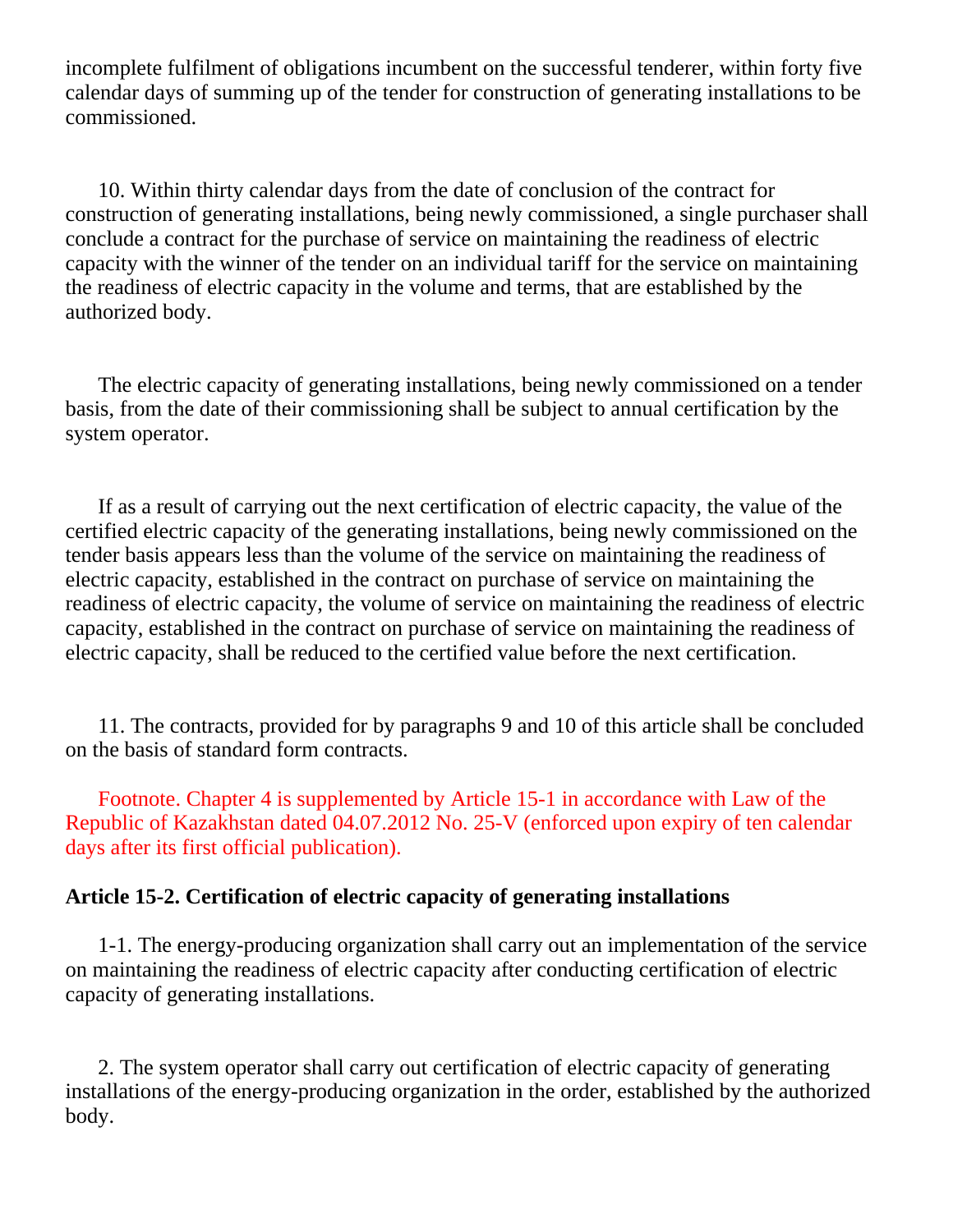3. The system operator shall carry out certification of electric capacity of generating installations, according to the request of the energy-producing organization in the terms coordinated with it, but not later than twenty calendar days after the receipt of application for carrying out certification.

 During the certification of electric capacity of generating installations, the system operator shall determine:

 1) the value of electric capacity of generating installations, which the energy-producing organization possess and in accordance with which the energy-producing organization has the technical ability to generate electric energy;

 2) the compliance of the required parameters of generating installations with the values, specified in the application of the energy-producing organization for conducting certification of electric capacity of generating installations.

 4. According to the results of certification of electric capacity of generating installations, the system operator, not later than five calendar days after the certification, shall draw up and send an act of certification of electric capacity of generating installations, which indicates the value of the certified electric capacity of generating installations of the energy-producing organization ready to generate electric energy to the energy-producing organization.

 5. Unscheduled certification of electric capacity of generating installations shall be carried out in the following cases:

 1) at identification of discrepancy of the actual value of electric capacity and parameters of generating installations to the certified ones by the system operator;

2) on the initiative of the energy-producing organization.

 Footnote. Chapter 4 is supplemented by Article 15-2 in accordance with the Law of the Republic of Kazakhstan dated 04.07.2012 25-V (shall be enforced from 01.01.2015); as amended by the laws of the Republic of Kazakhstan dated 12.11.2015 394-V (shall be enforced upon expiry of ten calendar days after its first official publication); dated 11.07.2017 89-VI (shall be enforced upon expiry of ten calendar days after its first official publication).

### **Article 15-3. The market of electric capacity**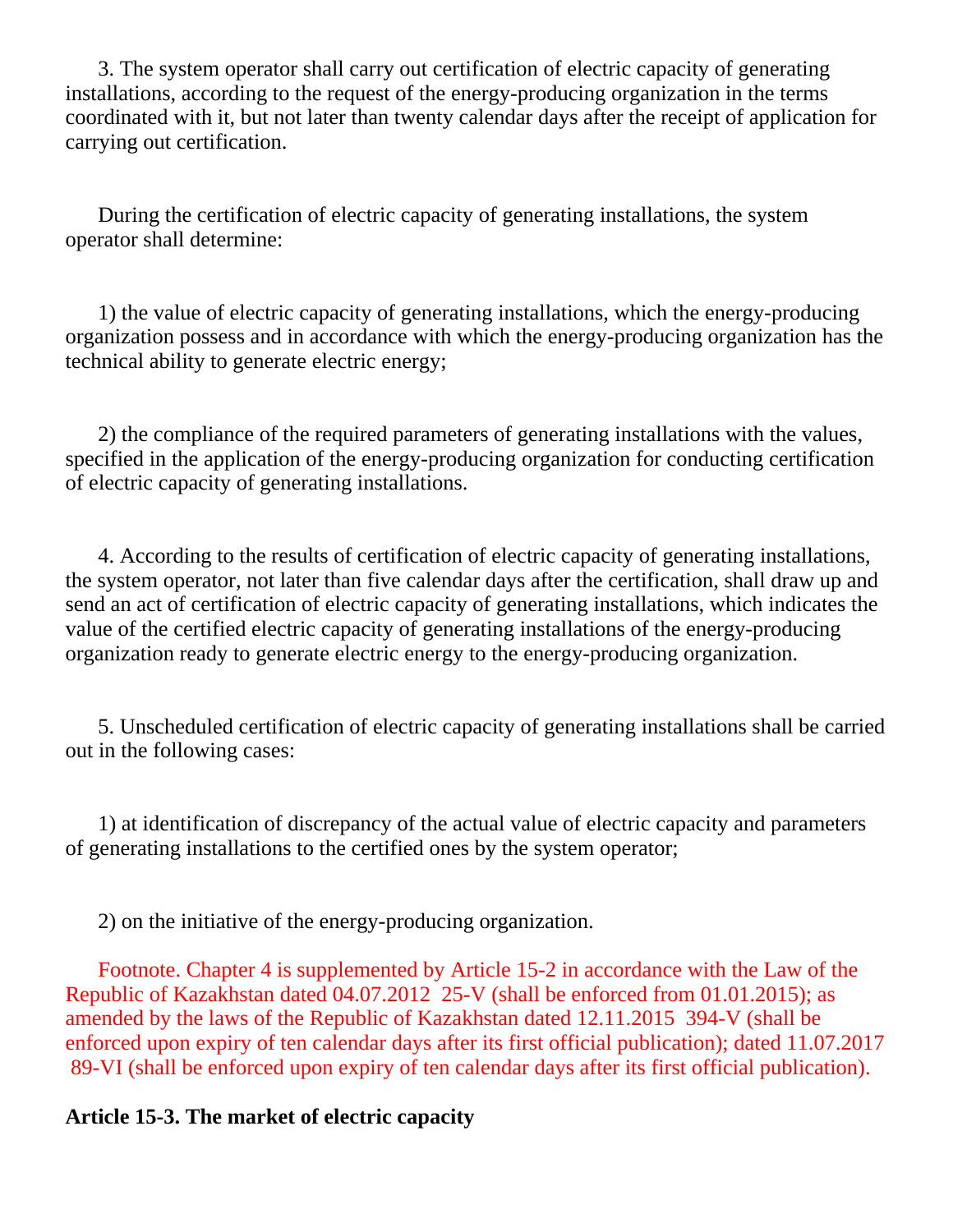1. The market of electric capacity shall operate in order to attract investments for maintaining the existing and commissioning of new electric capacities in the unified electric power system of the Republic of Kazakhstan to meet the demand for electric capacity.

 The procedure for organization and functioning of the market of electric capacity shall be established by the authorized body.

 2. Energy-supplying, energy-transmitting organizations and consumers, being the subjects of the wholesale market, shall form forecast applications for consumption, which indicate the maximum values of electric capacity consumption for each month of the upcoming and subsequent calendar years not covered by the electric capacity available in their structure on the right of ownership, lease or other property rights of generating sources, and send them to the system operator no later than the  $1<sup>st</sup>$  of August of the year preceding the current year.

The system operator, not later than the  $1<sup>st</sup>$  of October of the year preceding the calculated one, shall develop the forecast demand for electric capacity for the upcoming and subsequent calendar years, based on the forecast applications of the wholesale market participants, taking into account the required amount of electric capacity reserve and average annual electric capacity consumption for compensation of technological expense, for own and economic needs of the national electric network.

 3-1. To meet the forecast demand for electric capacity, the single purchaser shall conclude contracts for the purchase of service on maintaining the readiness of electric capacity (in order of priority):

 1) with the winners of tenders for construction of generating installations, being newly commissioned. At the same time, the individual tariff for the service on maintaining the readiness of electric capacity, the volume and terms of purchase of the service on maintaining the readiness of electric capacity for each contract on the purchase of service on maintaining the readiness of electric capacity, concluded with these organizations, shall be established by the authorized body

 2) with operating energy-producing organizations, that have concluded an investment agreement for modernization, expansion, reconstruction and (or) renewal with an authorized body. At the same time, the individual tariff for the service on maintaining the readiness of electric capacity, the volume and terms of the purchase of service on maintaining the readiness of electric capacity for each contract for the purchase of service on maintaining the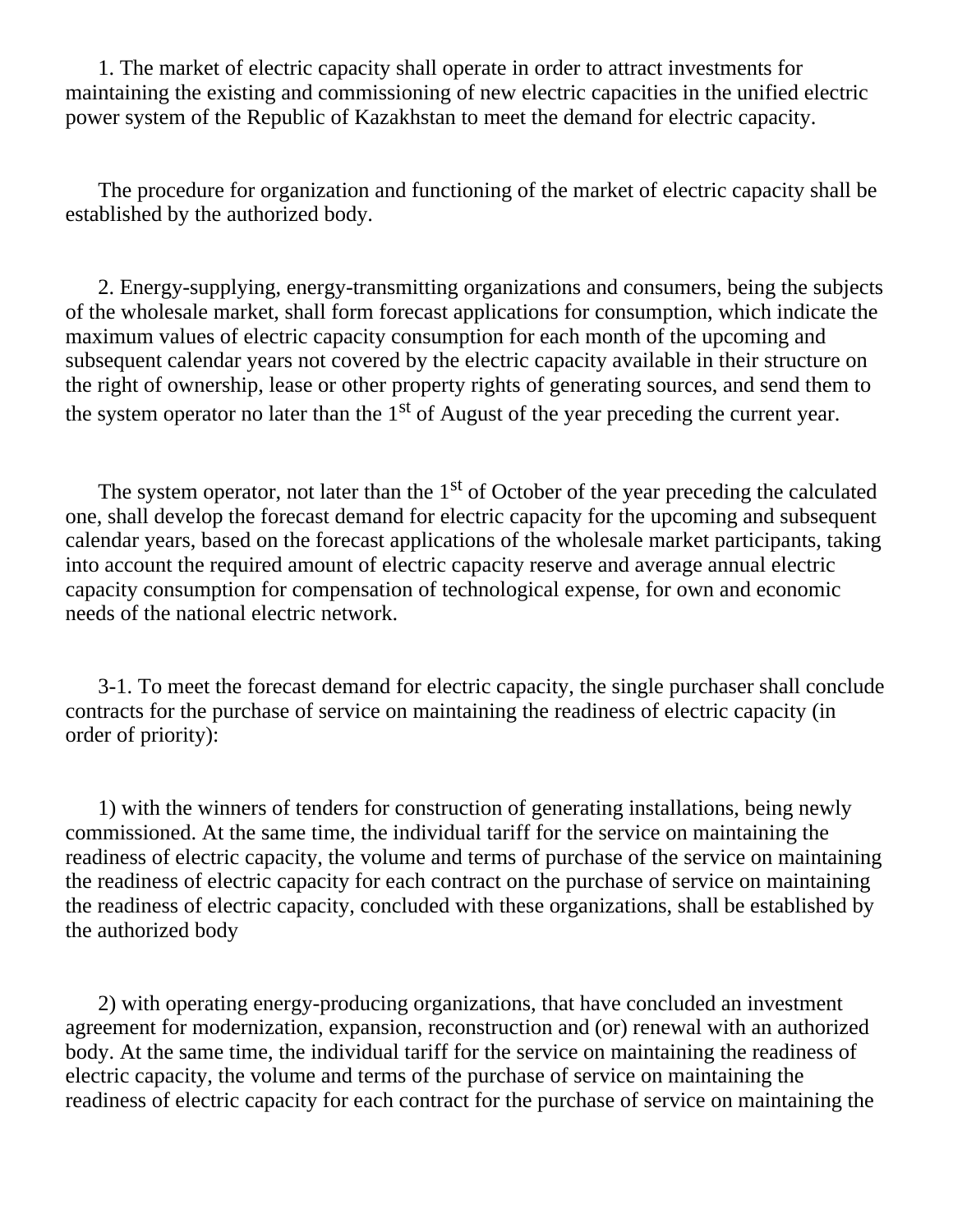readiness of electric capacity, concluded with these organizations, shall be established by the authorized body;

 3) annually with operating energy-producing organizations, which have heat and power plants in their structure, for the forthcoming calendar year according to the marginal tariff for the service on maintaining the readiness of electric capacity. The volume of service on maintaining the readiness of electric capacity for each contract on the purchase of service on maintaining the readiness of electric capacity, concluded with these organizations shall be determined in the order, established by the authorized body and represent the difference of the planned maximum for the corresponding year of value of the minimum electric capacity of generating installations (at the set level of their thermal load) of the heat and power plants, which are a part of energy-producing organization, and the maximum for the corresponding year of value of electric capacity of own consumption by this energy-producing organization, thus:

 this volume does not take into account the minimum electric capacity of generating installations (at a given level of their thermal load), being commissioned within the framework of the investment agreement for modernization, expansion, reconstruction and (or) renewal;

 this volume is assumed to be zero if the planned maximum value of the minimum electric capacity of generating installations for the corresponding year (at a given level of their thermal load) of the heat and power plants, which are a part of energy-producing organization , does not exceed the maximum value of electric capacity of its own consumption by this energy-producing organization for the corresponding year;

4) annually till December  $25<sup>th</sup>$  with the operating energy-producing organizations for the forthcoming calendar year by the results of the centralized biddings in electric capacity at the prices and in volumes, which developed by the results of these biddings. Herewith, the total volume of the service on maintaining the readiness of electric capacity of all contracts on the purchase of service on maintaining the readiness of electric capacity, concluded with these energy-producing organizations in accordance with this subparagraph is equal to the difference between the volume of forecast demand for electric capacity for the upcoming calendar year, determined in accordance with paragraph 2 of this Article, and the volume of service on maintaining the readiness of electric capacity, determined in accordance with subparagraphs 1), 2) and 3) of this paragraph.

 The single purchaser shall conclude contracts for the purchase of service on maintaining the readiness of electric capacity with operating energy-producing organizations by the results of centralized biddings in electric capacity in the total volume less than the total volume of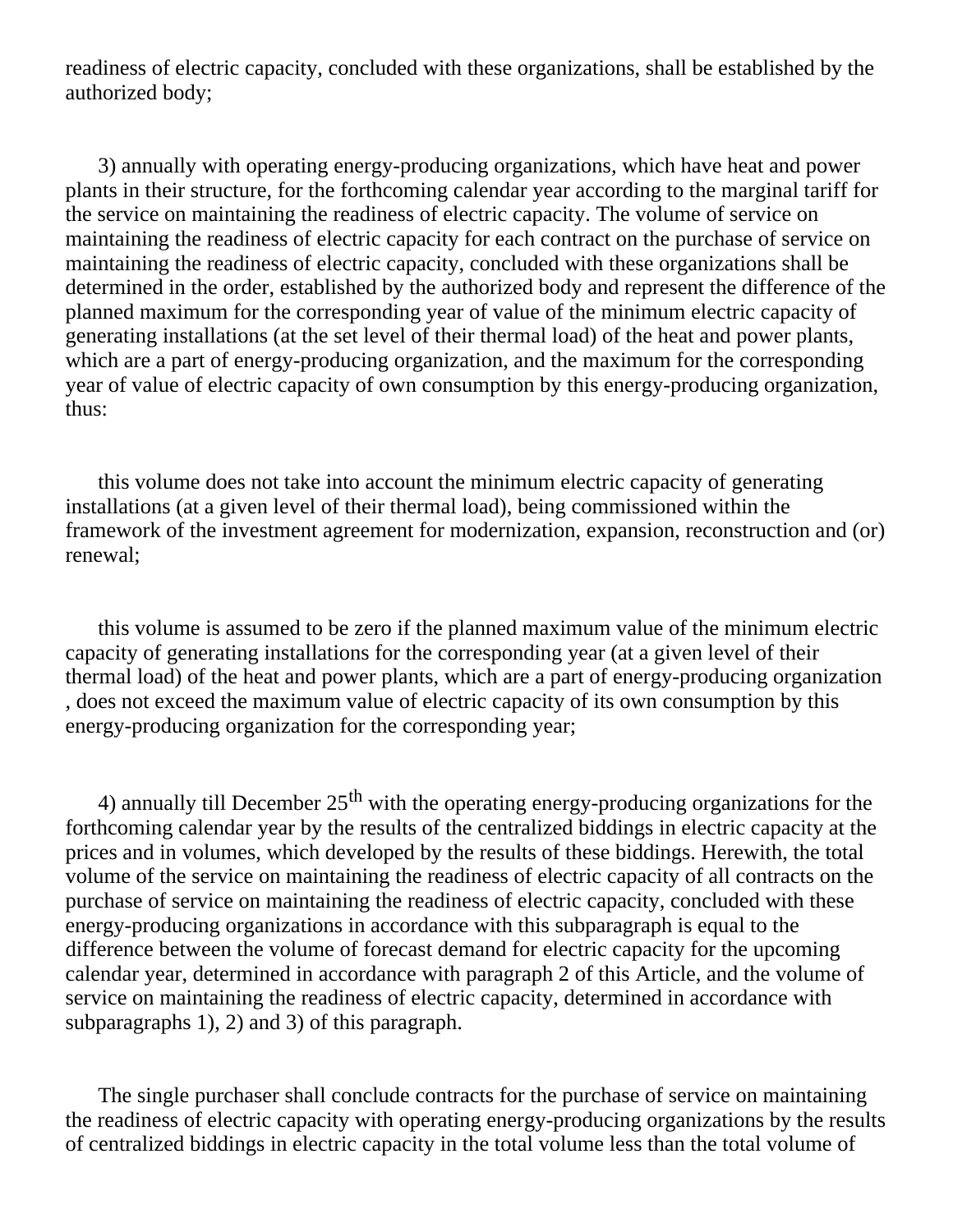the service on maintaining the readiness of electric capacity, determined in accordance with this subparagraph, in cases , when the total volume of service on maintaining the readiness of electric capacity of energy-producing organizations, admitted to biddings is less than the total volume of the service on maintaining the readiness of electric capacity, determined in accordance with this subparagraph.

 3-2. The single purchaser shall monthly pay for the service on maintaining the readiness of electric capacity under the contracts, concluded in accordance with paragraph 3-1 of this Article, but not later than forty-five working days after the end of month of delivery of this service.

 4. Energy-producing organizations shall be allowed to the centralized biddings with electric capacity after conducting the certification of electric capacity of generating installations by the system operator.

 Energy-producing organizations shall carry out the implementation of the service on maintaining the readiness of electric capacity to a single purchaser at centralized biddings with electric capacity in the volume, not exceeding the certified electric capacity, minus:

 1) electric capacity of generating installations, being newly commissioned on a tender basis;

 2) electric capacity of generating installations, being commissioned in the framework of an investment agreement for modernization, expansion, reconstruction and (or) renewal;

3) the maximum of electric capacity export in the calculated year;

 4) the maximum of electric capacity supplies to the subjects of retail market in the calculated year;

5) the largest of the following two values of electric capacity:

the maximum value of electric capacity of own consumption in the calculated year;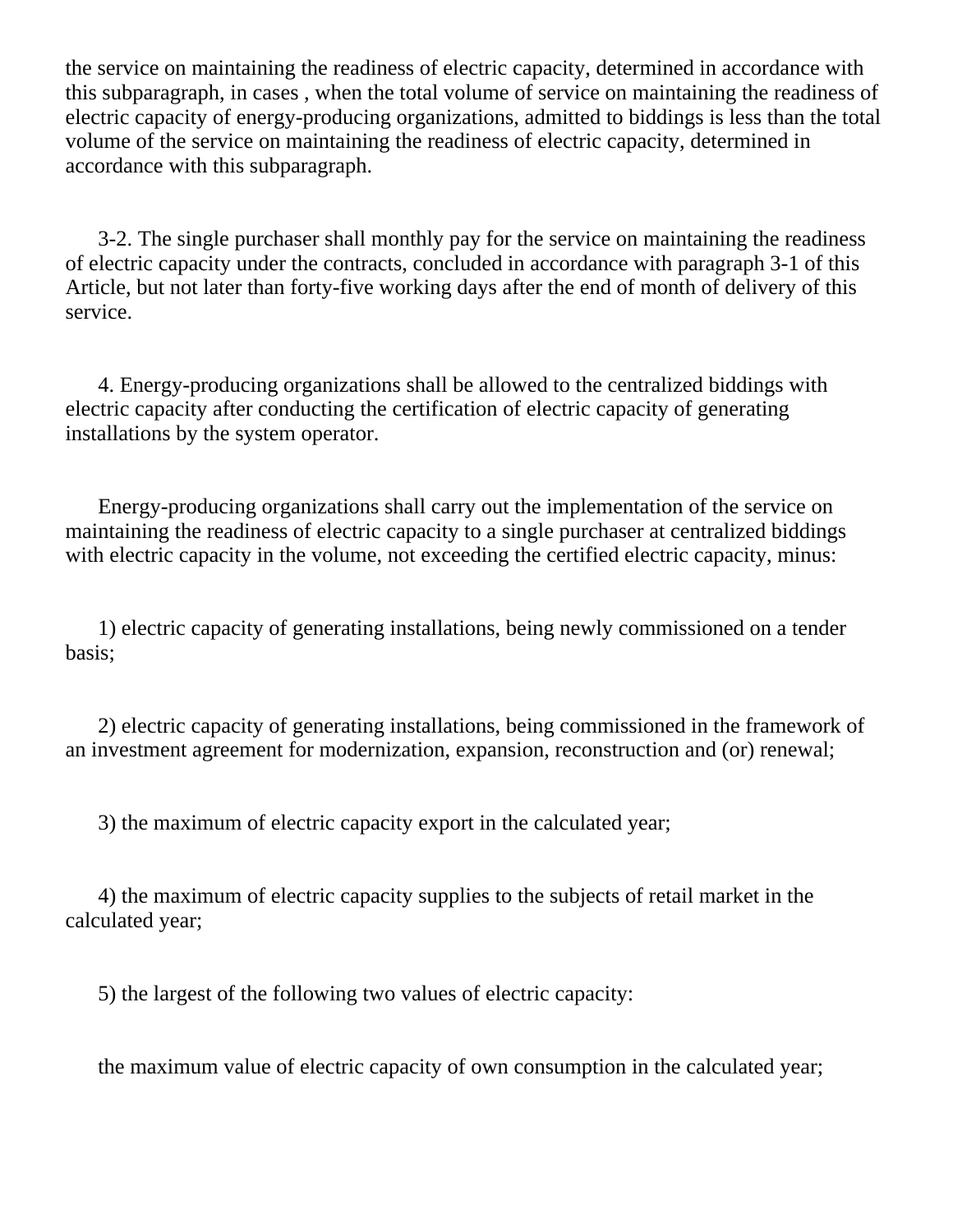the maximum value of the minimum electric capacity of generating installations (at a given level of their thermal load) of heat and power plants, which are part of energy-producing organizations in the calculated year.

 In case if, as a result of unscheduled certification of electric capacity, the value of the certified electric capacity of the energy- producing organization is less than the volume of service on maintaining the readiness of electric capacity, specified in the contract for the purchase of service on maintaining the readiness of electric capacity, concluded with a single purchaser by the results of the centralized biddings with electric capacity, the specified volume of service on maintaining the readiness of electric capacity of energy-producing organization shall be decreased to the certified value.

 5. The operator of the centralized trading market annually in the second decade of November, shall organize and conduct centralized biddings with electric capacity for the coming calendar year in the manner established by the authorized body.

 The operator of the centralized trading market shall carry out gratuitous registration of the results of centralized biddings with electric capacity.

 The operator of the centralized trading market shall provide services for organization and holding of centralized trading in electric power to a single purchaser and market subjects on a contractual basis.

 7. The single purchaser shall provide a service for ensuring the readiness of electric capacity to bearing the load to energy- supplying, energy-transmitting organizations and consumers, who are subjects of the wholesale market, on the basis of the concluded contract for provision of service on ensuring the readiness of electric capacity to bearing the load.

 8. Energy-supplying, energy-transmitting organizations and consumers, who are subjects of the wholesale market shall be obliged to pay for the service of a single purchaser on ensuring the readiness of electric capacity to bearing the load monthly not later than thirty calendar days after the end of the month of delivery of this service at a fixed price within a calendar year, calculated by a single purchaser.

 The price for the service on ensuring the readiness of electric capacity to bearing the load shall be calculated by a single purchaser annually for the coming calendar year.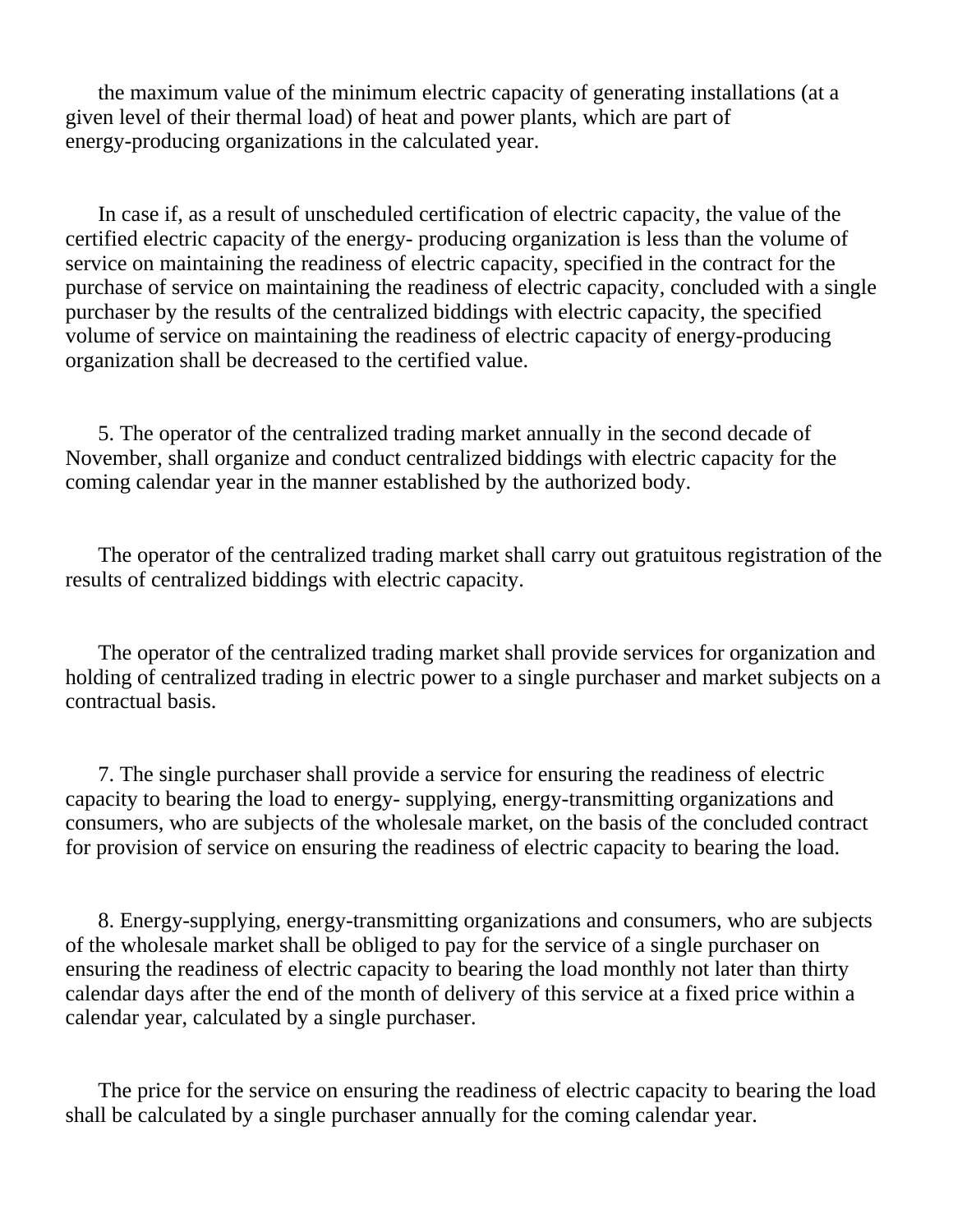The calculation of the price for the service on ensuring the readiness of electric capacity to bearing the load for the coming calendar year shall be carried out by a single purchaser on the basis of:

 1) average- weighted price for the service on maintaining the readiness of electric capacity, formed by the results of the centralized biddings with electric capacity;

 2) average- weighted price for the service on maintaining the readiness of electric capacity of all contracts on the purchase of the service on maintaining the readiness of electric capacity, concluded by a single purchaser with the winners of tenders for construction of generating installations, being newlycommissioned, with operating energy-producing organizations, that have concluded an investment agreement for modernization, expansion, reconstruction and (or) renewal with the authorized body, as well as with operating energy-producing organizations, which have heat and power plants in their structure;

 3) forecast applications for consumption of energy-supplying, energy-transmitting organizations and consumers, being the subjects of the wholesale market;

4) forecast demand for electric capacity for the upcoming and subsequent calendar years.

The single purchaser annually, until December  $1<sup>st</sup>$ , shall place on its Internet resource the price for the service on ensuring the readiness of electric capacity to bearing the load for the upcoming calendar year, together with confirming calculations.

 The procedure for calculation and placement on the Internet resource of a single purchaser of the price for the service on ensuring the readiness of electric capacity to bearing the load shall be established by the authorized body.

 The volume of service on ensuring the readiness of electric capacity to bearing the load, established on the calculated year in the contract for provision the service on ensuring the readiness of electric capacity to bearing the load and paid by energy-supplying and energy-transmitting organizations and consumers, being the subjects of the wholesale market shall be the maximum electric capacity consumption for the corresponding year, specified in the corresponding forecast application on consumption and included in the forecast demand.

 The change in the volume of service on ensuring the readiness of electric capacity to bearing the load, established for the calculated year in the contract for provision of service on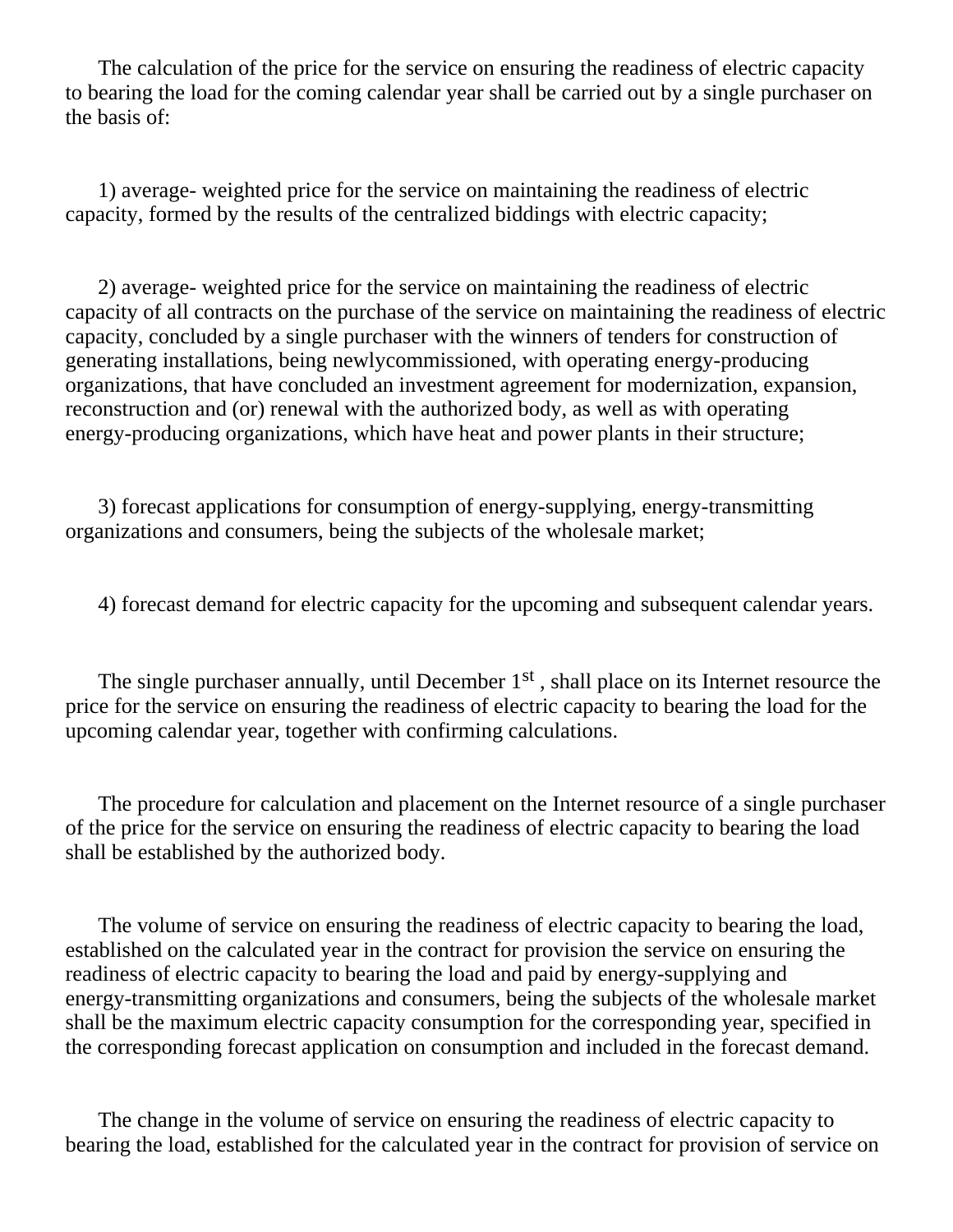ensuring the readiness of electric capacity to bearing the load shall not be allowed to decrease

.

 9. The contract for the purchase of service on maintaining the readiness of electric capacity and the contract for the provision of service on ensuring the readiness of electric capacity to bearing the load shall be concluded on the basis of standard contracts, developed and approved by the authorized body.

 Footnote. Chapter 4 is supplemented by Article 15-3 in accordance with the Law of the Republic of Kazakhstan dated 04.07.2012 25-V (for the procedure of enforcement see Article 2); as amended by the laws of the Republic of Kazakhstan dated 29.12.2014 269-V(shall be enforced from 01.01.2015); dated 12.11.2015 394-V (shall be enforced from 01.01.2018).

#### **Article 15-4. Investment agreements for modernization, expansion, reconstruction and ( or) renewal**

 1. Investment agreements for modernization, expansion, reconstruction and (or) renewal shall be concluded only in relation to the main generating equipment of operating (existing) power stations of operating energy-producing organizations.

 2. For implementation of modernization, expansion, reconstruction and (or) renewal, operating energy-producing organizations shall develop appropriate investment programs, during the development of which, an independent technical and financial audit shall be carried out.

 3. The results of technical and financial audit shall be: identification of the optimal scheme for modernization, expansion, reconstruction and (or) renewal, determination of influence of the investment program on the life of the main generating equipment, the appropriateness of the investment program and the required amount of financing of the investment program.

 4. The results of technical, financial audit and the investment program of modernization, expansion, reconstruction and (or) renewal shall be subjects to consideration by the market council.

 5. Based on the recommendation of the market council, the authorized body shall make a decision on conclusion (refusal to conclude) an investment agreement for modernization, expansion, reconstruction and (or) renewal.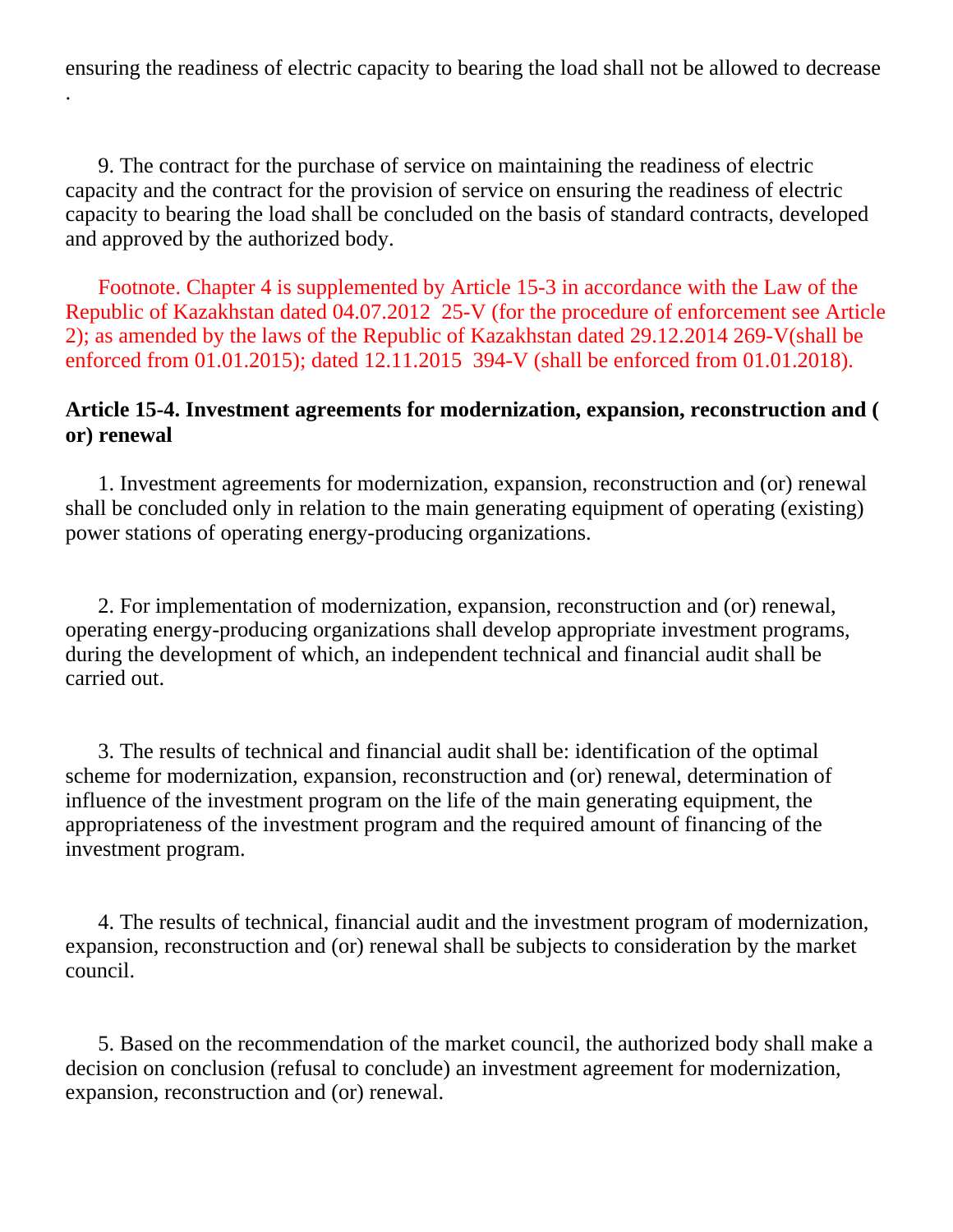6. The investment agreements for modernization, expansion, reconstruction and (or) renewal for each year shall establish target indicators for the following indicators: specific consumption of nominal fuel for the output of electric and (or) heat energy; available electric capacity; life cycle of the main generating equipment; degree of wear of the main generating equipment; environmental indicators.

 7. After conclusion of an investment agreement by the authorized body for modernization, expansion, reconstruction and (or) renewal with operating energy-producing organization, the single purchaser shall conclude a contract for the purchase of service on maintaining the readiness of electric capacity with this energy- producing organization on an individual tariff for the service on maintaining the readiness of electric capacity in the volume and for the terms, established by the authorized body.

 The electric capacity of generating installations, being commissioned as part of an investment agreement for modernization, expansion, reconstruction and (or) renewal, from the date of their commissioning shall be subject to annual certification by the system operator.

 In case, if as a result of conducting the next certification of electric capacity, the value of certified electric capacity of generating installations, being commissioned within the framework of an investment agreement for modernization, expansion, reconstruction and (or) renewal is less than the volume of service on maintaining the readiness of electric capacity, established in the contract on the purchase of service on maintaining the readiness of electric capacity, the volume of service on maintaining the readiness of electric capacity, established in the contract on the purchase of service on maintaining the readiness of electric capacity, shall be reduced to the certified value before the next certification.

 8. Operating energy-producing organizations, concluded investment agreements for modernization, expansion, reconstruction and (or) renewal with the authorized body shall be obliged to submit a report on the achievement of indicators (indices) established in these agreements, confirmed by independent energy expertise to the authorized body annually no later than March  $31<sup>st</sup>$  of the year following the reporting year.

 In case of failure to reach target indicators, established in the investment agreement for modernization, expansion, reconstruction and (or) renewal, the authorized body shall have the right to terminate this agreement or change the individual tariff for the service on maintaining the readiness of electric capacity, the volume and terms of the purchase of service on maintaining the readiness of electric capacity with notification the system operator.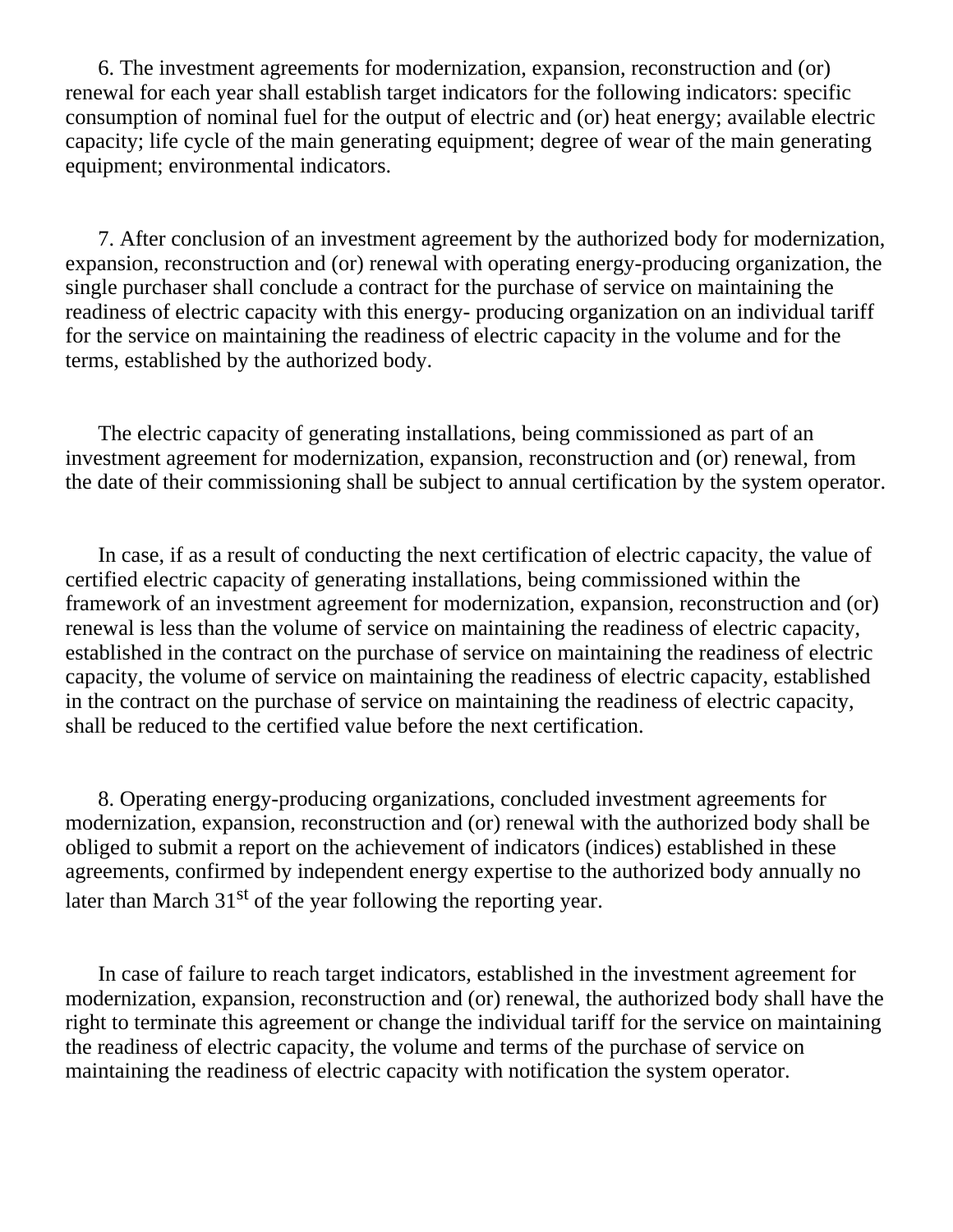9. Energy-producing organizations, concluded agreements with the authorized body and implemented large-scale investment programs from 2009 to 2015 during the validity of the program of marginal tariffs for electricity, which source of expenses, in addition to the investment component of the marginal tariff, was significant additional external financing ( credits, loans), shall conclude individual investment agreements for modernization, expansion , reconstruction and (or) renewal with the authorized body in a simplified manner.

 10. The admission to consideration, consideration and selection of investment programs for modernization, expansion, reconstruction and (or) renewal, conclusion of investment agreements for modernization, expansion, reconstruction and (or) renewal, the corresponding conclusion of the contract for the purchase of service on maintaining the readiness of electric capacity and establishment of individual tariffs for the service on maintaining the readiness of electric capacity, the volume and terms of the purchase of service on maintaining the readiness of electric capacity for this contract shall be carried out in the manner, established by the authorized body.

 Footnote. Chapter 4 is supplemented by Article 15-4 in accordance with the Law of the Republic of Kazakhstan dated 12.11.2015 394-V (shall be enforced from 01.01.2018).

#### **Article 16. Retail electrical energy market**

 1. The procedure for access to the retail electricity market shall be determined by the authorized body.

 2. Regional electric grid companies transmit electrical energy through the electric networks in the range of its balance participation.

#### 3. (Paragraph excluded by Law of the Republic of Kazakhstan dated 11.04.2006 No. 136 ( enforced from the date of its official publication).

 4. Guaranteeing electrical energy suppliers may not gain advantages in relation to other energy-producing organizations when carrying out economic activity.

 5. The procedure for determining the guarantying electrical energy supplier and its zone of responsibility shall be determined by the rules for organizing and operating the electrical energy market.

 Footnote. Article 16 as amended by the Laws of the Republic of Kazakhstan dated 11.04.2006 No. 136 (enforced from the date of its official publication); 27.07.2007 No. 316 ( enforced from date of official publication); 29.12.2008 No. 116-IV (enforced from 01.01.2009); 05.07.2011 No. 452-IV (enforced from 13.10.2011); dated 09.29.2014 239-V ( shall be enforced upon the expiry of ten calendar days after its first official publication).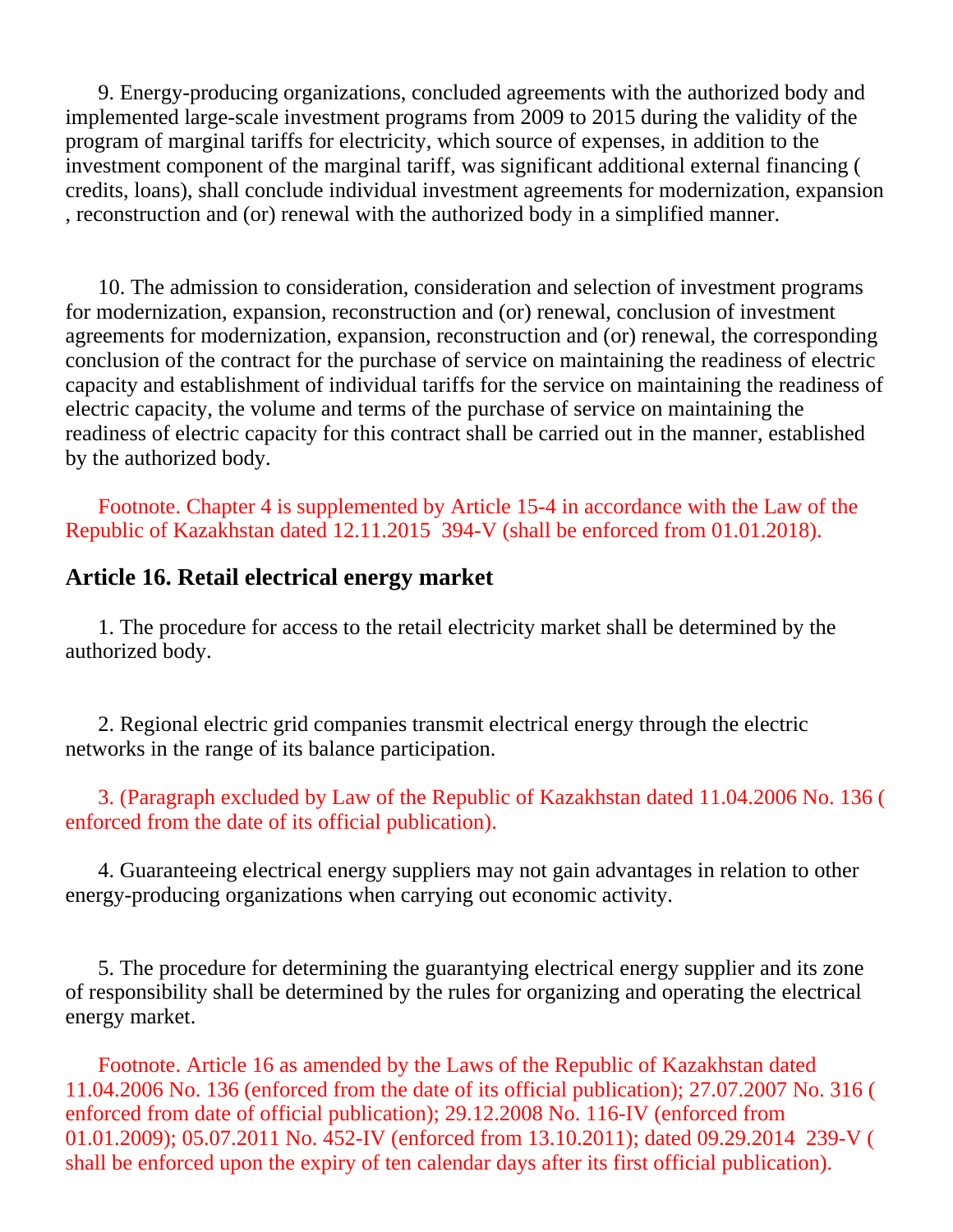## **Article 17. Contracts on wholesale electrical energy market**

 1. Purchase and sale of electric energy, provision of services on transfer of electric energy , technical dispatching, regulation of electric capacity, balancing of production-consumption of electric energy, ensuring the readiness of electric capacity to bearing the load, maintaining the readiness of electric capacity, participating in the centralized trading of electric energy, participation in the centralized biddings with electric capacity shall be carried out on the basis of contracts, concluded in accordance with the Civil Code of the Republic of Kazakhstan, this Law and other regulatory legal acts of the Republic of Kazakhstan.

2. The buy and sell contracts for electrical energy shall include:

1) daily schedule of electrical consumption;

2) procedure for reservation of electrical capacity by energy-producing organizations.

 3. Contracts for electric energy purchase and sale, contracts for the provision of service on transfer of electric energy, technical dispatching, regulation of electric capacity, ensuring the readiness of electric capacity to bearing the load, maintaining the readiness of electric capacity, balancing of production and consumption of electric energy in the wholesale market of electric energy, contracts on participation in the centralized trading market must contain the conditions and procedure for termination the provision of relevant services in case of untimely payment for the contracts.

 Footnote. Article 17 as amended by Law of the Republic of Kazakhstan dated April 11, 2006 No. 136 (enforced from the date of its official publication); dated 12.11.2015 394-V ( shall be enforced upon the expiry of ten calendar days after its first official publication).

## **Article 18. Contracts on retail electric and heat energy market**

 1. Electrical and heat energy shall be bought and sold on the retail market on the basis of an energy delivery agreement concluded by the consumers with the energy-supplying organizations.

 Energy-supplying organizations shall not have the right to refuse the consumers in realization (sale) of electric energy at the tariffs, differentiated depending on the volumes (for individuals) of the consumed electric energy.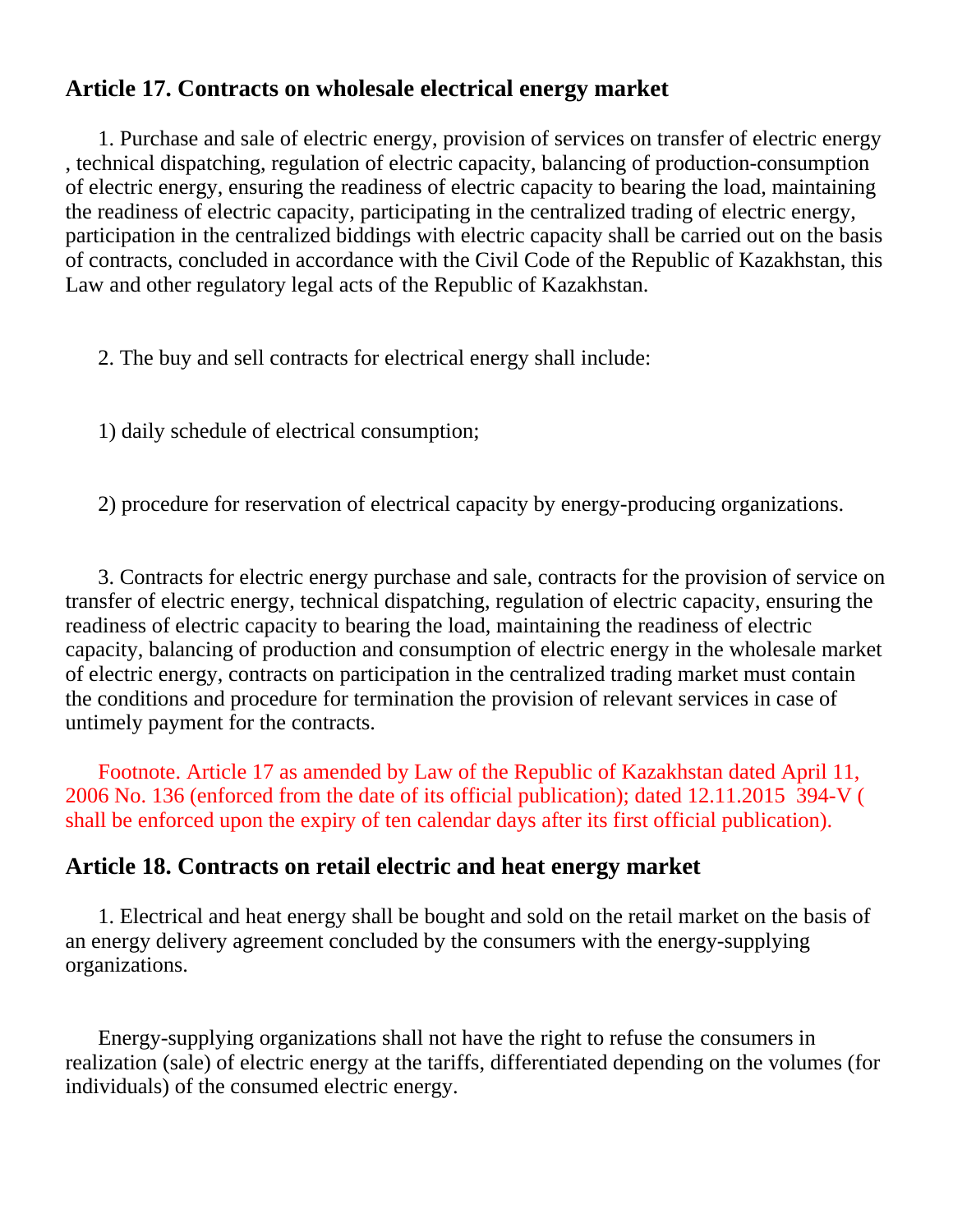The energy-supplying organizations may not refuse the sales of heat energy to the consumers according to tariffs differentiated according to presence or absence of heat energy metering instruments.

 Energy-supplying organizations shall not have the right to stop the supply of heat energy to the consumer if there is a debt in the payment for the used electric energy.

 Energy-supplying organizations shall not have the right to stop the supply of electric energy to the consumer if there is a debt in the payment for the used heat energy.

 1-1. Energy-supplying organizations shall conclude standard power supply contracts for the following groups of consumers:

1) a standard electricity supply contract for household consumers;

 2) a standard power supply contract for consumers, using electric energy for non-domestic needs;

3) standard electricity supply contract for legal entities, financed from the state budget.

 2. Contracts, concluded by energy-supplying and regional transmission organizations on the retail market shall include equal conditions for all participants in the retail electric and heat energy market.

 3. Prices and conditions of supply of electrical energy from energy-supplying organizations shall be determined in accordance with the buy-and-sell agreement by mutual agreement of the parties in recognition of the regional transmission organization's tariff.

 Payment for electrical energy consumed by consumers shall be made through billing documents issued by the energy-supplying organizations on the basis of actual indices from metering instruments, and if these are absent or broken down, by calculation, with the exception of cases in which the automated commercial energy accounting system is used.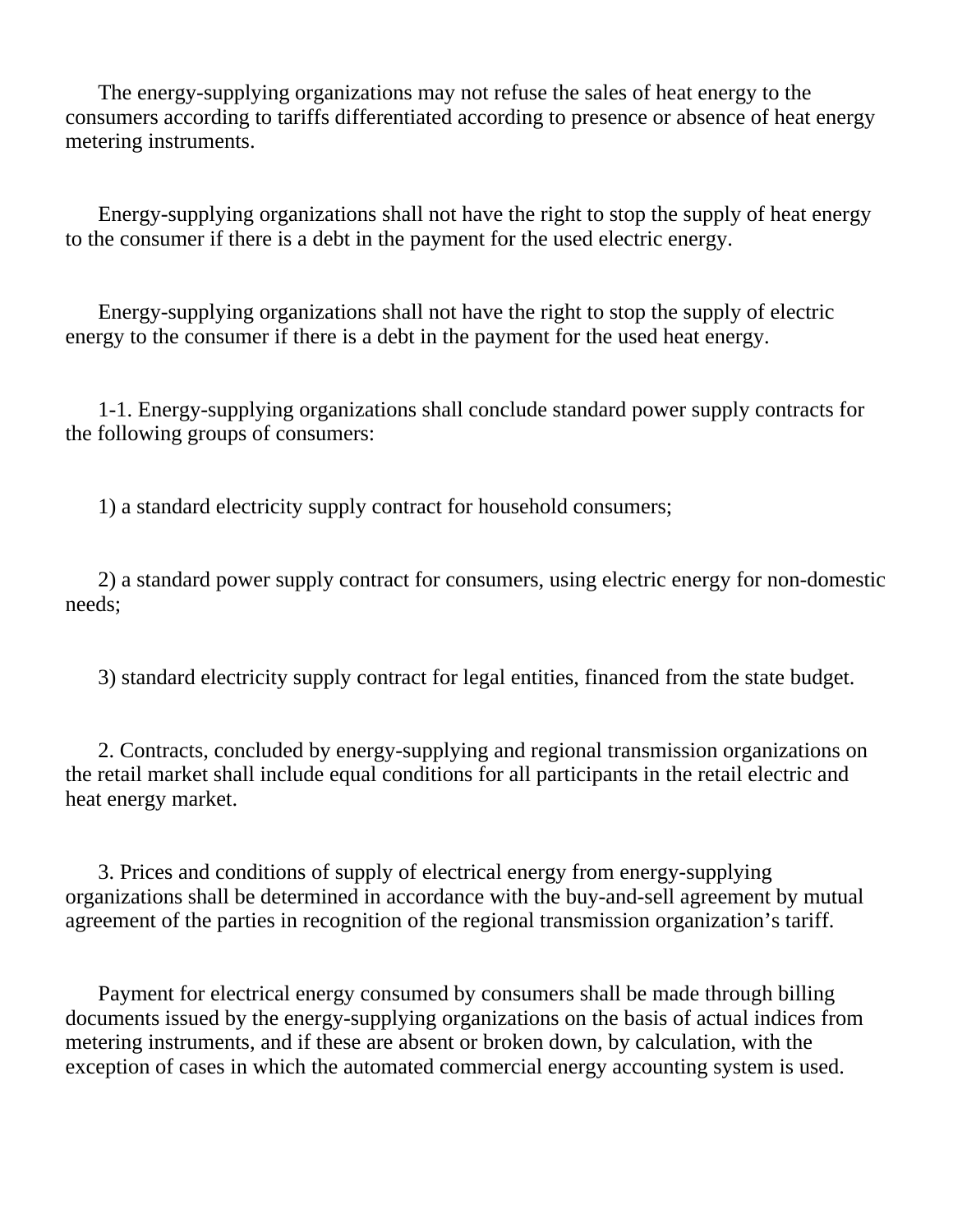4. Transfer of electric energy through regional power grids shall be carried out on the basis of a contract for provision of service on transfer of electric energy, concluded by the energy-supplying organization or consumer with a regional power grid company, in a standard form, established by the authorized body.

 5. The energy supply contract between guaranteeing suppliers and consumers of electrical energy shall be public.

 Footnote. Article 18 as amended by the Laws of the Republic of Kazakhstan dated 29.12.2008 No. 116-IV (enforced from 01.01.2009); 13.01.2012 No. 542-IV (enforced from 01.07.2012); 04.07.2012 No. 25-V (enforced upon expiry of ten calendar days after first official publication); dated 09.29.2014 239-V (shall be enforced upon the expiry of ten calendar days after its first official publication); dated 21.04.2016 504-V (shall be enforced upon the expiry of ten calendar days after its first official publication); dated 11.07.2017 89- VI (shall be enforced upon the expiry of ten calendar days after its first official publication).

## **Article 19. Rights and obligations of electrical and heat energy consumer**

1. Electric and heat energy consumers have the right to:

1) Receive electrical and heat energy in accordance with concluded contracts;

 2) Issue claims against the energy-producing, regional transmission and energy-supplying organizations for compensation for damages caused by short-delivery or delivery of defective electric and heat energy, in accordance with the conditions of concluded contracts;

 3) Go to court for resolution of disputed issues connected with conclusion and fulfilment of the contracts;

 4) Pay for consumed electrical energy under load rate tariff accounting systems, determined by Kazakh legislation.

2. Consumers of electric and heat energy shall be obliged to:

 1) maintain the proper technical condition of electrical and power installations and commercial metering devices, owned by consumers, comply with the requirements for their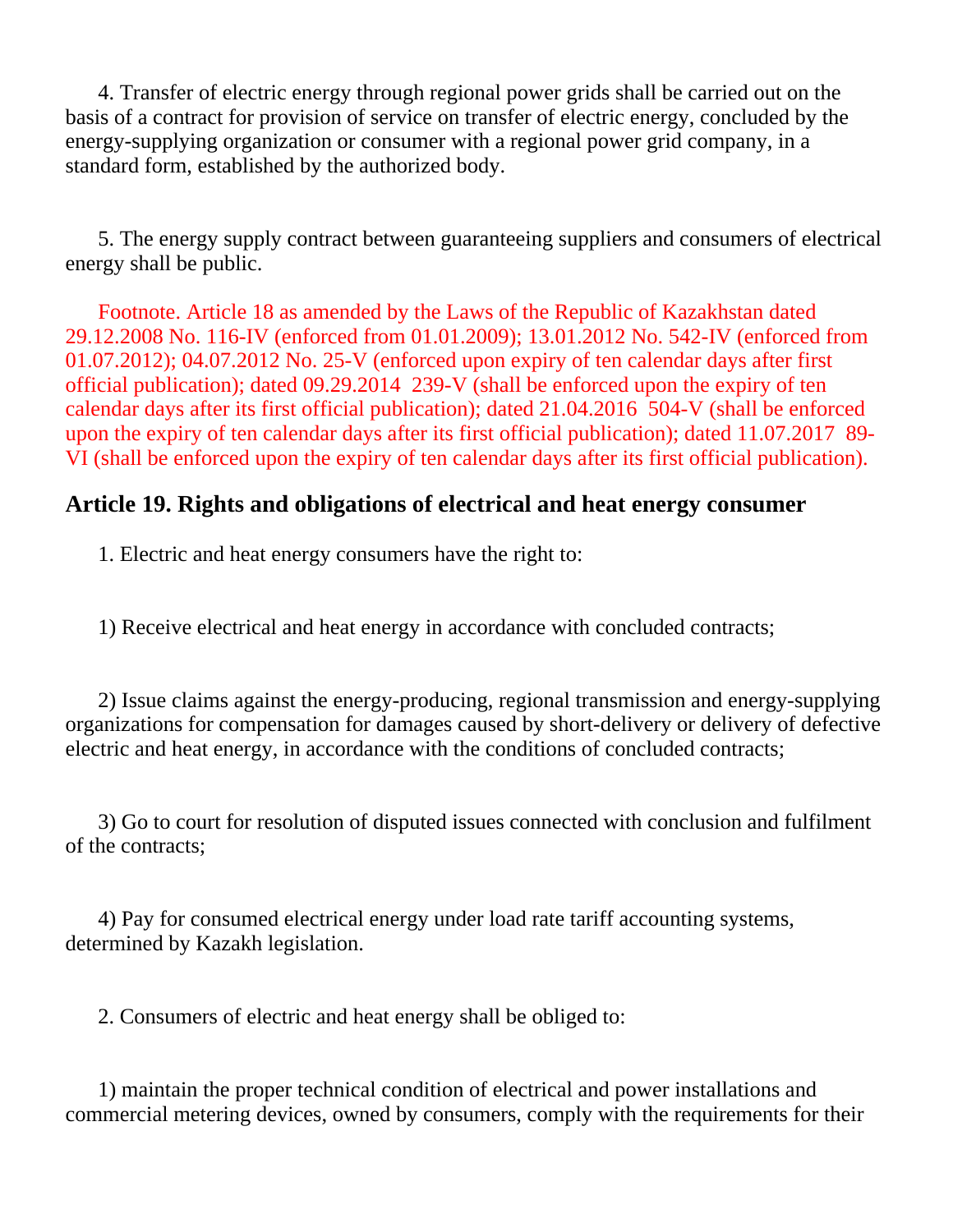technical condition in accordance with regulatory legal acts of the Republic of Kazakhstan in the field of electric power industry;

 2) comply with energy consumption regimes, determined by the contract for sale and purchase of electric and heat energy;

 3) comply with regulatory requirements, aimed at maintaining the standard frequency of electric energy in the unified electric power system of the Republic of Kazakhstan;

 4) timely pay for the released, transferred and consumed electric and (or) heat energy according to the concluded contracts;

 5) allow the employees of energy-supplying and energy-transmitting organizations to commercial metering devices, and also the employees of the body for state power supervision and control, authorized representatives of local executive bodies for control of technical condition and safety of operation of electro - and power installations.

 3. Is excluded by the Law of the Republic of Kazakhstan dated 12.11.2015 394-V (shall be enforced upon expiry of ten calendar days after its first official publication).

 Footnote. Article 19 as amended by the Laws of the Republic of Kazakhstan dated 31.01.2006 No. 125; 11.04.2006 No. 136 (enforced from date of official publication); 29.12.2008 No. 116-IV (enforced from 01.01.2009); 06.01.2011 No. 378-IV (enforced upon expiry of ten calendar days after its first official publication); dated 12.11.2015 394-V (shall be enforced upon expiry of ten calendar days after its first official publication).

## **Chapter 5. Management of electric power industry facilities during disruptions to the single electric power system of the Republic of Kazakhstan**

### **Article 20. Measures taken to prevent and elimination of disruptions**

 1. Excluded by Law of the Republic of Kazakhstan dated 05.07.2011 No. 452-IV (be enforced from 13.10.2011).

 2. To eliminate system emergencies, the system operator shall attract power reserves from all energy-producing organizations, regardless of form of ownership, and autonomous consumer power supply sources.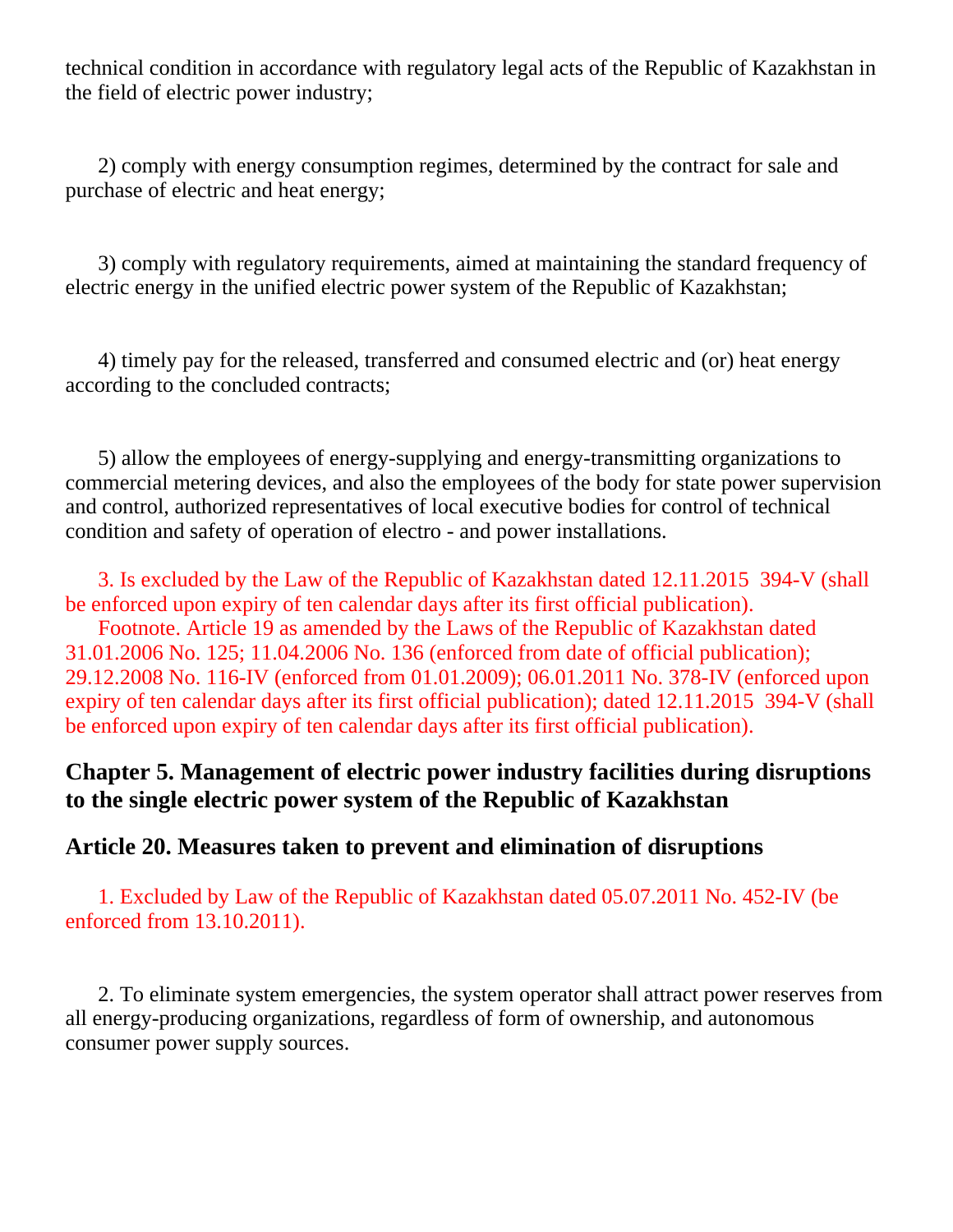3. In a shortage of capacity for elimination of disturbances, the system operator has the right to amend confirmed cost schedule of water through the hydro systems for use of emergency reserve of hydroelectric stations, on an operational basis.

 4. When an imbalance occurs that is not settled by the balancing electrical energy market in order to maintain a normative electrical frequency in the single electric power system of the Republic of Kazakhstan, the system operator has the right to carry out buy and sell of electrical energy.

 Footnote. Article 20 as amended by Law of the Republic of Kazakhstan dated 05.07.2011 No. 452-IV (enforced from 13.10.2011).

### **Article 21. Energy delivery on emergency reservation**

 1. Upon occurrence of a systemic accident, the power supply to consumers, having the relevant acts of emergency and technological reservation of power supply with energy-transmitting and energy-supplying organizations shall be carried out according to the schemes, developed by energy-transmitting organizations, ensuring the supply of electric capacity in the amount of emergency reservation to organizations of economic infrastructure due to technological reasons that need continuous energy supply, stopping of their activity shall entail a threat to life, people health and the environment.

 2. The order and conditions of power supply to consumers, having emergency reservations shall be approved by the authorized body.

 3. Public institutions, supported by budget funds shall beprovided with emergency reservation within the funds provided for State institutions' electrical energy costs on consumption of electrical energy, subject to provision of the relevant bank guarantee compiled as prescribed by the legislation of the Republic of Kazakhstan for State institutions and other organizations.

 Footnote. Article 21 as amended by the laws of the Republic of Kazakhstan dated 29.09.2014 239-V (shall be enforced upon expiry of ten calendar days after its first official publication); dated 11.07.2017 89-VI (shall be enforced upon expiry of ten calendar days after its first official publication).

### **Article 22. Securing of protection and integration of electricity generation facilities**

 1. The most important electricity generation facilities shall be protected by special paramilitary security services or subdivisions of the Ministry of Internal Affairs of the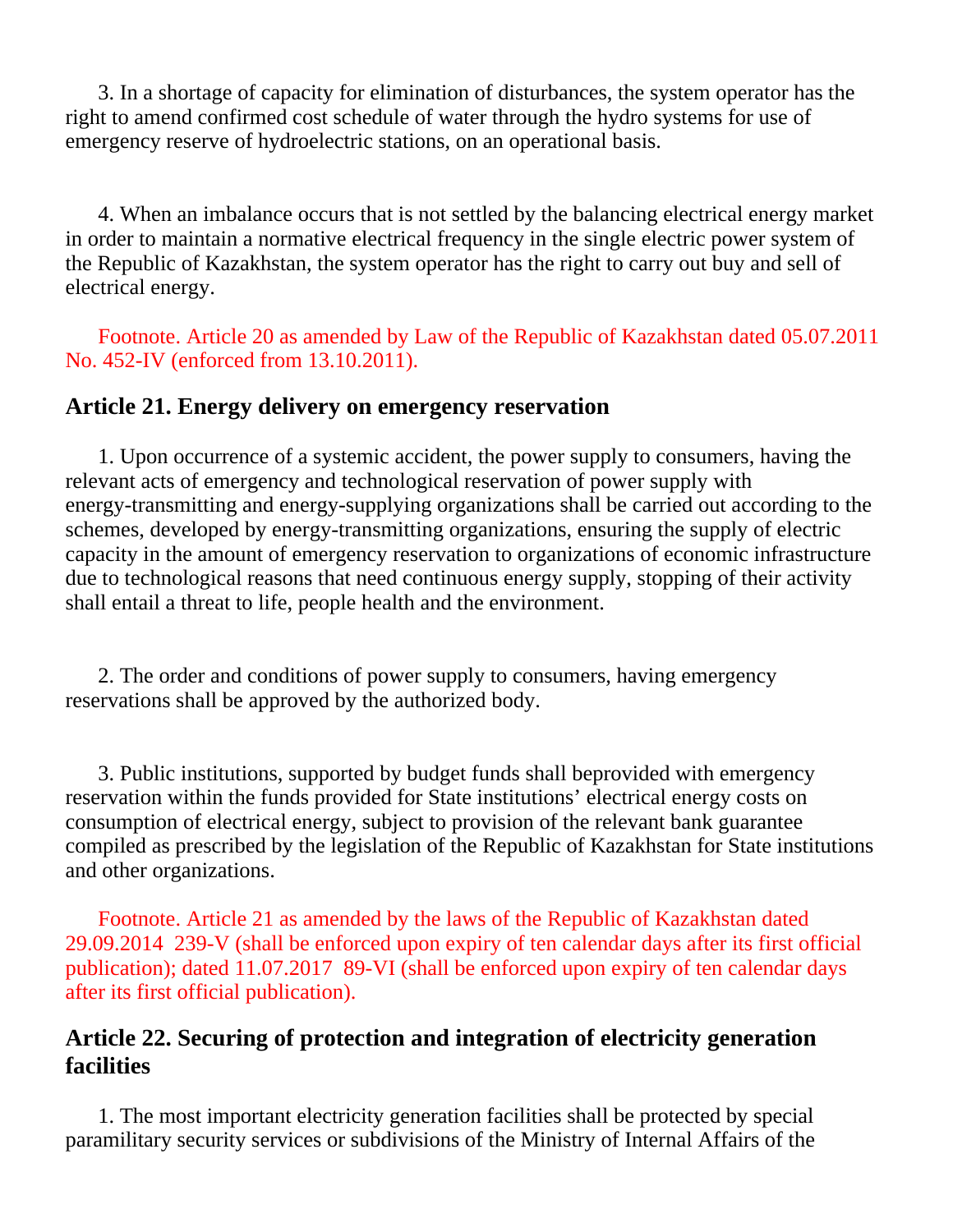Republic of Kazakhstan. The lists of these facilities shall be determined by the Government of the Republic of Kazakhstan.

 2. Production of construction, installation, excavation, loading and unloading operations, prospecting works, connected with the device of wells and pits, arrangement of sites, parking lots for vehicles, placement of markets, buildings, structures, warehousing of materials, construction of protections and fences, dumping and draining of caustic corrosive substances and fuels and lubricants in security zones of lines of electric and heat networks without coordination with organization in which jurisdiction there are electric or heat networks shall be forbidden.

 3. The property of energy-producing and regional transmission organizations participating in the same procedure of production and transfer of electric and/or heat energy shall be indivisible.

 4. Purchase and sale, leasing or trust management of electric power objects and (or) its separate parts shall be carried out with prior notification of the authorized body and the state body, exercising management in the spheres of natural monopolies.

 Footnote. Article 22 as amended by the Laws of the Republic of Kazakhstan dated April 11, 2006 No. 136 (enforced from the date of its official publication); 29.12.2008 No. 116-IV ( enforced from 01.01.2009; dated 05.16.2014 203-V (shall be enforced upon the expiry of six months after its first official publication); dated 09.29.2014 239-V (shall be enforced upon the expiry of ten calendar days after its first official publication); dated 12.28.2016 34-V ( shall be enforced from 01.01.2017); dated 11.07.2017 89-VI (shall be enforced upon the expiry of ten calendar days after its first official publication).

## **Article 23. Liability for a breach of legislation of the Republic of Kazakhstan concerning electrical power industry**

 Persons, guilty of a breach of legislation of the Republic of Kazakhstan concerning electric power industry shall be liable as prescribed by the laws of the Republic of Kazakhstan.

### Note by RCLI!

 Article 24 provides for changes through Law of Republic of Kazakhstan dated 16.05.2014 No, 203-V (enforced on expiry of six months following date of first official publication).

## **Chapter 6. Final and transitional provisions**

# **Article 24. The order of enforcement of this Law**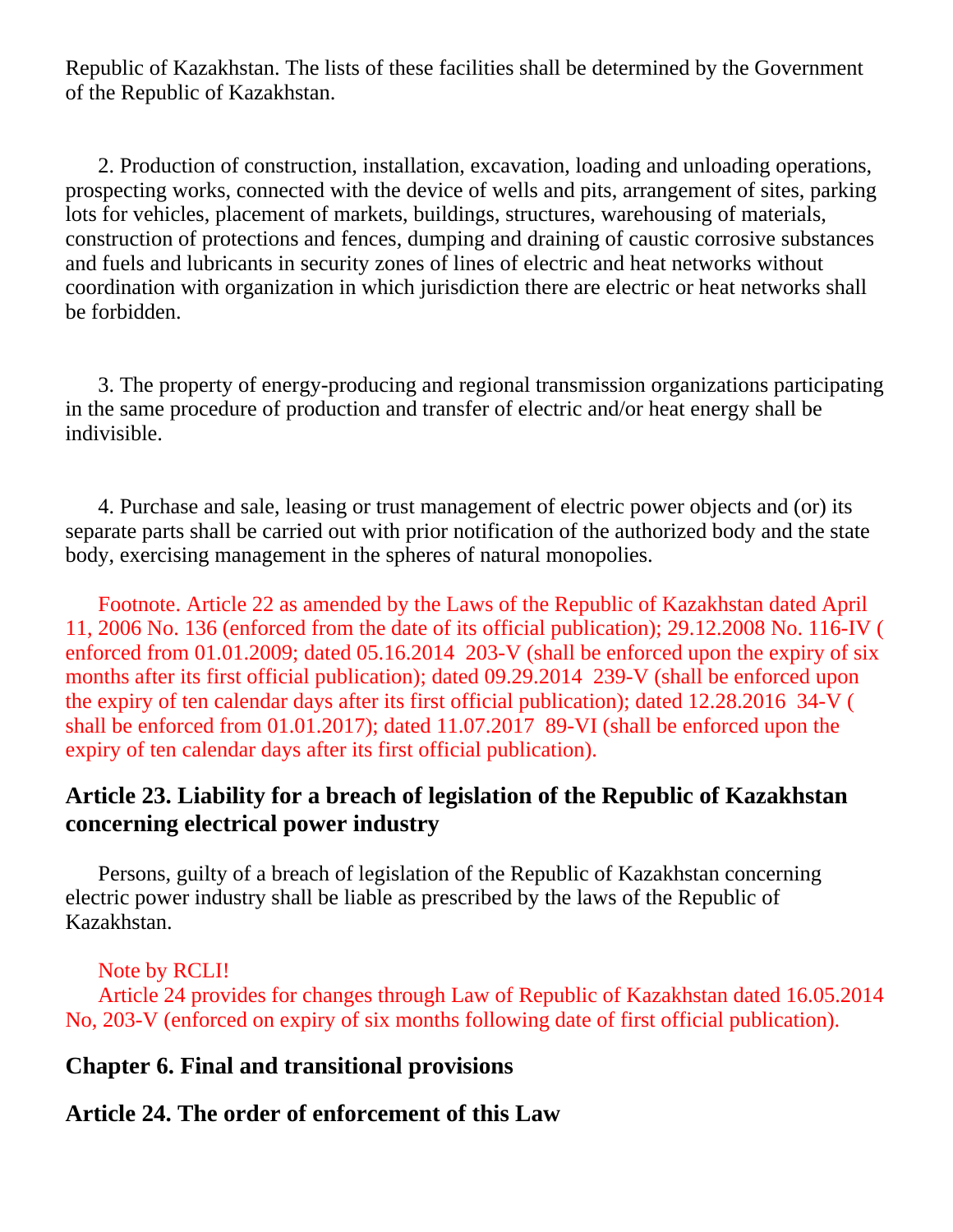1. This Law enters into force from the date of its official publication, with the exception of:

1) Paragraph 2 of article 13 and paragraph 4 of article 14, enforced from October 1, 2004;

2) Paragraph 6 of article 13, enforced from January 1, 2008.

 2. The regulations determined by the sub-paragraph 4) of paragraph 1 and sub-paragraph 2) of paragraph 2) of article 10 shall be valid until December 31 2007.

 3. The Law of the Republic of Kazakhstan dated July 16, 1999 "Concerning the electric power industry" (Bulletin of the Parliament of the Republic of Kazakhstan, 1999, No. 20, article 729) shall be declared no longer in force.

 Footnote. Article 24 as amended by the Law of the Republic of Kazakhstan dated 11 April, 2006 No. 136 (shall be enforced from the date of its official publication).

## **Article 25. Final and transitional provisions**

 1. The regional transmission organizations shall divide electrical and/or heat energy transfer from energy delivery activities until October 1, 2004.

 2. The regional electricity grid companies divide electrical energy activities from energy delivery activities according to establishment of organizations until October 1, 2004.

 3. The energy-producing organizations shall conclude agreements from May 1, 2009 as prescribed by this Law.

 4. The prohibition provided by paragraph 3-3 of article 13 of this Law shall not extend to cases of electrical energy sales by the energy-supplying organizations, supplying no more than 1 megawatt of average daily (basic) energy capacity until July 1, 2009.

Note by RCLI!

 aragraph 5 shall be valid until 01.01.2016 in accordance with Law of the Republic of Kazakhstan dated 04.07.2012 No. 25-V.

 5. Energy-producing organizations, that have not taken measures to conclude an agreement as provided for by paragraph 3-1 of article 12-1 of this Law and have not